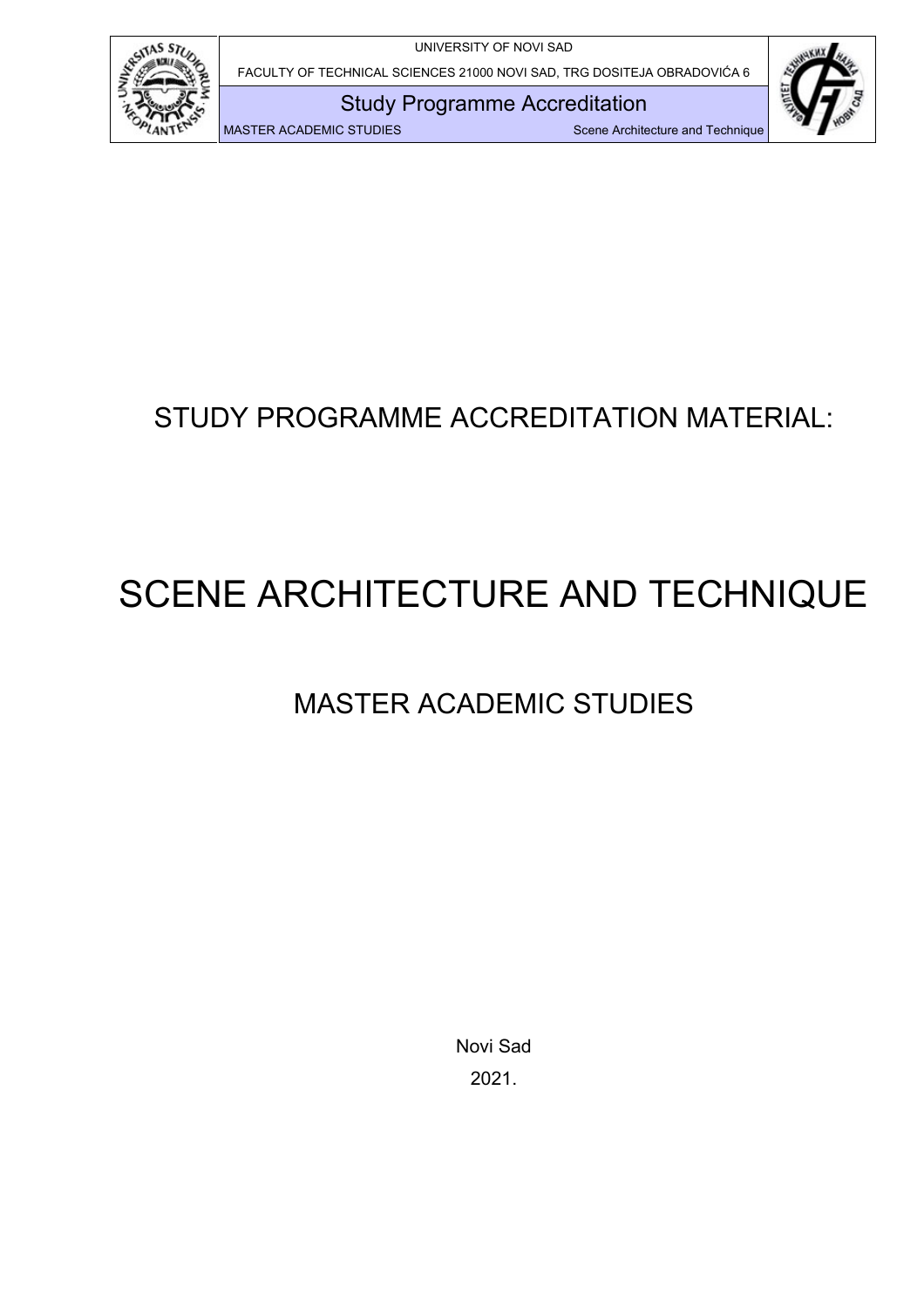



# **Content**

| Research Study of Theoretical Basis of Master                                                                                                                                                                                  |
|--------------------------------------------------------------------------------------------------------------------------------------------------------------------------------------------------------------------------------|
|                                                                                                                                                                                                                                |
|                                                                                                                                                                                                                                |
|                                                                                                                                                                                                                                |
|                                                                                                                                                                                                                                |
|                                                                                                                                                                                                                                |
|                                                                                                                                                                                                                                |
|                                                                                                                                                                                                                                |
|                                                                                                                                                                                                                                |
|                                                                                                                                                                                                                                |
|                                                                                                                                                                                                                                |
| the second contract of the second contract of the second contract of the second contract of the second contract of the second contract of the second contract of the second contract of the second contract of the second cont |
| .                                                                                                                                                                                                                              |
| .                                                                                                                                                                                                                              |
| the contract of the contract of the contract of the contract of the contract of the contract of the contract of                                                                                                                |
| and a series and a series and a series                                                                                                                                                                                         |
| designed and a series of the series                                                                                                                                                                                            |
|                                                                                                                                                                                                                                |
|                                                                                                                                                                                                                                |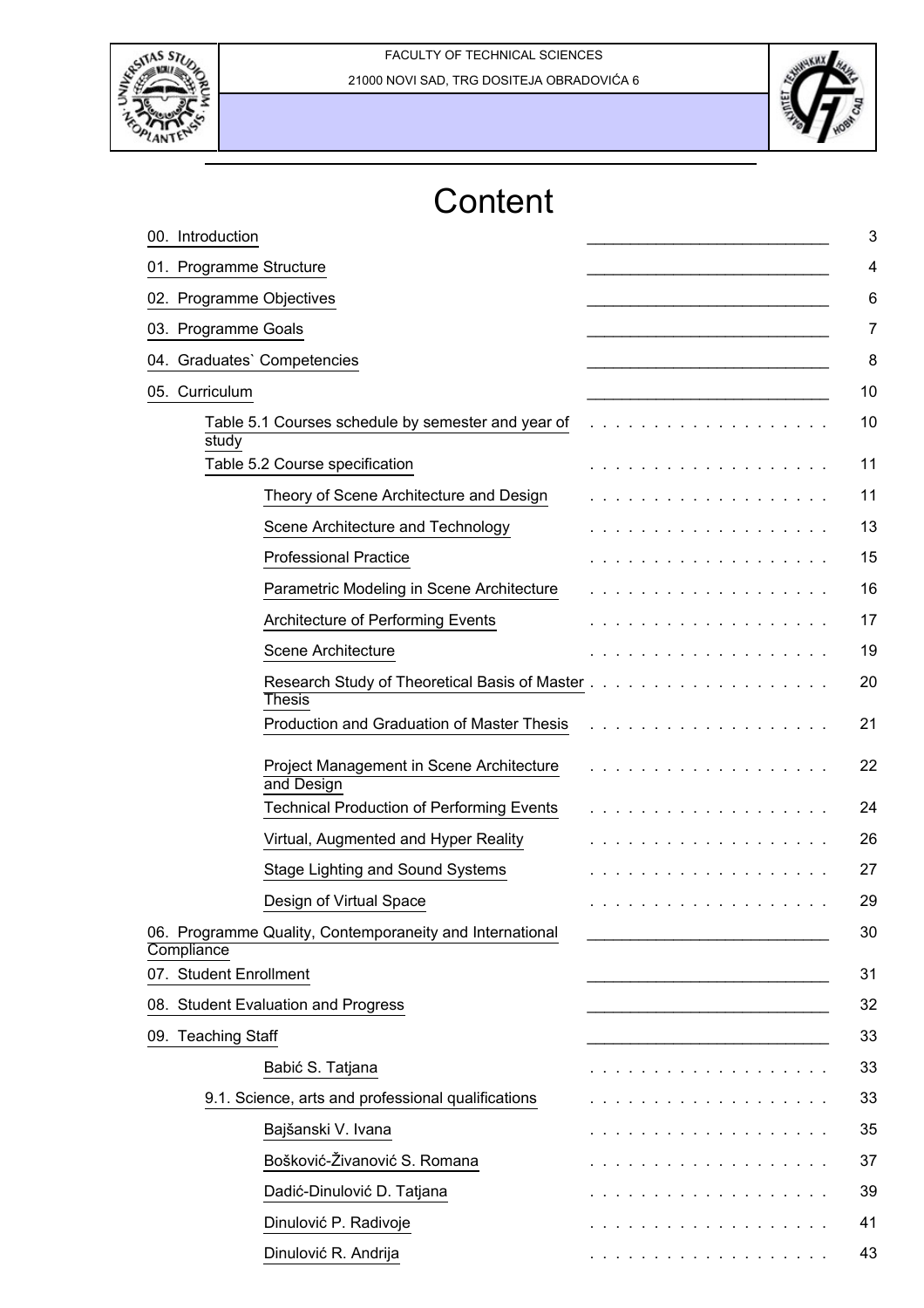



# **Content**

| Grubić-Nešić S. Leposava                                                 | and the state of the state of the | 44 |
|--------------------------------------------------------------------------|-----------------------------------|----|
| Ilić M. Vladimir                                                         | .                                 | 46 |
| Lazić I. Marko                                                           | .                                 | 48 |
| Milićević I. Slađana                                                     | .                                 | 50 |
| Pešterac Č. Aleksandra                                                   | .                                 | 52 |
| Reljić D. Dejan                                                          | .                                 | 54 |
| 10. Organizational and Material Resources                                |                                   | 56 |
| 11. Quality Control                                                      |                                   | 58 |
| 12. Studies in a world language                                          |                                   | 59 |
| 13. Joint study program                                                  |                                   | 60 |
| 14. IMT studies                                                          |                                   | 61 |
| 15. Remote studies                                                       |                                   | 62 |
| 16. Studies in a non-legal entity outside the institution head<br>office |                                   | 63 |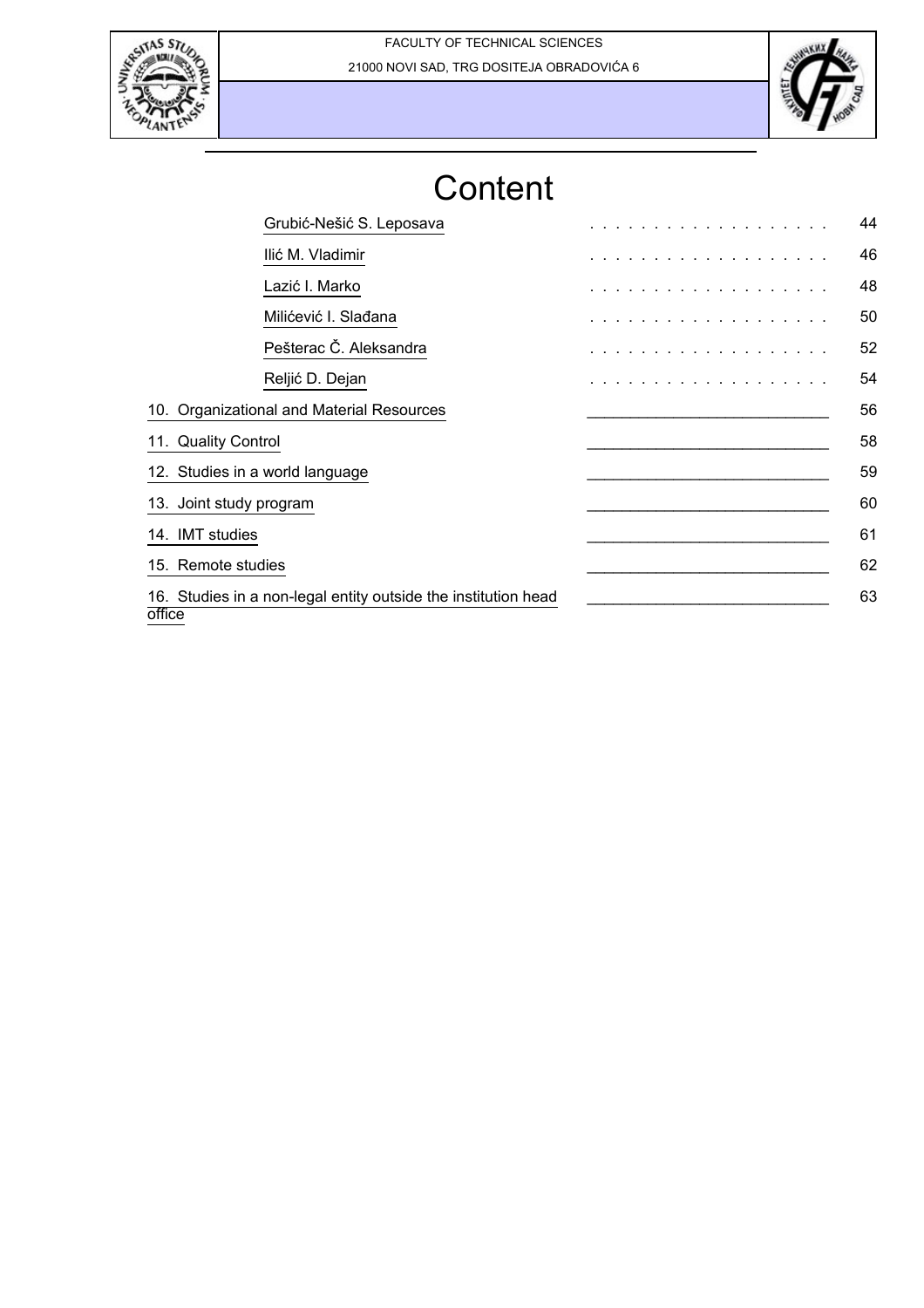

Study Programme Accreditation



| Programme name                                                                    | Scene Architecture and Technique                                                       |
|-----------------------------------------------------------------------------------|----------------------------------------------------------------------------------------|
| Independent higher education institution where the<br>programme is being executed | University of Novi Sad                                                                 |
| Higher education institution where the programme is<br>being executed             | <b>Faculty of Technical Sciences</b>                                                   |
| Educational-scientific/educational-art field                                      | Interdisciplinary                                                                      |
| Scientific, proffesional or art field                                             | IMT Studije (Scene Design: Architecture; Applied Arts and<br>Design)                   |
| Type of studies                                                                   | <b>Master Academic Studies</b>                                                         |
| Study scope, expressed in ECTS                                                    | 60                                                                                     |
| Academic degree, abbreviation                                                     | Master in Scene Architecture and Technique,<br>M.Sc.Arch.Tech.                         |
| Study length                                                                      | 1                                                                                      |
| Programme implementation starting year                                            |                                                                                        |
| Future course implementation starting year (for new<br>programme)                 | 2019                                                                                   |
| Number of students attending this programme                                       | 0                                                                                      |
| Planned number of students to be enrolled in this<br>programme                    | 12                                                                                     |
| Programme approval date (state the approval<br>issuer)                            | 13.03.2019. - Science Education Council<br>25.04.2019. - University of Novi Sad Senate |
| Programme language                                                                | Serbian, English                                                                       |
| Programme accreditation year                                                      |                                                                                        |
| Web address containing programme information                                      | http://www.ftn.uns.ac.rs                                                               |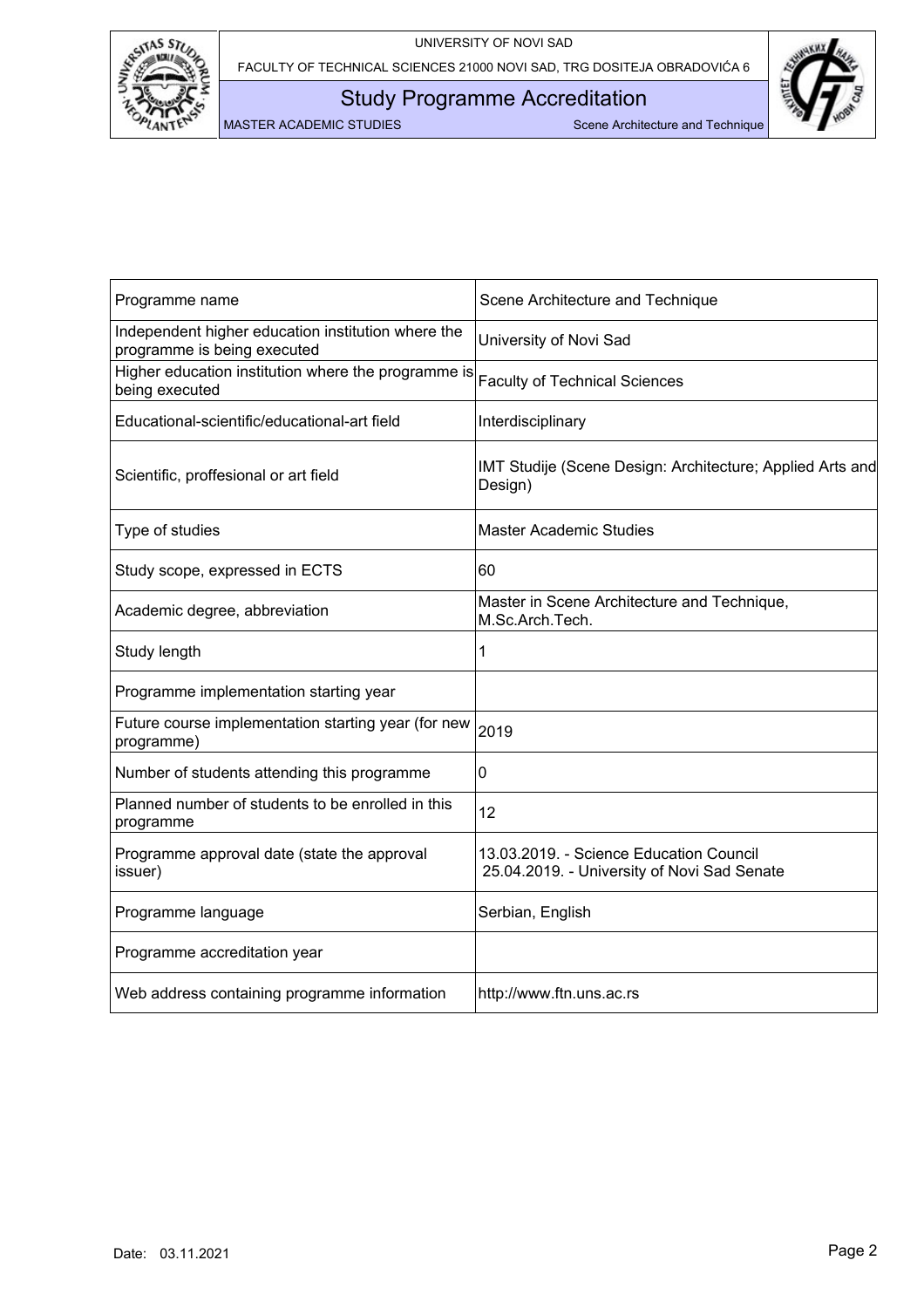

FACULTY OF TECHNICAL SCIENCES 21000 NOVI SAD, TRG DOSITEJA OBRADOVIĆA 6

## Study Programme Accreditation

MASTER ACADEMIC STUDIES Scene Architecture and Technique

Standard 00. Introduction

<span id="page-4-0"></span>Based on the experiences gained during the implementation of different study programs, primarily the Undergraduate Studies of Scene Architecture, Technique and Design and the Master Academic Studies of Scene Architecture and Design, which are in the implementation at the Faculty of Technical Sciences, University of Novi Sad from the school year 2013/2014, as well as the study program of the Doctoral Art Studies of Scene Design (in the implementation at the Faculty of Technical Sciences from the school year 2014/2015, and, previously, at the Centre for Interdisciplinary Studies of the University of Arts in Belgrade, from 2008 to 2012), and based on direct insight into the state and course of development of performing arts, techniques, and technology in our country and the world, the structure of the study program of engineering master academic studies of Scene Architecture and Technique has been created.

This study program is aimed primarily at young professionals who have completed the graduate academic studies in Scene Architecture, Technique and Design, as well as the studies of Architecture at the Faculty of Technical Sciences in Novi Sad and are interested in professional development in the field of scene architecture and technique. The program is intended for young professionals from various fields (architects, civil engineers, electrical engineers, and mechanical engineers, designers and technicians of light and sound, producers, managers in culture and art...) in whose work performing space, as well as various aspects of conceptual, functional, formal and technical-technological segments of the spectacle represent the basic (or one of the basic) themes of interest. The curriculum is designed to enable the acquisition of a wide range of theoretical and practical knowledge from all relevant fields in the area of technical and technological sciences. The main area of study is scene architecture and technique, as well as topics related to architecture and technical production of performing events. A special line is a set of courses in the field of digital and parametric modelling and design, as well as performance and spatial design in virtual, extended and hyperreality. Also, the program includes the acquisition of appropriate skills (lighting design, digital and media design, architectural design, stage and virtual space), and theoretical knowledge in the field of scene architecture, technique and technology. In the field of social sciences and humanities, the fields of management (Project Management in Scene Architecture and Design) and the Arts (Scene Architecture and Design Theory) are represented.

The study program of the Master Academic Studies of Scene Architecture and Technique will be realized at the Sub-Department of Art and Design of the Department of Architecture and Urbanism, Faculty of Technical Sciences, University of Novi Sad.

The lecturers are eminent experts, theorists and artists, primarily from the Chair of Scene Design and the Chair of Applied Arts in Architecture and Design of the Sub-Department of Art and Design, the Department of Architecture and Urbanism, as well as other departments of the Faculty of Technical Sciences. Professors from the Faculty of Dramatic Arts at the University of Arts in Belgrade will be engaged in the classes, as well as prominent experts from the profession of lecturer outside employment, which will provide direct insight into contemporary phenomena and trends in architecture and spectacle technique, the possibility of gaining different experiences and contacts, as well as student and teacher mobility.

The primary area of studies from which it is possible to do the final work, i.e. project, is scene architecture. After completing the studies and defending the master's thesis, students acquire the academic title: Master Engineer of Scene Architecture and Technique and 60 ECTS.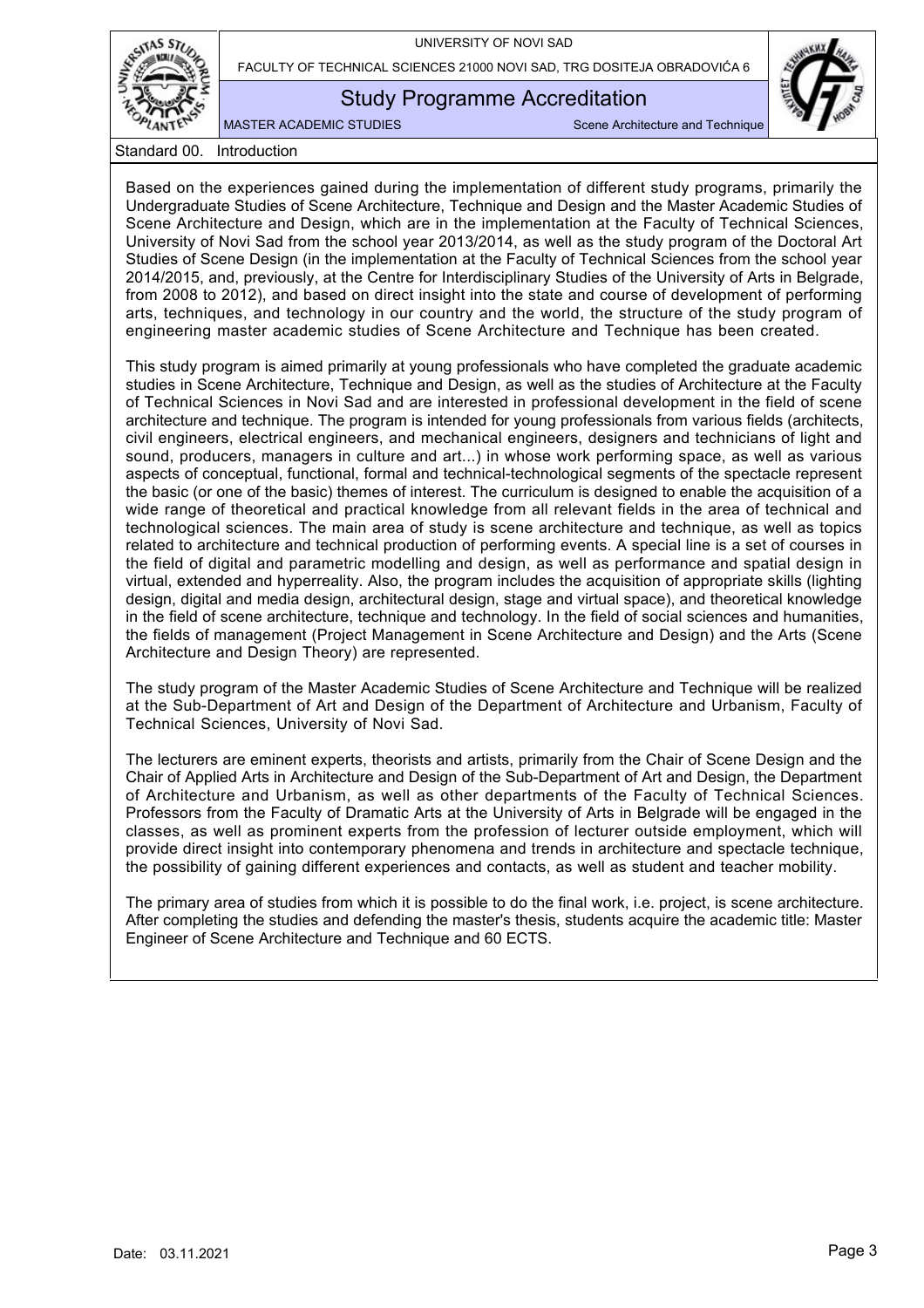

FACULTY OF TECHNICAL SCIENCES 21000 NOVI SAD, TRG DOSITEJA OBRADOVIĆA 6

Study Programme Accreditation

MASTER ACADEMIC STUDIES SCENE Architecture and Technique

Standard 01. Programme Structure

<span id="page-5-0"></span>Scene Architecture and Technique Master Academic Studies Programme has the aim to enable the students to develop creative skills and acquire specific knowledge necessary for the organization, design and realization of performing space and stage technical equipment as a whole, as well as specific knowledge and skills necessary for conceiving, designing, technical elaboration and realization of performing spaces and performing events. Upon completion of the study programme, the student is awarded the title: Master of Science (MSc) in Scene Architecture and Technique.

A candidate is eligible for enrolling the Scene Architecture and Technique Master Academic Studies Programme if he/she has previously concluded Scene Architecture, Technique and Design Undergraduate Academic Studies Programme or Architecture Undergraduate Academic Studies Programme on the University of Novi Sad Faculty of Technical Sciences, or one of the appropriate study programmes on other faculties in technical fields of study, in the country or abroad, and gained at least 240 ECTS. All candidates are to take an entrance exam (Standard 7 provides further clarification on this issue).

The programme lasts one academic year i.e. two semesters, during which time a student must obtain 60 ECTS credits. The study programme curriculum (described at length in Standard No 5 with related tables) was devised to provide students with essential competencies for further professional work.

The curriculum envisages:

- 3 mandatory, single semester courses, providing 25 ECTS credits;

- 3 elective, single semester courses, providing 14 ECTS credits;

- 6 ECTS credits are earned through realized professional practice;

- 15 ECTS credits are earned through theoretical research for the Master Thesis (10 ECTS), as well as preparation, production, public realization and presentation of the Master Thesis (5 ECTS).

Courses dominantly belong to the field of Technical-Technological Sciences, with the emphasis on Architecture and Scene Architecture and Technique.

Courses are divided in 4 groups, which are the following:

- Mandatory academic courses directed towards general education (Theory of Scene Architecture and Design), which form a general basis of the study programme;

- Elective academic course (Project Management in Scene Architecture and Design), which establishes a platform for independent and teamwork in project management;

- Mandatory courses directed towards scientific and professional education (Scene Architecture and Technology and Scene Architecture), which are aimed at acquiring the necessary knowledge and skills in the creation of spaces for performing events;

- Elective courses directed towards professional and applied education (Parametric Modelling in Scene Architecture; Architecture of Performing Events; Technical Production of Performing Events; Stage Lighting and Sound Systems; Design of Virtual Space, as well as Virtual, Augmented and Hyper Reality), which are aimed at the acquisition of additional skills, complementary with areas students are being directed towards;

- Professional Practice, as a specific course dedicated to professional and applied education, is aimed at the acquisition of experience in an authentic professional environment and confrontation with all the parameters that make up a contemporary situation in the creation, realization and use of performing events and performing spaces. Professional practice will be realized through Centre for Scene Design, Architecture and Technology (Scen – OISTAT Centre in Serbia), which is an organizational unit of Department of Architecture and Urban Planning at the Faculty of Technical Sciences in Novi Sad, and is devoted to establishment and development of cooperation in the fields of artistic, scientific and professional practice. This refers, above all, to professional institutions, as well as institutions and manifestations in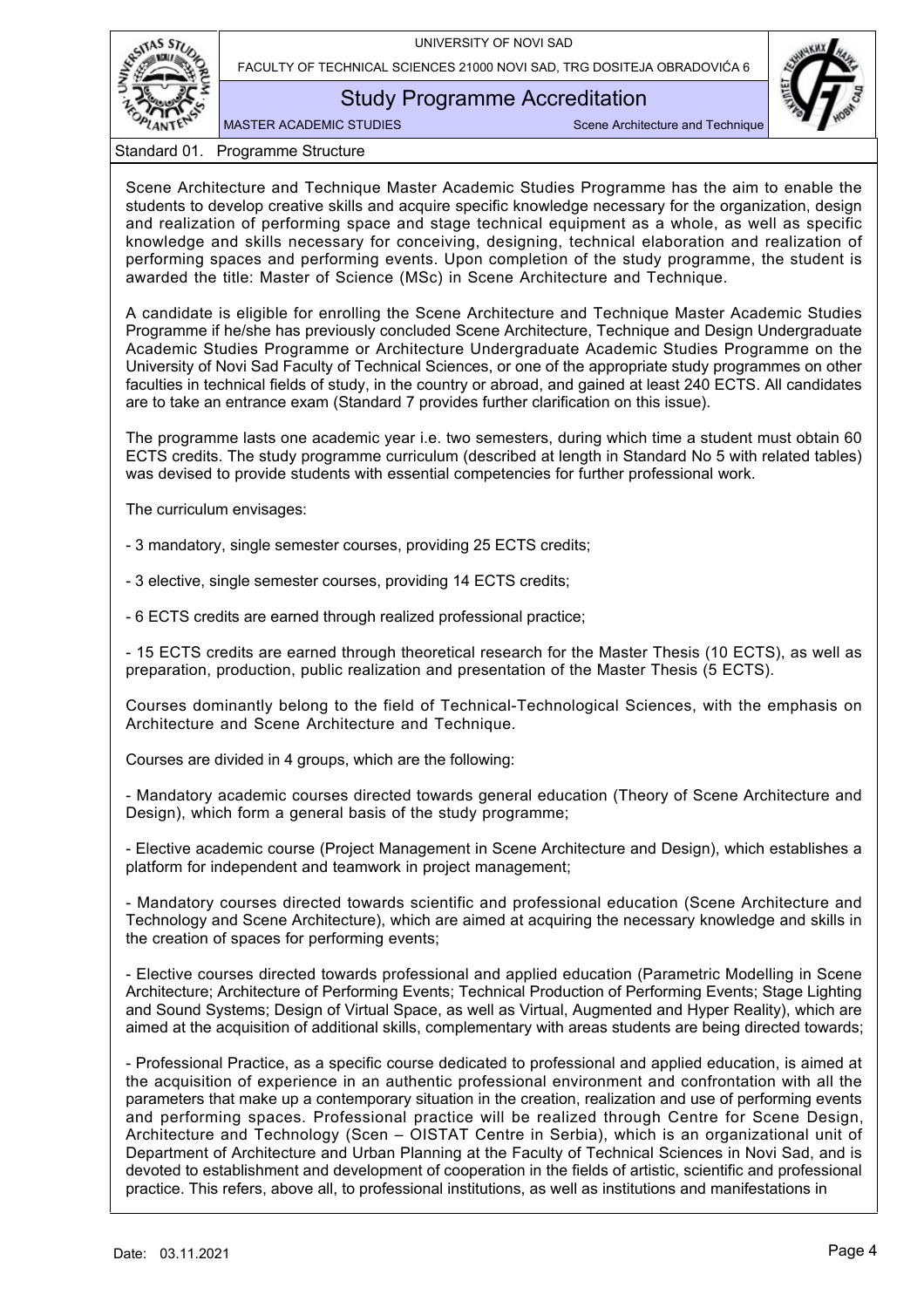

FACULTY OF TECHNICAL SCIENCES 21000 NOVI SAD, TRG DOSITEJA OBRADOVIĆA 6

## Study Programme Accreditation

MASTER ACADEMIC STUDIES SCENE Architecture and Technique



The curriculum envisages the production of a Master Thesis, whose preparation, theoretical research, public realization and presentation bear 15 ECTS credits in total.

Final work consists of an independent, original, publicly displayed project in the field of Scene Architecture; a textual explanation of the work containing an overview of the theoretical basis of work (including a critical analysis of reference cases from literature, domestic or foreign practice) and an oral defence of the thesis before the thesis committee.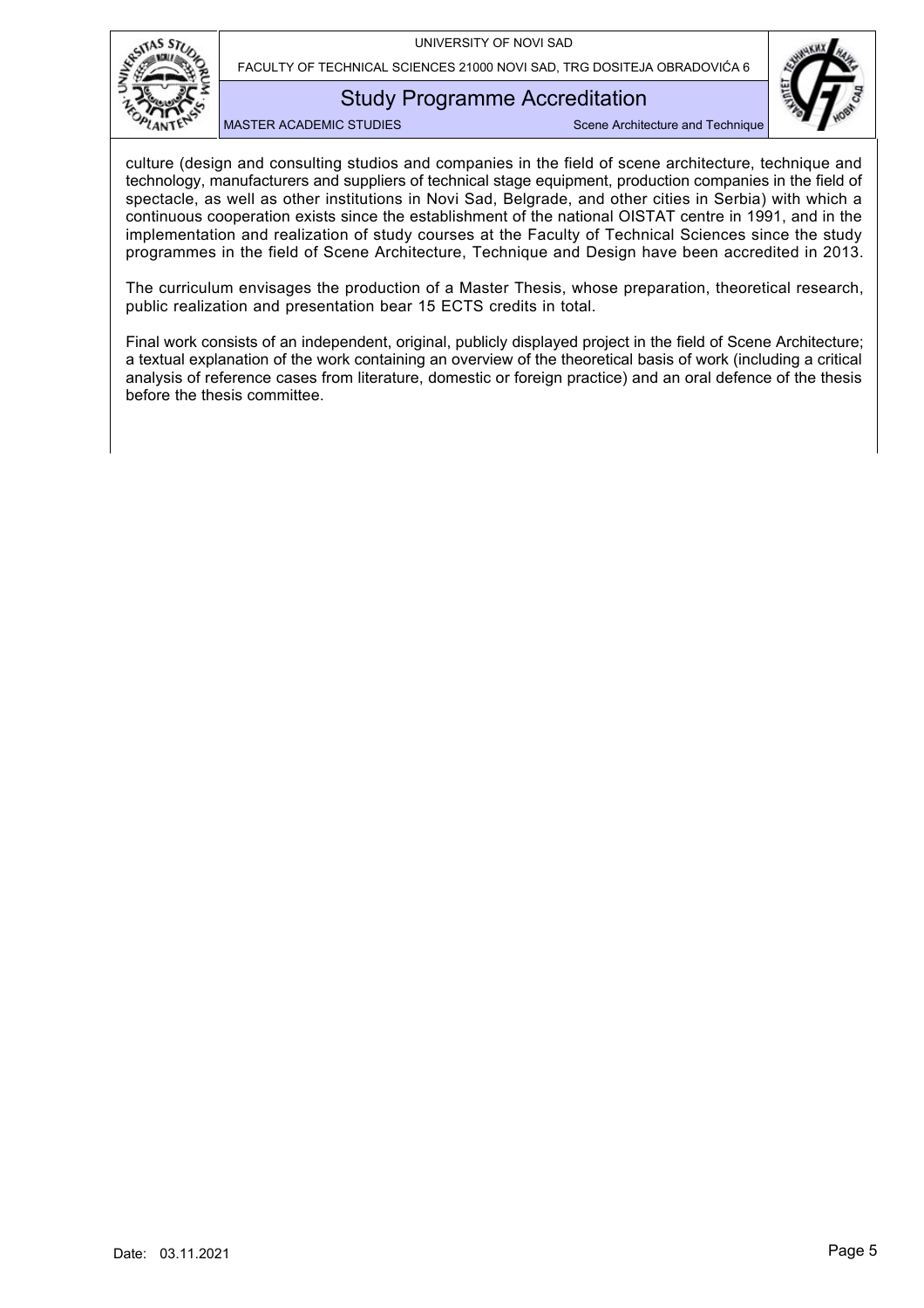



Study Programme Accreditation

MASTER ACADEMIC STUDIES SCENE Architecture and Technique

Standard 02. Programme Objectives

<span id="page-7-0"></span>The study program Scene Architecture and Technique includes master academic studies in which a combination of different fields of technical-technological sciences is enabled, primarily architecture and scene architecture and technique. The purpose of the study program is the following:

- to enable education and professional development of competent professionals for work in the field of performing spaces and performing events in cultural institutions, as well as in non-institutional scientific and artistic research projects and programs;

- to enable the graduates of the undergraduate studies of Scene Architecture, Technique and Design to directly continue their education at the level of master studies;

- to enable the graduates of the undergraduate studies of Architecture and Urbanism to continue their education at the level of master studies in the field of Scene Architecture and Technique;

- to enable graduates of related study programs from the Faculty of Technical Sciences, as well as other faculties of technical orientation to continue their education and expand their education in the field of Scene Architecture and Technique:

- to enable the higher education institution where the program takes place to educate its own staff in the field of Scene Architecture and Technique;

- to enable enrolment to the highest level of studies in this field (Doctoral Academic Studies of Architecture and Doctoral Academic Studies of Scene Design).

Also, the purpose of the study program is to create preconditions for the improvement of the two main areas in the following aspects:

- contribution to articulation and development of a professional approach to conceptualization, organization, articulation and forming of performing spaces and architectural structures for spectacle;

- contribution to articulation and development of a professional approach to technical development, realization and exploitation of performing events, including artistic work in the field of Scene Design;

- contribution to articulation and development of observational skills in Scene Architecture and Technique in collaboration with Scene Design, as a structural system of mutually dependent factors.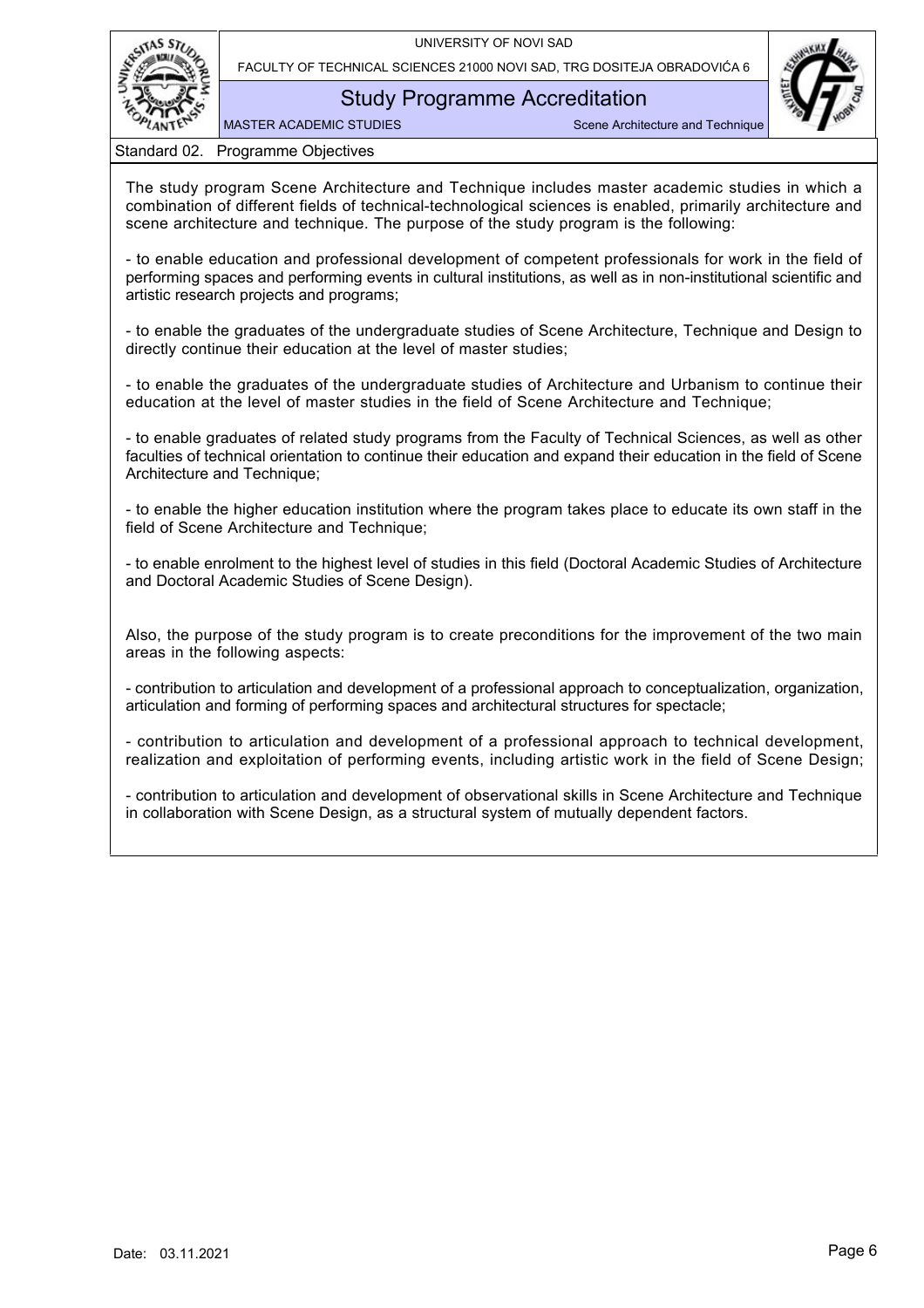



Study Programme Accreditation

MASTER ACADEMIC STUDIES Scene Architecture and Technique

Standard 03. Programme Goals

<span id="page-8-0"></span>The goal of this study programme is to acquire competencies and academic skills in the field of Scene Architecture and Technique, which includes enhancement of creative and critical thinking abilities, teamwork skills and mastering the specific practical competencies needed for:

- conceptualization, organization, articulation and forming of complex performing spaces;

- conceptualization, technical development, realization of stage technology systems for spectacle;

- design, technical development and realization of individual and collective projects in the field of Scene Architecture, Technique and Technology;

- technical production, realization and promotion of performing events.

One of the specific goals of the programme, in line with standards established at the Faculty of Technical Sciences, regarding the education of professionals, is to develop awareness of the need for life-long learning and development of the society in general. One of the goals is to actively face students with challenges and advantages of teamwork, an aspect crucially important for a profession in a field as multidisciplinary as Scene Architecture and Technique. In addition, students enhance their abilities to present their ideas and concepts, learning to successfully communicate with other professionals and public.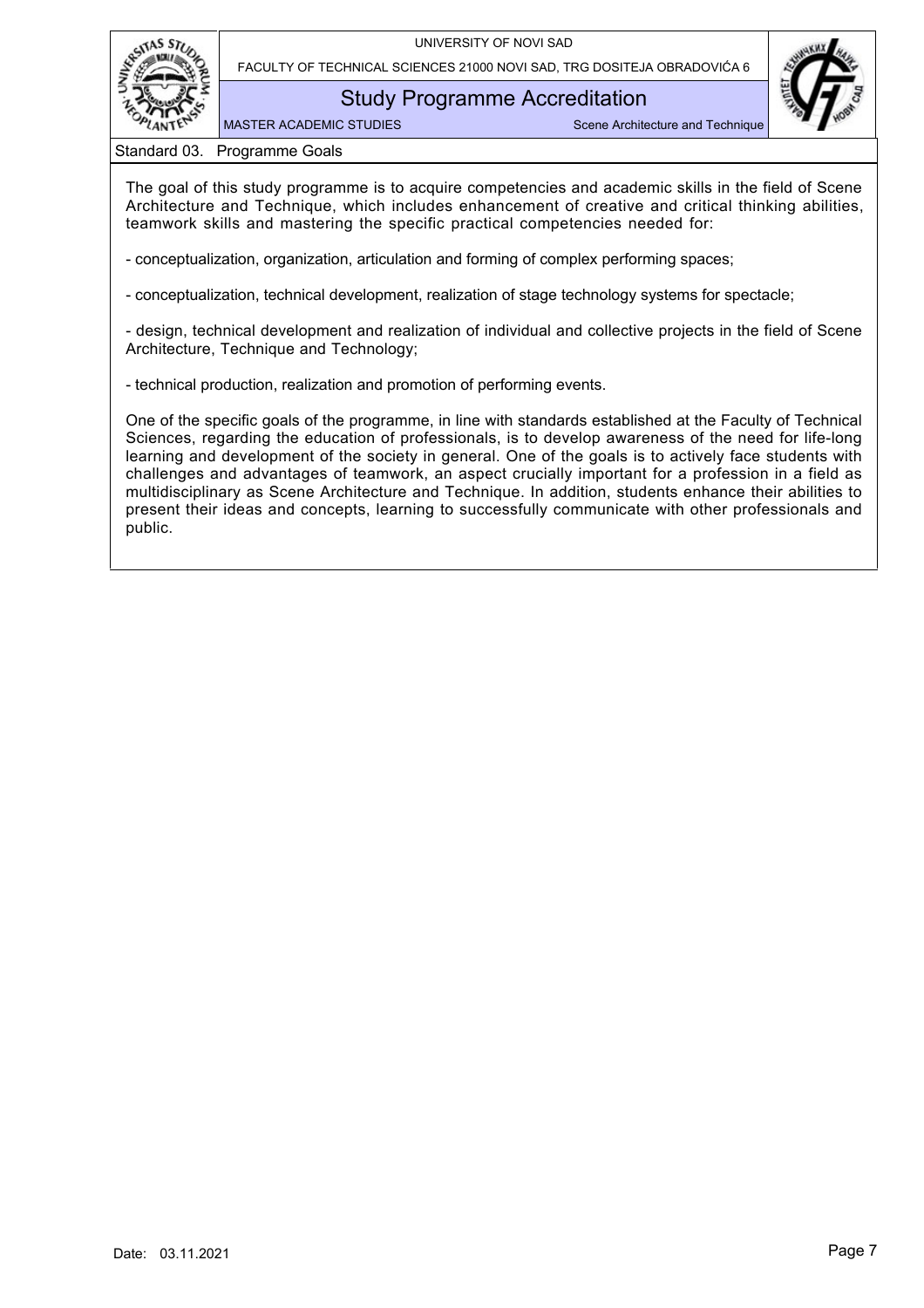



## Study Programme Accreditation

MASTER ACADEMIC STUDIES Scene Architecture and Technique

Standard 04. Graduates` Competencies

<span id="page-9-0"></span>Graduate students on the Scene Architecture and Technique Master Academic Studies Programme are capable of solving a wide range of tasks and problems arising in the field of Scene Architecture and Technique by using contemporary creative methods and techniques, as well as creative research. The students are also equipped to continue their personal development through individual professional practice, scientific, as well as

artistic research endeavours.

Upon finalization of the study program, the student is empowered for:

- design, technical elaboration and realization of scene and performance objects and spaces (theatres, concert halls, gallery spaces, open-air stages, complex spatial installations, etc.);

- participation in the design of scene technique and technology;

- design, technical elaboration and realization of scene equipment (set and scenery, costume, props, special effects, etc.);

- conception, technical elaboration and realization of performing spaces in virtual, extended and hyperreality;

- technical production of performing events;

- advanced creative use of scene technique and technology, with the use of parametric and 3D modelling;

- project management in scene architecture and technique;

- mastering the procedures and processes of research in the theory of scene architecture and technique;

- development of critical thinking about creative work.

Candidates are to gain the following area-specific competencies:

- high level of knowledge, skill and competence necessary for independent and collective artistic activity in conceptualization, design and presentation of performing spaces and performing events;

- integration of contemporary theoretical assumptions and artistic practice;

- ability to work in cultural institutions in the field of Scene Architecture and Scene Technique and Technology;

- academic level writing with an appropriate degree of argumentation and articulation of creative concepts;

- continuous monitoring of theoretical and practical developments in the field of Scene Architecture and Scene Technique and Technology;

- ability to participate in educational processes in the field of Scene Architecture and Scene Technique and Technology.

Professions that graduate students can pursue after completing the master's study program Scene Architecture and Technique are:

-Designer of spaces and structures for performing events;

-Designer of performing spaces;

-Designer of scene technique and technology;

-Designer of stage technology systems for spectacles;

-Technical producer of performing events;

-Technical manager in cultural institutions.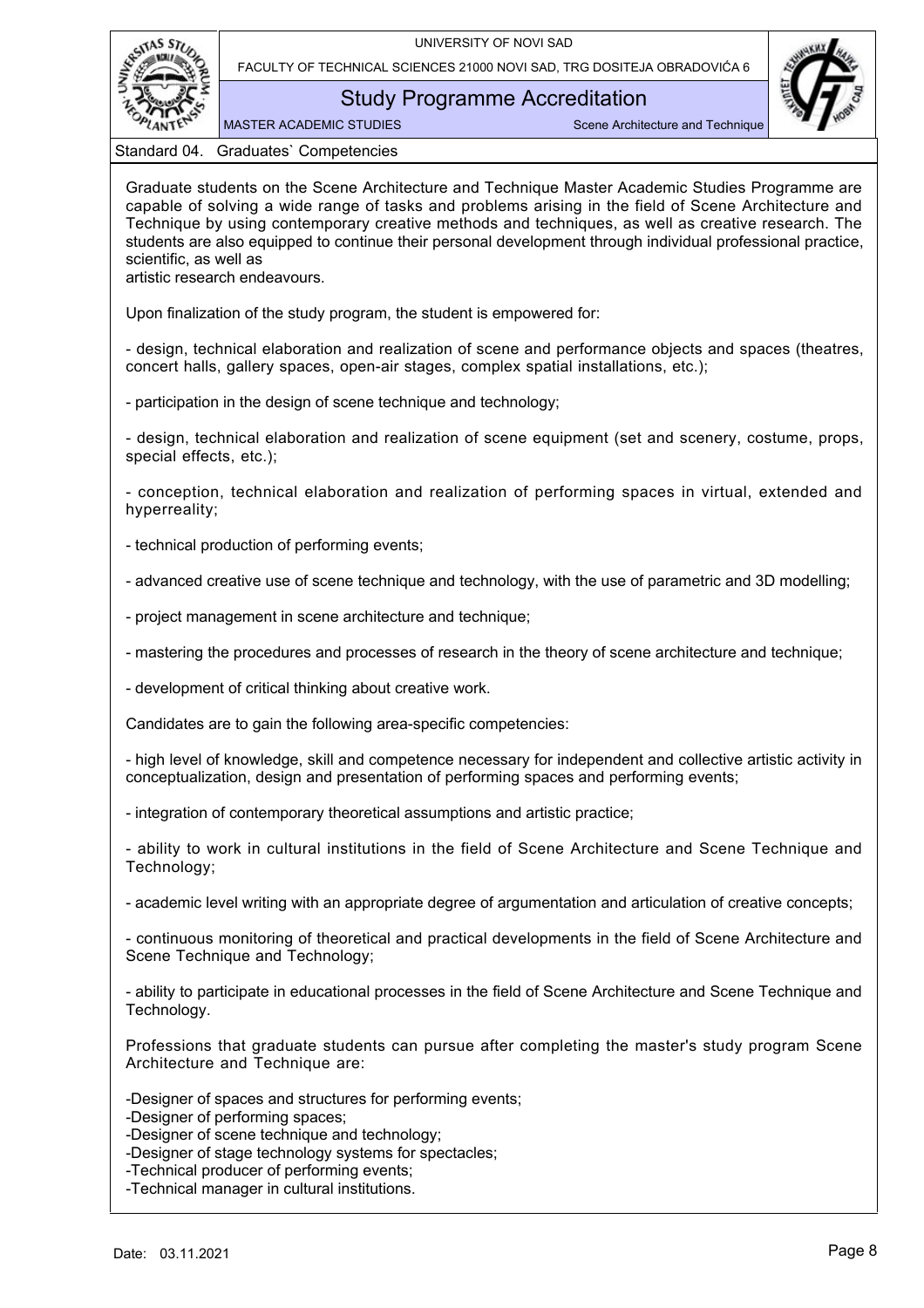



Study Programme Accreditation

MASTER ACADEMIC STUDIES SCENE Architecture and Technique

Upon completion of the studies, the student acquires the title of Master Engineer of Scene Architecture and Technique.

The master engineer of scene architecture and technique has the ability of in-depth and extended professional work in the specified field; has an extremely high level of knowledge, abilities and competencies for independent and group action in thinking, designing, using and presenting performing spaces and performing events; sovereign knowledge of production, promotion and management of performing events.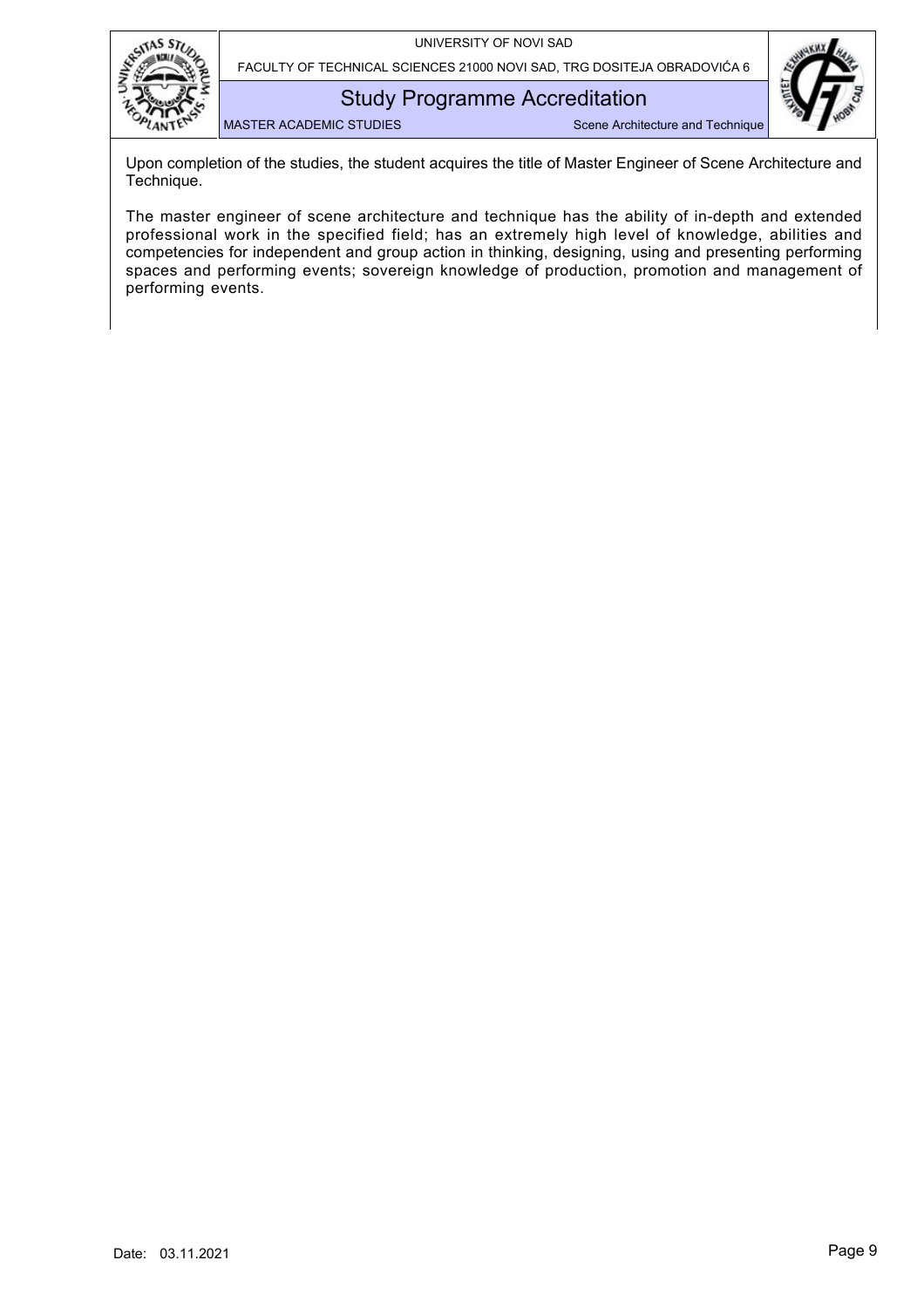



Study Programme Accreditation

MASTER ACADEMIC STUDIES Scene Architecture and Technique

Standard 05. Curriculum

<span id="page-11-0"></span>Scene Architecture and Technique Master Academic Studies Programme is envisaged to provide students with the essential competencies needed for professional practice.

The curriculum envisages:

- 3 mandatory, single semester courses, providing 25 ECTS credits,

- 3 elective, single semester courses, providing 14 ECTS credits,

- 6 ECTS credits are earned through realized professional practice;

- 15 ECTS credits are earned through theoretical research for the Master Thesis (10 ECTS), as well as preparation, production, public realization and presentation of the Master Thesis (5 ECTS).

Elective courses constitute 23,33% of the total study programme curriculum.

The course lasts one academic year i.e. 2 semesters, during which the student must obtain 60 ECTS credits. The curriculum envisages the production of a Master Thesis, whose preparation, theoretical research, public realization and presentation bear 15 ECTS credits in total.

<span id="page-11-1"></span>Table 5.1 Courses schedule by semester and year of study

Study programme: Scene Architecture and Technique

| Course ID<br>No. |                                                                     |                                                                  |                                                        | S              | <b>Type</b> | <b>Status</b>           |                |                | <b>Active lessons</b> |                | Other              | <b>ECTS</b>    |
|------------------|---------------------------------------------------------------------|------------------------------------------------------------------|--------------------------------------------------------|----------------|-------------|-------------------------|----------------|----------------|-----------------------|----------------|--------------------|----------------|
|                  |                                                                     |                                                                  | Course name                                            |                |             |                         | Lec            | Pra            | <b>SRW</b>            | <b>OTT</b>     | classes            |                |
|                  | <b>FIRST YEAR</b>                                                   |                                                                  |                                                        |                |             |                         |                |                |                       |                |                    |                |
| 1                | <b>17.ASM6</b>                                                      |                                                                  | Theory of Scene Architecture and Design                | 1              | AO          | M                       | $\overline{2}$ | 2              | 0                     | 0              | 0                  | 6              |
| $\overline{2}$   | <b>17.ASM1</b>                                                      |                                                                  | Scene Architecture and Technology                      | 1              | <b>NS</b>   | M                       | 4              | $\overline{2}$ | $\Omega$              | 0              | $\Omega$           | 12             |
| 3                | 17.ASM2A                                                            |                                                                  | Izborni predmet 1 (select 1 out of 2)                  | 1              |             | EB                      | 3              | 0              | 0                     | 0              | 0                  | 6              |
|                  |                                                                     | 17.ASM34                                                         | Parametric Modeling in Scene<br>Architecture           | $\mathbf{1}$   | <b>SA</b>   | E                       | 3              | 0              | 0                     | 3              | $\Omega$           | 6              |
|                  |                                                                     | 17.ASMI13                                                        | Architecture of Performing Events                      | 1              | <b>SA</b>   | F                       | 3              | $\Omega$       | $\Omega$              | 3              | $\Omega$           | 6              |
| 4                | 17.ASM16                                                            | <b>Professional Practice</b>                                     | 1                                                      | <b>SA</b>      | M           | $\Omega$                | 0              | $\Omega$       | 0                     | 6              | 6                  |                |
| 5                | 17.ASMI1A                                                           | Izborni predmet 2 (select 1 out of 3)                            | 2                                                      |                | EB          | 2                       | 0              | 0              | 0                     | 0              | 4                  |                |
|                  |                                                                     | <b>Technical Production of Performing</b><br>17.ASMI14<br>Events |                                                        | $\overline{2}$ | <b>SA</b>   | E                       | $\overline{2}$ | $\Omega$       | $\Omega$              | $\overline{2}$ | $\Omega$           | 4              |
|                  |                                                                     | 17.ASMI5E                                                        | $\overline{2}$                                         | <b>SA</b>      | F           | $\overline{2}$          | $\Omega$       | $\Omega$       | $\overline{2}$        | $\Omega$       | 4                  |                |
|                  |                                                                     | 17.ASMI7E                                                        | Design of Virtual Space                                | $\overline{2}$ | <b>SA</b>   | E                       | $\overline{2}$ | $\Omega$       | $\Omega$              | $\overline{2}$ | $\Omega$           | 4              |
| 6                | 17.ASMI3A                                                           |                                                                  | Izborni predmet 3 (select 1 out of 2)                  | $\overline{2}$ |             | EB                      | $\overline{2}$ | $\Omega$       | $\Omega$              | $\Omega$       | $\Omega$           | 4              |
|                  |                                                                     | <b>17.ASM4</b>                                                   | Project Management in Scene<br>Architecture and Design | $\overline{2}$ | AO          | E                       | $\overline{2}$ | $\Omega$       | 0                     | $\overline{2}$ | $\Omega$           | 4              |
|                  |                                                                     | 17.ASMI12                                                        | Virtual, Augmented and Hyper Reality                   | $\overline{2}$ | <b>SA</b>   | E                       | $\overline{2}$ | $\Omega$       | $\Omega$              | $\overline{2}$ | $\Omega$           | 4              |
| 7                | 17.ASM15                                                            | Scene Architecture                                               |                                                        | $\overline{2}$ | <b>NS</b>   | M                       | 4              | $\Omega$       | $\Omega$              | 0              | 1                  | $\overline{7}$ |
| 8                | Research Study of Theoretical Basis of Master<br>17.ASM17<br>Thesis |                                                                  |                                                        |                | <b>TM</b>   | М                       | $\Omega$       | 0              | 10                    | $\Omega$       | $\Omega$           | 10             |
| 9                | 17.ASM18                                                            |                                                                  | Production and Graduation of Master Thesis             | 2              | <b>SA</b>   | M                       | $\Omega$       | 0              | $\Omega$              | $\Omega$       | 5                  | 5              |
|                  |                                                                     |                                                                  |                                                        |                |             | Active lessons - total: |                |                | 44                    |                |                    |                |
|                  |                                                                     |                                                                  |                                                        |                |             |                         |                |                |                       |                | <b>Total ECTS:</b> | 60             |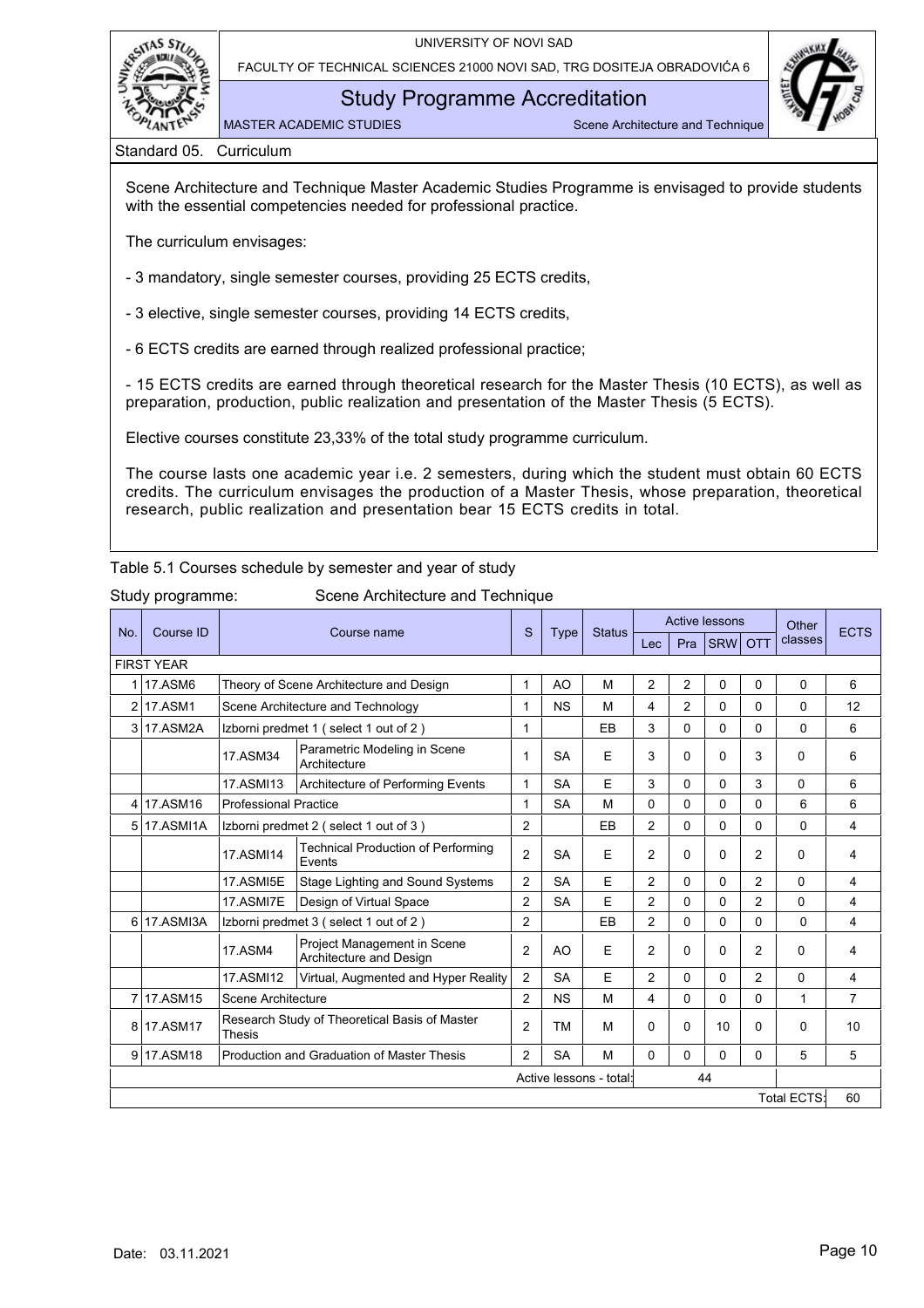

FACULTY OF TECHNICAL SCIENCES 21000 NOVI SAD, TRG DOSITEJA OBRADOVIĆA 6



<span id="page-12-1"></span>Study Programme Accreditation

MASTER ACADEMIC STUDIES Scene Architecture and Technique

<span id="page-12-0"></span>

| Course:                                                                                                 | Theory of Scene Architecture and Design       |                    |        |                                                                                       |                |                                                                                                                                                                                                                                                                                                                                                                                                         |                                                          |                     |       |
|---------------------------------------------------------------------------------------------------------|-----------------------------------------------|--------------------|--------|---------------------------------------------------------------------------------------|----------------|---------------------------------------------------------------------------------------------------------------------------------------------------------------------------------------------------------------------------------------------------------------------------------------------------------------------------------------------------------------------------------------------------------|----------------------------------------------------------|---------------------|-------|
| ASM <sub>6</sub><br>Course id:                                                                          |                                               |                    |        |                                                                                       |                |                                                                                                                                                                                                                                                                                                                                                                                                         |                                                          |                     |       |
|                                                                                                         | Number of ECTS:                               | 6                  |        |                                                                                       |                |                                                                                                                                                                                                                                                                                                                                                                                                         |                                                          |                     |       |
| Teachers:<br>Dadić-Dinulović D. Tatjana, Milićević I. Slađana                                           |                                               |                    |        |                                                                                       |                |                                                                                                                                                                                                                                                                                                                                                                                                         |                                                          |                     |       |
| Course status:<br>Mandatory                                                                             |                                               |                    |        |                                                                                       |                |                                                                                                                                                                                                                                                                                                                                                                                                         |                                                          |                     |       |
|                                                                                                         | Number of active teaching classes (weekly)    |                    |        |                                                                                       |                |                                                                                                                                                                                                                                                                                                                                                                                                         |                                                          |                     |       |
|                                                                                                         | Lectures:                                     | Practical classes: |        | Other teaching types:                                                                 |                | Study research work:                                                                                                                                                                                                                                                                                                                                                                                    |                                                          | Other classes:      |       |
|                                                                                                         | 2                                             | 2                  |        | 2                                                                                     |                | 0                                                                                                                                                                                                                                                                                                                                                                                                       |                                                          | 0                   |       |
| <b>Precondition courses</b><br><b>None</b>                                                              |                                               |                    |        |                                                                                       |                |                                                                                                                                                                                                                                                                                                                                                                                                         |                                                          |                     |       |
| 1. Educational goal:                                                                                    |                                               |                    |        |                                                                                       |                |                                                                                                                                                                                                                                                                                                                                                                                                         |                                                          |                     |       |
| Introducing students to key terms, phenomena and approaches to theory of scene architecture and design. |                                               |                    |        |                                                                                       |                |                                                                                                                                                                                                                                                                                                                                                                                                         |                                                          |                     |       |
|                                                                                                         | 2. Educational outcomes (acquired knowledge): |                    |        |                                                                                       |                |                                                                                                                                                                                                                                                                                                                                                                                                         |                                                          |                     |       |
|                                                                                                         |                                               |                    |        | and design, as well as to apply acquired abilities in their own research and artwork. |                | Students' ability to individually and in a group do a research on various theoretical approaches and ideas in the area of scene architecture                                                                                                                                                                                                                                                            |                                                          |                     |       |
|                                                                                                         | 3. Course content/structure:                  |                    |        |                                                                                       |                |                                                                                                                                                                                                                                                                                                                                                                                                         |                                                          |                     |       |
|                                                                                                         | artworks in scene architecture and design.    |                    |        |                                                                                       |                | Scene architecture and scene design as interdisciplinary art phenomena. Development of the term and understanding of scene<br>architecture. Development of the term and understanding of scene design. Typology of phenomena in scene architecture and design.<br>Development of scene architecture and scene design theories. Space in scene design. Text in scene design. Perception and reception of |                                                          |                     |       |
|                                                                                                         | 4. Teaching methods:                          |                    |        |                                                                                       |                |                                                                                                                                                                                                                                                                                                                                                                                                         |                                                          |                     |       |
|                                                                                                         | Lectures, discussions, worskops.              |                    |        |                                                                                       |                |                                                                                                                                                                                                                                                                                                                                                                                                         |                                                          |                     |       |
|                                                                                                         |                                               |                    |        |                                                                                       |                | Knowledge evaluation (maximum 100 points)                                                                                                                                                                                                                                                                                                                                                               |                                                          |                     |       |
|                                                                                                         | Pre-examination obligations                   |                    |        | Mandatory                                                                             | Points         | Final exam                                                                                                                                                                                                                                                                                                                                                                                              |                                                          | Mandatory<br>Points |       |
|                                                                                                         | Exercise attendance                           |                    |        | Yes                                                                                   | 5.00           | Presentation and final oral defense of the                                                                                                                                                                                                                                                                                                                                                              |                                                          | Yes                 | 30.00 |
|                                                                                                         | Lecture attendance                            |                    |        | Yes                                                                                   | 5.00           | project                                                                                                                                                                                                                                                                                                                                                                                                 |                                                          |                     |       |
| Project<br>Project                                                                                      |                                               |                    |        | Yes                                                                                   | 45.00<br>15.00 |                                                                                                                                                                                                                                                                                                                                                                                                         |                                                          |                     |       |
|                                                                                                         |                                               |                    |        | Yes                                                                                   |                | Literature                                                                                                                                                                                                                                                                                                                                                                                              |                                                          |                     |       |
| Ord.                                                                                                    |                                               | Author             |        |                                                                                       | Title          |                                                                                                                                                                                                                                                                                                                                                                                                         | Publisher                                                | Year                |       |
| 1,                                                                                                      | Dadić-Dinulović, T.                           |                    |        | Scenski dizajn kao umetnost                                                           |                |                                                                                                                                                                                                                                                                                                                                                                                                         | Clio, Beograd                                            | 2017                |       |
| 2.                                                                                                      | Brejzek, T                                    |                    |        |                                                                                       |                | Expanding Scenography: On the Authoring the Space                                                                                                                                                                                                                                                                                                                                                       | The Arts and Theatre Institute.<br>Prag, Republika Češka |                     | 2011  |
| 3.                                                                                                      | Lotker, S., Černa, M.                         |                    |        | Intersection - Intimacy and Spectacle                                                 |                |                                                                                                                                                                                                                                                                                                                                                                                                         | The Arts and Theatre Institute.<br>Prague                |                     | 2011  |
| 4,                                                                                                      | Bergner, A. Bruce                             |                    |        | Process of Theatre Scene Design                                                       |                | The Poetics of Stage Space - The Theory nad                                                                                                                                                                                                                                                                                                                                                             | Mc Farland&Company, Inc.,<br>Publishers                  |                     | 2013  |
| 5.                                                                                                      | Mirčev, A                                     |                    |        | Iskušavanje prostora                                                                  |                |                                                                                                                                                                                                                                                                                                                                                                                                         | UAOS/Leykam International;<br>Osijek/Zagreb; Hrvatska    |                     | 2009  |
| 6.                                                                                                      | Dinulović, R.; Krklješ, M.<br>(urednici)      |                    |        |                                                                                       |                | Scene Design - Between Profession, Art and Ideology                                                                                                                                                                                                                                                                                                                                                     | Fakultet tehničkih nauka, Novi<br>Sad                    |                     | 2012  |
| 7,                                                                                                      | Šentevska, I.                                 |                    |        | Srbije u 29 slika                                                                     |                | The Swinging 90s: pozorište i društvena realnost                                                                                                                                                                                                                                                                                                                                                        | Orion art, Beograd                                       |                     | 2016  |
| 8.                                                                                                      | Šuvaković, M                                  |                    |        | Pojmovnik teorije umetnosti                                                           |                |                                                                                                                                                                                                                                                                                                                                                                                                         | Orion art, Beograd                                       |                     | 2011  |
| 9.                                                                                                      | Milićević, O.                                 |                    |        | Prostor - dramsko lice                                                                |                |                                                                                                                                                                                                                                                                                                                                                                                                         | Sterijino pozorje, Novi Sad                              |                     | 1980  |
| 10,                                                                                                     | <b>OISTAT</b>                                 |                    |        | Fielding & Peter McKinnon                                                             |                | World Scenography 1990-2005. Edited by Eric                                                                                                                                                                                                                                                                                                                                                             | OISTAT; Nick Hern Books Ltd,<br>Taipei, London           |                     |       |
| 11,                                                                                                     | Kuburović, B., Zupanac<br>Lotker, S. (ur.)    |                    |        | Shared Space: Music, Weather, Politics                                                |                |                                                                                                                                                                                                                                                                                                                                                                                                         | The Arts and Theatre Institute,<br>Prague                |                     | 2015  |
| 12,                                                                                                     | Group of Authors                              |                    |        | inside or outside.                                                                    |                | Prague Quadrennial of Performance Design and<br>Space 2011. At the still point of the turning world: no                                                                                                                                                                                                                                                                                                 | Arts and Theatre Institute,<br>Prague                    |                     | 2011  |
| 13,                                                                                                     | Paskvaloto, Đ.                                |                    | Istoka |                                                                                       |                | Estetika praznine: umetnost i meditacija u kulturama                                                                                                                                                                                                                                                                                                                                                    | Klio, Beograd                                            |                     | 2007  |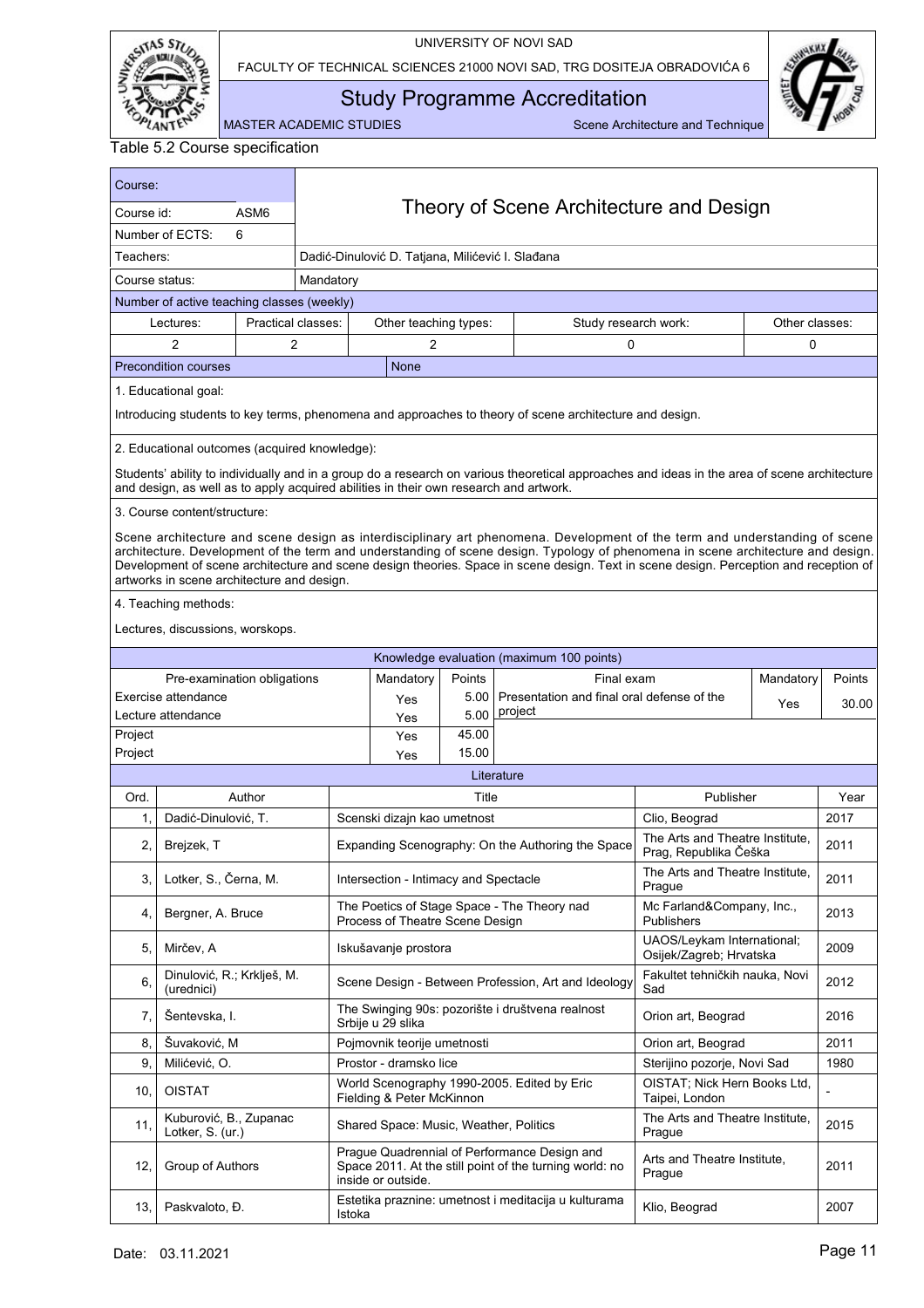

FACULTY OF TECHNICAL SCIENCES 21000 NOVI SAD, TRG DOSITEJA OBRADOVIĆA 6

## Study Programme Accreditation



|      |                           | Literature                                                                                                                                  |                                                 |      |
|------|---------------------------|---------------------------------------------------------------------------------------------------------------------------------------------|-------------------------------------------------|------|
| Ord. | Author                    | Title                                                                                                                                       | Publisher                                       | Year |
| 14.  | Todorović, J.             | O ogledalima, ružama i ništavilu                                                                                                            | Klio, Beograd                                   | 2012 |
| 15.  | Bendžamin, E.             | Filozofija arhitekture                                                                                                                      | Klio, Beograd                                   | 2011 |
| 16.  | Joseph, S.                | <b>Actor and Architect</b>                                                                                                                  | Manchester University Press,<br>Oxford          | 1964 |
| 17,  | Hopkins, D.               | After Modern Art                                                                                                                            | Oxford University Press, Oxford                 | 2000 |
| 18.  | Dinulović, R.             | Arhitektura pozorišta XX veka                                                                                                               | Klio, Beograd                                   | 2009 |
| 19.  | Tufnell, M., Crickmay, C. | Body, Space, Image: Notes Towards Improvisation<br>and Performance                                                                          | Dance Books Ltd., Hempshire                     | 2014 |
| 20.  | Leach, R.                 | Makers of modern theatre: an introduction                                                                                                   | Routledge, London                               | 2004 |
| 21,  | Coates, N.                | Narrative Architecture                                                                                                                      | Wiley, Chichester                               | 2012 |
| 22,  | Hannah, D., Harslof, O.   | Performance Design                                                                                                                          | Museum Tusculanum Press,<br>Kopenhagen          | 2008 |
| 23.  | Simonson. L.              | The Stage is Set                                                                                                                            | Theatre Art Books, New York                     | 1963 |
| 24.  | Milićević, S.             | Disocijativni prostor modernosti: Diskurs praznine u<br>arhitekturi i vizuelnim umetnostima XX i početka XXI<br>veka; doktorska disertacija | Fakultet tehničkih nauka. Novi<br>Sad           | 2017 |
| 25,  | Frempton, K.              | Moderna arhitektura - kritička istorija                                                                                                     | Orion art, Beograd                              | 2004 |
| 26.  | Dženks. Č.                | Moderni pokreti u arhitekturi                                                                                                               | Građevinska knjiga, Beograd                     | 1982 |
| 27,  | Sontag, S.                | O fotografiji                                                                                                                               | Kulturni centar, Beograd                        | 2005 |
| 28.  | Arto, A.                  | Pozorište i njegov dvojnik                                                                                                                  | Utopia, Beograd                                 | 2010 |
| 29.  | Gidion, S.                | Prostor, vreme i arhitektura                                                                                                                | Građevinska knjiga, Beograd                     | 2002 |
| 30.  | Dinulović, R., Brkić, A.  | Teatar-politika-grad                                                                                                                        | Justat, Beograd                                 | 2007 |
| 31.  | Janson, H. V.             | Istorija umetnosti                                                                                                                          | Began komerc, Zemun                             | 2016 |
| 32,  | Džejkobs, Dž.             | Smrt i život velikih američkih gradova                                                                                                      | Mediterran Publishing, Novi<br>Sad              | 2011 |
| 33,  | Batty, M.                 | The New Science of Cities                                                                                                                   | The MIT Press, Massachusetts                    | 2013 |
| 34.  | Bule, E.L.                | Arhitektura: Esej o umetnosti                                                                                                               | Građevinska knjiga, Beograd                     | 1999 |
| 35,  | Rosi, A.                  | Arhitektura grada                                                                                                                           | Građevinska knjiga, Beograd                     | 2006 |
| 36.  | Mako, V.                  | Estetika - arhitektura: sedam tematskih rasprava                                                                                            | Arhitektonski fakultet<br>univerziteta, Beograd | 2005 |
| 37,  | Halprin, L.               | Gradovi                                                                                                                                     | Građevinska knjiga, Beograd                     | 2002 |
| 38.  | Kalen, G.                 | Gradski pejzaž                                                                                                                              | Građevinska knjiga, Beograd                     | 1990 |
| 39.  | Hičkok, H., Džonson, R.   | Internacionalni stil                                                                                                                        | Građevinska knjiga, Beograd                     | 2003 |
| 40.  | Olivia, A.B. Argan, Đ.K.  | Moderna umetnost 1770-1970-2000, I                                                                                                          | Klio, Beograd                                   | 2004 |
| 41,  | Olivia, A.B. Argan, Đ.K.  | Moderna umetnost 1770-1970-2000, II                                                                                                         | Klio, Beograd                                   | 2005 |
| 42,  | Bogdanović, K.            | Zavod za udžbenike i nastavna<br>Poetika vizuelnog<br>sredstva, Beograd                                                                     |                                                 | 2005 |
| 43.  | Elin, N.                  | Postmoderni urbanizam                                                                                                                       | Orion art, Beograd                              | 2002 |
| 44,  | Bogdanović, B.            | Zaludna mistrija                                                                                                                            | Nolit, Beograd                                  | 1963 |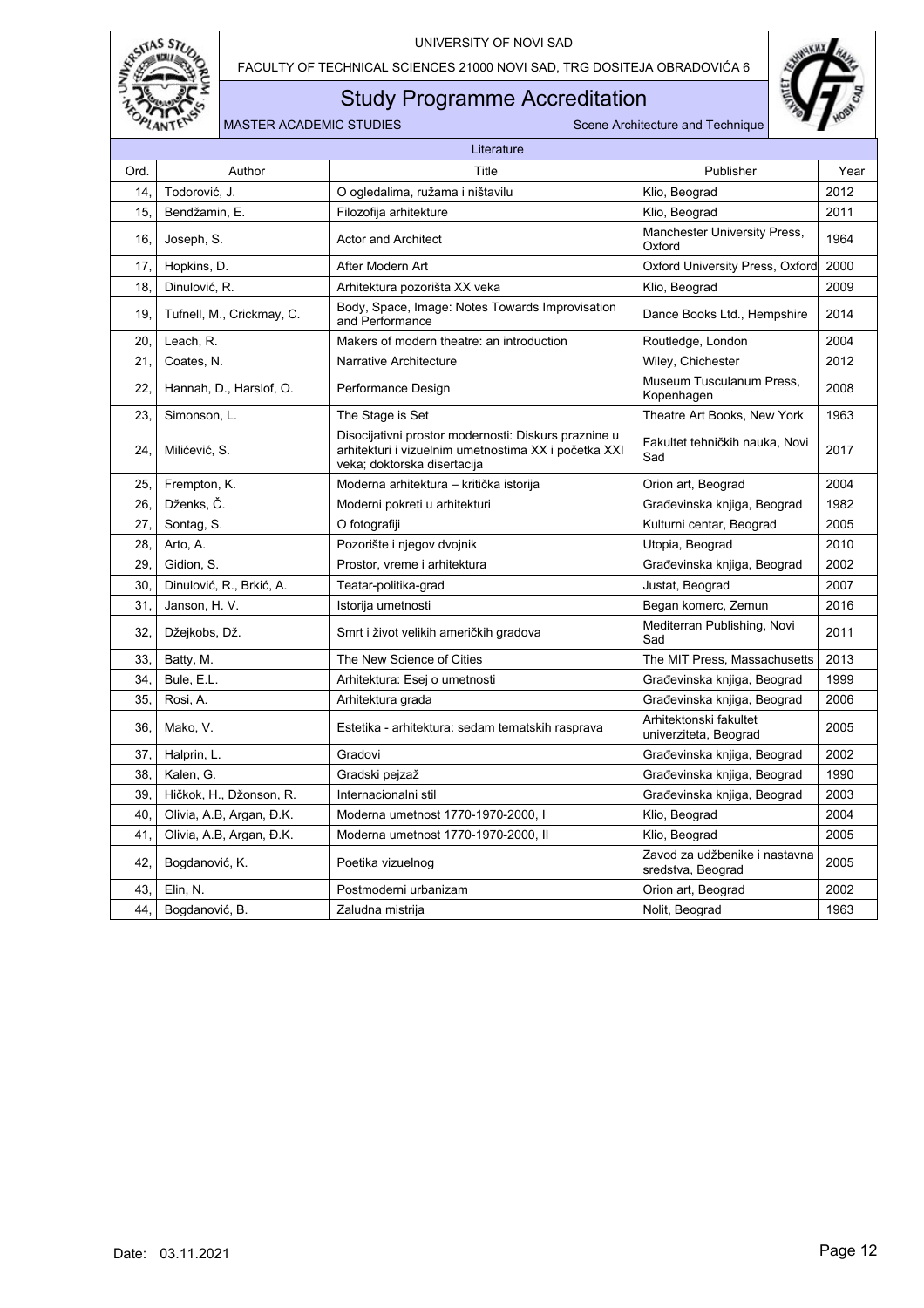

FACULTY OF TECHNICAL SCIENCES 21000 NOVI SAD, TRG DOSITEJA OBRADOVIĆA 6



<span id="page-14-0"></span>Study Programme Accreditation

| Table 5.2 Course specification |  |
|--------------------------------|--|
|--------------------------------|--|

| Course:                                                                                                                                                                                                                                                  |                                                                                                                                                                                                                                                                                                                                                                                                                                                                                                                                                                                                                                                                                                                                                                                                                                   |                    |                                   |                                           |                |                                                          |                                             |                |        |
|----------------------------------------------------------------------------------------------------------------------------------------------------------------------------------------------------------------------------------------------------------|-----------------------------------------------------------------------------------------------------------------------------------------------------------------------------------------------------------------------------------------------------------------------------------------------------------------------------------------------------------------------------------------------------------------------------------------------------------------------------------------------------------------------------------------------------------------------------------------------------------------------------------------------------------------------------------------------------------------------------------------------------------------------------------------------------------------------------------|--------------------|-----------------------------------|-------------------------------------------|----------------|----------------------------------------------------------|---------------------------------------------|----------------|--------|
| ASM1<br>Course id:                                                                                                                                                                                                                                       |                                                                                                                                                                                                                                                                                                                                                                                                                                                                                                                                                                                                                                                                                                                                                                                                                                   |                    | Scene Architecture and Technology |                                           |                |                                                          |                                             |                |        |
| Number of ECTS:<br>12                                                                                                                                                                                                                                    |                                                                                                                                                                                                                                                                                                                                                                                                                                                                                                                                                                                                                                                                                                                                                                                                                                   |                    |                                   |                                           |                |                                                          |                                             |                |        |
| Teacher:<br>Dinulović P. Radivoje                                                                                                                                                                                                                        |                                                                                                                                                                                                                                                                                                                                                                                                                                                                                                                                                                                                                                                                                                                                                                                                                                   |                    |                                   |                                           |                |                                                          |                                             |                |        |
| Course status:                                                                                                                                                                                                                                           |                                                                                                                                                                                                                                                                                                                                                                                                                                                                                                                                                                                                                                                                                                                                                                                                                                   |                    | Mandatory                         |                                           |                |                                                          |                                             |                |        |
| Number of active teaching classes (weekly)                                                                                                                                                                                                               |                                                                                                                                                                                                                                                                                                                                                                                                                                                                                                                                                                                                                                                                                                                                                                                                                                   |                    |                                   |                                           |                |                                                          |                                             |                |        |
|                                                                                                                                                                                                                                                          | Lectures:                                                                                                                                                                                                                                                                                                                                                                                                                                                                                                                                                                                                                                                                                                                                                                                                                         | Practical classes: |                                   | Other teaching types:                     |                | Study research work:                                     |                                             | Other classes: |        |
|                                                                                                                                                                                                                                                          | 4                                                                                                                                                                                                                                                                                                                                                                                                                                                                                                                                                                                                                                                                                                                                                                                                                                 | $\overline{c}$     |                                   | 2                                         |                | $\Omega$                                                 |                                             | 0              |        |
| <b>Precondition courses</b><br><b>None</b>                                                                                                                                                                                                               |                                                                                                                                                                                                                                                                                                                                                                                                                                                                                                                                                                                                                                                                                                                                                                                                                                   |                    |                                   |                                           |                |                                                          |                                             |                |        |
| 1. Educational goal:                                                                                                                                                                                                                                     |                                                                                                                                                                                                                                                                                                                                                                                                                                                                                                                                                                                                                                                                                                                                                                                                                                   |                    |                                   |                                           |                |                                                          |                                             |                |        |
| Acquiring the highest level of knowledge about historical development, contemporary situation and problem issues of theatre architecture<br>and theatre technology. Acquiring the ability to apply this knowledge in independent and team creative work. |                                                                                                                                                                                                                                                                                                                                                                                                                                                                                                                                                                                                                                                                                                                                                                                                                                   |                    |                                   |                                           |                |                                                          |                                             |                |        |
|                                                                                                                                                                                                                                                          | 2. Educational outcomes (acquired knowledge):                                                                                                                                                                                                                                                                                                                                                                                                                                                                                                                                                                                                                                                                                                                                                                                     |                    |                                   |                                           |                |                                                          |                                             |                |        |
|                                                                                                                                                                                                                                                          | A deepened and contextualized understanding of the development of scene architecture, techniques and technology throughout history<br>and today. Sovereign knowledge of the typology of contemporary performing spaces and structures, as well as their functional and<br>technological logic and structure. Ability of individual and team creative application of acquired knowledge.                                                                                                                                                                                                                                                                                                                                                                                                                                           |                    |                                   |                                           |                |                                                          |                                             |                |        |
|                                                                                                                                                                                                                                                          | 3. Course content/structure:                                                                                                                                                                                                                                                                                                                                                                                                                                                                                                                                                                                                                                                                                                                                                                                                      |                    |                                   |                                           |                |                                                          |                                             |                |        |
|                                                                                                                                                                                                                                                          | Architecture and technology of contemporary scenic structures and performing spaces in the context of traditional and modern ideas<br>about performing space and performing art. Typology of contemporary building for performance and performing space. Facilities and<br>spaces of contemporary performing arts. Architecture and technology in contemporary theatre. Architecture and technology of the space<br>of contemporary non theatre spectacle. Facilities and spaces of contemporary visual arts. Architecture and technology of space for<br>exhibiting, presenting and preserving artworks. Architecture and technology of modern manifest space. Public city space as a stage.<br>Typology of performing events in the public urban area. Modern architecture as a scene setting and as a stage text. Modern stage |                    |                                   |                                           |                |                                                          |                                             |                |        |
|                                                                                                                                                                                                                                                          | technologies applied in the design of architecture and the city.                                                                                                                                                                                                                                                                                                                                                                                                                                                                                                                                                                                                                                                                                                                                                                  |                    |                                   |                                           |                |                                                          |                                             |                |        |
|                                                                                                                                                                                                                                                          | 4. Teaching methods:                                                                                                                                                                                                                                                                                                                                                                                                                                                                                                                                                                                                                                                                                                                                                                                                              |                    |                                   |                                           |                |                                                          |                                             |                |        |
|                                                                                                                                                                                                                                                          | Lectures, workshops, practical work.                                                                                                                                                                                                                                                                                                                                                                                                                                                                                                                                                                                                                                                                                                                                                                                              |                    |                                   |                                           |                |                                                          |                                             |                |        |
|                                                                                                                                                                                                                                                          |                                                                                                                                                                                                                                                                                                                                                                                                                                                                                                                                                                                                                                                                                                                                                                                                                                   |                    |                                   |                                           |                | Knowledge evaluation (maximum 100 points)                |                                             |                |        |
|                                                                                                                                                                                                                                                          | Pre-examination obligations                                                                                                                                                                                                                                                                                                                                                                                                                                                                                                                                                                                                                                                                                                                                                                                                       |                    |                                   | Mandatory                                 | Points         | Final exam                                               |                                             | Mandatory      | Points |
|                                                                                                                                                                                                                                                          | Exercise attendance                                                                                                                                                                                                                                                                                                                                                                                                                                                                                                                                                                                                                                                                                                                                                                                                               |                    |                                   | Yes                                       | 5.00           | Presentation and final oral defense of the<br>Yes        |                                             |                | 30.00  |
|                                                                                                                                                                                                                                                          | Lecture attendance                                                                                                                                                                                                                                                                                                                                                                                                                                                                                                                                                                                                                                                                                                                                                                                                                |                    |                                   | Yes                                       | 5.00           | project                                                  |                                             |                |        |
| Project<br>Project                                                                                                                                                                                                                                       |                                                                                                                                                                                                                                                                                                                                                                                                                                                                                                                                                                                                                                                                                                                                                                                                                                   |                    |                                   | Yes                                       | 45.00<br>15.00 |                                                          |                                             |                |        |
|                                                                                                                                                                                                                                                          |                                                                                                                                                                                                                                                                                                                                                                                                                                                                                                                                                                                                                                                                                                                                                                                                                                   |                    |                                   | Yes                                       |                | Literature                                               |                                             |                |        |
| Ord.                                                                                                                                                                                                                                                     |                                                                                                                                                                                                                                                                                                                                                                                                                                                                                                                                                                                                                                                                                                                                                                                                                                   | Author             |                                   |                                           | Title          |                                                          | Publisher                                   |                | Year   |
| 1.                                                                                                                                                                                                                                                       | Dinulović, R.                                                                                                                                                                                                                                                                                                                                                                                                                                                                                                                                                                                                                                                                                                                                                                                                                     |                    |                                   | Arhitektura pozorista XX veka             |                |                                                          | Klio, Beograd                               |                | 2009   |
| 2.                                                                                                                                                                                                                                                       | Zeković, M.                                                                                                                                                                                                                                                                                                                                                                                                                                                                                                                                                                                                                                                                                                                                                                                                                       |                    |                                   |                                           |                | Efemerna arhitektura kao granični prostor umetnosti      | FTN, Novi Sad                               |                | 2012   |
| 3,                                                                                                                                                                                                                                                       | Hočevar, M.                                                                                                                                                                                                                                                                                                                                                                                                                                                                                                                                                                                                                                                                                                                                                                                                                       |                    |                                   | Prostori igre                             |                |                                                          | Jugoslovensko dramsko<br>pozorište, Beograd |                | 2003   |
| 4,                                                                                                                                                                                                                                                       | Šešić-Dragićević, M;<br>Šentevska, I. (ur)                                                                                                                                                                                                                                                                                                                                                                                                                                                                                                                                                                                                                                                                                                                                                                                        |                    |                                   | Klio, Beograd<br>Urbani spektakl          |                |                                                          |                                             |                | 2000   |
| 5.                                                                                                                                                                                                                                                       | Dinulović, R., Brkić, A.                                                                                                                                                                                                                                                                                                                                                                                                                                                                                                                                                                                                                                                                                                                                                                                                          |                    |                                   | Teatar-politika-grad                      |                |                                                          | Justat, Beograd                             |                | 2007   |
| 6,                                                                                                                                                                                                                                                       | Sammler, B.J., Harvey, D.<br>(ed.)                                                                                                                                                                                                                                                                                                                                                                                                                                                                                                                                                                                                                                                                                                                                                                                                |                    |                                   |                                           |                | Technical Design Solutions for Theatre, Vol. 3           | Focal Press, Oxford                         |                | 2013   |
| 7,                                                                                                                                                                                                                                                       | Dadić Dinulović, T; David, M.<br>(ur.)                                                                                                                                                                                                                                                                                                                                                                                                                                                                                                                                                                                                                                                                                                                                                                                            |                    |                                   | Radna biografija: Radivoje Dinulović      |                |                                                          | Klio, Beograd                               |                | 2010   |
| 8.                                                                                                                                                                                                                                                       | Collison, D.                                                                                                                                                                                                                                                                                                                                                                                                                                                                                                                                                                                                                                                                                                                                                                                                                      |                    |                                   | the Modern Digital Age                    |                | The Sound of Theatre: From the Ancient Greeks to         | PLASA Limited, Eastbourne                   |                |        |
| 9,                                                                                                                                                                                                                                                       | Paduano, G.                                                                                                                                                                                                                                                                                                                                                                                                                                                                                                                                                                                                                                                                                                                                                                                                                       |                    |                                   | Antičko pozorište                         |                |                                                          | Klio, Beograd                               |                | 2012   |
| 10,                                                                                                                                                                                                                                                      | Fajf, N.                                                                                                                                                                                                                                                                                                                                                                                                                                                                                                                                                                                                                                                                                                                                                                                                                          |                    | prostoru                          |                                           |                | Prizori ulice: planiranje, identitet i kontrola u javnom | Klio, Beograd                               |                | 2002   |
| 11,                                                                                                                                                                                                                                                      | Joseph, S.                                                                                                                                                                                                                                                                                                                                                                                                                                                                                                                                                                                                                                                                                                                                                                                                                        |                    |                                   | Actor and Architect                       |                |                                                          | Manchester University Press,<br>Oxford      |                | 1964   |
| 12,                                                                                                                                                                                                                                                      | Reid, F.                                                                                                                                                                                                                                                                                                                                                                                                                                                                                                                                                                                                                                                                                                                                                                                                                          |                    |                                   | Discovering Stage Ligting, Second Edition |                |                                                          | Focal Press, Oxford                         |                | 1998   |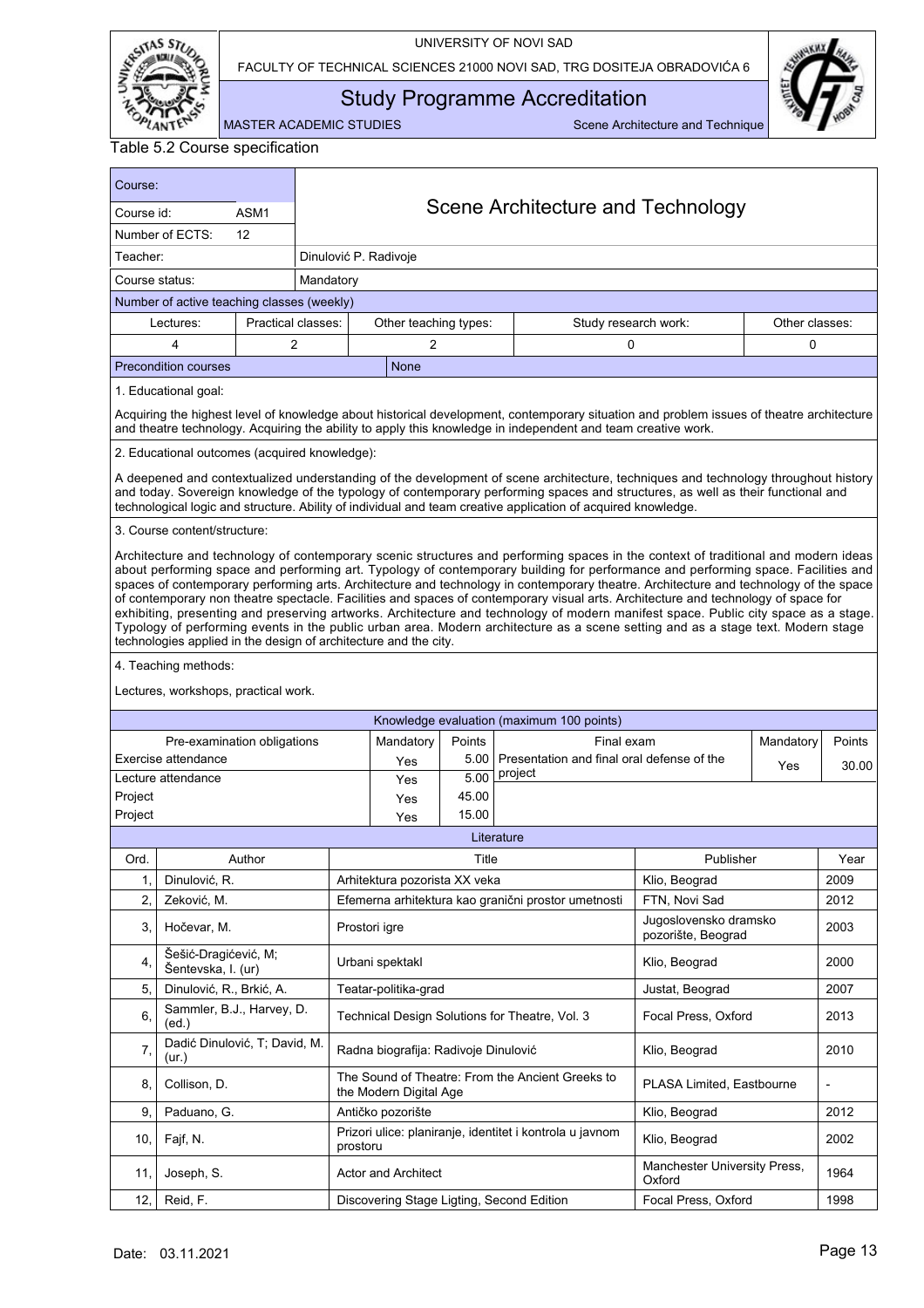

FACULTY OF TECHNICAL SCIENCES 21000 NOVI SAD, TRG DOSITEJA OBRADOVIĆA 6

## Study Programme Accreditation



|      | Literature                                    |                                                                          |                                                  |      |  |  |  |  |  |
|------|-----------------------------------------------|--------------------------------------------------------------------------|--------------------------------------------------|------|--|--|--|--|--|
| Ord. | Author                                        | Title                                                                    | Publisher                                        | Year |  |  |  |  |  |
| 13,  | Dorn, D., Shanda, M.                          | Drafting for The Theatre, Second Edition                                 | Southern Illinois University,<br>Carbondale      | 2012 |  |  |  |  |  |
| 14,  | Norberg-Šulc, K.                              | Egzistencija, prostor i arhitektura                                      | Građevinska knjiga, Beograd                      | 1999 |  |  |  |  |  |
| 15.  | Portogezi, P.                                 | Jedinstvena vizija arhitekture: izbor tekstova                           | Studentski izdavački<br>centar, Beograd          | 1989 |  |  |  |  |  |
| 16.  | Dženks, Č.                                    | Jezik postmoderne arhitekture                                            | Vuk Karadžić, Beograd                            | 1985 |  |  |  |  |  |
| 17,  | Krklješ, M.                                   | Arhitektonska analiza                                                    | Fakultet tehničkih nauka, Novi<br>Sad            | 2016 |  |  |  |  |  |
| 18.  | Rosi, A.                                      | Arhitektura grada                                                        | Građevinska knjiga, Beograd                      | 2006 |  |  |  |  |  |
| 19.  | Ledoux, C.N.                                  | Arhitektura iz ugla umetnosti, običaja i zakonodavstva                   | Građevinska knjiga, Beograd                      | 2002 |  |  |  |  |  |
| 20,  | Mitrović, V.                                  | Arhitektura XX veka u Vojvodini                                          | Muzej savremene umetnosti<br>Vojvodine, Novi Sad | 2010 |  |  |  |  |  |
| 21.  | Grupa autora                                  | Atlas arhitekture                                                        | Građevinska knjiga, Beograd                      | 2005 |  |  |  |  |  |
| 22,  | Zarić, B., Buđevac, D.,<br>Stipanić, B.       | Čelične konstrukcije u zgradarstvu                                       | GK, Beograd                                      | 1992 |  |  |  |  |  |
| 23,  | Vitruvije                                     | Deset knjiga o arhitekturi                                               | Građevinska knjiga, Beograd                      | 2000 |  |  |  |  |  |
| 24.  | Vukajlov, Lj.                                 | Elementi i sklopovi zgrada                                               | Fakultet tehničkih nauka, Novi<br>Sad            | 2019 |  |  |  |  |  |
| 25.  | Radović, R.                                   | Forma grada                                                              | Orion Art, Beograd                               | 2005 |  |  |  |  |  |
| 26.  | Kurtović-Folić, N.                            | Graditeljsko nasleđe: skripta                                            | Fakultet tehničkih nauka, Novi<br>Sad            | 2000 |  |  |  |  |  |
| 27,  | Samerson, Dž.                                 | Klasični jezik arhitekture                                               | Građevinska knjiga, Beograd                      | 2004 |  |  |  |  |  |
| 28,  | Zeković, M., Konstantinović,<br>D., Žugić, V. | Koncepti, program i funkcije arhitekture paviljonskih<br>struktura       | Fakultet tehničkih nauka, Novi<br>Sad            | 2017 |  |  |  |  |  |
| 29,  | Černjihov, J.                                 | Konstrukcije arhitektonskih i mašinskih formi                            | Građevinska knjiga, Beograd                      | 2006 |  |  |  |  |  |
| 30,  | Bijelić, E. (prevodilac)                      | Najbolja međunarodna iskustva u primeni<br>univerzalnog dizajna          | Centar "Živeti uspravno", Novi<br>Sad            | 2010 |  |  |  |  |  |
| 31.  | Radović, R.                                   | Nova antologija kuća                                                     | Građevinska knjiga, Beograd                      | 2001 |  |  |  |  |  |
| 32.  | Radović, R.                                   | Novi vrt i stari kavez                                                   | Stylos, Novi Sad                                 | 2005 |  |  |  |  |  |
| 33,  | Miškeljin, I., Atanacković-<br>Jeličić, J.    | Savremeni pristupi arhitektonskom projektovanju<br>prostora javne namene | Fakultet tehničkih nauka. Novi<br>Sad            | 2018 |  |  |  |  |  |
| 34,  | Milosavljević, R.,<br>Milosavljević, M.       | Stilovi u enterijeru                                                     | Orion art, Beograd                               | 2005 |  |  |  |  |  |
| 35,  | Ajzinberg, A.                                 | Stilovi: arhitektura, enterijer, nameštaj: terminološki<br>rečnik        | Prosveta, Beograd                                | 2007 |  |  |  |  |  |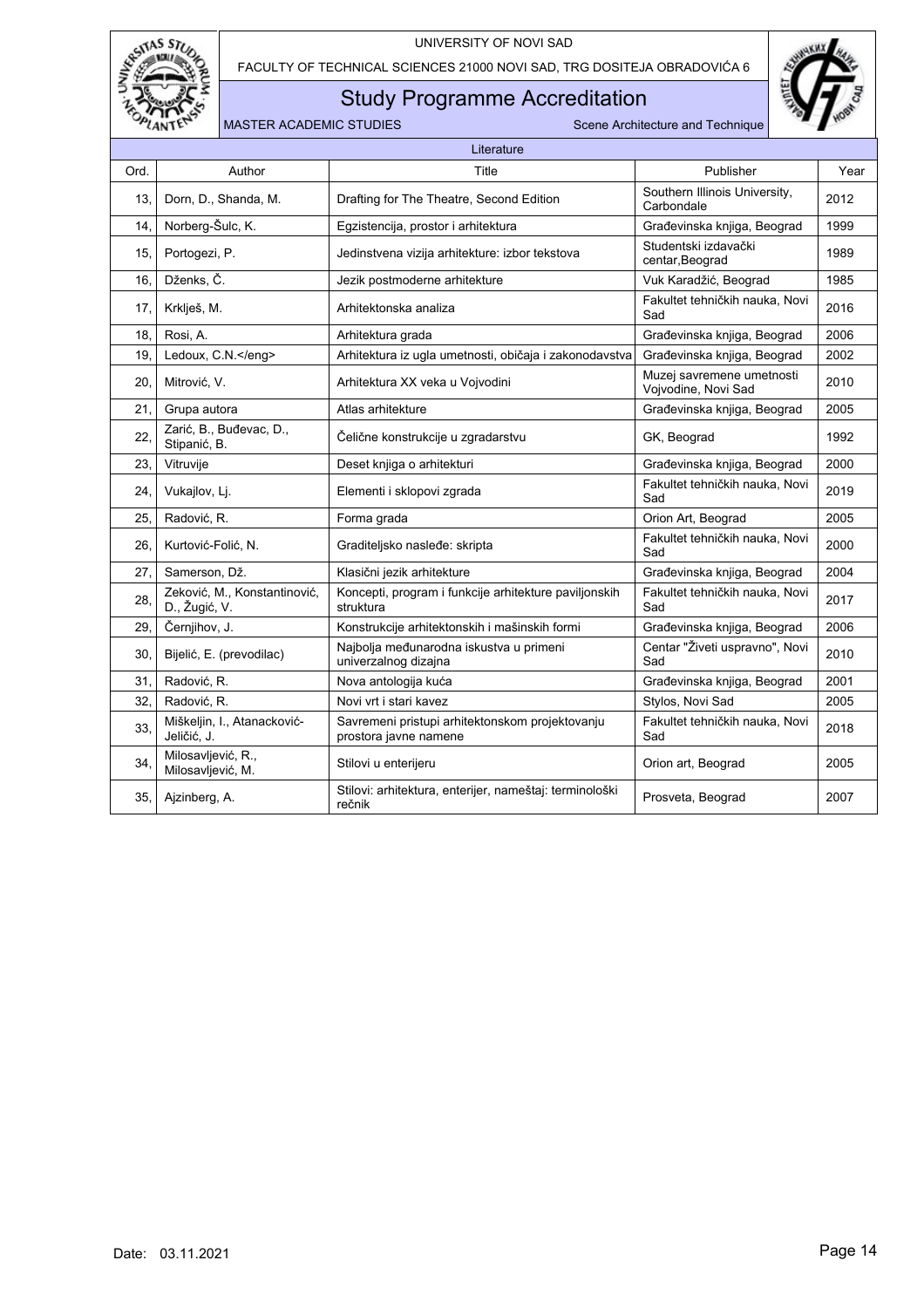

FACULTY OF TECHNICAL SCIENCES 21000 NOVI SAD, TRG DOSITEJA OBRADOVIĆA 6



<span id="page-16-0"></span>Study Programme Accreditation

MASTER ACADEMIC STUDIES Scene Architecture and Technique

Table 5.2 Course specification

| Course:                                                                                                                                                                                                                                                                                                                                                                                                                                                            |                                                                                                                                                             |                    |           |                              |        |                                                                                                                                                                                                                                                                                                                                                                                                          |  |                |        |  |  |
|--------------------------------------------------------------------------------------------------------------------------------------------------------------------------------------------------------------------------------------------------------------------------------------------------------------------------------------------------------------------------------------------------------------------------------------------------------------------|-------------------------------------------------------------------------------------------------------------------------------------------------------------|--------------------|-----------|------------------------------|--------|----------------------------------------------------------------------------------------------------------------------------------------------------------------------------------------------------------------------------------------------------------------------------------------------------------------------------------------------------------------------------------------------------------|--|----------------|--------|--|--|
| Course id:                                                                                                                                                                                                                                                                                                                                                                                                                                                         |                                                                                                                                                             | ASM <sub>16</sub>  |           | <b>Professional Practice</b> |        |                                                                                                                                                                                                                                                                                                                                                                                                          |  |                |        |  |  |
|                                                                                                                                                                                                                                                                                                                                                                                                                                                                    | Number of ECTS:                                                                                                                                             | 6                  |           |                              |        |                                                                                                                                                                                                                                                                                                                                                                                                          |  |                |        |  |  |
| Teachers:                                                                                                                                                                                                                                                                                                                                                                                                                                                          |                                                                                                                                                             |                    |           |                              |        |                                                                                                                                                                                                                                                                                                                                                                                                          |  |                |        |  |  |
| Course status:                                                                                                                                                                                                                                                                                                                                                                                                                                                     |                                                                                                                                                             |                    | Mandatory |                              |        |                                                                                                                                                                                                                                                                                                                                                                                                          |  |                |        |  |  |
|                                                                                                                                                                                                                                                                                                                                                                                                                                                                    | Number of active teaching classes (weekly)                                                                                                                  |                    |           |                              |        |                                                                                                                                                                                                                                                                                                                                                                                                          |  |                |        |  |  |
|                                                                                                                                                                                                                                                                                                                                                                                                                                                                    | Lectures:                                                                                                                                                   | Practical classes: |           | Other teaching types:        |        | Study research work:                                                                                                                                                                                                                                                                                                                                                                                     |  | Other classes: |        |  |  |
|                                                                                                                                                                                                                                                                                                                                                                                                                                                                    | 0                                                                                                                                                           | 0                  |           | 0                            |        | 0                                                                                                                                                                                                                                                                                                                                                                                                        |  | 6              |        |  |  |
|                                                                                                                                                                                                                                                                                                                                                                                                                                                                    | <b>Precondition courses</b>                                                                                                                                 |                    |           | <b>None</b>                  |        |                                                                                                                                                                                                                                                                                                                                                                                                          |  |                |        |  |  |
|                                                                                                                                                                                                                                                                                                                                                                                                                                                                    | 1. Educational goal:                                                                                                                                        |                    |           |                              |        |                                                                                                                                                                                                                                                                                                                                                                                                          |  |                |        |  |  |
| Acquiring direct practical knowledge and experience in the field of design, preparation, and realisation of performing spaces, performing<br>structures and objects, as well as scenography. Acquiring experiences on theatre and other cultural institutions functioning. Direct insight<br>into preparation and realisation of complex performing events. Getting team work experience on realisation of complex art works in the<br>area of scene architecture. |                                                                                                                                                             |                    |           |                              |        |                                                                                                                                                                                                                                                                                                                                                                                                          |  |                |        |  |  |
|                                                                                                                                                                                                                                                                                                                                                                                                                                                                    | 2. Educational outcomes (acquired knowledge):                                                                                                               |                    |           |                              |        |                                                                                                                                                                                                                                                                                                                                                                                                          |  |                |        |  |  |
|                                                                                                                                                                                                                                                                                                                                                                                                                                                                    |                                                                                                                                                             |                    |           |                              |        | Upon the completion of the professional practice students are expected to have abilities and competences for immediate application of<br>professional and theoretical knowledge to the work process in theatre, other institutions of culture, preparation and realisation of projects<br>in the field of art and culture, as well as other forms of work in the field of scene architecture and design. |  |                |        |  |  |
|                                                                                                                                                                                                                                                                                                                                                                                                                                                                    | 3. Course content/structure:                                                                                                                                |                    |           |                              |        |                                                                                                                                                                                                                                                                                                                                                                                                          |  |                |        |  |  |
|                                                                                                                                                                                                                                                                                                                                                                                                                                                                    |                                                                                                                                                             |                    |           |                              |        | The content is formed individually for each student, depending on the type of institution or organization in which the professional practice<br>was done, but always implies direct participation in production process of realization of a performing event.                                                                                                                                            |  |                |        |  |  |
|                                                                                                                                                                                                                                                                                                                                                                                                                                                                    | 4. Teaching methods:                                                                                                                                        |                    |           |                              |        |                                                                                                                                                                                                                                                                                                                                                                                                          |  |                |        |  |  |
|                                                                                                                                                                                                                                                                                                                                                                                                                                                                    | Consultation and keeping a diary of professional practice in which a student describes activities and work he has done during the<br>professional practice. |                    |           |                              |        |                                                                                                                                                                                                                                                                                                                                                                                                          |  |                |        |  |  |
|                                                                                                                                                                                                                                                                                                                                                                                                                                                                    |                                                                                                                                                             |                    |           |                              |        | Knowledge evaluation (maximum 100 points)                                                                                                                                                                                                                                                                                                                                                                |  |                |        |  |  |
|                                                                                                                                                                                                                                                                                                                                                                                                                                                                    | Pre-examination obligations                                                                                                                                 |                    |           | Mandatory                    | Points | Final exam                                                                                                                                                                                                                                                                                                                                                                                               |  | Mandatory      | Points |  |  |
| Project                                                                                                                                                                                                                                                                                                                                                                                                                                                            |                                                                                                                                                             |                    |           | Yes                          | 50.00  | Oral part of the exam                                                                                                                                                                                                                                                                                                                                                                                    |  | Yes            | 50.00  |  |  |
|                                                                                                                                                                                                                                                                                                                                                                                                                                                                    |                                                                                                                                                             |                    |           |                              |        | Literature                                                                                                                                                                                                                                                                                                                                                                                               |  |                |        |  |  |
| Ord.                                                                                                                                                                                                                                                                                                                                                                                                                                                               |                                                                                                                                                             | Author             |           | Publisher<br>Title           |        |                                                                                                                                                                                                                                                                                                                                                                                                          |  | Year           |        |  |  |

1, Grupa autora Literatura se određuje u skladu sa zadacima koje student obavlja - -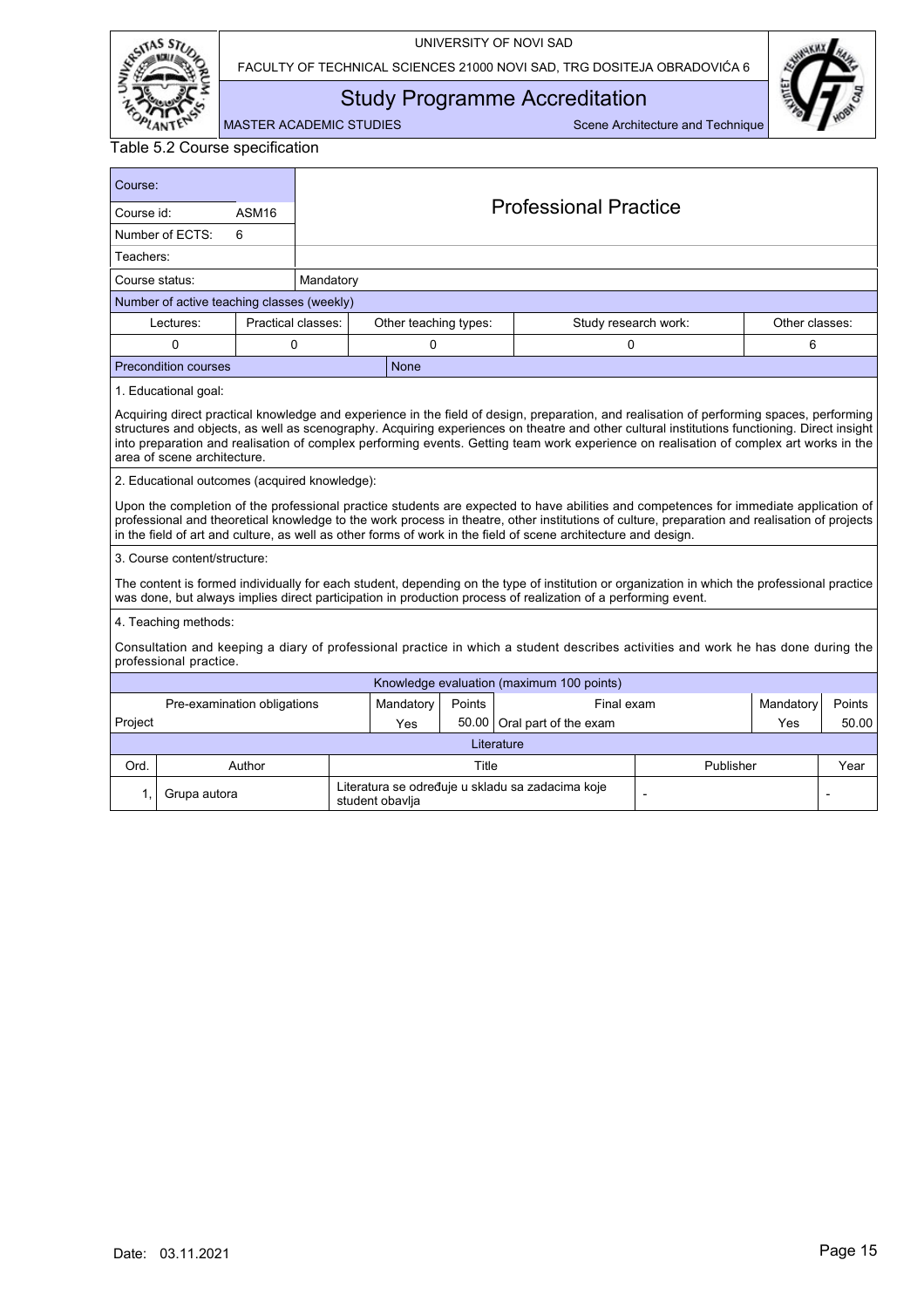

FACULTY OF TECHNICAL SCIENCES 21000 NOVI SAD, TRG DOSITEJA OBRADOVIĆA 6



<span id="page-17-0"></span>Study Programme Accreditation

MASTER ACADEMIC STUDIES Scene Architecture and Technique

| Course:        |                                                                                 |                    |                                           |                               |        |                                                                                                                                                                                                                                                 |                                        |                |              |  |
|----------------|---------------------------------------------------------------------------------|--------------------|-------------------------------------------|-------------------------------|--------|-------------------------------------------------------------------------------------------------------------------------------------------------------------------------------------------------------------------------------------------------|----------------------------------------|----------------|--------------|--|
| Course id:     |                                                                                 | ASM34              | Parametric Modeling in Scene Architecture |                               |        |                                                                                                                                                                                                                                                 |                                        |                |              |  |
|                | Number of ECTS:                                                                 | 6                  |                                           |                               |        |                                                                                                                                                                                                                                                 |                                        |                |              |  |
| Teacher:       |                                                                                 |                    | Bajšanski V. Ivana                        |                               |        |                                                                                                                                                                                                                                                 |                                        |                |              |  |
| Course status: |                                                                                 |                    | Elective                                  |                               |        |                                                                                                                                                                                                                                                 |                                        |                |              |  |
|                | Number of active teaching classes (weekly)                                      |                    |                                           |                               |        |                                                                                                                                                                                                                                                 |                                        |                |              |  |
|                | Lectures:                                                                       | Practical classes: |                                           | Other teaching types:         |        | Study research work:                                                                                                                                                                                                                            |                                        | Other classes: |              |  |
|                | 3                                                                               | 0                  |                                           | 3                             |        | 0                                                                                                                                                                                                                                               |                                        | 0              |              |  |
|                | <b>Precondition courses</b>                                                     |                    |                                           | <b>None</b>                   |        |                                                                                                                                                                                                                                                 |                                        |                |              |  |
|                | 1. Educational goal:                                                            |                    |                                           |                               |        |                                                                                                                                                                                                                                                 |                                        |                |              |  |
|                | Education and training students for the work in the field of parametric design. |                    |                                           |                               |        |                                                                                                                                                                                                                                                 |                                        |                |              |  |
|                | 2. Educational outcomes (acquired knowledge):                                   |                    |                                           |                               |        |                                                                                                                                                                                                                                                 |                                        |                |              |  |
|                |                                                                                 |                    |                                           |                               |        | To apply acquired knowledge in further educational process as well as in the future professional work.                                                                                                                                          |                                        |                |              |  |
|                | 3. Course content/structure:                                                    |                    |                                           |                               |        |                                                                                                                                                                                                                                                 |                                        |                |              |  |
|                |                                                                                 |                    |                                           |                               |        | Parametric design basics. Parameter-based modelling concept. Advantages of parametric modelling. Introduction to data streams and<br>strategies for creating a parametric algorithm. Application of parametric modelling in scene architecture. |                                        |                |              |  |
|                | 4. Teaching methods:                                                            |                    |                                           |                               |        |                                                                                                                                                                                                                                                 |                                        |                |              |  |
|                | Lectures and Practice in the computer laboratory. Consultations.                |                    |                                           |                               |        |                                                                                                                                                                                                                                                 |                                        |                |              |  |
|                |                                                                                 |                    |                                           |                               |        | Knowledge evaluation (maximum 100 points)                                                                                                                                                                                                       |                                        |                |              |  |
|                | Pre-examination obligations                                                     |                    |                                           | Mandatory                     | Points | Final exam                                                                                                                                                                                                                                      |                                        | Mandatory      | Points       |  |
|                | Exercise attendance                                                             |                    |                                           | Yes                           | 5.00   | Presentation and final oral defense of the                                                                                                                                                                                                      |                                        | Yes            | 30.00        |  |
|                | Lecture attendance                                                              |                    |                                           | Yes                           | 5.00   | project                                                                                                                                                                                                                                         |                                        |                |              |  |
| Project        |                                                                                 |                    |                                           | Yes                           | 45.00  |                                                                                                                                                                                                                                                 |                                        |                |              |  |
| Project        |                                                                                 |                    |                                           | Yes                           | 15.00  |                                                                                                                                                                                                                                                 |                                        |                |              |  |
|                |                                                                                 | Author             |                                           |                               | Title  | Literature                                                                                                                                                                                                                                      | Publisher                              |                |              |  |
| Ord.<br>1.     | Arturo Tedeschi                                                                 |                    |                                           | Algorithms and Design         |        |                                                                                                                                                                                                                                                 | Le Penseur Publisher                   |                | Year<br>2014 |  |
| 2.             | Robert Woodbury                                                                 |                    |                                           | Elements of Parametric Design |        |                                                                                                                                                                                                                                                 | Routledge                              |                | 2010         |  |
| 3.             | David Bachman                                                                   |                    |                                           |                               |        | Grasshopper - Visual Scripting for Rhinoceros 3D                                                                                                                                                                                                | <b>Industrial Press Books</b>          |                | 2017         |  |
| 4.             | Dixon, S.                                                                       |                    |                                           |                               |        | Digital Performance: A History of New Media in<br>Theater, Dance, Performance Art, and Installation                                                                                                                                             | MIT Press, Cambridge,<br>Massachusetts |                | 2007         |  |
| 5.             | Šiđanin, P., Lazić, M.                                                          |                    | primene                                   |                               |        | Virtuelna i proširena realnost: koncepti, tehnike i                                                                                                                                                                                             | Fakultet tehničkih nauka. Novi<br>Sad  |                | 2018         |  |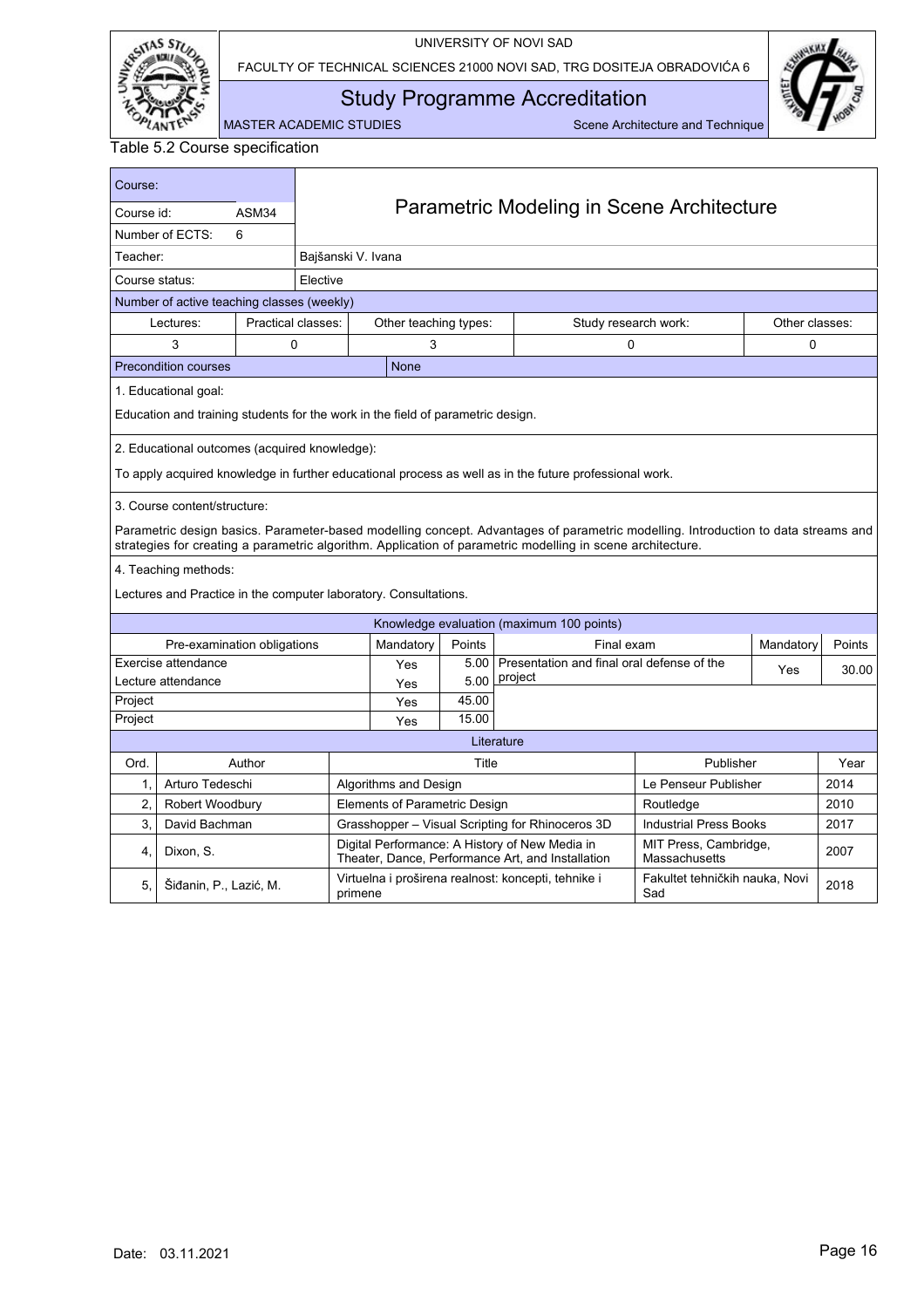

FACULTY OF TECHNICAL SCIENCES 21000 NOVI SAD, TRG DOSITEJA OBRADOVIĆA 6



<span id="page-18-0"></span>Study Programme Accreditation

| Table 5.2 Course specification |  |
|--------------------------------|--|
|--------------------------------|--|

| Course:        |                                                                                                                                                                                                                                                                                                                                                                                                                                                                                                                                                                                                                                                   |                    |                             |                                        |            |                                                                                                                                                                                                                                                                                   |                                                                                |                |        |  |  |  |  |  |
|----------------|---------------------------------------------------------------------------------------------------------------------------------------------------------------------------------------------------------------------------------------------------------------------------------------------------------------------------------------------------------------------------------------------------------------------------------------------------------------------------------------------------------------------------------------------------------------------------------------------------------------------------------------------------|--------------------|-----------------------------|----------------------------------------|------------|-----------------------------------------------------------------------------------------------------------------------------------------------------------------------------------------------------------------------------------------------------------------------------------|--------------------------------------------------------------------------------|----------------|--------|--|--|--|--|--|
| Course id:     |                                                                                                                                                                                                                                                                                                                                                                                                                                                                                                                                                                                                                                                   | ASMI13             |                             |                                        |            | <b>Architecture of Performing Events</b>                                                                                                                                                                                                                                          |                                                                                |                |        |  |  |  |  |  |
|                | Number of ECTS:                                                                                                                                                                                                                                                                                                                                                                                                                                                                                                                                                                                                                                   | 6                  |                             |                                        |            |                                                                                                                                                                                                                                                                                   |                                                                                |                |        |  |  |  |  |  |
| Teachers:      |                                                                                                                                                                                                                                                                                                                                                                                                                                                                                                                                                                                                                                                   |                    |                             |                                        |            | Bošković-Živanović S. Romana, Pešterac Č. Aleksandra                                                                                                                                                                                                                              |                                                                                |                |        |  |  |  |  |  |
| Course status: |                                                                                                                                                                                                                                                                                                                                                                                                                                                                                                                                                                                                                                                   |                    | Elective                    |                                        |            |                                                                                                                                                                                                                                                                                   |                                                                                |                |        |  |  |  |  |  |
|                | Number of active teaching classes (weekly)                                                                                                                                                                                                                                                                                                                                                                                                                                                                                                                                                                                                        |                    |                             |                                        |            |                                                                                                                                                                                                                                                                                   |                                                                                |                |        |  |  |  |  |  |
|                | Lectures:                                                                                                                                                                                                                                                                                                                                                                                                                                                                                                                                                                                                                                         | Practical classes: |                             | Other teaching types:                  |            | Study research work:                                                                                                                                                                                                                                                              |                                                                                | Other classes: |        |  |  |  |  |  |
|                | 3                                                                                                                                                                                                                                                                                                                                                                                                                                                                                                                                                                                                                                                 | 0                  |                             | 3                                      |            | 0                                                                                                                                                                                                                                                                                 |                                                                                | 0              |        |  |  |  |  |  |
|                | <b>Precondition courses</b>                                                                                                                                                                                                                                                                                                                                                                                                                                                                                                                                                                                                                       |                    |                             | None                                   |            |                                                                                                                                                                                                                                                                                   |                                                                                |                |        |  |  |  |  |  |
|                | 1. Educational goal:                                                                                                                                                                                                                                                                                                                                                                                                                                                                                                                                                                                                                              |                    |                             |                                        |            |                                                                                                                                                                                                                                                                                   |                                                                                |                |        |  |  |  |  |  |
|                |                                                                                                                                                                                                                                                                                                                                                                                                                                                                                                                                                                                                                                                   |                    |                             |                                        |            | Acquiring the highest level of knowledge about historical development, contemporary situation and problem issues of spaces of<br>performing events. Acquiring the ability to apply this knowledge in independent and team creative work.                                          |                                                                                |                |        |  |  |  |  |  |
|                | 2. Educational outcomes (acquired knowledge):                                                                                                                                                                                                                                                                                                                                                                                                                                                                                                                                                                                                     |                    |                             |                                        |            |                                                                                                                                                                                                                                                                                   |                                                                                |                |        |  |  |  |  |  |
|                | acquired knowledge.                                                                                                                                                                                                                                                                                                                                                                                                                                                                                                                                                                                                                               |                    |                             |                                        |            | A deepened and contextualized understanding of the relationship between space and events in the modern world. Successful knowledge<br>of the typology of performing events as well as the spaces in which they take place. Ability of individual and team creative application of |                                                                                |                |        |  |  |  |  |  |
|                | 3. Course content/structure:                                                                                                                                                                                                                                                                                                                                                                                                                                                                                                                                                                                                                      |                    |                             |                                        |            |                                                                                                                                                                                                                                                                                   |                                                                                |                |        |  |  |  |  |  |
|                | Space and event. Concept and definitions of an event. Performing event. Development and types of performing events through history.<br>The concept, types and characteristics of performing events in contemporary society, culture and art. The event as a generator of<br>performing space. Space as a generator of a performing event. Interdependence, interaction and conditionality of the relationship between<br>space and events. The space of events as a physical structure. Persistence and temporary space. Transformations and transformability of<br>space. Space and technology. Space technologies and performance technologies. |                    |                             |                                        |            |                                                                                                                                                                                                                                                                                   |                                                                                |                |        |  |  |  |  |  |
|                | 4. Teaching methods:                                                                                                                                                                                                                                                                                                                                                                                                                                                                                                                                                                                                                              |                    |                             |                                        |            |                                                                                                                                                                                                                                                                                   |                                                                                |                |        |  |  |  |  |  |
|                | Lectures, workshops, practical work.                                                                                                                                                                                                                                                                                                                                                                                                                                                                                                                                                                                                              |                    |                             |                                        |            |                                                                                                                                                                                                                                                                                   |                                                                                |                |        |  |  |  |  |  |
|                |                                                                                                                                                                                                                                                                                                                                                                                                                                                                                                                                                                                                                                                   |                    |                             |                                        |            | Knowledge evaluation (maximum 100 points)                                                                                                                                                                                                                                         |                                                                                |                |        |  |  |  |  |  |
|                | Pre-examination obligations                                                                                                                                                                                                                                                                                                                                                                                                                                                                                                                                                                                                                       |                    |                             | Mandatory                              | Points     | Final exam                                                                                                                                                                                                                                                                        |                                                                                | Mandatory      | Points |  |  |  |  |  |
|                | Exercise attendance                                                                                                                                                                                                                                                                                                                                                                                                                                                                                                                                                                                                                               |                    |                             | Yes                                    | 5.00       | Oral part of the exam                                                                                                                                                                                                                                                             |                                                                                | Yes            | 30.00  |  |  |  |  |  |
|                | Lecture attendance                                                                                                                                                                                                                                                                                                                                                                                                                                                                                                                                                                                                                                |                    |                             | Yes                                    | 5.00       |                                                                                                                                                                                                                                                                                   |                                                                                |                |        |  |  |  |  |  |
| Project        |                                                                                                                                                                                                                                                                                                                                                                                                                                                                                                                                                                                                                                                   |                    |                             | Yes                                    | 30.00      |                                                                                                                                                                                                                                                                                   |                                                                                |                |        |  |  |  |  |  |
| Project        |                                                                                                                                                                                                                                                                                                                                                                                                                                                                                                                                                                                                                                                   |                    |                             | Yes                                    | 30.00      |                                                                                                                                                                                                                                                                                   |                                                                                |                |        |  |  |  |  |  |
|                |                                                                                                                                                                                                                                                                                                                                                                                                                                                                                                                                                                                                                                                   |                    |                             |                                        |            |                                                                                                                                                                                                                                                                                   |                                                                                |                |        |  |  |  |  |  |
| Ord.           |                                                                                                                                                                                                                                                                                                                                                                                                                                                                                                                                                                                                                                                   | Author             |                             |                                        | Literature |                                                                                                                                                                                                                                                                                   |                                                                                |                |        |  |  |  |  |  |
| 1.             | Dinulović, R., Brkić, A.                                                                                                                                                                                                                                                                                                                                                                                                                                                                                                                                                                                                                          |                    |                             |                                        |            |                                                                                                                                                                                                                                                                                   | Publisher                                                                      |                | Year   |  |  |  |  |  |
| 2,             | Šentevska, Irena                                                                                                                                                                                                                                                                                                                                                                                                                                                                                                                                                                                                                                  |                    | Spektakl - Grad - Identitet |                                        |            |                                                                                                                                                                                                                                                                                   |                                                                                |                | 2007   |  |  |  |  |  |
| 3.             |                                                                                                                                                                                                                                                                                                                                                                                                                                                                                                                                                                                                                                                   |                    |                             | Teatar-politika-grad                   | Title      |                                                                                                                                                                                                                                                                                   | Yustat, Beograd<br>Yustat, Beograd                                             |                | 1998   |  |  |  |  |  |
|                | Hočevar, Meta                                                                                                                                                                                                                                                                                                                                                                                                                                                                                                                                                                                                                                     |                    |                             | Prostori igre                          |            |                                                                                                                                                                                                                                                                                   | Jugoslovensko dramsko<br>pozorište, Beograd                                    |                | 2003   |  |  |  |  |  |
| 4,             | Fielding, E., McKinnon, P.<br>(ed.)                                                                                                                                                                                                                                                                                                                                                                                                                                                                                                                                                                                                               |                    |                             | World Scenography 1990-2005.           |            |                                                                                                                                                                                                                                                                                   | Nick Hern Books Ltd, London                                                    |                | 2014   |  |  |  |  |  |
| 5 <sub>1</sub> | Dinulović, R; Konstatinović,<br>D; Zeković, M.                                                                                                                                                                                                                                                                                                                                                                                                                                                                                                                                                                                                    |                    |                             |                                        |            | Arhitektura scenskih objekata u Republici Srbiji                                                                                                                                                                                                                                  | Departman za arhitekturu i<br>urbanizam, Fakultet tehničkih<br>nauka, Novi Sad |                | 2011   |  |  |  |  |  |
| 6.             | Dinulović, R; Konstatinović,<br>D; Zeković, M.                                                                                                                                                                                                                                                                                                                                                                                                                                                                                                                                                                                                    |                    |                             |                                        |            | Arhitektura objekata domova kulture u Republici Srbiji                                                                                                                                                                                                                            | Departman za arhitekturu i<br>urbanizam, Fakultet tehničkih<br>nauka, Novi Sad |                | 2014   |  |  |  |  |  |
| 7,             | Dadić Dinulović, T; David, M.<br>(ur.)                                                                                                                                                                                                                                                                                                                                                                                                                                                                                                                                                                                                            |                    |                             | Radna biografija: Radivoje Dinulović   |            |                                                                                                                                                                                                                                                                                   | Klio, Beograd                                                                  |                | 2010   |  |  |  |  |  |
| 8.             | Joseph, S.                                                                                                                                                                                                                                                                                                                                                                                                                                                                                                                                                                                                                                        |                    |                             | <b>Actor and Architect</b>             |            |                                                                                                                                                                                                                                                                                   | Manchester University Press,<br>Oxford                                         |                | 1964   |  |  |  |  |  |
| 9,             | Nojfert, E.                                                                                                                                                                                                                                                                                                                                                                                                                                                                                                                                                                                                                                       |                    |                             | Arhitektonsko projektovanje            |            |                                                                                                                                                                                                                                                                                   | Građevinska knjiga, Beograd                                                    |                | 2003   |  |  |  |  |  |
| 10,            | Lotker, S., Černa, M. (ed.)                                                                                                                                                                                                                                                                                                                                                                                                                                                                                                                                                                                                                       |                    |                             | Intersection - Intimacy and Spectacle  |            |                                                                                                                                                                                                                                                                                   | The Arts and Theatre Institute,<br>Prague                                      |                | 2011   |  |  |  |  |  |
| 11,            | Kuburović, B., Zupanac<br>Lotker, S. (ed.)                                                                                                                                                                                                                                                                                                                                                                                                                                                                                                                                                                                                        |                    |                             | Shared Space: Music, Weather, Politics |            |                                                                                                                                                                                                                                                                                   | The Arts and Theatre Institute,<br>Prague                                      |                | 2015   |  |  |  |  |  |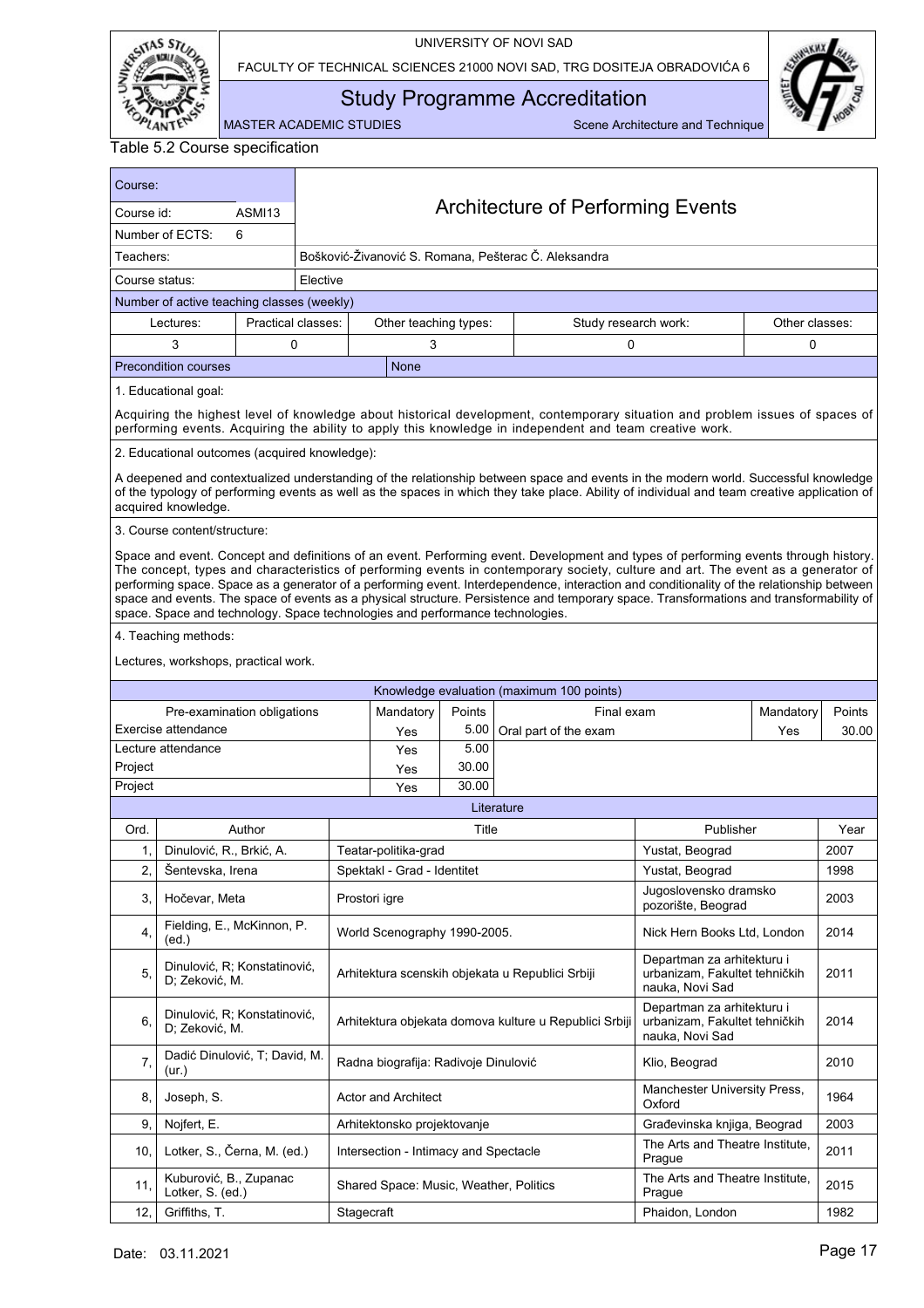

FACULTY OF TECHNICAL SCIENCES 21000 NOVI SAD, TRG DOSITEJA OBRADOVIĆA 6

## Study Programme Accreditation



|      | Literature                               |                                                          |                                                  |      |  |  |  |  |  |  |
|------|------------------------------------------|----------------------------------------------------------|--------------------------------------------------|------|--|--|--|--|--|--|
| Ord. | Author                                   | Title                                                    | Publisher                                        | Year |  |  |  |  |  |  |
| 13,  | Batty, M.                                | The New Science of Cities                                | The MIT Press, Massachusetts                     | 2013 |  |  |  |  |  |  |
| 14,  | Petrović, G., Polić, D.                  | Urban Design compendium, (Priručnik za urbani<br>dizajn) | Orion art, Beograd                               | 2012 |  |  |  |  |  |  |
| 15.  | Mapelli, E.                              | Urban Environments AD                                    | Academy Press, New York                          | 2001 |  |  |  |  |  |  |
| 16.  | Panero, J., Zelnik, M.                   | Antropološke mere i enterijer                            | Građevinska knjiga, Beograd                      | 1987 |  |  |  |  |  |  |
| 17,  | Neufert, E.                              | Arhitektonsko projektovanje                              | Građevinska knjiga, Beograd                      | 1996 |  |  |  |  |  |  |
| 18.  | Rosi, A.                                 | Arhitektura grada                                        | Građevinska knjiga, Beograd                      | 2006 |  |  |  |  |  |  |
| 19.  | Mitrović, V.                             | Arhitektura XX veka u Vojvodini                          | Muzej savremene umetnosti<br>Vojvodine, Novi Sad | 2010 |  |  |  |  |  |  |
| 20.  | Norberg-Schulz, C.                       | Stanovanje: stanište, urbani prostor, kuća               | Građevinska knjiga, Beograd                      | 1990 |  |  |  |  |  |  |
| 21.  | Vujković, Lj., Nećak, M.,<br>Vujačić, D. | Tehnika pejzažnog projektovanja                          | Sumarski fakultet, Beograd                       | 2003 |  |  |  |  |  |  |
| 22,  | Reba, D.                                 | Ulični sistem i urbana morfologija                       | Fakultet tehničkih nauka, Novi<br>Sad            | 2016 |  |  |  |  |  |  |
| 23.  | Kasteks, Ž., Depol, Ž., Penre,<br>F.     | Urbane forme                                             | Građevinska knjiga, Beograd                      | 1996 |  |  |  |  |  |  |
| 24.  | Vukajlov, Lj.                            | Uvod u urbanizam                                         | Fakultet tehničkih nauka, Novi<br>Sad            | 2017 |  |  |  |  |  |  |
| 25,  | Gel, J.                                  | Život među zgradama: korišćenje javnog prostora          | Urbanistički zavod Beograda,<br>Beograd          | 2010 |  |  |  |  |  |  |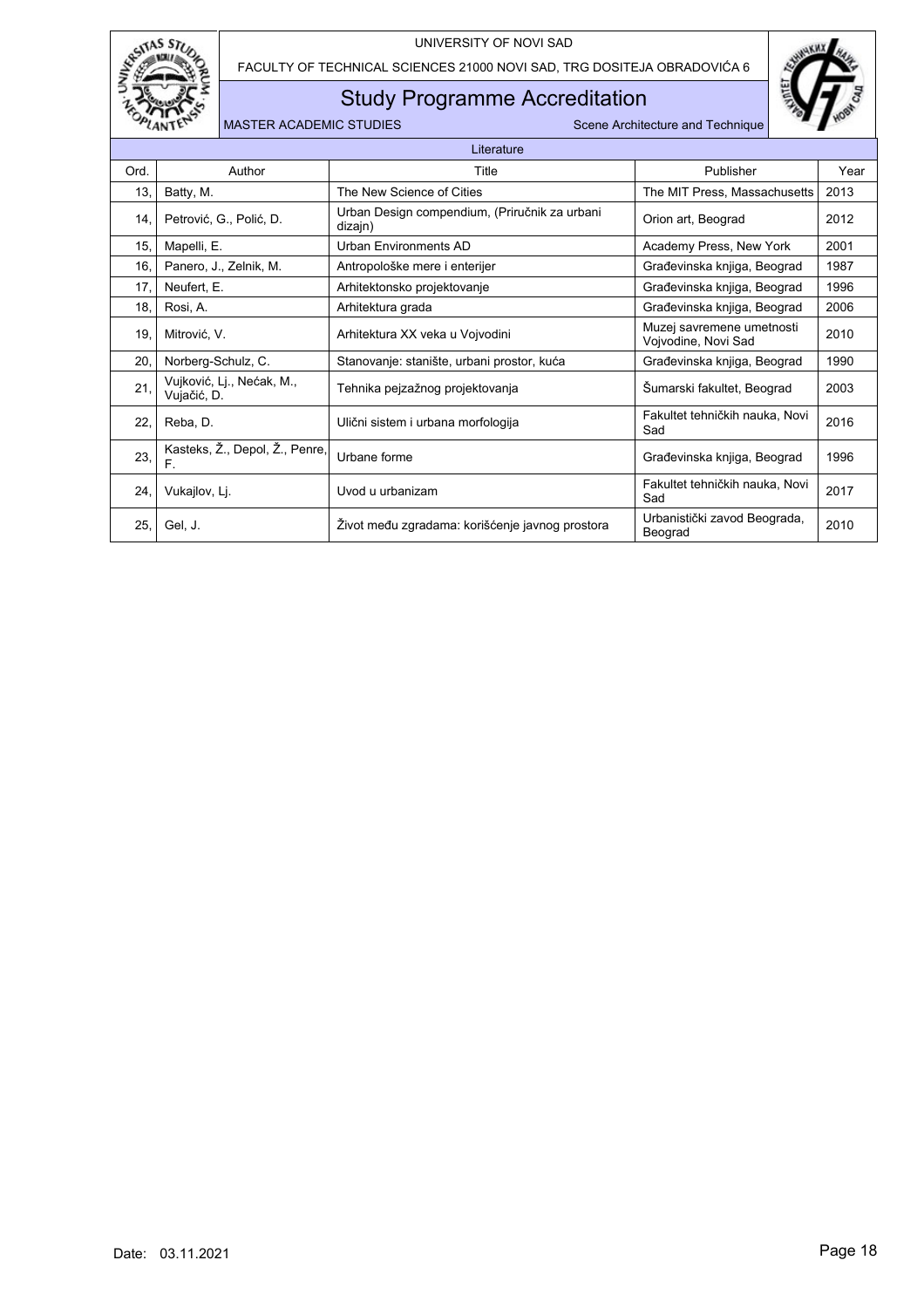

FACULTY OF TECHNICAL SCIENCES 21000 NOVI SAD, TRG DOSITEJA OBRADOVIĆA 6



<span id="page-20-0"></span>Study Programme Accreditation

MASTER ACADEMIC STUDIES Scene Architecture and Technique

| Course:        |                                                                                                                                                                                                                                                                                                                                                                                                                                                                                                                                                                                                                                                                                                                                                                                                                        |                    |           |                                 |        |                                                                                                                                                                                                                                                                                          |                                                                                |                |        |  |  |
|----------------|------------------------------------------------------------------------------------------------------------------------------------------------------------------------------------------------------------------------------------------------------------------------------------------------------------------------------------------------------------------------------------------------------------------------------------------------------------------------------------------------------------------------------------------------------------------------------------------------------------------------------------------------------------------------------------------------------------------------------------------------------------------------------------------------------------------------|--------------------|-----------|---------------------------------|--------|------------------------------------------------------------------------------------------------------------------------------------------------------------------------------------------------------------------------------------------------------------------------------------------|--------------------------------------------------------------------------------|----------------|--------|--|--|
| Course id:     |                                                                                                                                                                                                                                                                                                                                                                                                                                                                                                                                                                                                                                                                                                                                                                                                                        | ASM <sub>15</sub>  |           |                                 |        | <b>Scene Architecture</b>                                                                                                                                                                                                                                                                |                                                                                |                |        |  |  |
|                | Number of ECTS:                                                                                                                                                                                                                                                                                                                                                                                                                                                                                                                                                                                                                                                                                                                                                                                                        | 7                  |           |                                 |        |                                                                                                                                                                                                                                                                                          |                                                                                |                |        |  |  |
| Teachers:      |                                                                                                                                                                                                                                                                                                                                                                                                                                                                                                                                                                                                                                                                                                                                                                                                                        |                    |           |                                 |        | Bošković-Živanović S. Romana, Dinulović P. Radivoje, Pešterac Č. Aleksandra                                                                                                                                                                                                              |                                                                                |                |        |  |  |
| Course status: |                                                                                                                                                                                                                                                                                                                                                                                                                                                                                                                                                                                                                                                                                                                                                                                                                        |                    | Mandatory |                                 |        |                                                                                                                                                                                                                                                                                          |                                                                                |                |        |  |  |
|                | Number of active teaching classes (weekly)                                                                                                                                                                                                                                                                                                                                                                                                                                                                                                                                                                                                                                                                                                                                                                             |                    |           |                                 |        |                                                                                                                                                                                                                                                                                          |                                                                                |                |        |  |  |
|                | Lectures:                                                                                                                                                                                                                                                                                                                                                                                                                                                                                                                                                                                                                                                                                                                                                                                                              | Practical classes: |           | Other teaching types:           |        | Study research work:                                                                                                                                                                                                                                                                     |                                                                                | Other classes: |        |  |  |
|                | 4                                                                                                                                                                                                                                                                                                                                                                                                                                                                                                                                                                                                                                                                                                                                                                                                                      | 0                  |           | $\overline{2}$                  |        | 0                                                                                                                                                                                                                                                                                        |                                                                                | 1              |        |  |  |
|                | <b>Precondition courses</b>                                                                                                                                                                                                                                                                                                                                                                                                                                                                                                                                                                                                                                                                                                                                                                                            |                    |           | <b>None</b>                     |        |                                                                                                                                                                                                                                                                                          |                                                                                |                |        |  |  |
|                | 1. Educational goal:                                                                                                                                                                                                                                                                                                                                                                                                                                                                                                                                                                                                                                                                                                                                                                                                   |                    |           |                                 |        |                                                                                                                                                                                                                                                                                          |                                                                                |                |        |  |  |
|                |                                                                                                                                                                                                                                                                                                                                                                                                                                                                                                                                                                                                                                                                                                                                                                                                                        |                    |           |                                 |        | Acquiring the highest level of knowledge and competences in the field of theoretical and creative research, planning, designing, realizing<br>and using facilities and space for performing events. Acquiring the ability to apply this knowledge in independent and team creative work. |                                                                                |                |        |  |  |
|                | 2. Educational outcomes (acquired knowledge):                                                                                                                                                                                                                                                                                                                                                                                                                                                                                                                                                                                                                                                                                                                                                                          |                    |           |                                 |        |                                                                                                                                                                                                                                                                                          |                                                                                |                |        |  |  |
|                | building for performances.                                                                                                                                                                                                                                                                                                                                                                                                                                                                                                                                                                                                                                                                                                                                                                                             |                    |           |                                 |        | A broad, deepened and conceived understanding of the nature, logic and structure of objects for performing events of the highest degree<br>of complexity. Ability for independent work, team participation and team leadership in planning, designing and realizing architectural        |                                                                                |                |        |  |  |
|                | 3. Course content/structure:                                                                                                                                                                                                                                                                                                                                                                                                                                                                                                                                                                                                                                                                                                                                                                                           |                    |           |                                 |        |                                                                                                                                                                                                                                                                                          |                                                                                |                |        |  |  |
|                | Complex programs in scene architecture. Typology of complex building for performances and space. Dramatic Theater of complex<br>configuration of stage auditorium space. Music Theater. Dance Theater. Multiplex cinema and projection venues. Concert halls and<br>facilities for music events. Festival and summer stages. Sports halls and stadiums. Complex objects for manifestations. Exhibition and<br>exhibition complexes. Complex facilities for fashion, commercial, promotional and political spectacle and other mass scene events.<br>Museums, galleries, pavilions and other facilities for exhibiting programs of scenic character. Public urban spaces with expressed scenic<br>function or scenic character. Objects of landscape architecture with a pronounced stage function or scenic character. |                    |           |                                 |        |                                                                                                                                                                                                                                                                                          |                                                                                |                |        |  |  |
|                | 4. Teaching methods:                                                                                                                                                                                                                                                                                                                                                                                                                                                                                                                                                                                                                                                                                                                                                                                                   |                    |           |                                 |        |                                                                                                                                                                                                                                                                                          |                                                                                |                |        |  |  |
|                | Lectures, workshops, practical work.                                                                                                                                                                                                                                                                                                                                                                                                                                                                                                                                                                                                                                                                                                                                                                                   |                    |           |                                 |        |                                                                                                                                                                                                                                                                                          |                                                                                |                |        |  |  |
|                |                                                                                                                                                                                                                                                                                                                                                                                                                                                                                                                                                                                                                                                                                                                                                                                                                        |                    |           |                                 |        | Knowledge evaluation (maximum 100 points)                                                                                                                                                                                                                                                |                                                                                |                |        |  |  |
|                | Pre-examination obligations                                                                                                                                                                                                                                                                                                                                                                                                                                                                                                                                                                                                                                                                                                                                                                                            |                    |           | Mandatory                       | Points | Final exam                                                                                                                                                                                                                                                                               |                                                                                | Mandatory      | Points |  |  |
|                | Exercise attendance                                                                                                                                                                                                                                                                                                                                                                                                                                                                                                                                                                                                                                                                                                                                                                                                    |                    |           | Yes                             | 5.00   | Oral part of the exam                                                                                                                                                                                                                                                                    |                                                                                | Yes            | 30.00  |  |  |
|                | Lecture attendance                                                                                                                                                                                                                                                                                                                                                                                                                                                                                                                                                                                                                                                                                                                                                                                                     |                    |           | Yes                             | 5.00   |                                                                                                                                                                                                                                                                                          |                                                                                |                |        |  |  |
| Project        |                                                                                                                                                                                                                                                                                                                                                                                                                                                                                                                                                                                                                                                                                                                                                                                                                        |                    |           | Yes                             | 30.00  |                                                                                                                                                                                                                                                                                          |                                                                                |                |        |  |  |
| Project        |                                                                                                                                                                                                                                                                                                                                                                                                                                                                                                                                                                                                                                                                                                                                                                                                                        |                    |           | Yes                             | 30.00  |                                                                                                                                                                                                                                                                                          |                                                                                |                |        |  |  |
|                |                                                                                                                                                                                                                                                                                                                                                                                                                                                                                                                                                                                                                                                                                                                                                                                                                        |                    |           |                                 |        | Literature                                                                                                                                                                                                                                                                               |                                                                                |                |        |  |  |
| Ord.           |                                                                                                                                                                                                                                                                                                                                                                                                                                                                                                                                                                                                                                                                                                                                                                                                                        | Author             |           |                                 | Title  |                                                                                                                                                                                                                                                                                          | Publisher                                                                      |                | Year   |  |  |
| 1,             | Dinulović, R., Konstatinović,<br>D., Zeković, M.                                                                                                                                                                                                                                                                                                                                                                                                                                                                                                                                                                                                                                                                                                                                                                       |                    |           |                                 |        | Arhitektura scenskih objekata u Republici Srbiji                                                                                                                                                                                                                                         | Fakultet tehničkih nauka, Novi<br>Sad                                          |                | 2011   |  |  |
| 2.             | Kozak, P. et al.                                                                                                                                                                                                                                                                                                                                                                                                                                                                                                                                                                                                                                                                                                                                                                                                       |                    |           | On Stage: Wiener Staatsoper     |        |                                                                                                                                                                                                                                                                                          | Editon Lammerhuber, Baden                                                      |                | 2014   |  |  |
| 3.             | Wolf, R.C., Block, D.                                                                                                                                                                                                                                                                                                                                                                                                                                                                                                                                                                                                                                                                                                                                                                                                  |                    |           | Scene Design and Stage Lighting |        |                                                                                                                                                                                                                                                                                          | Cengage Learning, Wadsworth                                                    |                | 2014   |  |  |
| 4,             | Christopher Baugh                                                                                                                                                                                                                                                                                                                                                                                                                                                                                                                                                                                                                                                                                                                                                                                                      |                    | Edition   |                                 |        | Theatre, Performance and Technology, Second                                                                                                                                                                                                                                              | Palgrave Macmillan, New York                                                   |                | 2014   |  |  |
| 5,             | Remsaur, M.                                                                                                                                                                                                                                                                                                                                                                                                                                                                                                                                                                                                                                                                                                                                                                                                            |                    |           |                                 |        | Introduction to The Stage Lighting and Production                                                                                                                                                                                                                                        | University of Arts Belgrade,<br>Departman for Stage Design,<br>Belgrade        |                |        |  |  |
| 6.             | Dinulović, R., Konstatinović,<br>D., Zeković, M.                                                                                                                                                                                                                                                                                                                                                                                                                                                                                                                                                                                                                                                                                                                                                                       |                    |           | tematski zbornik radova         |        | Arhitektura objekata domova kulture u Republici Srbiji:                                                                                                                                                                                                                                  | Departman za arhitekturu i<br>urbanizam, Fakultet tehničkih<br>nauka, Novi Sad |                | 2014   |  |  |
| 7,             | Horatio Greenough                                                                                                                                                                                                                                                                                                                                                                                                                                                                                                                                                                                                                                                                                                                                                                                                      |                    |           | Architecture                    |        | Form and Function: Remarks on Art, Design, and                                                                                                                                                                                                                                           | University of California Press<br>Berkeley and Los Angeles                     |                | 1958   |  |  |
| 8.             | Farnell, A.                                                                                                                                                                                                                                                                                                                                                                                                                                                                                                                                                                                                                                                                                                                                                                                                            |                    |           | Designing Sound                 |        |                                                                                                                                                                                                                                                                                          | The MIT Press, Cambridge                                                       |                | 2010   |  |  |
| 9.             | Pešterac, A.                                                                                                                                                                                                                                                                                                                                                                                                                                                                                                                                                                                                                                                                                                                                                                                                           |                    |           |                                 |        | Transformacija prostora u mesto: stalnosti i promene<br>poetičkog dejstva mesta; Doktorska disertacija                                                                                                                                                                                   | Fakultet tehničkih nauka, Novi<br>Sad                                          |                | 2017   |  |  |
|                |                                                                                                                                                                                                                                                                                                                                                                                                                                                                                                                                                                                                                                                                                                                                                                                                                        |                    |           |                                 |        |                                                                                                                                                                                                                                                                                          |                                                                                |                |        |  |  |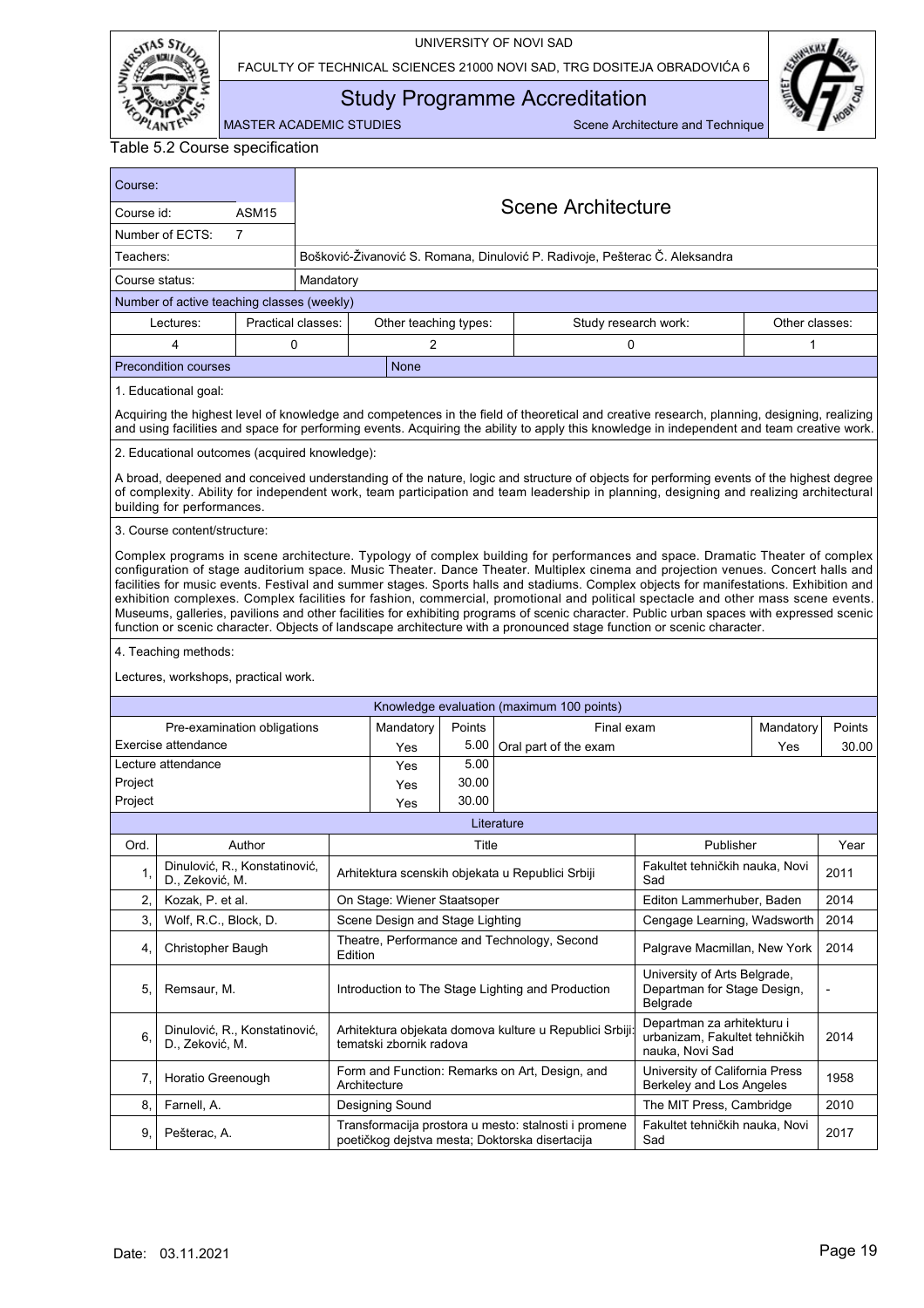

FACULTY OF TECHNICAL SCIENCES 21000 NOVI SAD, TRG DOSITEJA OBRADOVIĆA 6



<span id="page-21-0"></span>Study Programme Accreditation

MASTER ACADEMIC STUDIES Scene Architecture and Technique

| Course:        |                                               |                    |           |                                                      |        |                                                                                                                                                                                                                                                                                                                                                                                                                                                                                                                                         |                |           |        |  |  |
|----------------|-----------------------------------------------|--------------------|-----------|------------------------------------------------------|--------|-----------------------------------------------------------------------------------------------------------------------------------------------------------------------------------------------------------------------------------------------------------------------------------------------------------------------------------------------------------------------------------------------------------------------------------------------------------------------------------------------------------------------------------------|----------------|-----------|--------|--|--|
| Course id:     |                                               | ASM17              |           | Research Study of Theoretical Basis of Master Thesis |        |                                                                                                                                                                                                                                                                                                                                                                                                                                                                                                                                         |                |           |        |  |  |
|                | Number of ECTS:                               | 10 <sup>1</sup>    |           |                                                      |        |                                                                                                                                                                                                                                                                                                                                                                                                                                                                                                                                         |                |           |        |  |  |
| Teachers:      |                                               |                    |           |                                                      |        |                                                                                                                                                                                                                                                                                                                                                                                                                                                                                                                                         |                |           |        |  |  |
| Course status: |                                               |                    | Mandatory |                                                      |        |                                                                                                                                                                                                                                                                                                                                                                                                                                                                                                                                         |                |           |        |  |  |
|                | Number of active teaching classes (weekly)    |                    |           |                                                      |        |                                                                                                                                                                                                                                                                                                                                                                                                                                                                                                                                         |                |           |        |  |  |
|                | Lectures:                                     | Practical classes: |           | Other teaching types:<br>Study research work:        |        |                                                                                                                                                                                                                                                                                                                                                                                                                                                                                                                                         | Other classes: |           |        |  |  |
|                | 0                                             | 0                  |           | $\Omega$                                             |        | 10                                                                                                                                                                                                                                                                                                                                                                                                                                                                                                                                      |                | 0         |        |  |  |
|                | <b>Precondition courses</b>                   |                    |           | None                                                 |        |                                                                                                                                                                                                                                                                                                                                                                                                                                                                                                                                         |                |           |        |  |  |
|                | 1. Educational goal:                          |                    |           |                                                      |        |                                                                                                                                                                                                                                                                                                                                                                                                                                                                                                                                         |                |           |        |  |  |
|                | scene architecture.                           |                    |           |                                                      |        | The goal of the course is creation of theoretical-research platform by which the students will be able to develop a project in the field of                                                                                                                                                                                                                                                                                                                                                                                             |                |           |        |  |  |
|                | 2. Educational outcomes (acquired knowledge): |                    |           |                                                      |        |                                                                                                                                                                                                                                                                                                                                                                                                                                                                                                                                         |                |           |        |  |  |
|                |                                               |                    |           |                                                      |        | An ability of independent theoretical research, creative application of research results in creation of personal theoretical discourse, ability<br>of independent organisation and implementation of professional research, as well as implementation of research results in personal<br>design approach. An ability of individual preparation and production of complex projects in the field of scene architecture. An ability of<br>argumentation and defence of own theoretical statements and beliefs, design process and results. |                |           |        |  |  |
|                | 3. Course content/structure:                  |                    |           |                                                      |        |                                                                                                                                                                                                                                                                                                                                                                                                                                                                                                                                         |                |           |        |  |  |
|                |                                               |                    |           |                                                      |        | Selection of mentor and defining the topic of personal work in the area of scene architecture under the mentorship. Defining the research<br>problem as well as the field of theoretical and creative research. Study and critical analysis of literature and other sources, relevant<br>examples from practice, as well as in history, defined in the application of the Master work. Defining problematic basis of Master work.                                                                                                       |                |           |        |  |  |
|                | 4. Teaching methods:                          |                    |           |                                                      |        |                                                                                                                                                                                                                                                                                                                                                                                                                                                                                                                                         |                |           |        |  |  |
|                |                                               |                    |           |                                                      |        | Individual consultations, independent theoretical and creative research under the mentorship.                                                                                                                                                                                                                                                                                                                                                                                                                                           |                |           |        |  |  |
|                |                                               |                    |           |                                                      |        | Knowledge evaluation (maximum 100 points)                                                                                                                                                                                                                                                                                                                                                                                                                                                                                               |                |           |        |  |  |
|                | Pre-examination obligations                   |                    |           | Mandatory                                            | Points | Final exam                                                                                                                                                                                                                                                                                                                                                                                                                                                                                                                              |                | Mandatory | Points |  |  |
| Project        |                                               |                    |           | Yes                                                  | 50.00  | Presentation and final oral defense of the<br>project                                                                                                                                                                                                                                                                                                                                                                                                                                                                                   |                | Yes       | 50.00  |  |  |
|                |                                               |                    |           |                                                      |        | Literature                                                                                                                                                                                                                                                                                                                                                                                                                                                                                                                              |                |           |        |  |  |
| Ord.           |                                               | Author             |           |                                                      | Title  |                                                                                                                                                                                                                                                                                                                                                                                                                                                                                                                                         | Publisher      |           | Year   |  |  |
| 1.             | Grupa autora                                  |                    |           |                                                      |        | Literatura se određuje u skladu sa problemskim<br>temama kojima se student bavi u istraživanju.                                                                                                                                                                                                                                                                                                                                                                                                                                         |                |           |        |  |  |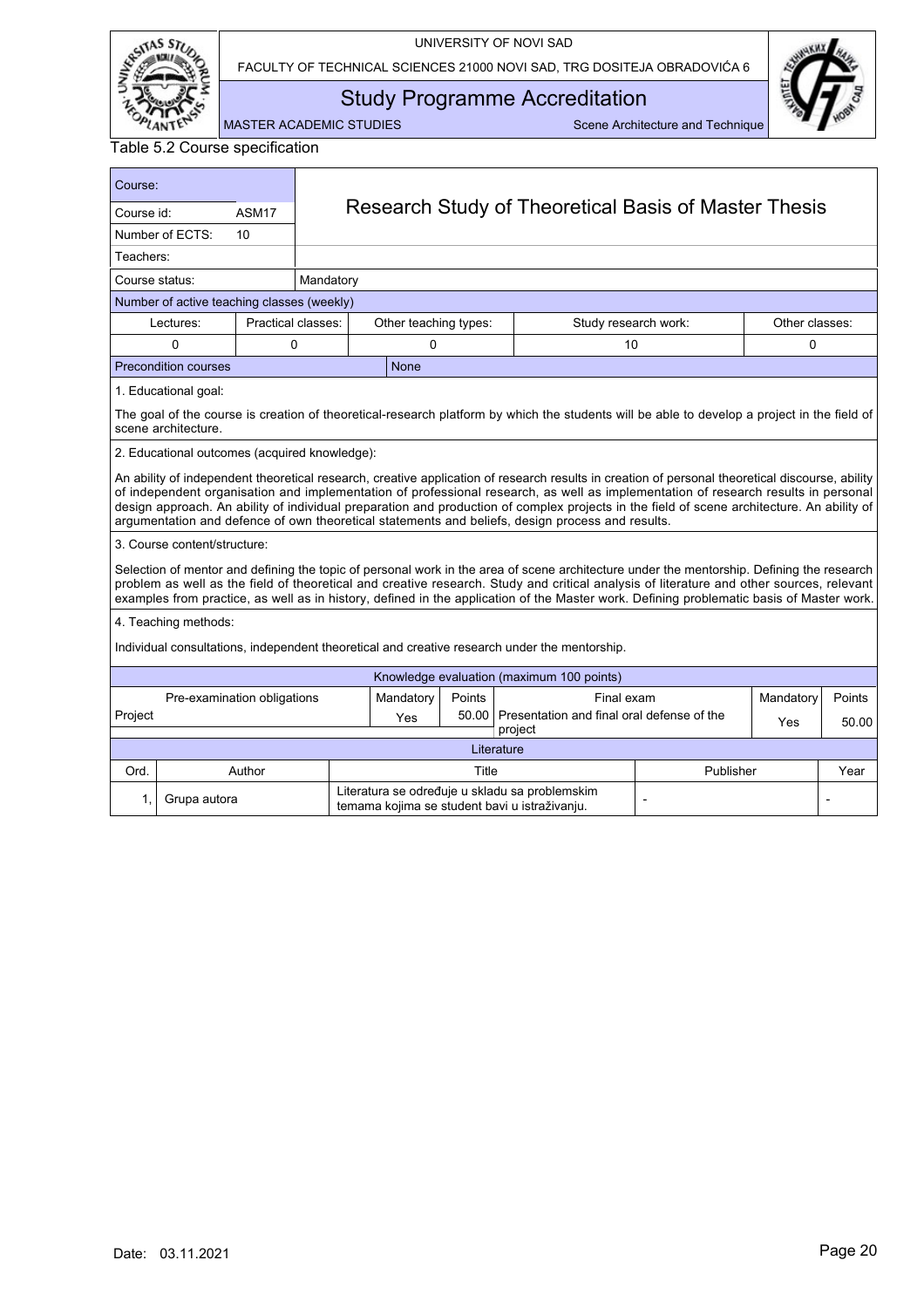

FACULTY OF TECHNICAL SCIENCES 21000 NOVI SAD, TRG DOSITEJA OBRADOVIĆA 6



<span id="page-22-0"></span>Study Programme Accreditation

MASTER ACADEMIC STUDIES Scene Architecture and Technique

Writing the master thesis Yes 760.00

| Course:                                       |                                                                                                                                                                                                                                                                                                                                                                                                          |           |                       |        |                                                                                                                                                                                                                                                                                                                                                                                                            |                |        |  |  |  |  |
|-----------------------------------------------|----------------------------------------------------------------------------------------------------------------------------------------------------------------------------------------------------------------------------------------------------------------------------------------------------------------------------------------------------------------------------------------------------------|-----------|-----------------------|--------|------------------------------------------------------------------------------------------------------------------------------------------------------------------------------------------------------------------------------------------------------------------------------------------------------------------------------------------------------------------------------------------------------------|----------------|--------|--|--|--|--|
| Course id:                                    | ASM <sub>18</sub>                                                                                                                                                                                                                                                                                                                                                                                        |           |                       |        | Production and Graduation of Master Thesis                                                                                                                                                                                                                                                                                                                                                                 |                |        |  |  |  |  |
| Number of ECTS:                               | 5                                                                                                                                                                                                                                                                                                                                                                                                        |           |                       |        |                                                                                                                                                                                                                                                                                                                                                                                                            |                |        |  |  |  |  |
| Teachers:                                     |                                                                                                                                                                                                                                                                                                                                                                                                          |           |                       |        |                                                                                                                                                                                                                                                                                                                                                                                                            |                |        |  |  |  |  |
| Course status:                                |                                                                                                                                                                                                                                                                                                                                                                                                          | Mandatory |                       |        |                                                                                                                                                                                                                                                                                                                                                                                                            |                |        |  |  |  |  |
| Number of active teaching classes (weekly)    |                                                                                                                                                                                                                                                                                                                                                                                                          |           |                       |        |                                                                                                                                                                                                                                                                                                                                                                                                            |                |        |  |  |  |  |
| Lectures:                                     | Practical classes:                                                                                                                                                                                                                                                                                                                                                                                       |           | Other teaching types: |        | Study research work:                                                                                                                                                                                                                                                                                                                                                                                       | Other classes: |        |  |  |  |  |
| 0                                             | 0                                                                                                                                                                                                                                                                                                                                                                                                        |           | 0                     |        | 0                                                                                                                                                                                                                                                                                                                                                                                                          | 5              |        |  |  |  |  |
| Precondition courses                          |                                                                                                                                                                                                                                                                                                                                                                                                          |           | <b>None</b>           |        |                                                                                                                                                                                                                                                                                                                                                                                                            |                |        |  |  |  |  |
| 1. Educational goal:                          |                                                                                                                                                                                                                                                                                                                                                                                                          |           |                       |        |                                                                                                                                                                                                                                                                                                                                                                                                            |                |        |  |  |  |  |
|                                               |                                                                                                                                                                                                                                                                                                                                                                                                          |           |                       |        | Aim of the realisation and public defence of the master work is for student to articulate, present and defend individual approach in<br>application of the theoretical and practical knowledges and skills in the area of scene architecture and design.                                                                                                                                                   |                |        |  |  |  |  |
| 2. Educational outcomes (acquired knowledge): |                                                                                                                                                                                                                                                                                                                                                                                                          |           |                       |        |                                                                                                                                                                                                                                                                                                                                                                                                            |                |        |  |  |  |  |
|                                               |                                                                                                                                                                                                                                                                                                                                                                                                          |           |                       |        | Ability for independent preparation and realisation of a complex project in scene architecture. Ability to conceive and organise display of<br>individual project, ability to argument and defend theoretical principles and ideas, as well as creative approaches and results.                                                                                                                            |                |        |  |  |  |  |
| 3. Course content/structure:                  |                                                                                                                                                                                                                                                                                                                                                                                                          |           |                       |        |                                                                                                                                                                                                                                                                                                                                                                                                            |                |        |  |  |  |  |
|                                               |                                                                                                                                                                                                                                                                                                                                                                                                          |           |                       |        | Defining the topic of the Master project - establishing the work title. Theoretical and creative research and establishment of design<br>concept. Elaborating the concept and project development. Defining the content and production of final elaborate. Creation of graphic<br>display (posters) that represent the project, as well as creative process. Defending the work in front of the committee. |                |        |  |  |  |  |
| 4. Teaching methods:                          |                                                                                                                                                                                                                                                                                                                                                                                                          |           |                       |        |                                                                                                                                                                                                                                                                                                                                                                                                            |                |        |  |  |  |  |
|                                               | Master work is original project in the area of scene architecture. Art work has to be accompanied by textual explanation of the work<br>consisting of presentation of theoretical basis and design approach. Mentor, to the candidate's proposal, defines an assignment<br>proposition for the realisation of the artistic master work, while Study programme Council accepts and verifies the proposal. |           |                       |        |                                                                                                                                                                                                                                                                                                                                                                                                            |                |        |  |  |  |  |
|                                               |                                                                                                                                                                                                                                                                                                                                                                                                          |           |                       |        | Knowledge evaluation (maximum 100 points)                                                                                                                                                                                                                                                                                                                                                                  |                |        |  |  |  |  |
| Pre-examination obligations                   |                                                                                                                                                                                                                                                                                                                                                                                                          |           | Mandatory             | Points | Final exam                                                                                                                                                                                                                                                                                                                                                                                                 | Mandatory      | Points |  |  |  |  |
|                                               |                                                                                                                                                                                                                                                                                                                                                                                                          |           |                       |        | Master thesis defence                                                                                                                                                                                                                                                                                                                                                                                      | Yes            | 50.00  |  |  |  |  |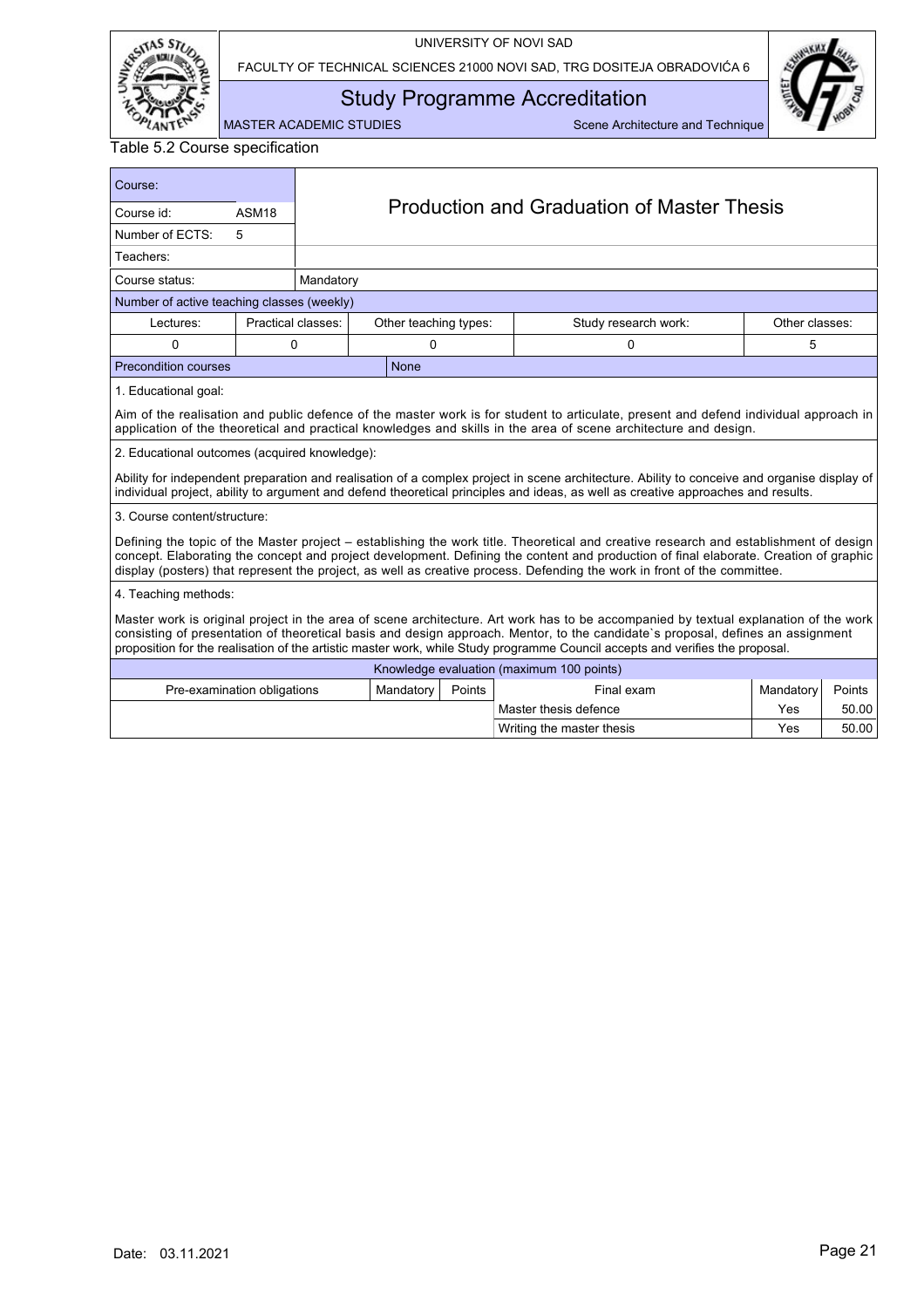

FACULTY OF TECHNICAL SCIENCES 21000 NOVI SAD, TRG DOSITEJA OBRADOVIĆA 6



Study Programme Accreditation

<span id="page-23-0"></span>MASTER ACADEMIC STUDIES Scene Architecture and Technique

| Course:            |                                               |                    |          |                                                                              |               |                                                                                                                                                                                                                                                                                                                                                                                                                                                                                                                                              |                                                                                     |                |        |  |  |  |
|--------------------|-----------------------------------------------|--------------------|----------|------------------------------------------------------------------------------|---------------|----------------------------------------------------------------------------------------------------------------------------------------------------------------------------------------------------------------------------------------------------------------------------------------------------------------------------------------------------------------------------------------------------------------------------------------------------------------------------------------------------------------------------------------------|-------------------------------------------------------------------------------------|----------------|--------|--|--|--|
| Course id:         |                                               | ASM4               |          | Project Management in Scene Architecture and Design                          |               |                                                                                                                                                                                                                                                                                                                                                                                                                                                                                                                                              |                                                                                     |                |        |  |  |  |
|                    | Number of ECTS:                               | 4                  |          | Babić S. Tatjana, Dinulović R. Andrija, Grubić-Nešić S. Leposava             |               |                                                                                                                                                                                                                                                                                                                                                                                                                                                                                                                                              |                                                                                     |                |        |  |  |  |
| Teachers:          |                                               |                    |          |                                                                              |               |                                                                                                                                                                                                                                                                                                                                                                                                                                                                                                                                              |                                                                                     |                |        |  |  |  |
| Course status:     |                                               |                    | Elective |                                                                              |               |                                                                                                                                                                                                                                                                                                                                                                                                                                                                                                                                              |                                                                                     |                |        |  |  |  |
|                    | Number of active teaching classes (weekly)    |                    |          |                                                                              |               |                                                                                                                                                                                                                                                                                                                                                                                                                                                                                                                                              |                                                                                     |                |        |  |  |  |
|                    | Lectures:                                     | Practical classes: |          | Other teaching types:                                                        |               | Study research work:                                                                                                                                                                                                                                                                                                                                                                                                                                                                                                                         |                                                                                     | Other classes: |        |  |  |  |
|                    | 2                                             | 0                  |          | 2                                                                            |               | 0                                                                                                                                                                                                                                                                                                                                                                                                                                                                                                                                            |                                                                                     | 0              |        |  |  |  |
|                    | Precondition courses                          |                    |          | None                                                                         |               |                                                                                                                                                                                                                                                                                                                                                                                                                                                                                                                                              |                                                                                     |                |        |  |  |  |
|                    | 1. Educational goal:                          |                    |          |                                                                              |               |                                                                                                                                                                                                                                                                                                                                                                                                                                                                                                                                              |                                                                                     |                |        |  |  |  |
|                    |                                               |                    |          |                                                                              |               | Presenting the students with basic notions, structure, procedures and outcomes of project management in stage design and architecture.                                                                                                                                                                                                                                                                                                                                                                                                       |                                                                                     |                |        |  |  |  |
|                    | 2. Educational outcomes (acquired knowledge): |                    |          |                                                                              |               |                                                                                                                                                                                                                                                                                                                                                                                                                                                                                                                                              |                                                                                     |                |        |  |  |  |
|                    | design and architecture.                      |                    |          |                                                                              |               | Individual and team ability of students to create and implement different kinds of institutional or other projects in the domain of stage                                                                                                                                                                                                                                                                                                                                                                                                    |                                                                                     |                |        |  |  |  |
|                    | 3. Course content/structure:                  |                    |          |                                                                              |               |                                                                                                                                                                                                                                                                                                                                                                                                                                                                                                                                              |                                                                                     |                |        |  |  |  |
|                    |                                               |                    |          |                                                                              |               | Notion of management in stage design and architecture. Projects in stage design and architecture. Individual, team, and institutional<br>framework of project realization. Identity, strategy, mission, and vision of projects. Organizational structure and culture, philosophy of<br>business, and visual identity of projects. Different approaches to project management. Concepts and planning of projects. Formation of<br>the financial project framework. Professional and technical project realization. Project result evaluation. |                                                                                     |                |        |  |  |  |
|                    | 4. Teaching methods:                          |                    |          |                                                                              |               |                                                                                                                                                                                                                                                                                                                                                                                                                                                                                                                                              |                                                                                     |                |        |  |  |  |
|                    |                                               |                    |          | Lectures; exercises; workshops; practical work; individual work of students. |               |                                                                                                                                                                                                                                                                                                                                                                                                                                                                                                                                              |                                                                                     |                |        |  |  |  |
|                    |                                               |                    |          |                                                                              |               | Knowledge evaluation (maximum 100 points)                                                                                                                                                                                                                                                                                                                                                                                                                                                                                                    |                                                                                     |                |        |  |  |  |
|                    | Pre-examination obligations                   |                    |          | Mandatory                                                                    | Points        | Final exam                                                                                                                                                                                                                                                                                                                                                                                                                                                                                                                                   |                                                                                     | Mandatory      | Points |  |  |  |
|                    | Exercise attendance                           |                    |          | Yes                                                                          | 5.00          | Presentation and final oral defense of the<br>project                                                                                                                                                                                                                                                                                                                                                                                                                                                                                        |                                                                                     | <b>Yes</b>     | 30.00  |  |  |  |
|                    | Lecture attendance                            |                    |          | Yes                                                                          | 5.00<br>45.00 |                                                                                                                                                                                                                                                                                                                                                                                                                                                                                                                                              |                                                                                     |                |        |  |  |  |
| Project<br>Project |                                               |                    |          | Yes<br>Yes                                                                   | 15.00         |                                                                                                                                                                                                                                                                                                                                                                                                                                                                                                                                              |                                                                                     |                |        |  |  |  |
|                    |                                               |                    |          |                                                                              |               | Literature                                                                                                                                                                                                                                                                                                                                                                                                                                                                                                                                   |                                                                                     |                |        |  |  |  |
| Ord.               |                                               | Author             |          |                                                                              | Title         |                                                                                                                                                                                                                                                                                                                                                                                                                                                                                                                                              | Publisher                                                                           |                | Year   |  |  |  |
| 1,                 | Dragićević-Šešić, M.,<br>Stojković, B.        |                    |          |                                                                              |               | Kultura-menadžment, animacija, marketing                                                                                                                                                                                                                                                                                                                                                                                                                                                                                                     | Clio, Beograd                                                                       |                | 2011   |  |  |  |
| 2,                 | Berns, V.                                     |                    |          | Menadžment i umetnost                                                        |               |                                                                                                                                                                                                                                                                                                                                                                                                                                                                                                                                              | Clio, Beograd                                                                       |                | 2009   |  |  |  |
| 3,                 | Bilton, K.                                    |                    |          | Menadžment i kreativnost                                                     |               |                                                                                                                                                                                                                                                                                                                                                                                                                                                                                                                                              | Clio, Beograd                                                                       |                | 2010   |  |  |  |
| 4,                 | Kolber, F.                                    |                    |          | Marketing u kulturi i umetnosti                                              |               |                                                                                                                                                                                                                                                                                                                                                                                                                                                                                                                                              | Clio, Beograd                                                                       |                | 2010   |  |  |  |
| 5,                 | Sammler, B.J., Harvey, D.<br>(ed.)            |                    |          |                                                                              |               | Technical Design Solutions for Theatre, Vol. 3                                                                                                                                                                                                                                                                                                                                                                                                                                                                                               | Focal Press, Oxford                                                                 |                | 2013   |  |  |  |
| 6,                 | Sammler, B.J; Harvey, D.<br>(ed.)             |                    |          |                                                                              |               | Technical Design Solutions for Theatre, Vol. 1                                                                                                                                                                                                                                                                                                                                                                                                                                                                                               | Focal Press, Oxford                                                                 |                | 2002   |  |  |  |
| 7,                 | Sammler, B.J; Harvey, D.<br>(ed)              |                    |          |                                                                              |               | Technical Design Solutions for Theatre, Vol. 2                                                                                                                                                                                                                                                                                                                                                                                                                                                                                               | Focal Press, Oxford                                                                 |                | 2002   |  |  |  |
| 8,                 | Grupa autora                                  |                    |          | dizajna i scenskog prostora 2015.                                            |               | PROCES: Srbija na Praškom kvadrijenalu scenskog                                                                                                                                                                                                                                                                                                                                                                                                                                                                                              | Fakultet tehničkih nauka, Scen,<br>Novi Sad; Muzej primenjene<br>umetnosti, Beograd |                | 2016   |  |  |  |
| 9.                 | Babić, T.                                     |                    |          |                                                                              |               | Kreativni procesi i mogući ishodi savremenih<br>arhitektonskih praksi - studija slučaja: Novi Sad od<br>1980. do 2010. godine; Doktorska disertacija                                                                                                                                                                                                                                                                                                                                                                                         | Fakultet tehničkih nauka, Novi<br>Sad                                               |                | 2016   |  |  |  |
| 10,                | Griffiths, T.                                 |                    |          | Stagecraft                                                                   |               |                                                                                                                                                                                                                                                                                                                                                                                                                                                                                                                                              | Phaidon, London                                                                     |                | 1982   |  |  |  |
| 11,                | Nikolić, S., i dr.                            |                    |          | de(kon)strukcija                                                             |               | Ekološki marketing menadžment: savremena                                                                                                                                                                                                                                                                                                                                                                                                                                                                                                     | Fakultet tehničkih nauka, Novi<br>Sad                                               |                | 2017   |  |  |  |
| 12,                | Grupa autora                                  |                    |          | tematski zbornik radova                                                      |               | Optimizacija arhitektonskog i urbanističkog planiranja i<br>projektovanja u funkciji održivog razvoja Srbije:                                                                                                                                                                                                                                                                                                                                                                                                                                | Fakultet tehničkih nauka, Novi<br>Sad                                               |                | 2014   |  |  |  |
| 13,                | Petrović, G., Polić, D. (ur.)                 |                    |          | Priručnik za urbani dizajn                                                   |               |                                                                                                                                                                                                                                                                                                                                                                                                                                                                                                                                              | Orion art, Beograd                                                                  |                | 2008   |  |  |  |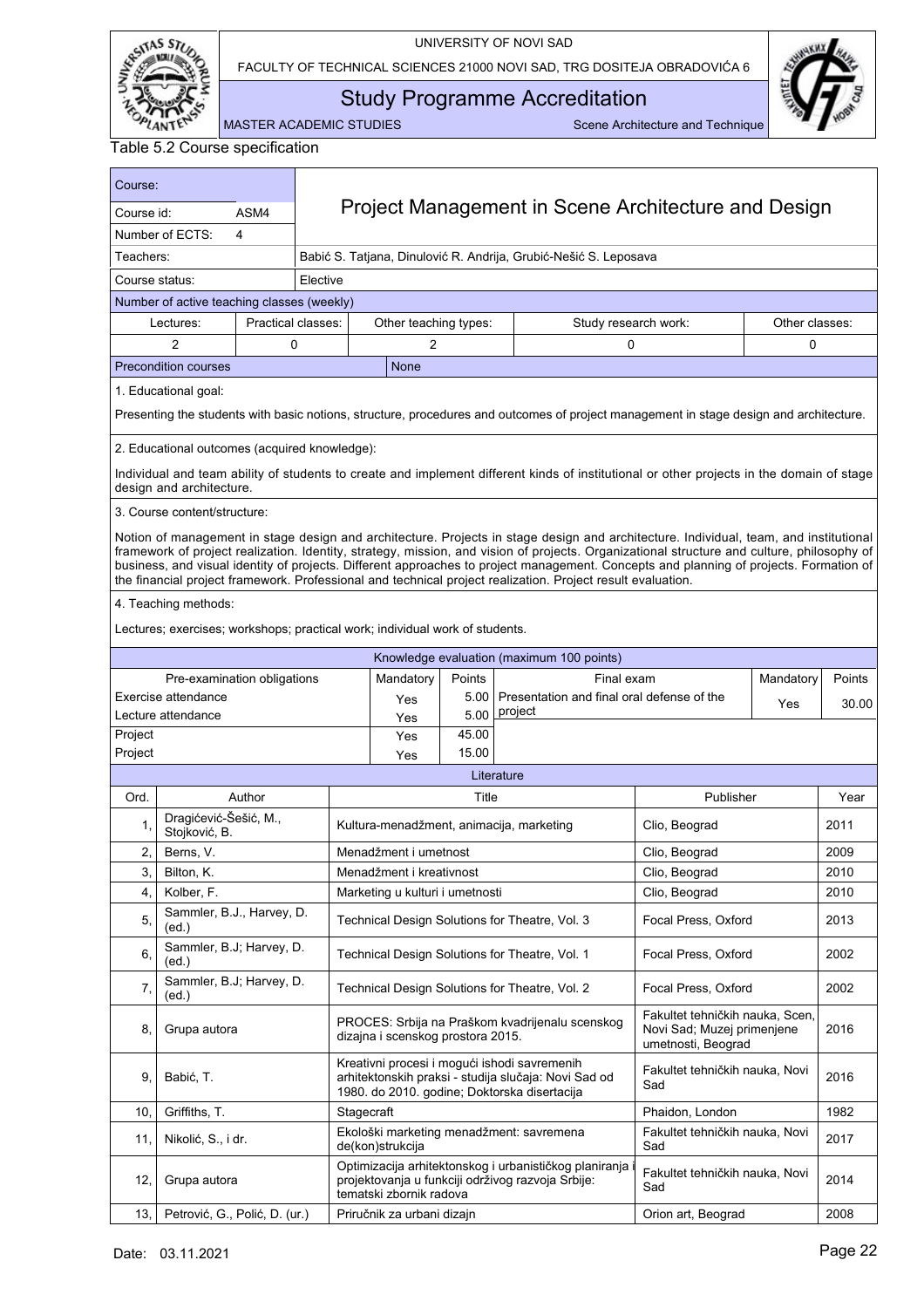

FACULTY OF TECHNICAL SCIENCES 21000 NOVI SAD, TRG DOSITEJA OBRADOVIĆA 6

## Study Programme Accreditation

MASTER ACADEMIC STUDIES SCENE ARE SCENE Architecture and Technique

|      | Literature               |                                                                                        |                                         |      |  |  |  |  |  |  |  |
|------|--------------------------|----------------------------------------------------------------------------------------|-----------------------------------------|------|--|--|--|--|--|--|--|
| Ord. | Author                   | Title                                                                                  | Publisher                               | Year |  |  |  |  |  |  |  |
| 14.  | Radivojević, R.          | Sociologija naselja                                                                    | Fakultet tehničkih nauka, Novi<br>Sad   | 2016 |  |  |  |  |  |  |  |
| 15.  | Ivković, B., Popović, Ž. | Upravljanje projektima u građevinarstvu                                                | Nauka, Beograd                          | 1995 |  |  |  |  |  |  |  |
| 16.  | Grupa autora             | VODIČ kroz korpus znanja za upravljanje projektima:<br>(PMBOK Vodič) - četvrto izdanje | Fakultet tehničkih nauka, Novi<br>Sad   | 2010 |  |  |  |  |  |  |  |
|      | Gel, J.                  | Život među zgradama: korišćenje javnog prostora                                        | Urbanistički zavod Beograda,<br>Beograd | 2010 |  |  |  |  |  |  |  |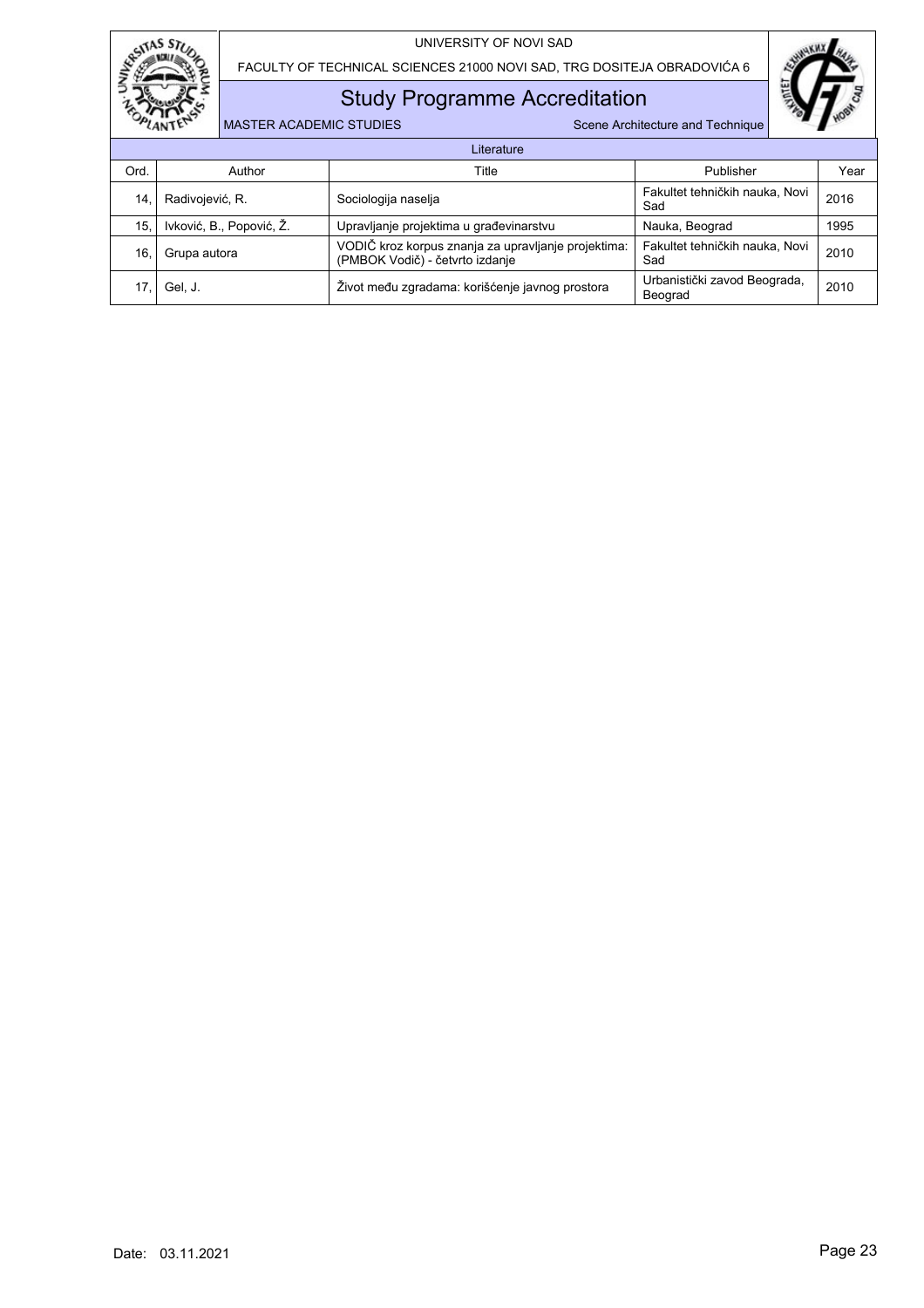

FACULTY OF TECHNICAL SCIENCES 21000 NOVI SAD, TRG DOSITEJA OBRADOVIĆA 6



<span id="page-25-0"></span>Study Programme Accreditation

MASTER ACADEMIC STUDIES Scene Architecture and Technique

Table 5.2 Course specification

ASMI14 | Technical Production of Performing Events Course: Course id: Number of ECTS: 4 Course status: Number of active teaching classes (weekly) Lectures: Practical classes: Other teaching types: Study research work: Elective Acquiring the highest level of knowledge about traditional and contemporary approaches, as well as problems of technical production of performing events. Acquiring the ability to apply this knowledge in independent and team creative work. A deepened and contextualized understanding of the relationship between content, form, and realization of performing events, with a focus on all stages and aspects of technical stage production. Successful knowledge of the typology of performing events, the spaces in which they take place and the ways of technical and general realization of events in space. Ability of individual and team creative application of acquired knowledge. Types and structure of performing events. Program, content, formal and media nature of performing events. Types and structure of performing events in relation to production criteria. Criteria for choosing an event space. Technical equipment of space as a production parameter. Technical requirements of the event as a production parameter. Planning the production of events in different time frames. Planning individual performing events. The process of producing performing events. Artistic project of a performing event. Technicaltechnological project of a performing event. Production project of a performing event - spatial, technical, financial and time parameters. Sources and ways of financing. Post production, documentation, archiving and presentation possibilities, and displaying performing events and technical stage equipment. 1. Educational goal: 2. Educational outcomes (acquired knowledge): 3. Course content/structure: 4. Teaching methods: Lectures, workshops, practical work. Literature Ord. | Author | Title Title | Publisher | Year 1, Sammler, B.J., Harvey, D.  $(ed.)$ Technical Design Solutions for Theatre, Vol. 1 | Focal Press, Amsterdam | 2002  $2, \left| \begin{array}{l} \text{Sammler, B.J., Harvey, D.} \\ \text{(ed.)} \end{array} \right|$ Technical Design Solutions for Theatre, Vol. 2 | Focal Press, Boston | 2002 3. Holden, A.E., Sammler, B.J. Structural Design for the Stage Frace Frees, Burlington 1999 4, Christopher Baugh Theatre, Performance and Technology, Second Edition Palgrave Macmillan, New York | 2014 5, Ramsaur, M. Introduction to The Stage Lighting and Production University of Arts Belgrade, Departman for Stage Design, Belgrade -  $6, \left| \begin{array}{l}$  Sammler, B.J., Harvey, D. Technical Design Solutions for Theatre, Vol. 3 | Focal Press, Oxford | 2013 7, Dorn, D; Shanda, M. **Drafting for The Theatre, Second Edition** Southern Illinois University, Southern lillions Officersity, 2012  $8, 8$  Samara, T. **Design Elements: A Graphic Style Manual** Rockport Publishers, Rockport Publishers,<br>Massachusetts 2007 9. Griffiths. T. Communication is a stage of the stage of the stage of the stage of the stage of the stage of the stage of the stage of the stage of the stage of the stage of the stage of the stage of the stage of the stag 10, Gibson, B. The Ultimate Live Sound Operators Handbook, 2nd<br>Edition Hal Leonard Books, Montclair | 2011 Final exam Mandatory Points Oral part of the exam  $\vert$  Yes 30.00 Knowledge evaluation (maximum 100 points) Pre-examination obligations Mandatory Points Exercise attendance Yes 76.00 Lecture attendance  $\vert$  Yes  $\vert$  5.00 Project Project News 20.00 Project Project News 20.00 Teachers: Babić S. Tatjana, Dinulović R. Andrija, Ilić M. Vladimir Precondition courses None Other classes: 2 0 0 2 0 0 0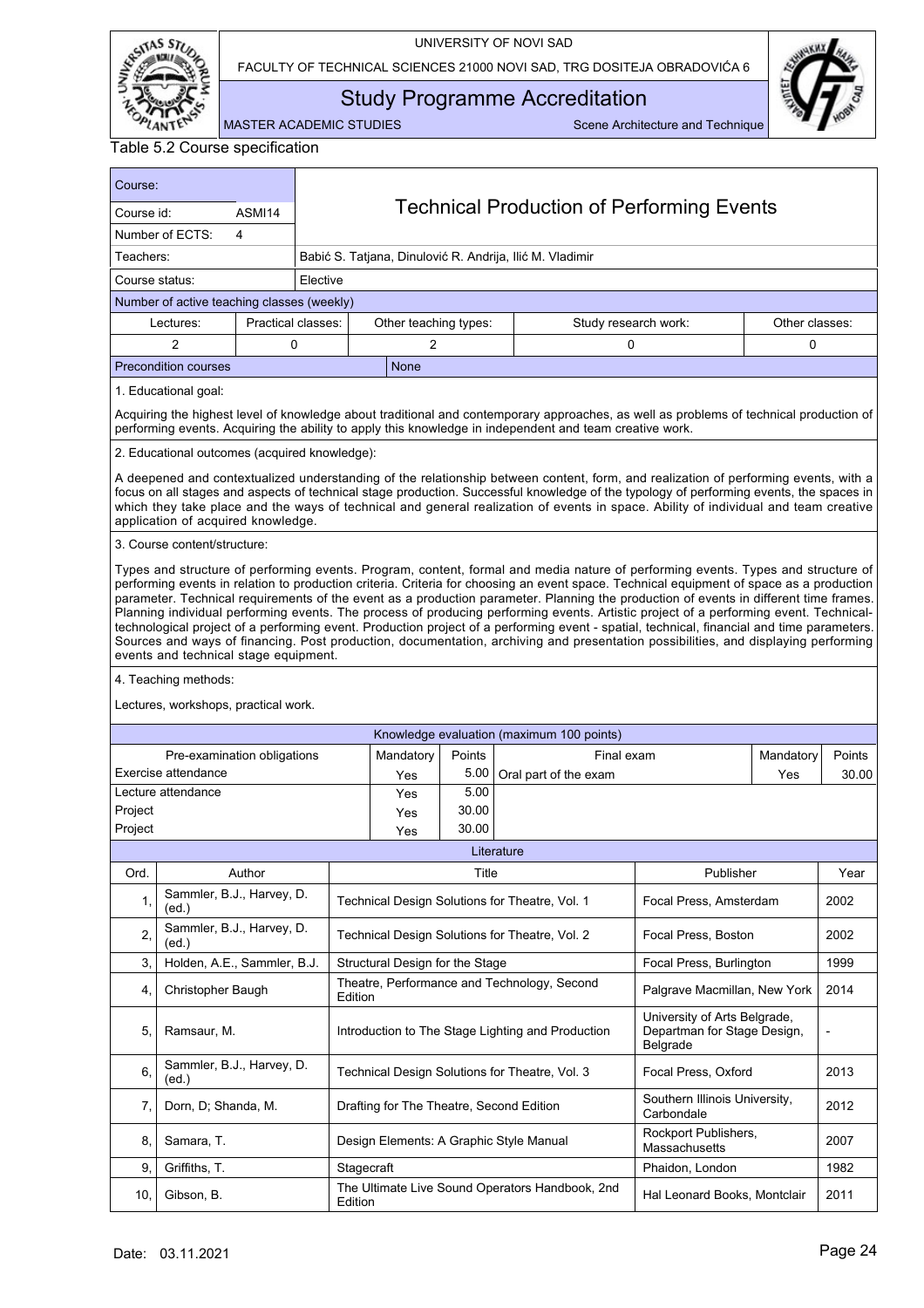

FACULTY OF TECHNICAL SCIENCES 21000 NOVI SAD, TRG DOSITEJA OBRADOVIĆA 6

## Study Programme Accreditation



|      | Literature                              |                                                                                        |                                       |      |  |  |  |  |  |  |
|------|-----------------------------------------|----------------------------------------------------------------------------------------|---------------------------------------|------|--|--|--|--|--|--|
| Ord. | Author                                  | Title                                                                                  | Publisher                             | Year |  |  |  |  |  |  |
| 11.  | Jakšić, Ž.                              | Arhitektonske konstrukcije - zbirka zadataka                                           | Fakultet tehničkih nauka, Novi<br>Sad | 2017 |  |  |  |  |  |  |
| 12,  | Onouye, B., Kane, K.                    | Statics and Strength of Materials for Architecture and<br><b>Building Construction</b> | Pearson education limited             | 2013 |  |  |  |  |  |  |
| 13.  | Petrović, M.                            | Arhitektonske konstrukcije 2                                                           | Orion art, Beograd                    | 2006 |  |  |  |  |  |  |
| 14,  | Zarić, B., Buđevac, D.,<br>Stipanić, B. | Čelične konstrukcije u zgradarstvu                                                     | GK, Beograd                           | 1992 |  |  |  |  |  |  |
| 15.  | Gojković, M., Stojić, D.                | Drvene konstrukcije                                                                    | Građevinski fakultet, Beograd         | 1996 |  |  |  |  |  |  |
| 16.  | Mitag, M.                               | Građevinske konstrukcije                                                               | Građevinska knjiga, Beograd           | 2003 |  |  |  |  |  |  |
| 17,  | Zrnić, S., Ćulum, Ž.                    | Grejanje i klimatizacija                                                               | Naučna knjiga, Beograd                | 1998 |  |  |  |  |  |  |
| 18,  | Milović, D., Đogo, M.                   | Greške u fundiranju                                                                    | Fakultet tehničkih nauka, Novi<br>Sad | 2005 |  |  |  |  |  |  |
| 19.  | Nestorović, M.                          | Konstruktivni sistemi: principi konstruisanja i<br>oblikovanja                         | Arhitektonski fakultet, Beograd       | 2000 |  |  |  |  |  |  |
| 20,  | Milović, D.                             | Mehanika tla                                                                           | Fakultet tehničkih nauka, Novi<br>Sad | 1987 |  |  |  |  |  |  |
| 21.  | Dorđević, R.                            | Noseće konstrukcije 1                                                                  | Fakultet tehničkih nauka, Novi<br>Sad | 2004 |  |  |  |  |  |  |
| 22,  | Maretić, R.                             | Otpornost materijala                                                                   | Fakultet tehničkih nauka, Novi<br>Sad | 2016 |  |  |  |  |  |  |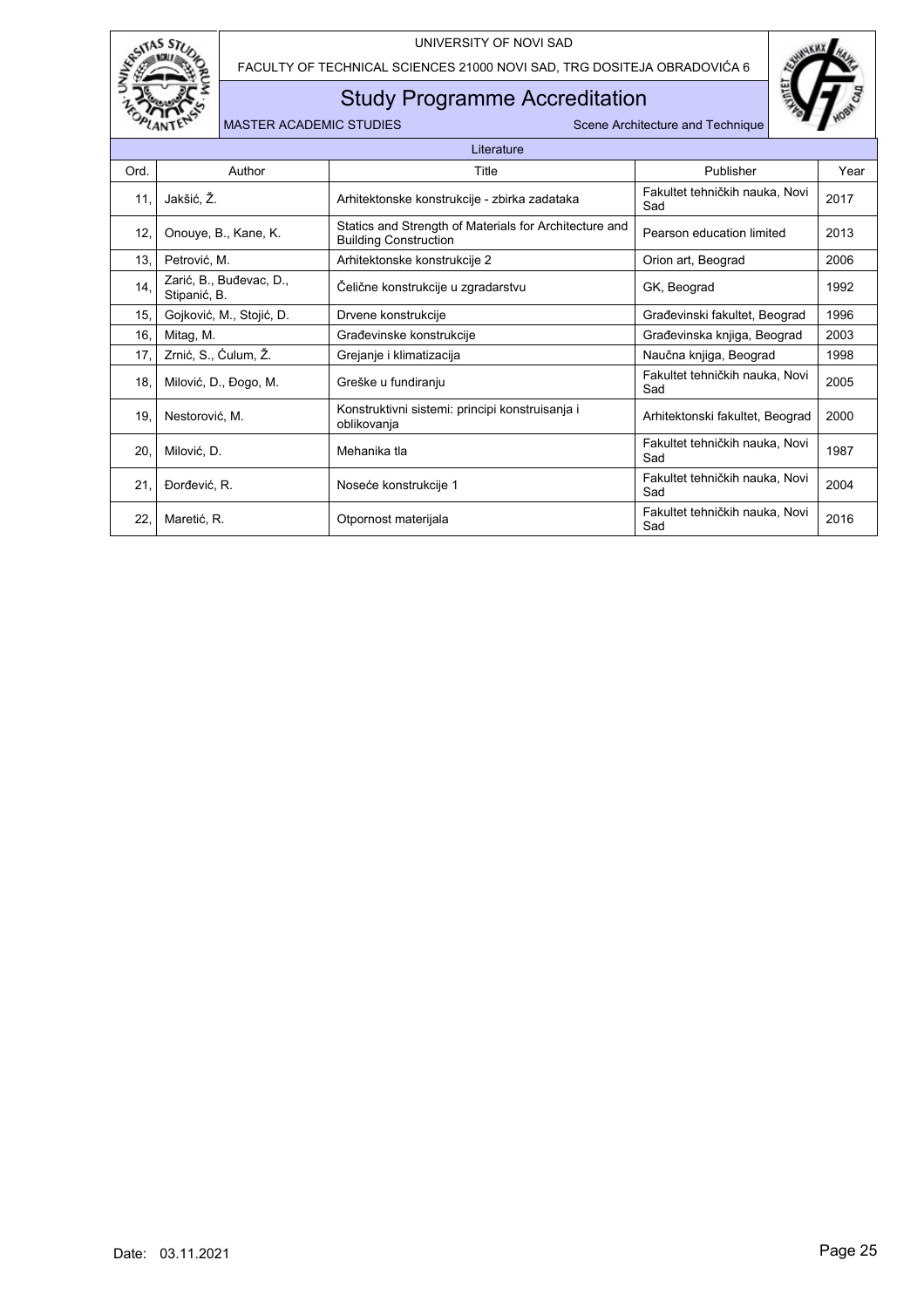

FACULTY OF TECHNICAL SCIENCES 21000 NOVI SAD, TRG DOSITEJA OBRADOVIĆA 6



<span id="page-27-0"></span>Study Programme Accreditation

MASTER ACADEMIC STUDIES Scene Architecture and Technique

Table 5.2 Course specification

ASMI12 Virtual, Augmented and Hyper Reality Course: Course id: Number of ECTS: 4 Course status: Number of active teaching classes (weekly) Lectures: Practical classes: Other teaching types: Study research work: Elective Educating and training students for creating performing space and events in virtual, augmented and hyper reality. Ability to use knowledge and skills for creating space and events in virtual, augmented and hyper reality. Ability to apply those knowledges in individual and team creative work. Basic terms, elements and relations in virtual, augmented and hyperreality. Relationship between virtual and existential space. Scene in virtual environment. Performing space and scene architecture in virtual environment. Event design in virtual environment. Dramaturgy of experience in virtual reality. Theory and application: virtual reality (VR), augmented reality (AR). Usage of VR technologies for organization of scene for interaction within 3d space. Technological approach in creation of augmented reality scenes with markers. 1. Educational goal: 2. Educational outcomes (acquired knowledge): 3. Course content/structure: 4. Teaching methods: Lectures and practical exercises. Consultations. During the semester students work on conceptual project of performing space, architecture or event in virtual reality. During the semester students work on the projects in the framework of virtual, augmented and hyper reality, or the hybrid environment – virtual and existential. Literature Ord. | Author | Title Title | Publisher | Year 1, Shannon, Tom Unreal Engine 4 for Design Visualization: Developing Stunning Interactive Visualizations, Animations, and Renderings (Game Design) Addison-Wesley Professional | 2017 2, Craig, Alan Understanding Augmented Reality: Concepts and Applications Morgan Kaufmann <sup>2013</sup> 3, │Sion, M. │ Audiovizija │ Klio, Beograd │ 2007 4, Grau, O. Nirtuelna umetnost Klio, Beograd 2008 5, Mičkei, K. Prostor u videoigrama kao novi oblik scenske arhitekture; Doktorska disertacija Fakultet tehničkih nauka, Novi Sad <sup>2018</sup> 6. Dixon, S. Digital Performance: A History of New Media in Theater, Dance, Performance Art, and Installation MIT Press, Cambridge, MIT Press, Campridge,<br>Massachusetts 2007 7, Šiđanin, P., Lazić, M. Virtuelna i proširena realnost: koncepti, tehnike i primene Fakultet tehničkih nauka, Novi Sad <sup>2018</sup> 8. Anagnosti, P. Naučna knjiga, Beograd i 1998 9. Stulić, R. Perspektiva: vizuelizacija 3D prostora iz perspektivnih slika Fakultet tehničkih nauka, Novi Sad <sup>2006</sup> Final exam Mandatory Points Presentation and final oral defense of the Project **Project** 20.00 Knowledge evaluation (maximum 100 points) Pre-examination obligations | Mandatory | Points Exercise attendance The Yes 5.00 Lecture attendance The Ves 1 5.00 Presentation Yes 10.00 Project Yes 50.00 Teachers: Bošković-Živanović S. Romana, Lazić I. Marko Precondition courses None Other classes: 2 0 0 2 0 0 0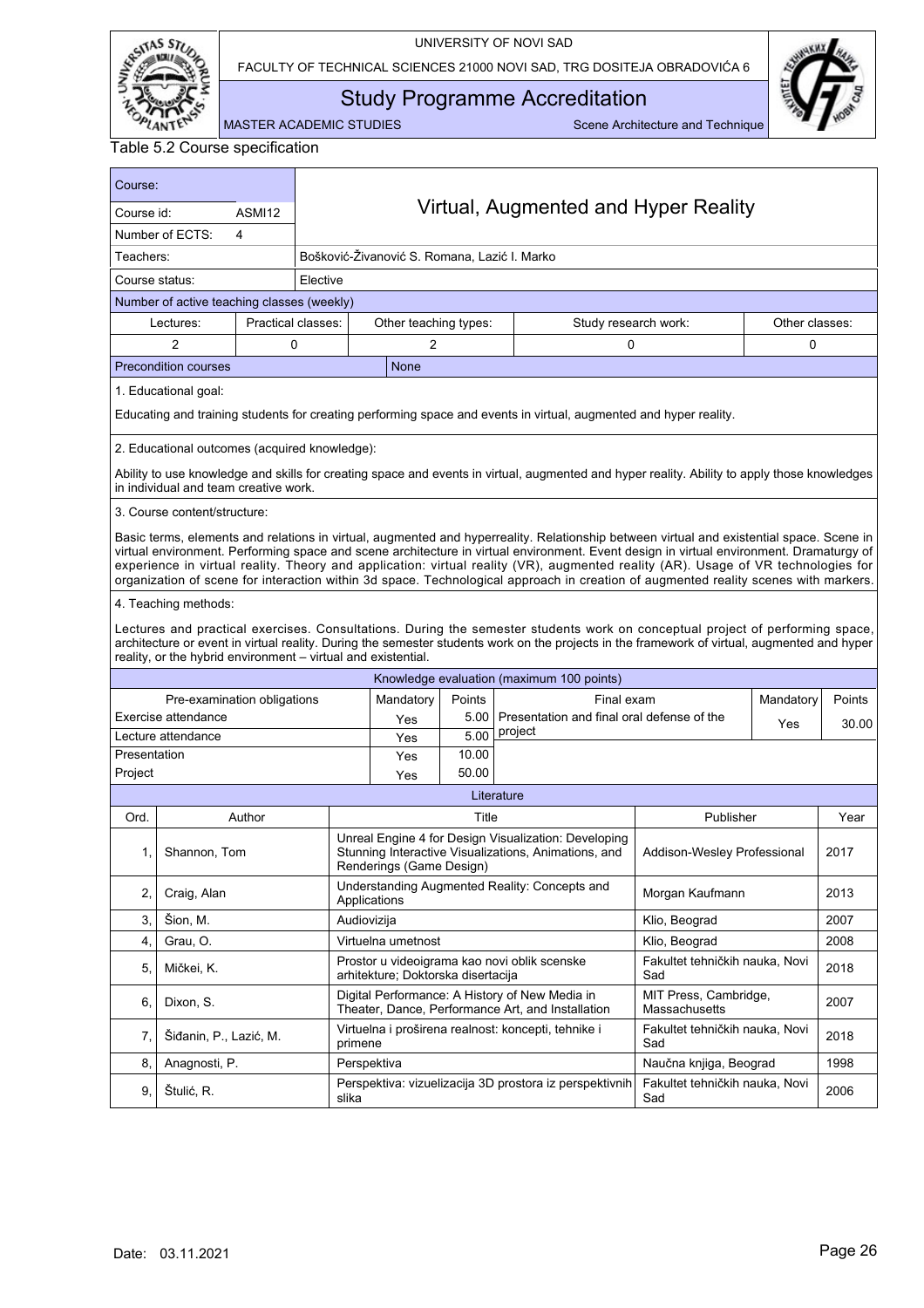

FACULTY OF TECHNICAL SCIENCES 21000 NOVI SAD, TRG DOSITEJA OBRADOVIĆA 6



<span id="page-28-0"></span>Study Programme Accreditation

MASTER ACADEMIC STUDIES Scene Architecture and Technique

| Course:                                                 |                                                                                                                                                                                                                                                                                                                                                                                                                                                                                                                                                                                                                                                                                                                                                                                                                                                          |                    |          |                                           |        |                                                                                                                                                                                                                                                                                                                                                                                                                                                                                                                       |                               |                |        |  |  |  |
|---------------------------------------------------------|----------------------------------------------------------------------------------------------------------------------------------------------------------------------------------------------------------------------------------------------------------------------------------------------------------------------------------------------------------------------------------------------------------------------------------------------------------------------------------------------------------------------------------------------------------------------------------------------------------------------------------------------------------------------------------------------------------------------------------------------------------------------------------------------------------------------------------------------------------|--------------------|----------|-------------------------------------------|--------|-----------------------------------------------------------------------------------------------------------------------------------------------------------------------------------------------------------------------------------------------------------------------------------------------------------------------------------------------------------------------------------------------------------------------------------------------------------------------------------------------------------------------|-------------------------------|----------------|--------|--|--|--|
| Course id:                                              |                                                                                                                                                                                                                                                                                                                                                                                                                                                                                                                                                                                                                                                                                                                                                                                                                                                          | ASMI5E             |          | <b>Stage Lighting and Sound Systems</b>   |        |                                                                                                                                                                                                                                                                                                                                                                                                                                                                                                                       |                               |                |        |  |  |  |
|                                                         | Number of ECTS:<br>4                                                                                                                                                                                                                                                                                                                                                                                                                                                                                                                                                                                                                                                                                                                                                                                                                                     |                    |          |                                           |        |                                                                                                                                                                                                                                                                                                                                                                                                                                                                                                                       |                               |                |        |  |  |  |
| Teachers:                                               |                                                                                                                                                                                                                                                                                                                                                                                                                                                                                                                                                                                                                                                                                                                                                                                                                                                          |                    |          | Babić S. Tatjana, Reljić D. Dejan         |        |                                                                                                                                                                                                                                                                                                                                                                                                                                                                                                                       |                               |                |        |  |  |  |
| Course status:                                          |                                                                                                                                                                                                                                                                                                                                                                                                                                                                                                                                                                                                                                                                                                                                                                                                                                                          |                    | Elective |                                           |        |                                                                                                                                                                                                                                                                                                                                                                                                                                                                                                                       |                               |                |        |  |  |  |
|                                                         | Number of active teaching classes (weekly)                                                                                                                                                                                                                                                                                                                                                                                                                                                                                                                                                                                                                                                                                                                                                                                                               |                    |          |                                           |        |                                                                                                                                                                                                                                                                                                                                                                                                                                                                                                                       |                               |                |        |  |  |  |
|                                                         | Lectures:                                                                                                                                                                                                                                                                                                                                                                                                                                                                                                                                                                                                                                                                                                                                                                                                                                                | Practical classes: |          | Other teaching types:                     |        | Study research work:                                                                                                                                                                                                                                                                                                                                                                                                                                                                                                  |                               | Other classes: |        |  |  |  |
|                                                         | $\overline{2}$                                                                                                                                                                                                                                                                                                                                                                                                                                                                                                                                                                                                                                                                                                                                                                                                                                           | 0                  |          | $\overline{2}$                            |        | 0                                                                                                                                                                                                                                                                                                                                                                                                                                                                                                                     |                               | 0              |        |  |  |  |
|                                                         | <b>Precondition courses</b>                                                                                                                                                                                                                                                                                                                                                                                                                                                                                                                                                                                                                                                                                                                                                                                                                              |                    |          | None                                      |        |                                                                                                                                                                                                                                                                                                                                                                                                                                                                                                                       |                               |                |        |  |  |  |
|                                                         | 1. Educational goal:                                                                                                                                                                                                                                                                                                                                                                                                                                                                                                                                                                                                                                                                                                                                                                                                                                     |                    |          |                                           |        |                                                                                                                                                                                                                                                                                                                                                                                                                                                                                                                       |                               |                |        |  |  |  |
|                                                         | The objective of the course is to provide students theoretical knowledge and practical skills in the field of technical-technological systems<br>of stage lighting and stage sounding, i.e. to introduce students to basic techniques of constructing visual and auditive spaces in the field of<br>scene design.                                                                                                                                                                                                                                                                                                                                                                                                                                                                                                                                        |                    |          |                                           |        |                                                                                                                                                                                                                                                                                                                                                                                                                                                                                                                       |                               |                |        |  |  |  |
|                                                         | 2. Educational outcomes (acquired knowledge):                                                                                                                                                                                                                                                                                                                                                                                                                                                                                                                                                                                                                                                                                                                                                                                                            |                    |          |                                           |        |                                                                                                                                                                                                                                                                                                                                                                                                                                                                                                                       |                               |                |        |  |  |  |
|                                                         |                                                                                                                                                                                                                                                                                                                                                                                                                                                                                                                                                                                                                                                                                                                                                                                                                                                          |                    |          |                                           |        | Student's ability to independent and collective work in the field of light and sound techniques in scene architecture and technology. The<br>course should enable students that, through the acquired theoretical knowledge and practical skills, to design and realise simple and<br>complex stage lighting and audio systems, explicate and make technical rider lists, manage technical crews in the theatres and other<br>objects of scene architecture, as well as in different scene productions and companies. |                               |                |        |  |  |  |
|                                                         | 3. Course content/structure:                                                                                                                                                                                                                                                                                                                                                                                                                                                                                                                                                                                                                                                                                                                                                                                                                             |                    |          |                                           |        |                                                                                                                                                                                                                                                                                                                                                                                                                                                                                                                       |                               |                |        |  |  |  |
|                                                         | Course is directed toward studying basic techniques and technologies of stage lighting and sound reinforcement in the context of<br>constructing visual and auditive image, i.e. performing space. Basics of stage lighting system components and devices - lighting<br>instruments, dimmers (thyristor devices) and consoles. Basics of audio system and signal processing. Live sound system elements.<br>Process and technology of light design for performing events. Basics of sound reinforcement, basics of sound design and realisation for<br>performing events, sound space of audience and stage. Technical and dispositional plan of live sound and stage lighting system.<br>Technical production in the field of sound and lighting design for performing arts. Safety in the work with stage lighting and sound<br>reinforcement devices. |                    |          |                                           |        |                                                                                                                                                                                                                                                                                                                                                                                                                                                                                                                       |                               |                |        |  |  |  |
|                                                         | 4. Teaching methods:                                                                                                                                                                                                                                                                                                                                                                                                                                                                                                                                                                                                                                                                                                                                                                                                                                     |                    |          |                                           |        |                                                                                                                                                                                                                                                                                                                                                                                                                                                                                                                       |                               |                |        |  |  |  |
|                                                         | framework and realize the artwork, followed by oral presentation).                                                                                                                                                                                                                                                                                                                                                                                                                                                                                                                                                                                                                                                                                                                                                                                       |                    |          |                                           |        | Lectures covering particular topics. Workshops. Discussions within lectures and workshops. Student presentations realized within<br>workshops. Work on term paper and project (students are expected to define a topic, collect and analyse literature, establish a conceptual                                                                                                                                                                                                                                        |                               |                |        |  |  |  |
|                                                         |                                                                                                                                                                                                                                                                                                                                                                                                                                                                                                                                                                                                                                                                                                                                                                                                                                                          |                    |          |                                           |        | Knowledge evaluation (maximum 100 points)                                                                                                                                                                                                                                                                                                                                                                                                                                                                             |                               |                |        |  |  |  |
|                                                         | Pre-examination obligations                                                                                                                                                                                                                                                                                                                                                                                                                                                                                                                                                                                                                                                                                                                                                                                                                              |                    |          | Mandatory                                 | Points | Final exam                                                                                                                                                                                                                                                                                                                                                                                                                                                                                                            |                               | Mandatory      | Points |  |  |  |
|                                                         | Exercise attendance                                                                                                                                                                                                                                                                                                                                                                                                                                                                                                                                                                                                                                                                                                                                                                                                                                      |                    |          | Yes                                       | 5.00   | Presentation and final oral defense of the                                                                                                                                                                                                                                                                                                                                                                                                                                                                            |                               |                | 30.00  |  |  |  |
|                                                         | Lecture attendance                                                                                                                                                                                                                                                                                                                                                                                                                                                                                                                                                                                                                                                                                                                                                                                                                                       |                    |          | Yes                                       | 5.00   | project                                                                                                                                                                                                                                                                                                                                                                                                                                                                                                               |                               | Yes            |        |  |  |  |
| Project                                                 |                                                                                                                                                                                                                                                                                                                                                                                                                                                                                                                                                                                                                                                                                                                                                                                                                                                          |                    |          | Yes                                       | 45.00  |                                                                                                                                                                                                                                                                                                                                                                                                                                                                                                                       |                               |                |        |  |  |  |
| Project                                                 |                                                                                                                                                                                                                                                                                                                                                                                                                                                                                                                                                                                                                                                                                                                                                                                                                                                          |                    |          | Yes                                       | 15.00  |                                                                                                                                                                                                                                                                                                                                                                                                                                                                                                                       |                               |                |        |  |  |  |
|                                                         |                                                                                                                                                                                                                                                                                                                                                                                                                                                                                                                                                                                                                                                                                                                                                                                                                                                          |                    |          |                                           |        | Literature                                                                                                                                                                                                                                                                                                                                                                                                                                                                                                            |                               |                |        |  |  |  |
| Ord.                                                    |                                                                                                                                                                                                                                                                                                                                                                                                                                                                                                                                                                                                                                                                                                                                                                                                                                                          | Author             |          |                                           | Title  |                                                                                                                                                                                                                                                                                                                                                                                                                                                                                                                       | Publisher                     |                | Year   |  |  |  |
| 1,                                                      | Šion, M.                                                                                                                                                                                                                                                                                                                                                                                                                                                                                                                                                                                                                                                                                                                                                                                                                                                 |                    |          | Audiovizija: zvuk i slika na filmu        |        |                                                                                                                                                                                                                                                                                                                                                                                                                                                                                                                       | Klio, Beograd                 |                | 2007   |  |  |  |
| 2,                                                      | Mijić, M.                                                                                                                                                                                                                                                                                                                                                                                                                                                                                                                                                                                                                                                                                                                                                                                                                                                |                    |          | Audio sistemi                             |        |                                                                                                                                                                                                                                                                                                                                                                                                                                                                                                                       | Akademska misao, Beograd      |                | 2011   |  |  |  |
| 3,                                                      | Dunham, Richard E.                                                                                                                                                                                                                                                                                                                                                                                                                                                                                                                                                                                                                                                                                                                                                                                                                                       |                    |          |                                           |        | Stage Lighting: Fundamentals and Applications                                                                                                                                                                                                                                                                                                                                                                                                                                                                         | Routledge, Njujork            |                | 2016   |  |  |  |
| 4,                                                      | Palmer, Scott                                                                                                                                                                                                                                                                                                                                                                                                                                                                                                                                                                                                                                                                                                                                                                                                                                            |                    |          | Light: A Reader in Theatre Practice       |        |                                                                                                                                                                                                                                                                                                                                                                                                                                                                                                                       | Palgrave Macmillan            |                | 2013   |  |  |  |
| 5,                                                      | Kendrick L., Roesner D.                                                                                                                                                                                                                                                                                                                                                                                                                                                                                                                                                                                                                                                                                                                                                                                                                                  |                    |          | Theatre Noise: The Sound of Performance   |        |                                                                                                                                                                                                                                                                                                                                                                                                                                                                                                                       | Cambridge Scholars Publishing |                | 2011   |  |  |  |
| 6.                                                      | Brown, R.                                                                                                                                                                                                                                                                                                                                                                                                                                                                                                                                                                                                                                                                                                                                                                                                                                                |                    |          | Sound: A Reader in Theatre Practice       |        |                                                                                                                                                                                                                                                                                                                                                                                                                                                                                                                       | Pelgrave Macmillan, Hampshire |                | 2010   |  |  |  |
| 7,                                                      | Farnell, A.                                                                                                                                                                                                                                                                                                                                                                                                                                                                                                                                                                                                                                                                                                                                                                                                                                              |                    |          | Designing Sound                           |        |                                                                                                                                                                                                                                                                                                                                                                                                                                                                                                                       | The MIT Press                 |                | 2010   |  |  |  |
| 8,                                                      | Leonard, J.A.                                                                                                                                                                                                                                                                                                                                                                                                                                                                                                                                                                                                                                                                                                                                                                                                                                            |                    |          | Theatre Sound                             |        |                                                                                                                                                                                                                                                                                                                                                                                                                                                                                                                       | Routledge, New York           |                | 2001   |  |  |  |
| 9,                                                      | Reid, F.                                                                                                                                                                                                                                                                                                                                                                                                                                                                                                                                                                                                                                                                                                                                                                                                                                                 |                    |          | Discovering Stage Ligting, Second Edition |        |                                                                                                                                                                                                                                                                                                                                                                                                                                                                                                                       | Focal Press, Oxford           |                | 1998   |  |  |  |
| 10.                                                     | Pilbrow, R.                                                                                                                                                                                                                                                                                                                                                                                                                                                                                                                                                                                                                                                                                                                                                                                                                                              |                    |          |                                           |        | Stage Lighting Design: The Art, The Craft, The Life                                                                                                                                                                                                                                                                                                                                                                                                                                                                   | Nick Hern Books Ltd, London   |                | 1997   |  |  |  |
| Mort, S.<br>Stage Lighting: The Technicals Guide<br>11, |                                                                                                                                                                                                                                                                                                                                                                                                                                                                                                                                                                                                                                                                                                                                                                                                                                                          |                    |          |                                           |        |                                                                                                                                                                                                                                                                                                                                                                                                                                                                                                                       | Methuen Drama, London         |                | 2014   |  |  |  |
| 12,                                                     | Reid, F.                                                                                                                                                                                                                                                                                                                                                                                                                                                                                                                                                                                                                                                                                                                                                                                                                                                 |                    |          | The Stage Lighting Handbook               |        |                                                                                                                                                                                                                                                                                                                                                                                                                                                                                                                       | Routledge, New York           |                | 2002   |  |  |  |
| 13,                                                     | Stark, S.H.                                                                                                                                                                                                                                                                                                                                                                                                                                                                                                                                                                                                                                                                                                                                                                                                                                              |                    |          |                                           |        | Live Sound Reinforcement, Bestseller Edition                                                                                                                                                                                                                                                                                                                                                                                                                                                                          | Cengage Learning, Boston      |                | 2004   |  |  |  |
| 14,                                                     | Gibson, B.                                                                                                                                                                                                                                                                                                                                                                                                                                                                                                                                                                                                                                                                                                                                                                                                                                               |                    | Edition  |                                           |        | The Ultimate Live Sound Operators Handbook, 2nd                                                                                                                                                                                                                                                                                                                                                                                                                                                                       | Hal Leonard Books, Montclair  |                | 2011   |  |  |  |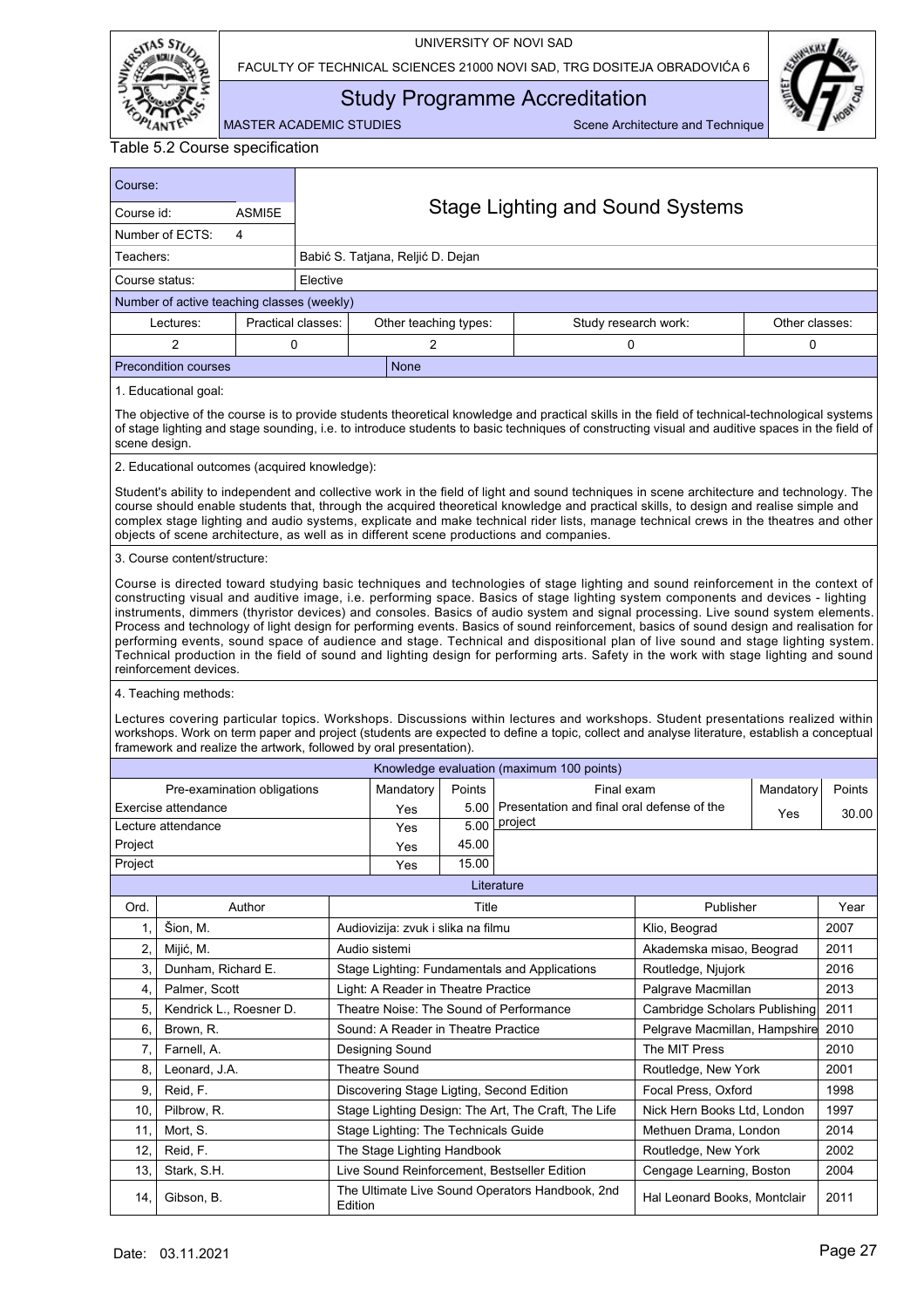



Study Programme Accreditation

|      | Literature            |                                                     |                                    |      |  |  |  |  |  |  |
|------|-----------------------|-----------------------------------------------------|------------------------------------|------|--|--|--|--|--|--|
| Ord. | Author                | Title                                               | Publisher                          | Year |  |  |  |  |  |  |
| 15.  | Keller, M.            | Light Fantastic - The Art and Design of Stage Light | Prestel Verlag, Munich             | 1999 |  |  |  |  |  |  |
| 16.  | Wolf, R.C., Block, D. | Scene Design and Stage Lighting                     | Cengage Learning, Wadsworth   2014 |      |  |  |  |  |  |  |
|      | Mijić, M.             | Akustika u arhitekturi                              | Nauka, Beograd                     | 2001 |  |  |  |  |  |  |
| 18.  | Kej, D., Lebreht, Dž. | Zvuk i muzika u pozorištu                           | Klio, Beograd                      | 2004 |  |  |  |  |  |  |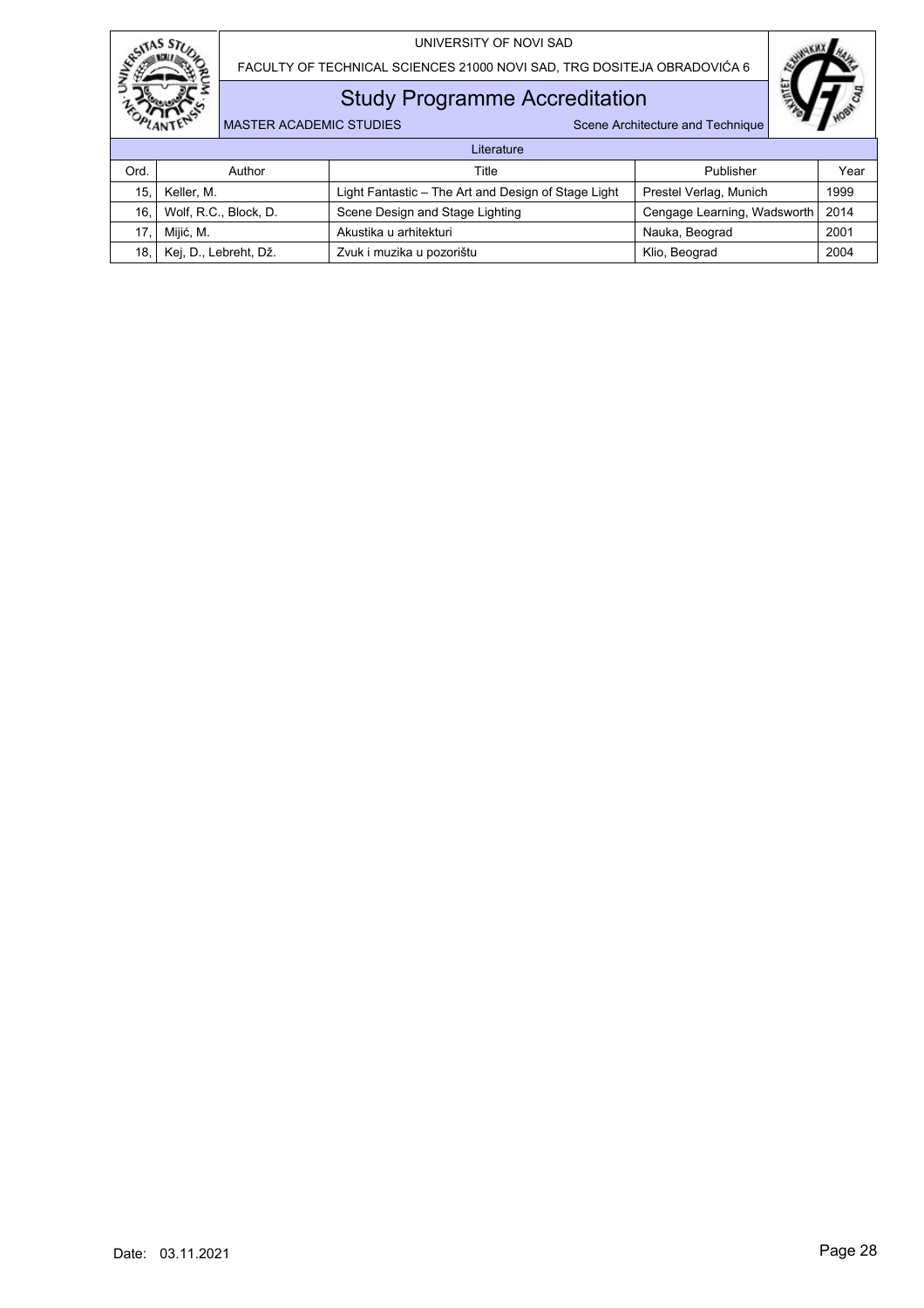

FACULTY OF TECHNICAL SCIENCES 21000 NOVI SAD, TRG DOSITEJA OBRADOVIĆA 6



<span id="page-30-0"></span>Study Programme Accreditation

MASTER ACADEMIC STUDIES Scene Architecture and Technique

| Course:        |                                                                                   |                    |          |                                                                    |        |                                                                                                                                                                                                                                                                   |                                        |                |        |  |  |  |
|----------------|-----------------------------------------------------------------------------------|--------------------|----------|--------------------------------------------------------------------|--------|-------------------------------------------------------------------------------------------------------------------------------------------------------------------------------------------------------------------------------------------------------------------|----------------------------------------|----------------|--------|--|--|--|
| Course id:     |                                                                                   | ASMI7E             |          |                                                                    |        | Design of Virtual Space                                                                                                                                                                                                                                           |                                        |                |        |  |  |  |
|                | Number of ECTS:<br>4                                                              |                    |          |                                                                    |        |                                                                                                                                                                                                                                                                   |                                        |                |        |  |  |  |
| Teachers:      |                                                                                   |                    |          | Bošković-Živanović S. Romana, Lazić I. Marko                       |        |                                                                                                                                                                                                                                                                   |                                        |                |        |  |  |  |
| Course status: |                                                                                   |                    | Elective |                                                                    |        |                                                                                                                                                                                                                                                                   |                                        |                |        |  |  |  |
|                | Number of active teaching classes (weekly)                                        |                    |          |                                                                    |        |                                                                                                                                                                                                                                                                   |                                        |                |        |  |  |  |
|                | Lectures:                                                                         | Practical classes: |          | Other teaching types:                                              |        | Study research work:                                                                                                                                                                                                                                              |                                        | Other classes: |        |  |  |  |
|                | $\overline{2}$                                                                    | 0                  |          | $\overline{2}$                                                     |        | 0                                                                                                                                                                                                                                                                 |                                        | 0              |        |  |  |  |
|                | <b>Precondition courses</b>                                                       |                    |          | <b>None</b>                                                        |        |                                                                                                                                                                                                                                                                   |                                        |                |        |  |  |  |
|                | 1. Educational goal:                                                              |                    |          |                                                                    |        |                                                                                                                                                                                                                                                                   |                                        |                |        |  |  |  |
|                | architecture and design.                                                          |                    |          |                                                                    |        | Education and training students for the work in VR technologies and for creative applying those knowledges and skills in scene                                                                                                                                    |                                        |                |        |  |  |  |
|                | 2. Educational outcomes (acquired knowledge):                                     |                    |          |                                                                    |        |                                                                                                                                                                                                                                                                   |                                        |                |        |  |  |  |
|                |                                                                                   |                    |          |                                                                    |        | Acquiring abilities to design space and events in virtual reality. Ability to apply acquired knowledge in individual and team creative work.                                                                                                                      |                                        |                |        |  |  |  |
|                |                                                                                   |                    |          |                                                                    |        |                                                                                                                                                                                                                                                                   |                                        |                |        |  |  |  |
|                | 3. Course content/structure:                                                      |                    |          |                                                                    |        |                                                                                                                                                                                                                                                                   |                                        |                |        |  |  |  |
|                | Application of those tools in creating and design of performing space and events. |                    |          |                                                                    |        | Introduction and definition of Virtual reality. Basic workflow principles in game-engines. Basic functionality of Unreal engine and/or Unity.                                                                                                                     |                                        |                |        |  |  |  |
|                | 4. Teaching methods:                                                              |                    |          |                                                                    |        |                                                                                                                                                                                                                                                                   |                                        |                |        |  |  |  |
|                |                                                                                   |                    |          |                                                                    |        | Lectures and practical exercises. Consultations. During the semester students work on conceptual project of performing space,<br>architecture or event in virtual reality. During the semester students work on the projects in the framework of virtual reality. |                                        |                |        |  |  |  |
|                |                                                                                   |                    |          |                                                                    |        | Knowledge evaluation (maximum 100 points)                                                                                                                                                                                                                         |                                        |                |        |  |  |  |
|                | Pre-examination obligations                                                       |                    |          | Mandatory                                                          | Points | Final exam                                                                                                                                                                                                                                                        |                                        | Mandatory      | Points |  |  |  |
|                | Exercise attendance                                                               |                    |          | Yes                                                                | 5.00   | Presentation and final oral defense of the                                                                                                                                                                                                                        |                                        | Yes            | 30.00  |  |  |  |
|                | Lecture attendance                                                                |                    |          | Yes                                                                | 5.00   | project                                                                                                                                                                                                                                                           |                                        |                |        |  |  |  |
| Presentation   |                                                                                   |                    |          | Yes                                                                | 10.00  |                                                                                                                                                                                                                                                                   |                                        |                |        |  |  |  |
| Project        |                                                                                   |                    |          | Yes                                                                | 50.00  |                                                                                                                                                                                                                                                                   |                                        |                |        |  |  |  |
|                |                                                                                   |                    |          |                                                                    |        | Literature                                                                                                                                                                                                                                                        |                                        |                |        |  |  |  |
| Ord.           |                                                                                   | Author             |          |                                                                    | Title  |                                                                                                                                                                                                                                                                   | Publisher                              |                | Year   |  |  |  |
| 1.             | Tom Shannon                                                                       |                    |          | Renderings (Game Design)                                           |        | Unreal Engine 4 for Design Visualization: Developing<br>Stunning Interactive Visualizations, Animations, and                                                                                                                                                      | Addison-Wesley Professional            |                | 2017   |  |  |  |
| 2.             | Šiđanin, P., Lazić, M.                                                            |                    | primene  |                                                                    |        | Virtuelna i proširena realnost: koncepti, tehnike i                                                                                                                                                                                                               | Fakultet tehničkih nauka, Novi<br>Sad  |                | 2018   |  |  |  |
| 3,             | S. LaValle                                                                        |                    |          | Virtual reality                                                    |        |                                                                                                                                                                                                                                                                   | <b>Cambridge University Press</b>      |                | 2017   |  |  |  |
| 4,             | Arnhajm, R.                                                                       |                    |          | Umetnost i vizuelno opažanje: psihologija<br>stvaralačkog gledanja |        |                                                                                                                                                                                                                                                                   | Univerzitet umetnosti, Beograd         |                | 1987   |  |  |  |
| 5,             | Grau, O.                                                                          |                    |          | Virtuelna umetnost                                                 |        |                                                                                                                                                                                                                                                                   | Klio, Beograd                          |                | 2008   |  |  |  |
| 6.             | Šion, M.                                                                          |                    |          | Audiovizija                                                        |        |                                                                                                                                                                                                                                                                   | Klio, Beograd                          |                | 2007   |  |  |  |
| 7,             | Dixon, S.                                                                         |                    |          |                                                                    |        | Digital Performance: A History of New Media in<br>Theater, Dance, Performance Art, and Installation                                                                                                                                                               | MIT Press, Cambridge,<br>Massachusetts |                | 2007   |  |  |  |
| 8,             | Ćosić, B.                                                                         |                    |          | Mixed media                                                        |        |                                                                                                                                                                                                                                                                   | VBZ, Beograd                           |                | 2010   |  |  |  |
| 9.             | Anagnosti, P.                                                                     |                    |          | Nacrtna geometrija                                                 |        |                                                                                                                                                                                                                                                                   | Naučna knjiga, Beograd                 |                | 1996   |  |  |  |
| 10.            | Dovniković, L.                                                                    |                    |          | Nacrtna geometrija                                                 |        |                                                                                                                                                                                                                                                                   | Univerzitet u Novom Sadu               |                | 1985   |  |  |  |
| 11,            | Janjić, J., Bikit, I., Cindro, N.                                                 |                    |          | Opšti kurs fizike: predavanja. Deo 2                               |        |                                                                                                                                                                                                                                                                   | Naučna knjiga, Beograd                 |                | 1998   |  |  |  |
| 12,            | Arnhajm, R.                                                                       |                    |          | Umetnost i vizuelno opažanje: psihologija<br>stvaralačkog gledanja |        |                                                                                                                                                                                                                                                                   | Univerzitet umetnosti, Beograd         |                | 1987   |  |  |  |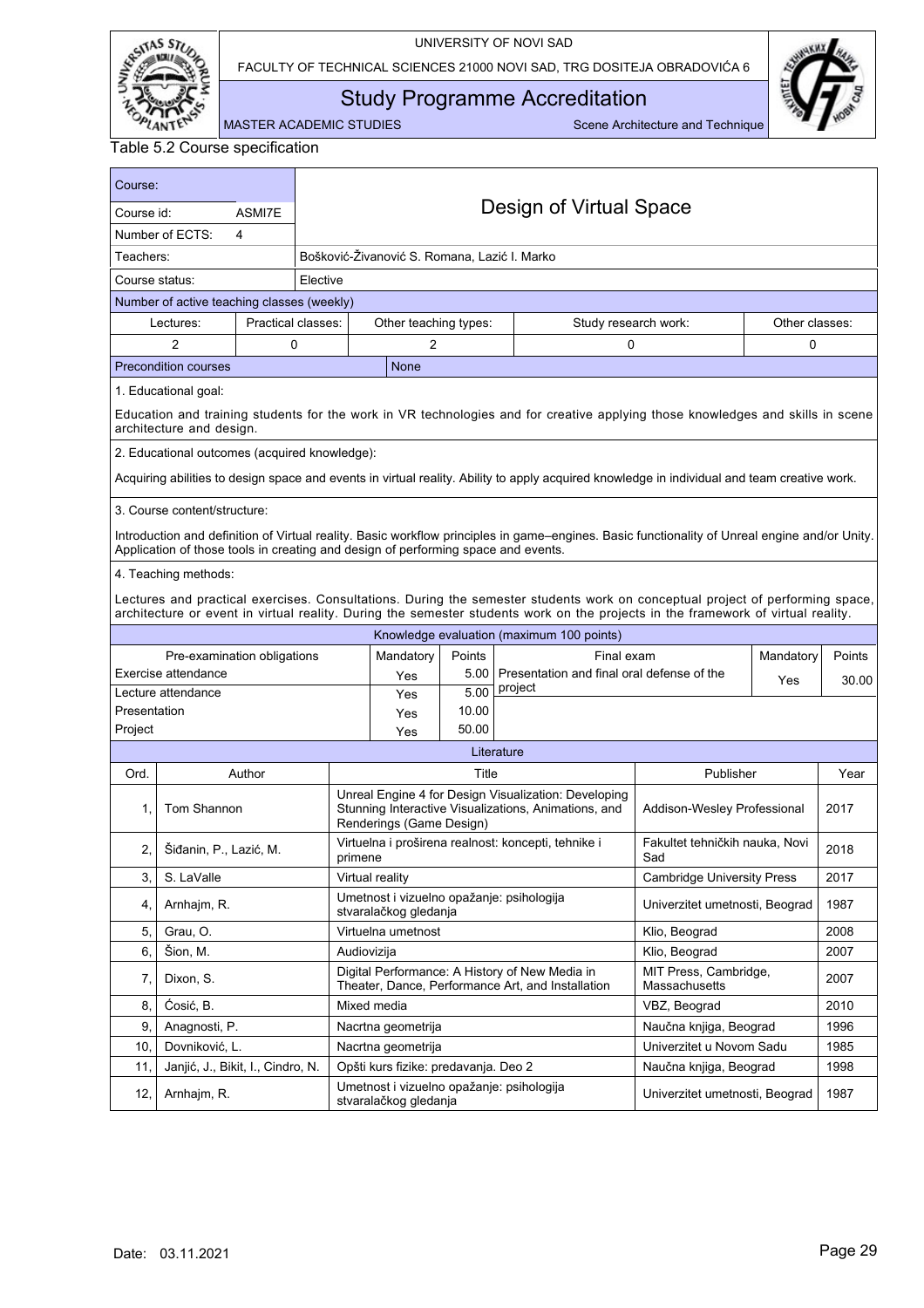

FACULTY OF TECHNICAL SCIENCES 21000 NOVI SAD, TRG DOSITEJA OBRADOVIĆA 6

Study Programme Accreditation

MASTER ACADEMIC STUDIES SCENE SCENE Architecture and Technique



Standard 06. Programme Quality, Contemporaneity and International Compliance

<span id="page-31-0"></span>The study programme is compliant with contemporary international processes and states in the professional field and is comparable to similar programmes in foreign higher education institutions. Scene Architecture and Technique Master Academic Studies Programme is complete and comprehensive and provides students with up-to-date scientific and professional knowledge in the field.

Scene Architecture and Technique Master Academic Studies Programme is comparable to:

1.Yale University, Yale School of Drama, New Haven, Connecticut, USA; (Technical Design and Production); https://www.drama.yale.edu/training/technical-design-production/ 2.Carnegie Mellon University, Carnegie Mellon School of Drama, Pittsburgh, Pennsylvania, USA; (Stage & Production Management)

https://www.drama.cmu.edu/programs/graduate/grad-stage-and-production-mgmt/

(Technical Direction)

https://www.drama.cmu.edu/programs/graduate/technical-direction/ (Video & Media Design)

https://www.drama.cmu.edu/programs/graduate/video-media-design/

3.Bartlett School of Architecture, London, United Kingdom

(Masters in Design for Performance & Interaction – M.Arch.)

http://www.interactivearchitecture.org/dfpi

4.Boston University, Boston, USA;

(Technical Production – MFA)

https://www.bu.edu/academics/cfa/programs/school-of-theatre/technical-production/mfa/

Study curriculum is formally and structurally compliant with adopted course-specific standards for accreditation and European standards in terms of entry requirements, duration of studies, prerequisites for enrolment in each year of studies, acquisition of diploma and mode of studying.

Scene Architecture and Technique Master Academic Studies Programme has been harmonized with Architecture Master Academic Studies Programme and Scene Design Master Academic Studies in Arts Programme at the Faculty of Technical Sciences, especially in the field of available elective subjects and engaged lecturers.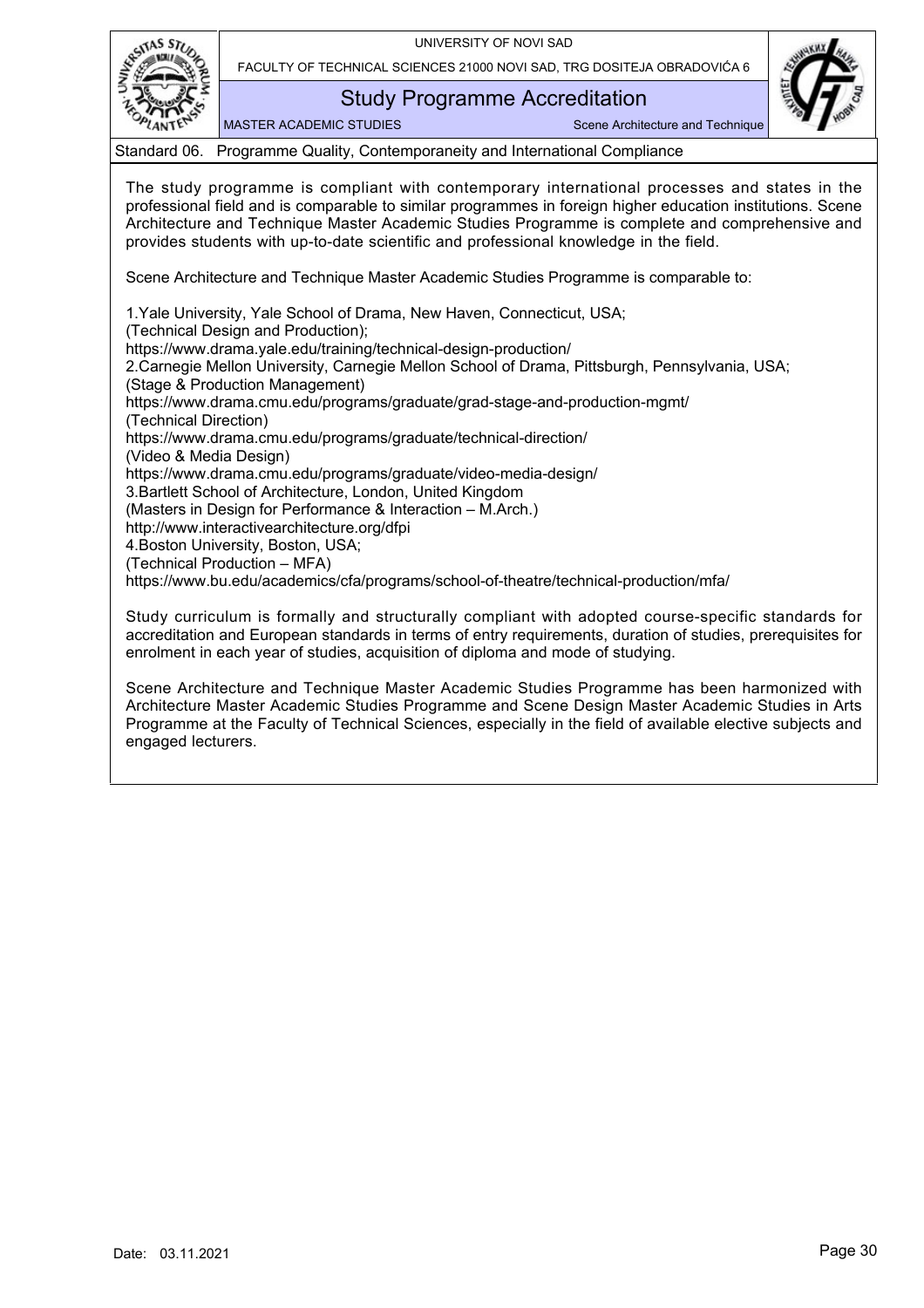

Study Programme Accreditation

MASTER ACADEMIC STUDIES Scene Architecture and Technique

Standard 07. Student Enrollment

<span id="page-32-0"></span>A candidate can apply for enrolment in Scene Architecture and Technique Master Academic Studies Programme if:

- he/she has previously completed undergraduate academic studies and obtained the minimum of 240 ECTS credits on IMT study programme Scene Architecture, Technique and Design Undergraduate Academic Studies Programme, Architecture Undergraduate Academic Studies Programme, or a related study programme on the Faculty of Technical Sciences of the University of Novi Sad, as well as other faculties of technical orientation in the country or abroad;

- a person who has completed undergraduate academic studies in accordance with the regulations prior to the enactment of the Law on Higher Education may enrol master academic studies under the same conditions as a person holding a degree in completed undergraduate academic studies, provided that this diploma is equivalent to a diploma with at least 240 ECTS credits.

When applying for the study programme, applicants are required to provide motivation letter, a proof of previously finished education and portfolio containing examples of scientific and professional work. During the entry exam candidates are interviewed by the examination committee. From the maximum possible number of points (100) candidates can earn up to 40 points on the basis of success in previous education (average grade and length of study, in accordance with the Quality Control System of the Faculty of Technical Sciences), and 60 based on the success of the entry exam. Candidates receive up to 30 points based upon an assessment of their portfolio of scientific and professional works. The examination committee can award a maximum of 30 points on the basis of the interview with a candidate – for general knowledge of the field, previous professional experience, maturity and motivation of the candidate, which is established directly, on the basis of general impression. Examination committee takes into consideration the results of the entry exam and the results from previous education and publishes the list of candidates who have acquired the right to enrol in Scene Architecture and Technique Master Academic Studies Programme.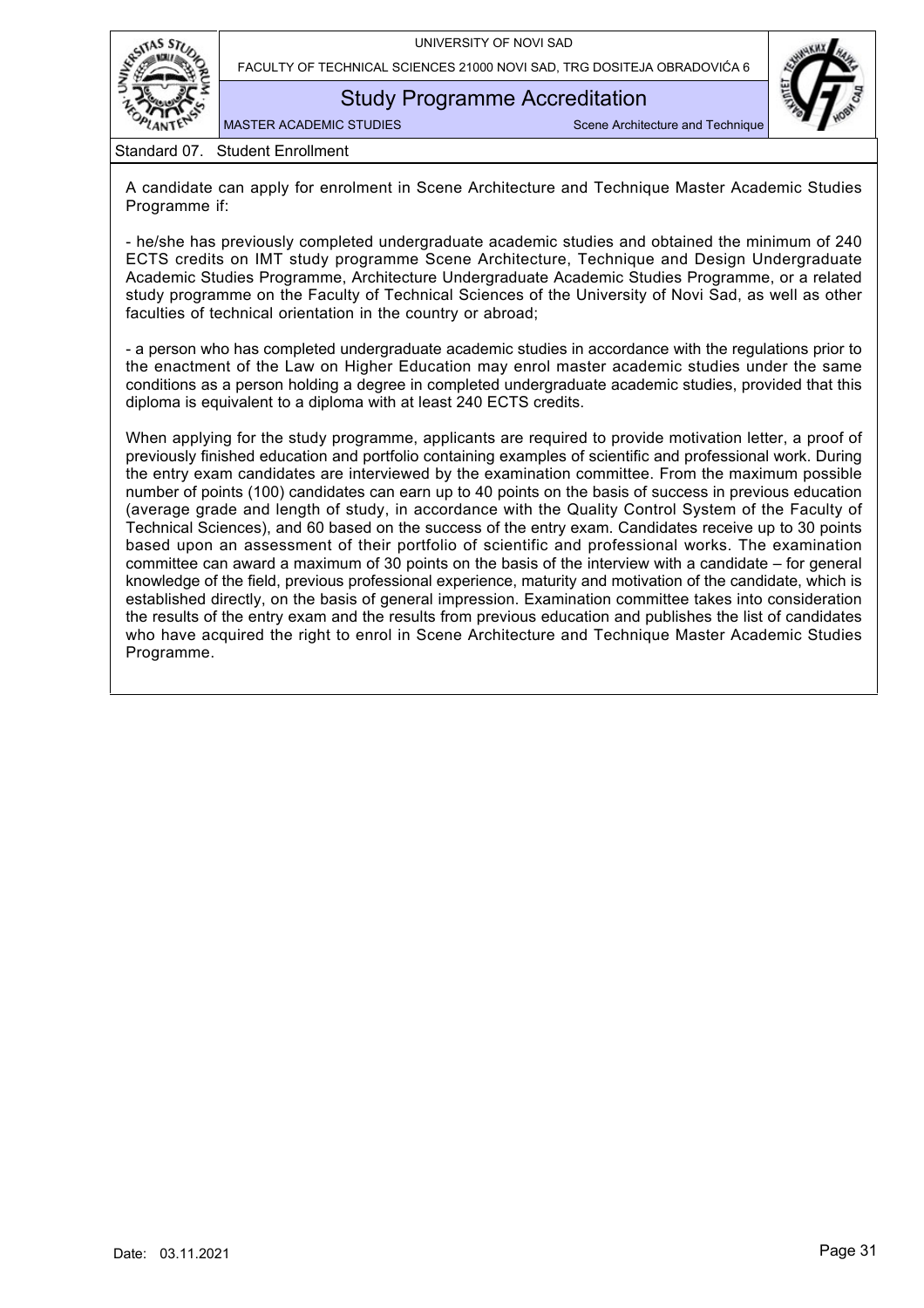

FACULTY OF TECHNICAL SCIENCES 21000 NOVI SAD, TRG DOSITEJA OBRADOVIĆA 6

Study Programme Accreditation

MASTER ACADEMIC STUDIES SCENE Architecture and Technique



<span id="page-33-0"></span>The final grade at each of the courses of this programme is formed by continuous monitoring of work and achieved results the during school year and at the final exam. Student confirms the mastering of the study programme by passing the exams, thus obtaining a certain number of ECTS credits in accordance with the study programme. Each course in the programme has a certain number of ECTS credits that a student obtains by passing the exam successfully. The number of ECTS credits is determined using the unique methodology of the Faculty of Technical Sciences for all study programs and is based upon the workload required for mastering a particular subject.

The success of students in mastering a particular course is continuously monitored during classes and is expressed through acquired credits. The maximum number of credits a student can earn on each course is 100. Students acquire course credits through work during classes and by fulfilling pre-exam obligations and by taking the exam. The minimum number of credits a student can obtain by completing pre-exam obligations is 30, and the maximum is 70. Each course from the master study programme has a clear and declared way of gaining credits. Students can obtain credits on the basis of each individual type of activity during the course of teaching on the subject, by fulfilling pre-exam obligations and taking the exam.

Overall success in the course is expressed by grades varying from 5 (not passed) to 10 (excellent). The assessment of students is based on the total number of credits acquired by fulfilling pre-exam obligations and by taking the exam, i.e. according to the quality of the acquired knowledge and skills. Prerequisites for course attendance and exams are defined separately for each subject.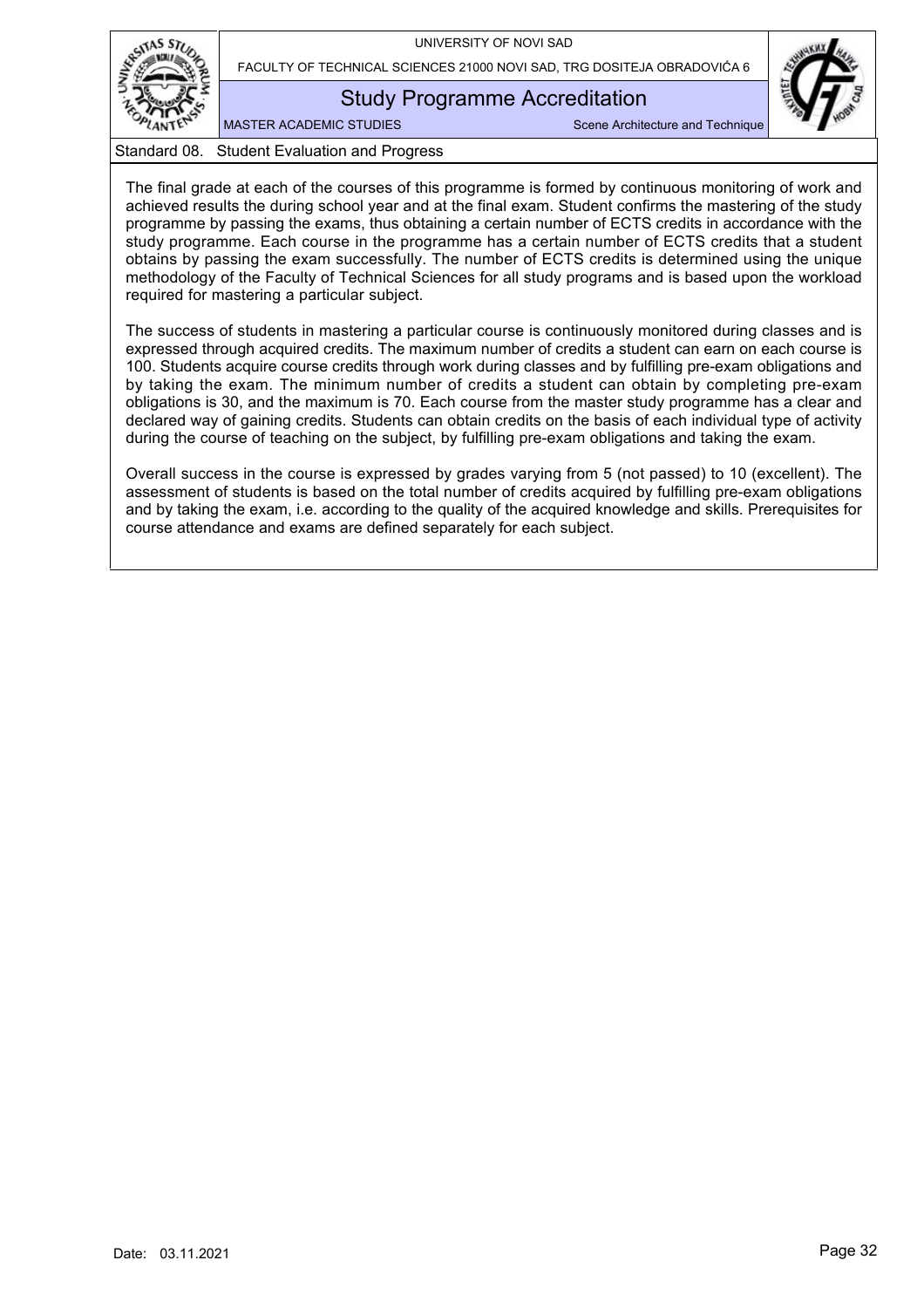

FACULTY OF TECHNICAL SCIENCES 21000 NOVI SAD, TRG DOSITEJA OBRADOVIĆA 6

## Study Programme Accreditation

MASTER ACADEMIC STUDIES SCENE Architecture and Technique

Standard 09. Teaching Staff

<span id="page-34-0"></span>Teaching staff with necessary professional, artistic and scientific qualifications has been provided for in Scene Architecture and Technique Master Academic Studies Programme realization. The number of lecturers corresponds to the needs of the study programme and depends on the number of courses they teach and the number of classes on these courses. The total number of lecturers is sufficient to cover the total number of classes in the study programme, so that the lecturer covers an average of 180 hours of active teaching (lectures, consultations, practical classes and work...) annually or 6 hours per week.

For the sake of better organization of teaching and expansion of students' knowledge, a number of visiting lecturers, lecturers engaged by the contract and lecturers without employment are engaged in the studies. The number of associates corresponds to the needs of the study programme. The total number of associates engaged in the study programme is sufficient to cover the total number of classes in the program, so that associates earn an average of 300 hours of active teaching per year, i.e., 10 hours per week. The professional, artistic and scientific qualifications of teaching staff correspond to the educational, scientific or professional artistic field and the level of their duties. Each teacher has at least five references from a narrow scientific, professional or artistic area in which he/she teaches courses included in the study programme. All data on teachers and associates (biographies, professorships, references, etc.) are available to the public.

<span id="page-34-2"></span><span id="page-34-1"></span>

|                                         | Name and last name:      |  |                              |                                                                              | Babić S. Tatjana                                                                  |                                                                                   |                                                                                   |  |
|-----------------------------------------|--------------------------|--|------------------------------|------------------------------------------------------------------------------|-----------------------------------------------------------------------------------|-----------------------------------------------------------------------------------|-----------------------------------------------------------------------------------|--|
|                                         | Academic title:          |  |                              |                                                                              | <b>Assistant Professor</b>                                                        |                                                                                   |                                                                                   |  |
|                                         |                          |  |                              | Name of the institution where the teacher works full time and                | Faculty of Technical Sciences - Novi Sad                                          |                                                                                   |                                                                                   |  |
|                                         | starting date:           |  |                              |                                                                              | 21.05.1998                                                                        |                                                                                   |                                                                                   |  |
|                                         | Scientific or art field: |  |                              |                                                                              | Scene architecture, technique and design - scene architecture and                 |                                                                                   |                                                                                   |  |
| Institution<br>Academic carieer<br>Year |                          |  |                              |                                                                              | Field                                                                             |                                                                                   |                                                                                   |  |
|                                         | Academic title election: |  | 2017                         | University of Novi Sad - Novi Sad                                            |                                                                                   |                                                                                   | Scene architecture, technique and design -<br>scene architecture and technique    |  |
|                                         | PhD thesis               |  | 2016                         | Faculty of Technical Sciences - Novi Sad                                     |                                                                                   |                                                                                   | Architecture                                                                      |  |
|                                         | Magister thesis          |  | 2010                         | Faculty of Technical Sciences - Novi Sad                                     |                                                                                   |                                                                                   | Architectural and urban planning, design and<br>theory                            |  |
|                                         | Bachelor's thesis        |  | 1996                         | Faculty of Architecture - Beograd                                            |                                                                                   |                                                                                   | Architecture                                                                      |  |
|                                         |                          |  |                              | List of courses being held by the teacher in the accredited study programmes |                                                                                   |                                                                                   |                                                                                   |  |
|                                         |                          |  |                              |                                                                              |                                                                                   |                                                                                   |                                                                                   |  |
|                                         | ID                       |  | Course name                  |                                                                              |                                                                                   | Study programme name, study type                                                  |                                                                                   |  |
| $\mathbf{1}$ .                          | ASO21                    |  | Architecture and Design      | Constructions, Materials and Technologies in Scene                           |                                                                                   |                                                                                   | (AS0) Scene Architecture, Technique and Design,<br>Undergraduate Academic Studies |  |
| 2.                                      | ASO3A                    |  | Introduction to Architecture |                                                                              |                                                                                   | (AS0) Scene Architecture, Technique and Design,<br>Undergraduate Academic Studies |                                                                                   |  |
| 3.                                      | <b>ASO45</b>             |  |                              | Production in Scene Architecture and Design                                  | (AS0) Scene Architecture, Technique and Design,<br>Undergraduate Academic Studies |                                                                                   |                                                                                   |  |
| 4.                                      | ASO7                     |  |                              | Introduction to Scene Architecture                                           |                                                                                   |                                                                                   | (AS0) Scene Architecture, Technique and Design,<br>Undergraduate Academic Studies |  |
| 5.                                      | ASM4                     |  |                              | Project Management in Scene Architecture and Design                          |                                                                                   | <b>Studies</b>                                                                    | (AS0) Scene Architecture and Design, Master Academic                              |  |
|                                         |                          |  |                              |                                                                              |                                                                                   | <b>Studies</b>                                                                    | (AS1) Scene Architecture and Technique, Master Academic                           |  |
| 6.                                      | ASMI14                   |  |                              | <b>Technical Production of Performing Events</b>                             |                                                                                   | Studies                                                                           | (AS1) Scene Architecture and Technique, Master Academic                           |  |
| 7.                                      | ASMI5E                   |  |                              | Stage Lighting and Sound Systems                                             |                                                                                   | <b>Studies</b>                                                                    | (AS1) Scene Architecture and Technique, Master Academic                           |  |
|                                         |                          |  |                              | Representative refferences (minimum 5, not more than 10)                     |                                                                                   |                                                                                   |                                                                                   |  |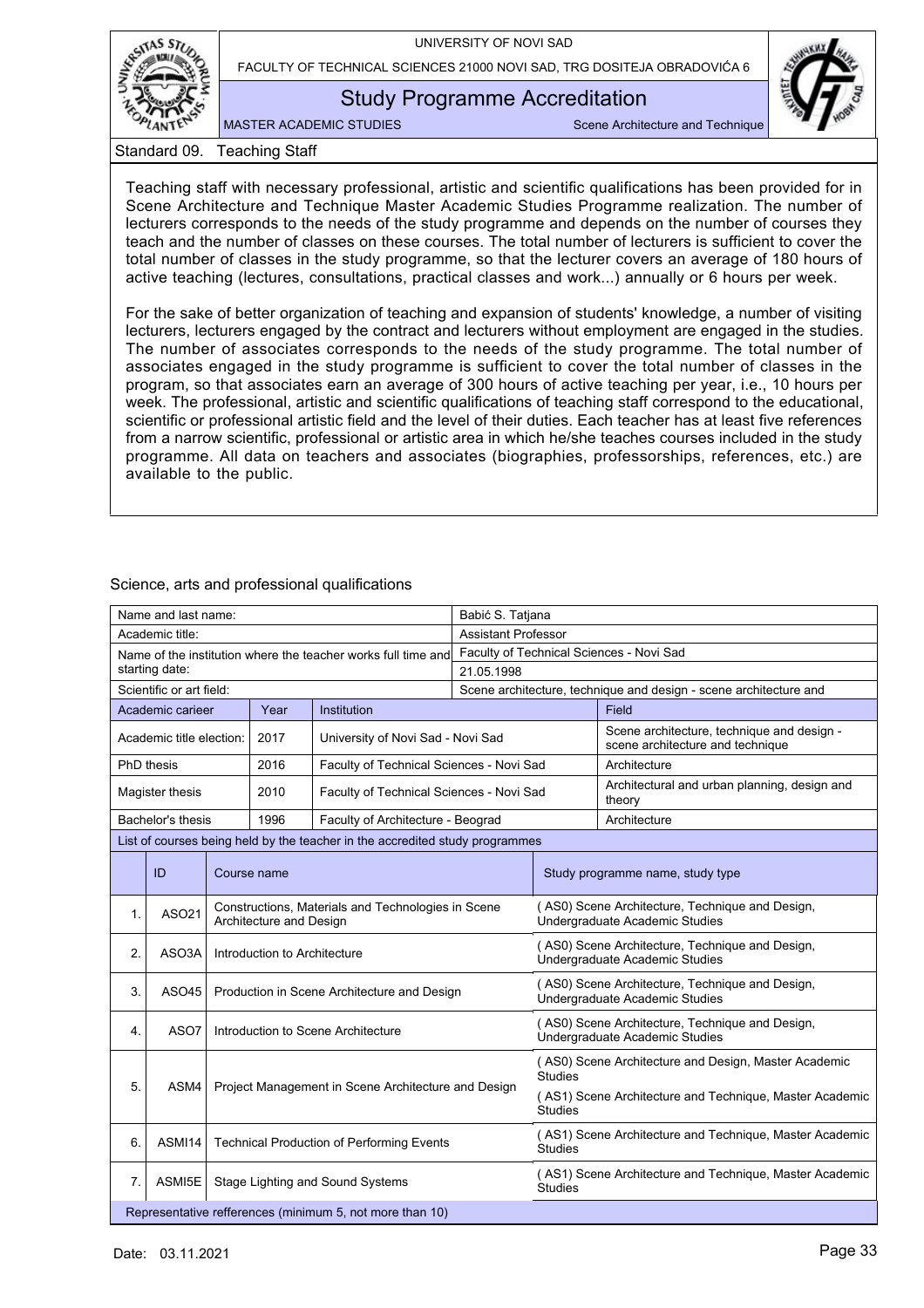RESITAS STUDIO

FACULTY OF TECHNICAL SCIENCES 21000 NOVI SAD, TRG DOSITEJA OBRADOVIĆA 6

MASTER ACADEMIC STUDIES Scene Architecture and Technique



## Study Programme Accreditation

0  $\Omega$ Current projects : The content of the content of the content of the content of the content of the content of the content of the content of the content of the content of the content of the content of the content of the cont Total of SCI(SSCI) list papers : Quotation total : International : Summary data for teacher's scientific or art and professional activity: Representative refferences (minimum 5, not more than 10) Babić T. (2016): Kreativni procesi i mogući ishodi savremenih arhitektonskih praksi; Studija slučaja: Novi Sad 1980-2010, Univerzitet u Novom Sadu, Fakultet tehničkih nauka, Novi Sad, 2016. 2. Babić T. (2010): Vile Novog Sada kontekst i kontinuitet u XX i početkom XXI veka, Univerzitet u Novom Sadu, Fakultet tehničkih nauka, Novi Sad, 2010. 3. Babić T., Kubet V., Nedučin D. (2011): Concepts of Functional Organization of Modern Dwelling Betwen Two World Wars in Novi Sad, PhIDAC, III International Symposium for Students of Doctoral Studies in the Fields of Civil Engineering, Architecture and Environmental Protection, September 2123. 2011, Novi Sad, pp. 17-22, ISBN 978-86-7892-336-4 4. Babić T., Balzam R., Krklješ M. (2012): Constancy and Changes in Architecture Under the Influence of Different Ideologies – A Case Study of the Marshalling Station Complex in Novi Sad, International Conference Architecture and Ideology, Serbia Faculty of Architecture University of Belgrade, Board of Ranko Radović Award, Association of Applied Arts Artists and Designers of Serbia, September 28 – 29, 2012, Belgrade, pp. 690-698, ISBN 978-86-7924-082-8 5. Lazor M., Babić T. (2015): Visibility of (in)visibility space place of project promotion in expendid field of arhitecture, International Interdisciplinary Scientific Conference: Radical Space In Between Disciplines, September 2123. 9. 2015, Novi Sad, pp. 51-61, ISBN: 978-86-7892-755-3 6. Babić T., Balzam R.(2012): Istraživanje kroz projekat – novi oblici učenja arhitekture i savremene arhitektonske prakse", PhIDAC, IV International Symposium for Students of Doctoral Studies in the Fields of Civil Engineering, Architecture and Environmental Protection, 2021. septembar 2012, Niš, pp. 9-16, ISBN 978-86-88601-06 7. Balzam R., Babić T.(2014): Kulturno-istorijska vrednost Sokolskog doma 'Doma kulture' u Subotici, u Dinulović R., Konstantinović D., Zeković M., urednici: Tematski zbornik radova Arhitektura objekata Domova kulture u Republici Srbiji, Departman za arhitekturu i urbanizam, Fakultet tehničkih nauka, Novi Sad, 2014, ISBN 978-86-7892-563-4 str. 45-60 8. Babić T., Ilijin A., Stojaković V., Kojičić D., Momirov M. (2013-2015): Ciklus izložbi i publikacija Oko arhitekture – Fotografija u arhitektonskom stvaralaštvu realizovana u prostoru Društva arhitekata Novog Sada, maj-jul 2013. godine; Organizator: Društvo arhitekata Novog Sada, Podrška: Inženjerska komora Srbije, Departman za arhitekturu i urbanizam i Scen, katalog sa recenzijama: izdavač Društvo arhitekata Novog Sada, urednici: Babić T., Momirov M., Novi Sad, januar 2015., ISBN 978-86- 908283-9-5, ukupno 68 str. prikazana na: Međunarodnoj izložbi povodom Konkursa za dodelu Nagrade Ranko Radović 2013, Mala sala Zadužbine Ilije Mirosavljevića Kolarca, Beograd, decembar 2014. godine, katalog: Nagrada Ranko Radović 2013, Izdavač ULUPUDS, Beograd, ISBN 978-86- 6213-031-0, http://www.ulupuds.org.rs/nagrada-ranko-radovic Međunarodnoj izložbi 36. Salon arhitekture Otvoreno, Muzej primenjene umetnosti, 29.mart-30. april 2016, Beograd, dvojezični katalog, izdavač Muzej primenjene umetnosti, 9. Babić T., Momirov M. (2014): Istraživački projekat multimedijalnog karaktera i izložba Podgrađe podsve(s)t grada, pikazan na: Međunarodnoj izložbi Laboratorija prostora, 22.12. 2015-20.1.2016., Muzej savremene umetnosti Vojvodine, Novi Sad, dvojezični katalog sa recenzijom, izdavač: Departman za arhitekturu i urbanizam, Fakultet tehničkih nauka, Novi Sad, ISBN 978-86-7892- 910-6, str. 94-95, u štampi http://www.scen.uns.ac.rs/wpcontent/uploads/2017/03/LABORATORIJA%20PROSTORA\_Elektronski%20katalog%20izlozbe\_MSUV.pdf , Međunarodnoj izložbi povodom Konkursa za dodelu Nagrade Ranko Radović, Mala sala Zadužbine Ilije Mirosavljevića Kolarca, Beograd, decembar 2014. godine, katalog: Nagrada Ranko Radović 2014, Izdavač ULUPUDS, Beograd, ISBN 978-86-6213-036-5, http://www.ulupuds.org.rs/nagrada-ranko-radovic, Međunarodnoj Izložbi 36. Salon arhitekture 40 godina od osnivanja, Muzej primenjene umetnosti, 26.mart-18. maj 2014., Beograd, dvojezični katalog, izdavač Muzej primenjene umetnosti, 10. Babić T., Dinulović R., Balzam R., Mitrović M.,(2010): Studentska radionica i izložba prostornih instalacija Ka Evropi, bulevarom?, realizovana u Ranžirnoj stanici - Hala Kolnica u Novom Sadu 21.12.2010. godine prikazana na: Međunarodnoj izložbi povodom Konkursa za dodelu Nagrade Ranko Radović 2010, Mala sala Zadužbine Ilije Mirosavljevića Kolarca, Beograd, decembar 2011. godine, katalog: Nagrada Ranko Radović 2011, Izdavač ULUPUDS, Beograd, ISBN 978-86-6213-008-2, http://www.ulupuds.org.rs/nagrada-ranko-radovic, Međunarodnoj izložbi 34. Salon arhitekture U ogledalu, Muzej primenjene umetnosti, 28.mart-30. april 2012., Beograd, dvojezični katalog, izdavač Muzej primenjene umetnosti, Beograd, ISBN 978-86- 7415-154-9, str.88, 204-205, Nacionalnoj izložbi 18. Salon arhitekture u Novom Sadu, Studio M, Novi Sad, 2012., katalog 18 Salon arhitekture –časopis DaNS br. 75, jun 2012., izdavač Društvo arhitekata ovog Sada, ISBN 0351-9775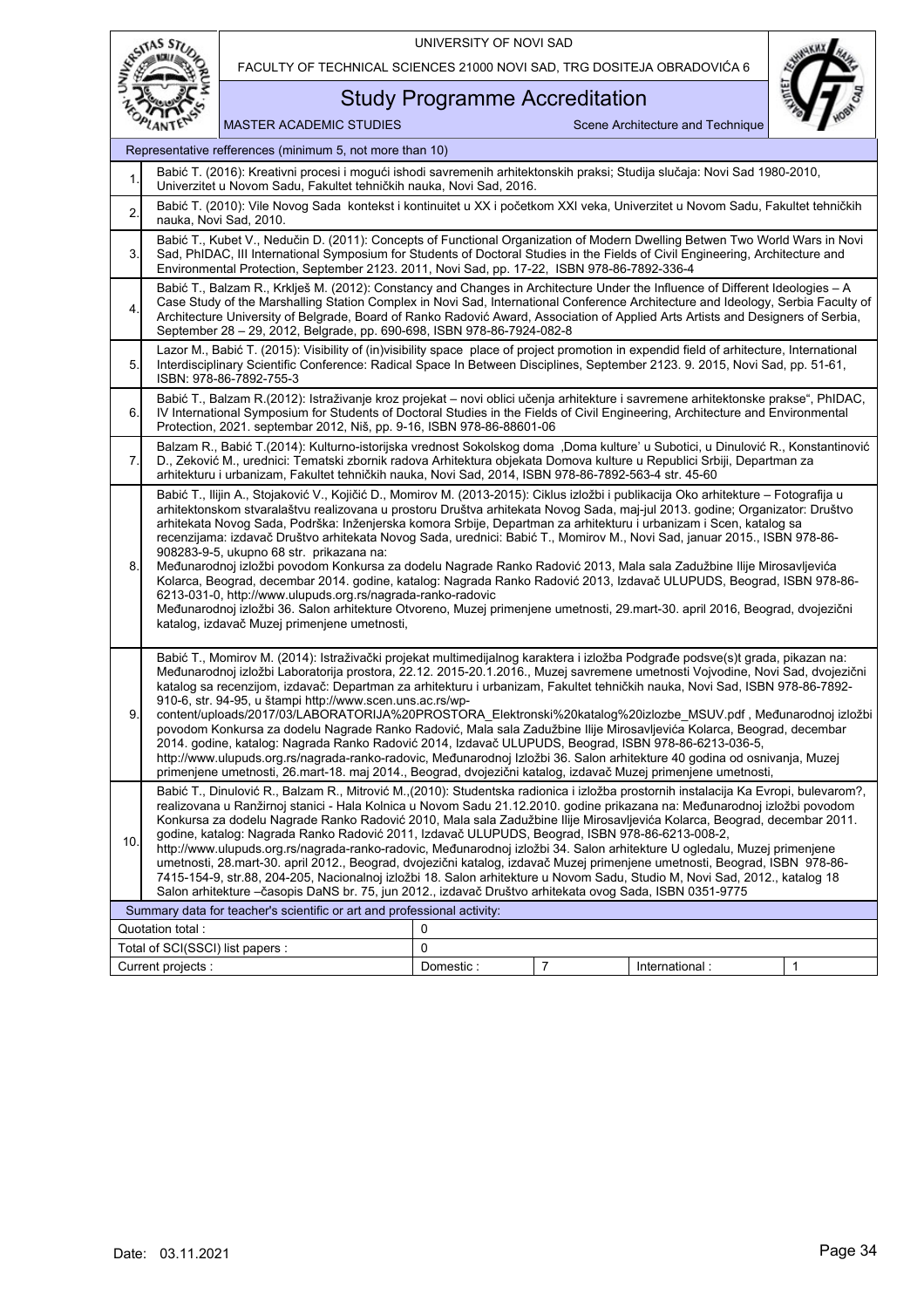

<span id="page-36-0"></span>Study Programme Accreditation

MASTER ACADEMIC STUDIES Scene Architecture and Technique

|    | Name and last name:      |                                                 |                   |                                                                                                         | Bajšanski V. Ivana |                                                                                                                                            |                                                                                                                                                                                                                                                             |  |  |
|----|--------------------------|-------------------------------------------------|-------------------|---------------------------------------------------------------------------------------------------------|--------------------|--------------------------------------------------------------------------------------------------------------------------------------------|-------------------------------------------------------------------------------------------------------------------------------------------------------------------------------------------------------------------------------------------------------------|--|--|
|    | Academic title:          |                                                 |                   |                                                                                                         |                    | <b>Assistant Professor</b>                                                                                                                 |                                                                                                                                                                                                                                                             |  |  |
|    |                          |                                                 |                   | Name of the institution where the teacher works full time and                                           |                    |                                                                                                                                            | Faculty of Technical Sciences - Novi Sad                                                                                                                                                                                                                    |  |  |
|    | starting date:           |                                                 |                   |                                                                                                         | 22.03.2010         |                                                                                                                                            |                                                                                                                                                                                                                                                             |  |  |
|    | Scientific or art field: |                                                 |                   |                                                                                                         |                    |                                                                                                                                            | Geometric space theory and interpretation in architecture and                                                                                                                                                                                               |  |  |
|    | Academic carieer         |                                                 | Year              | Institution                                                                                             |                    |                                                                                                                                            | Field                                                                                                                                                                                                                                                       |  |  |
|    | Academic title election: |                                                 | 2017              | Faculty of Technical Sciences - Novi Sad                                                                |                    |                                                                                                                                            | Geometric space theory and interpretation in<br>architecture and urbanismUrbanism                                                                                                                                                                           |  |  |
|    | <b>PhD</b> thesis        |                                                 | 2016              | Faculty of Technical Sciences - Novi Sad                                                                |                    |                                                                                                                                            | Geometric space theory and interpretation in<br>architecture and urbanismUrbanism                                                                                                                                                                           |  |  |
|    | Master's thesis          |                                                 | 2010              | Faculty of Technical Sciences - Novi Sad                                                                |                    |                                                                                                                                            | Architectural and urban planning, design and<br>theory                                                                                                                                                                                                      |  |  |
|    | Bachelor's thesis        |                                                 | 2009              | Faculty of Technical Sciences - Novi Sad                                                                |                    |                                                                                                                                            | Architectural and urban planning, design and<br>theory                                                                                                                                                                                                      |  |  |
|    |                          |                                                 |                   | List of courses being held by the teacher in the accredited study programmes                            |                    |                                                                                                                                            |                                                                                                                                                                                                                                                             |  |  |
|    | ID                       |                                                 | Course name       |                                                                                                         |                    |                                                                                                                                            | Study programme name, study type                                                                                                                                                                                                                            |  |  |
| 1. | A01DSP                   |                                                 | Design Studio 01D |                                                                                                         |                    |                                                                                                                                            | (A00) Architecture, Undergraduate Academic Studies                                                                                                                                                                                                          |  |  |
| 2. | A333                     |                                                 |                   | Architectural representations 1                                                                         |                    |                                                                                                                                            | (A00) Architecture, Undergraduate Academic Studies                                                                                                                                                                                                          |  |  |
| 3. | ASIII                    |                                                 |                   | Spatial Design in Digital Environment 3                                                                 |                    |                                                                                                                                            | (AS0) Scene Architecture, Technique and Design,<br>Undergraduate Academic Studies                                                                                                                                                                           |  |  |
| 4. | ASM34                    |                                                 |                   | Parametric Modeling in Scene Architecture                                                               |                    | <b>Studies</b>                                                                                                                             | (AS1) Scene Architecture and Technique, Master Academic                                                                                                                                                                                                     |  |  |
| 5. | AD0012                   | Dynamic Analysis and Simulation in Architecture |                   |                                                                                                         |                    | (AD0) Digital Techniques, Design and Production in<br>Architecture, Master Academic Studies<br>(AH0) Architecture, Master Academic Studies |                                                                                                                                                                                                                                                             |  |  |
|    |                          |                                                 |                   |                                                                                                         |                    |                                                                                                                                            |                                                                                                                                                                                                                                                             |  |  |
| 6. | AD0017                   | Representation of a wider spatial environment   |                   |                                                                                                         |                    |                                                                                                                                            | (RPR) Regional Development Planning and Management,<br><b>Master Academic Studies</b>                                                                                                                                                                       |  |  |
|    |                          |                                                 |                   |                                                                                                         |                    |                                                                                                                                            | (AH0) Architecture, Master Academic Studies<br>(AD0) Digital Techniques, Design and Production in                                                                                                                                                           |  |  |
| 7. | AD0019                   |                                                 |                   | Advance designing of the cities                                                                         |                    | Architecture, Master Academic Studies<br>(AH0) Architecture, Master Academic Studies                                                       |                                                                                                                                                                                                                                                             |  |  |
|    |                          |                                                 |                   |                                                                                                         |                    |                                                                                                                                            |                                                                                                                                                                                                                                                             |  |  |
| 8. | AD0020                   |                                                 | Bionics in design |                                                                                                         |                    | (AD0) Digital Techniques, Design and Production in<br>Architecture, Master Academic Studies                                                |                                                                                                                                                                                                                                                             |  |  |
| 9. | A935                     | environment                                     |                   | Analysis and simulations based on performance of the                                                    |                    | (A00) Architecture, Doctoral Academic Studies                                                                                              |                                                                                                                                                                                                                                                             |  |  |
|    |                          |                                                 |                   | Representative refferences (minimum 5, not more than 10)                                                |                    |                                                                                                                                            |                                                                                                                                                                                                                                                             |  |  |
| 1. |                          |                                                 |                   |                                                                                                         |                    |                                                                                                                                            | Bajšanski I., Milošević D., Savić S.: Evaluation and improvement of outdoor thermal comfort in urban areas on extreme<br>temperature days: Applications of automatic algorithms, Building and Environment, 2015, No 94, pp. 632-643, ISSN 0360-1323         |  |  |
| 2. |                          |                                                 |                   | Urban Systems, 2016, No 56, pp. 59-67, ISSN 0198-9715                                                   |                    |                                                                                                                                            | Bajšanski I., Stojaković V., Jovanović M.: Effect of tree location on mitigating parking lot insolation, Computers, Environment and                                                                                                                         |  |  |
| 3. |                          |                                                 |                   |                                                                                                         |                    |                                                                                                                                            | Bajšanski I., Stojaković V., Tepavčević B., Jovanović M., Mitov D.: An Application of the Shark Skin Denticle Geometry for<br>Windbreak Fence Design and Fabrication, Journal of Bionic Engineering, 2017, Vol. 14, No 3, pp. 579-587, ISSN 1672-6529       |  |  |
| 4. |                          |                                                 |                   | Urban Forestry & Urban Greening, 2017, Vol. 23, pp. 113-124, ISSN 1618-8667                             |                    |                                                                                                                                            | Milošević D., Bajšanski I., Savić S.: Influence of changing trees locations on thermal comfort on street parking lot and footways,                                                                                                                          |  |  |
| 5. |                          |                                                 |                   | a friction-fit connection system, Automation in Construction, 2017, No 84c, pp. 207-213, ISSN 0926-5805 |                    |                                                                                                                                            | Tepavčević B., Stojaković V., Mitov D., Bajšanski I., Jovanović M.: Design to fabrication method of thin shell structures based on                                                                                                                          |  |  |
| 6. |                          |                                                 |                   | Journal, 2018, pp. 1-12, ISSN 1590-5896                                                                 |                    |                                                                                                                                            | Mitov D., Tepavčević B., Stojaković V., Bajšanski I.: Kerf Bending Strategy for Thick Planar Sheet Materials, Nexus Network                                                                                                                                 |  |  |
| 7. |                          |                                                 |                   | International Regional eCAADe Workshop, Novi Sad, 19-20 Maj, 2016, pp. 24-30                            |                    |                                                                                                                                            | Milošević D., Bajšanski I., Savić S., Žiberna I.: Benefits of the environmental simulations for the urban planning process, 4.                                                                                                                              |  |  |
| 8. |                          |                                                 |                   | Novi Sad (Serbia), Geographica Pannonica, 2015, Vol. 19, No 4, pp. 174-183, ISSN 1820-7138              |                    |                                                                                                                                            | Šećerov I., Savić S., Milošević D., Marković V., Bajšanski I.: Development of an automated urban climate monitoring system in                                                                                                                               |  |  |
| 9. | 0563-0614                |                                                 |                   |                                                                                                         |                    |                                                                                                                                            | Savić S., Milošević D., Arsenović D., Marković V., Bajšanski I., Šećerov I.: Urban climate issues in complex urbanized<br>environments: a review of the literature for Novi Sad (Serbia), Acta Climatologica et Chorologica, 2016, Vol. 49, pp. 63-80, ISSN |  |  |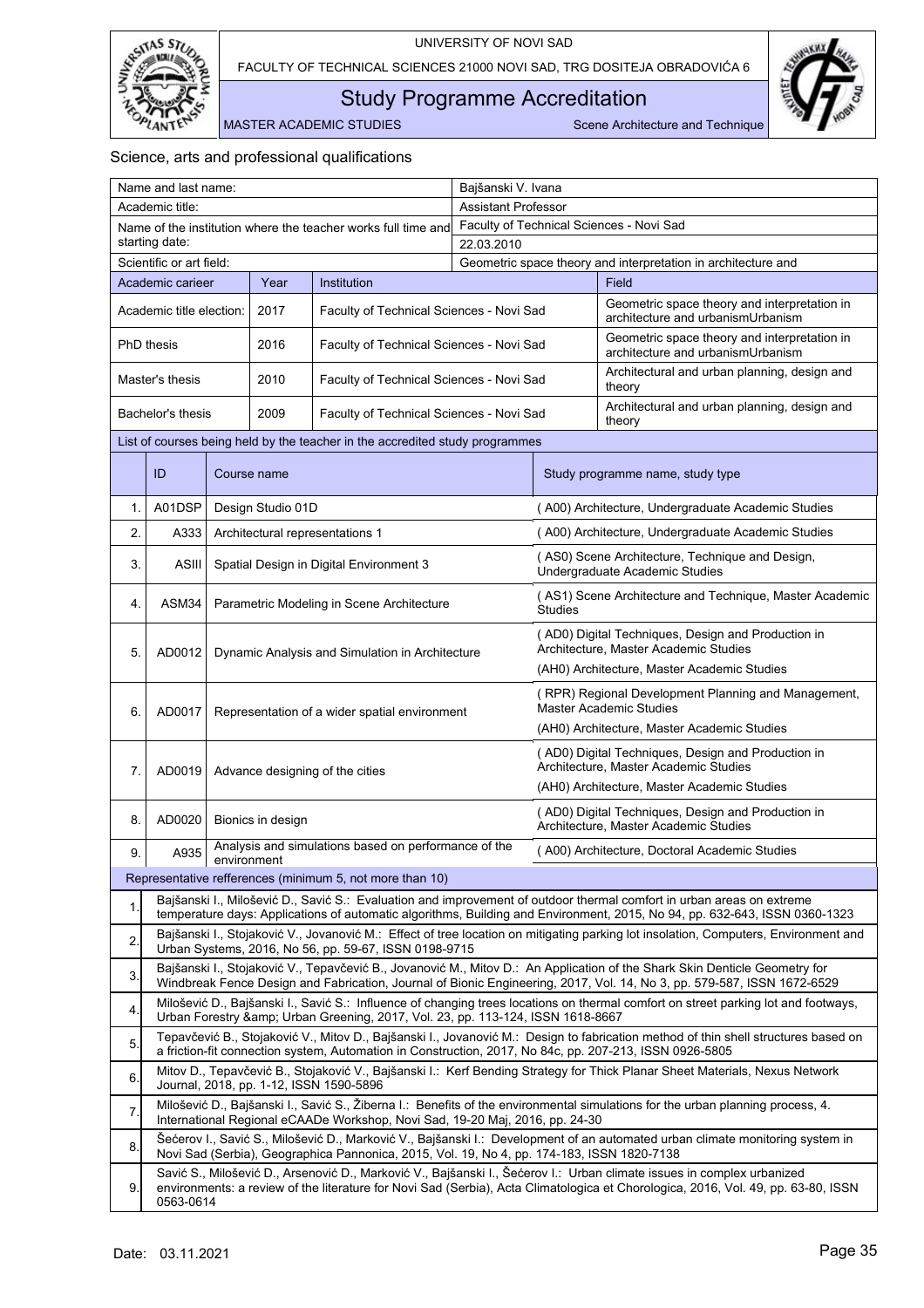|                  |                                  |                                                                                                                                                                                                       | UNIVERSITY OF NOVI SAD |                                  |                |  |  |
|------------------|----------------------------------|-------------------------------------------------------------------------------------------------------------------------------------------------------------------------------------------------------|------------------------|----------------------------------|----------------|--|--|
|                  |                                  | FACULTY OF TECHNICAL SCIENCES 21000 NOVI SAD, TRG DOSITEJA OBRADOVIĆA 6                                                                                                                               |                        |                                  |                |  |  |
|                  |                                  | <b>Study Programme Accreditation</b>                                                                                                                                                                  |                        |                                  |                |  |  |
|                  |                                  | <b>MASTER ACADEMIC STUDIES</b>                                                                                                                                                                        |                        | Scene Architecture and Technique |                |  |  |
|                  |                                  | Representative refferences (minimum 5, not more than 10)                                                                                                                                              |                        |                                  |                |  |  |
| 10.              |                                  | Milošević D., Savić S., Bajšanski I.: Applications of automatic algorithms for improvement of outdoor thermal comfort in cities, 1.<br>Urban Transitions Global Summit, Shanghai, 5-9 Septembar, 2016 |                        |                                  |                |  |  |
|                  |                                  | Summary data for teacher's scientific or art and professional activity:                                                                                                                               |                        |                                  |                |  |  |
| Quotation total: |                                  |                                                                                                                                                                                                       | 15                     |                                  |                |  |  |
|                  | Total of SCI(SSCI) list papers : |                                                                                                                                                                                                       | 6                      |                                  |                |  |  |
|                  | Current projects :               |                                                                                                                                                                                                       | Domestic:              |                                  | International: |  |  |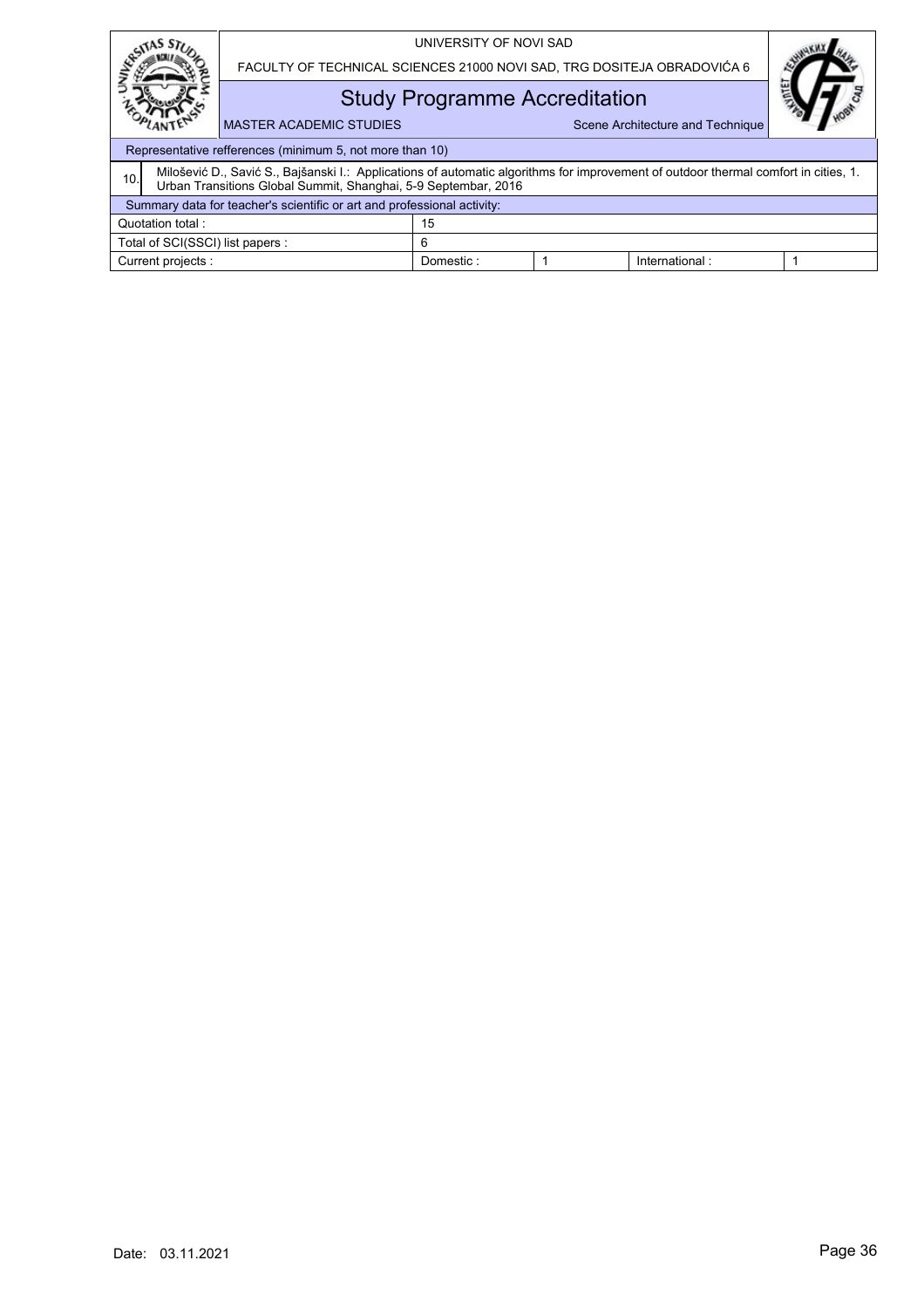



<span id="page-38-0"></span>Study Programme Accreditation

MASTER ACADEMIC STUDIES Scene Architecture and Technique

| Name and last name: |                          |                                       |                            | Bošković-Živanović S. Romana                                                 |                                          |                |                                                                                   |  |
|---------------------|--------------------------|---------------------------------------|----------------------------|------------------------------------------------------------------------------|------------------------------------------|----------------|-----------------------------------------------------------------------------------|--|
|                     | Academic title:          |                                       |                            |                                                                              | Associate Professor in the field of Arts |                |                                                                                   |  |
|                     |                          |                                       |                            | Name of the institution where the teacher works full time and                |                                          |                | Faculty of Technical Sciences - Novi Sad                                          |  |
|                     | starting date:           |                                       |                            |                                                                              | 01.10.2012                               |                |                                                                                   |  |
|                     | Scientific or art field: |                                       |                            |                                                                              |                                          |                | Scene architecture, technique and design - scene design                           |  |
|                     | Academic carieer         |                                       | Year                       | Institution                                                                  |                                          |                | Field                                                                             |  |
|                     | Academic title election: |                                       | 2017                       | University of Novi Sad - Novi Sad                                            |                                          |                | Scene architecture, technique and design -<br>scene design                        |  |
|                     | <b>PhD</b> thesis        |                                       | 2010                       | University of Arts in Belgrade - Beograd                                     |                                          |                | Scene architecture, technique and design -<br>scene architecture and technique    |  |
|                     | Bachelor's thesis        |                                       | 2005                       | Faculty of Technical Sciences - Novi Sad                                     |                                          |                | Architectural and urban planning, design and<br>theory                            |  |
|                     |                          |                                       |                            | List of courses being held by the teacher in the accredited study programmes |                                          |                |                                                                                   |  |
|                     | ID                       |                                       | Course name                |                                                                              |                                          |                | Study programme name, study type                                                  |  |
| 1.                  | ASI333                   |                                       |                            | New Approaches to Technologies in Art and Culture                            |                                          |                | (AS0) Scene Architecture, Technique and Design,<br>Undergraduate Academic Studies |  |
| 2.                  | <b>ASI373</b>            |                                       |                            | Scene Architecture - Design of Virtual Space 1                               |                                          |                | (AS0) Scene Architecture, Technique and Design,<br>Undergraduate Academic Studies |  |
| 3.                  | ASI423                   |                                       |                            | Scene Architecture - Design of Virtual Space 1                               |                                          |                | (AS0) Scene Architecture, Technique and Design,<br>Undergraduate Academic Studies |  |
| 4.                  | ASO12                    |                                       |                            | Theatre Architecture & Technologies 1                                        |                                          |                | (AS0) Scene Architecture, Technique and Design,<br>Undergraduate Academic Studies |  |
| 5.                  | ASO <sub>18</sub>        | Theatre Architecture & Technologies 2 |                            |                                                                              |                                          |                | (AS0) Scene Architecture, Technique and Design,<br>Undergraduate Academic Studies |  |
| 6.                  | ASO <sub>24</sub>        | Theatre Architecture & Technologies 3 |                            |                                                                              |                                          |                | (AS0) Scene Architecture, Technique and Design,<br>Undergraduate Academic Studies |  |
| 7.                  | ASO29                    | Theatre Architecture & Technologies 4 |                            |                                                                              |                                          |                | (AS0) Scene Architecture, Technique and Design,<br>Undergraduate Academic Studies |  |
| 8.                  | ASO45                    |                                       |                            | Production in Scene Architecture and Design                                  |                                          |                | (AS0) Scene Architecture, Technique and Design,<br>Undergraduate Academic Studies |  |
| 9.                  | ASO7                     |                                       |                            | Introduction to Scene Architecture                                           |                                          |                | (AS0) Scene Architecture, Technique and Design,<br>Undergraduate Academic Studies |  |
| 10.                 | ASM1                     |                                       |                            | Scene Architecture and Technology                                            |                                          | Studies        | (AS1) Scene Architecture and Technique, Master Academic                           |  |
| 11.                 |                          |                                       | ASM15   Scene Architecture |                                                                              |                                          | Studies        | (AS1) Scene Architecture and Technique, Master Academic                           |  |
|                     |                          |                                       |                            |                                                                              |                                          | Studies        | (AS0) Scene Architecture and Design, Master Academic                              |  |
| 12.                 | ASMI12                   |                                       |                            | Virtual, Augmented and Hyper Reality                                         |                                          | Studies        | (AS1) Scene Architecture and Technique, Master Academic                           |  |
| 13.                 | ASMI13                   |                                       |                            | Architecture of Performing Events                                            |                                          | <b>Studies</b> | (AS1) Scene Architecture and Technique, Master Academic                           |  |
| 14.                 | ASMI5C                   |                                       | Sound and Light Design     |                                                                              |                                          | <b>Studies</b> | (AS0) Scene Architecture and Design, Master Academic                              |  |
|                     |                          |                                       |                            |                                                                              |                                          | <b>Studies</b> | (AS0) Scene Architecture and Design, Master Academic                              |  |
| 15.                 | ASMI7E                   | Design of Virtual Space               |                            |                                                                              |                                          | <b>Studies</b> | (AS1) Scene Architecture and Technique, Master Academic                           |  |
| 16.                 | <b>SDI52</b>             |                                       |                            | Out-of-Theatre Performance Design                                            |                                          |                | (AS0) Scene Design, Doctoral Academic Studies                                     |  |
| 17.                 | SDI62                    |                                       | <b>Selected Chapters</b>   | New Spaces and New Technologies of Spectacle -                               |                                          |                | (AS0) Scene Design, Doctoral Academic Studies                                     |  |
| 18.                 | SD <sub>O6</sub>         |                                       |                            | Technologies in Scene Design                                                 |                                          |                | (AS0) Scene Design, Doctoral Academic Studies                                     |  |
| 19.                 | A913                     |                                       |                            | New Spaces and New Technologies of Spectacle                                 |                                          |                | (A00) Architecture, Doctoral Academic Studies                                     |  |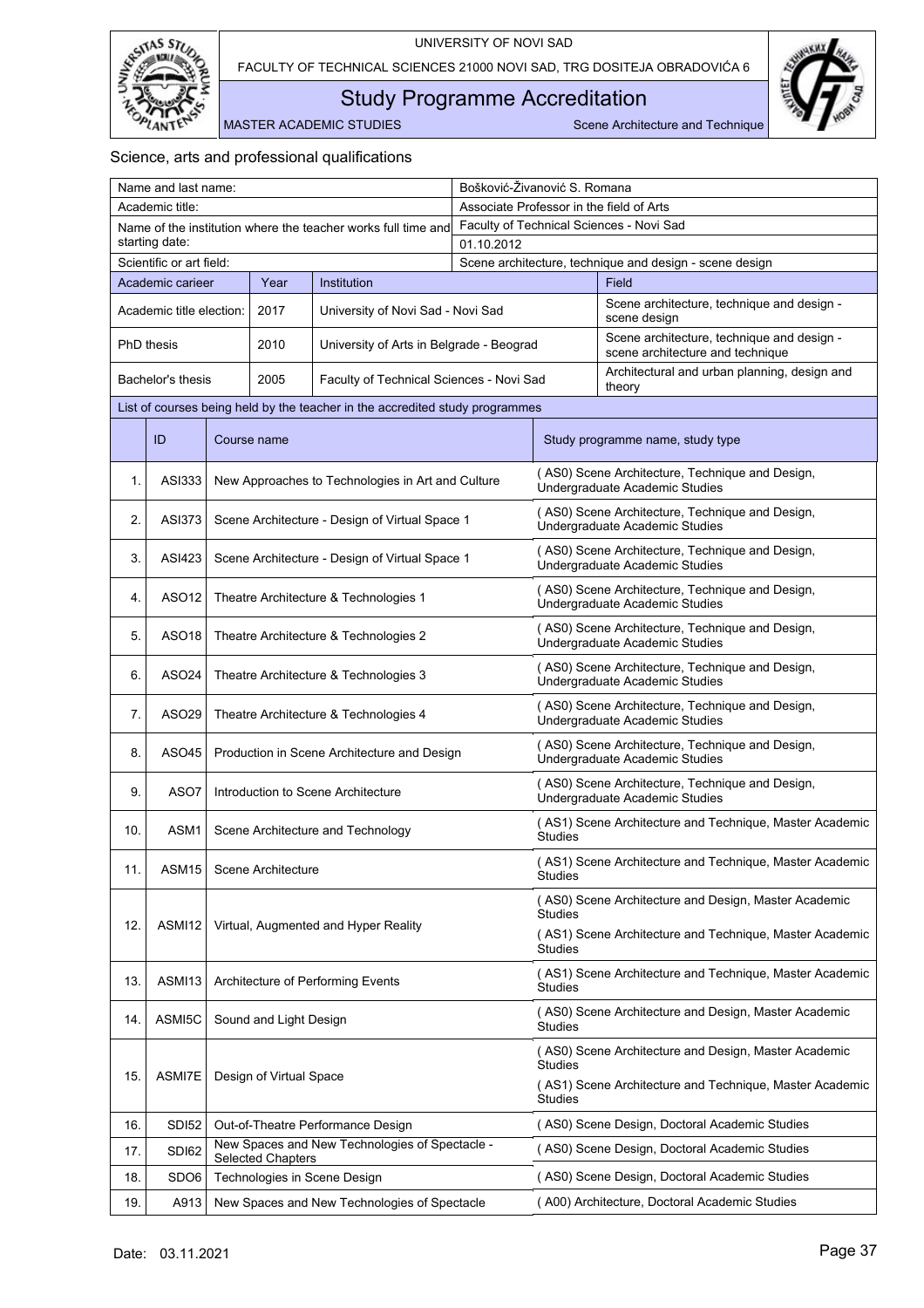|                  | <b>STAS STI</b>                                                                                                                                                                                                                                                                                              |                                                                                                                                                                                                                                                       | UNIVERSITY OF NOVI SAD               |                |                                  |   |  |  |  |
|------------------|--------------------------------------------------------------------------------------------------------------------------------------------------------------------------------------------------------------------------------------------------------------------------------------------------------------|-------------------------------------------------------------------------------------------------------------------------------------------------------------------------------------------------------------------------------------------------------|--------------------------------------|----------------|----------------------------------|---|--|--|--|
|                  |                                                                                                                                                                                                                                                                                                              | FACULTY OF TECHNICAL SCIENCES 21000 NOVI SAD, TRG DOSITEJA OBRADOVIĆA 6                                                                                                                                                                               |                                      |                |                                  |   |  |  |  |
|                  |                                                                                                                                                                                                                                                                                                              |                                                                                                                                                                                                                                                       | <b>Study Programme Accreditation</b> |                |                                  |   |  |  |  |
|                  |                                                                                                                                                                                                                                                                                                              | <b>MASTER ACADEMIC STUDIES</b>                                                                                                                                                                                                                        |                                      |                | Scene Architecture and Technique |   |  |  |  |
|                  |                                                                                                                                                                                                                                                                                                              | Representative refferences (minimum 5, not more than 10)                                                                                                                                                                                              |                                      |                |                                  |   |  |  |  |
| 1.               |                                                                                                                                                                                                                                                                                                              | "Digital Theatre Words", međunarodni višejezični enciklopedijski elektronski rečnik, Oistat, Tajvan, 2011; član autorskog tima,<br>autor 163 odrednice za oblast "Rigging & Machinery"                                                                |                                      |                |                                  |   |  |  |  |
| 2.               | Idejni i glavni projekat dela enterijera Subotičkog pozorišta (projekat 2011, u izvođenju); deo projektantskog tima. Prikazano na<br>međunarodnoj izložbi "Now/Sada" (8-26. decembar 2011. godine), sa dvojezičnim katalogom Now/Sada: Teaching by Design /<br>Italy Now, str. 19-20, ISBN 978-86-7892-365-4 |                                                                                                                                                                                                                                                       |                                      |                |                                  |   |  |  |  |
| 3.               |                                                                                                                                                                                                                                                                                                              | Prostor pozorišne predstave "Obrana Sokratova", po Platonu, u adaptaciji i režiji Tomija Janežiča, član autorskog tima, Učešće na<br>međunarodnom festivalu Dubrovačke ljetne igre, Tvrđava Lovrijenac, Dubrovnik, Republika Hrvatska, 2013.          |                                      |                |                                  |   |  |  |  |
| 4.               |                                                                                                                                                                                                                                                                                                              | "Fonosinteza - biomasa", audiovizuelna prostorna instalacija, Milijanović D., Bošković R, Adžić D., prikazane na festivalu novih<br>medija i digitalne umetnosti S.U.T.R.A., Muzej nauke i tehnike, Beograd, 6-26. oktobar 2016.                      |                                      |                |                                  |   |  |  |  |
| 5.               |                                                                                                                                                                                                                                                                                                              | "Odmor ili putovanje", audiovizuelna prostorna instalacija, prikazana na 20. Beogradskom letnjem festivalu (Belef) – Audio<br>Vizuelni Dvadeset Prvi Vek (AV21), 2011. Autor.                                                                         |                                      |                |                                  |   |  |  |  |
| 6.               |                                                                                                                                                                                                                                                                                                              | "Proširena scenografija: Scenski dizajn od konvencionalnog pozorišta do savremenih umetničkih praksi", Zbornik FDU br.17,<br>Institut za pozorište, film, radio i televiziju, FDU, Beograd, 2010, str. 47-55, ISSN 140-5681 Autor (sa R. Dinulovićem) |                                      |                |                                  |   |  |  |  |
| $\overline{7}$ . |                                                                                                                                                                                                                                                                                                              | Bošković R., Dadić Dinulović T.: Kulturne potrebe i prostori za kulturu - studija slučaja: Bečej, Novi Sad, Departman za arhitekturu<br>i urbanizam, Fakultet tehničkih nauka, 2014, ISBN 978-86-7892-563-4                                           |                                      |                |                                  |   |  |  |  |
| 8.               |                                                                                                                                                                                                                                                                                                              | Član stručnog žirija na međunarodnom konkursu OISTAT Technical Invention Prize TIP 2017, OISTAT International Organisations<br>of Scenographers. Theatre Architects and technicians. Taipei, Taivan 2017.                                             |                                      |                |                                  |   |  |  |  |
| 9.               |                                                                                                                                                                                                                                                                                                              | Bošković R., Mijić M., Šumarac Pavlović D.: Acoustical Aspects of New RTV building design, 16. Međunarodna konferencija iz<br>oblasti akustike i audio-tehnike Taktons, Novi Sad: 978-86-7892-994-6, 22-25 Novembar, 2017                             |                                      |                |                                  |   |  |  |  |
| 10.              | Bošković R.: Acoustic design challenge in totally flexible configuration of theatre halls, 1. Radical Space In Between Disciplines,<br>Novi Sad: Faculty of Technical Sciences, Department of Architecture and Urbanism, 21-23 Septembar, 2015, pp. 347-352, ISBN<br>978-86-7892-3                           |                                                                                                                                                                                                                                                       |                                      |                |                                  |   |  |  |  |
|                  |                                                                                                                                                                                                                                                                                                              | Summary data for teacher's scientific or art and professional activity:                                                                                                                                                                               |                                      |                |                                  |   |  |  |  |
|                  | Quotation total:                                                                                                                                                                                                                                                                                             |                                                                                                                                                                                                                                                       | $\Omega$                             |                |                                  |   |  |  |  |
|                  | Total of SCI(SSCI) list papers :                                                                                                                                                                                                                                                                             |                                                                                                                                                                                                                                                       | $\Omega$                             |                |                                  |   |  |  |  |
|                  | Current projects :                                                                                                                                                                                                                                                                                           |                                                                                                                                                                                                                                                       | Domestic:                            | $\overline{4}$ | International:                   | 3 |  |  |  |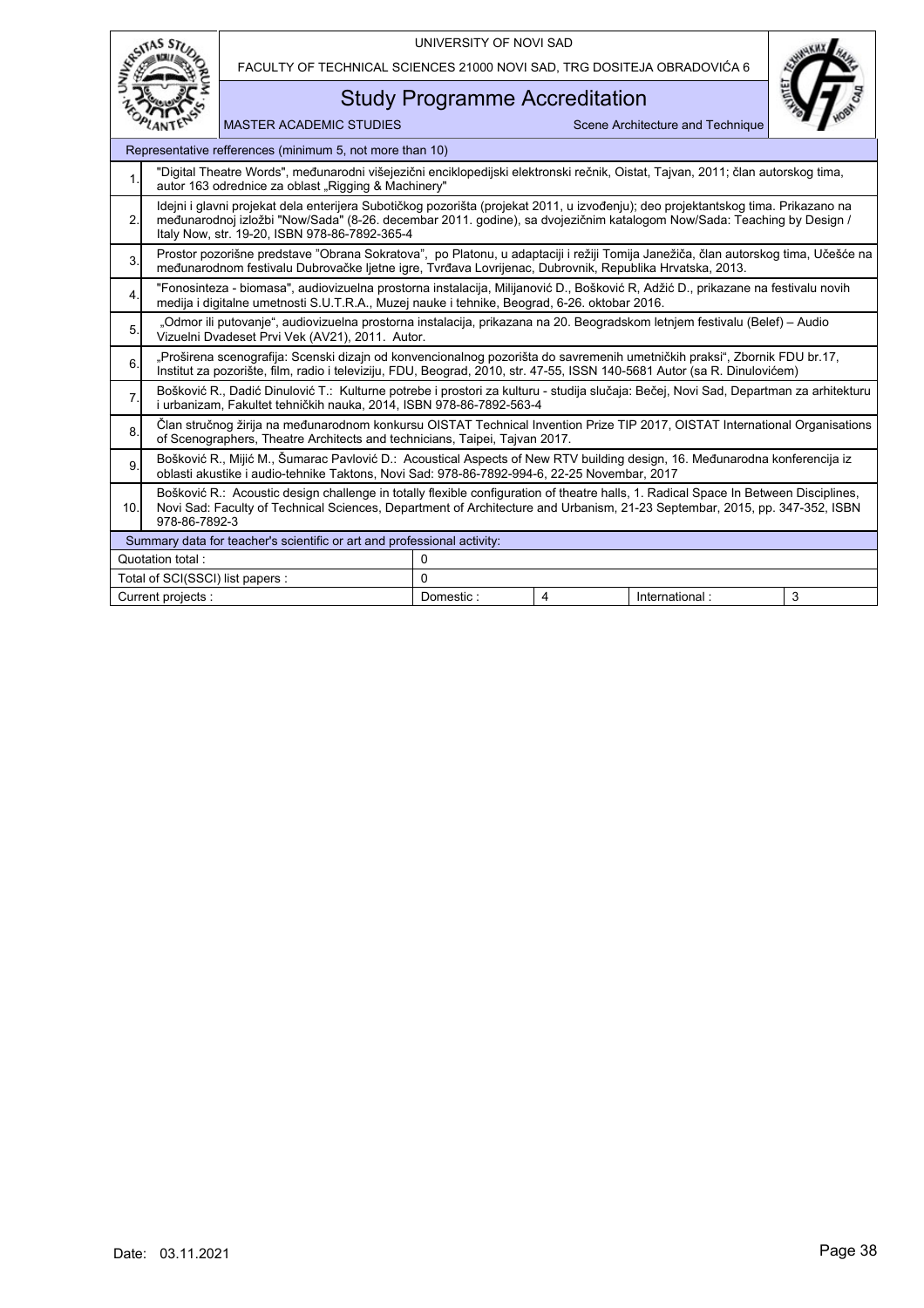

<span id="page-40-0"></span>Study Programme Accreditation

MASTER ACADEMIC STUDIES Scene Architecture and Technique

|                                                                                                    | Name and last name:                                                                                                                                                                                                                                                                                                                                                                                                                       |                                                           |                          |                                                                              |                                     | Dadić-Dinulović D. Tatjana                                                        |                                                                                   |  |  |
|----------------------------------------------------------------------------------------------------|-------------------------------------------------------------------------------------------------------------------------------------------------------------------------------------------------------------------------------------------------------------------------------------------------------------------------------------------------------------------------------------------------------------------------------------------|-----------------------------------------------------------|--------------------------|------------------------------------------------------------------------------|-------------------------------------|-----------------------------------------------------------------------------------|-----------------------------------------------------------------------------------|--|--|
|                                                                                                    | Academic title:                                                                                                                                                                                                                                                                                                                                                                                                                           |                                                           |                          |                                                                              | Full Professor in the Field of Arts |                                                                                   |                                                                                   |  |  |
|                                                                                                    |                                                                                                                                                                                                                                                                                                                                                                                                                                           |                                                           |                          | Name of the institution where the teacher works full time and                |                                     |                                                                                   | Faculty of Technical Sciences - Novi Sad                                          |  |  |
|                                                                                                    | starting date:                                                                                                                                                                                                                                                                                                                                                                                                                            |                                                           |                          |                                                                              | 01.10.2013                          |                                                                                   |                                                                                   |  |  |
|                                                                                                    | Scientific or art field:                                                                                                                                                                                                                                                                                                                                                                                                                  |                                                           |                          |                                                                              |                                     |                                                                                   | Scene architecture, technique and design - scene design                           |  |  |
|                                                                                                    | Academic carieer                                                                                                                                                                                                                                                                                                                                                                                                                          |                                                           | Year                     | Institution                                                                  |                                     |                                                                                   | Field                                                                             |  |  |
|                                                                                                    | Academic title election:                                                                                                                                                                                                                                                                                                                                                                                                                  |                                                           | 2017                     | University of Novi Sad - Novi Sad                                            |                                     |                                                                                   | Scene architecture, technique and design -<br>scene design                        |  |  |
|                                                                                                    | <b>PhD</b> thesis                                                                                                                                                                                                                                                                                                                                                                                                                         |                                                           | 2013                     | University of Novi Sad - Novi Sad                                            |                                     |                                                                                   | Scene architecture, technique and design -<br>scene design                        |  |  |
| novom)                                                                                             | Doktorske studije (po                                                                                                                                                                                                                                                                                                                                                                                                                     |                                                           | 2008                     | University of Arts in Belgrade - Beograd                                     |                                     |                                                                                   | Scene architecture, technique and design -<br>scene design                        |  |  |
|                                                                                                    | Magister thesis                                                                                                                                                                                                                                                                                                                                                                                                                           |                                                           | 2007                     | University of Arts in Belgrade - Beograd                                     |                                     |                                                                                   | <b>Art Science</b>                                                                |  |  |
|                                                                                                    | Magister thesis                                                                                                                                                                                                                                                                                                                                                                                                                           |                                                           | 2006                     | University of Arts in Belgrade - Beograd                                     |                                     |                                                                                   | Scenic Design                                                                     |  |  |
|                                                                                                    | Bachelor's thesis                                                                                                                                                                                                                                                                                                                                                                                                                         |                                                           | 1987                     | Faculty of Philology - Beograd                                               |                                     |                                                                                   | English                                                                           |  |  |
|                                                                                                    |                                                                                                                                                                                                                                                                                                                                                                                                                                           |                                                           |                          | List of courses being held by the teacher in the accredited study programmes |                                     |                                                                                   |                                                                                   |  |  |
|                                                                                                    | ID                                                                                                                                                                                                                                                                                                                                                                                                                                        |                                                           | Course name              |                                                                              |                                     |                                                                                   | Study programme name, study type                                                  |  |  |
| 1.                                                                                                 | ASO1                                                                                                                                                                                                                                                                                                                                                                                                                                      | Design                                                    |                          | Introduction to Scene Architecture, Technique and                            |                                     |                                                                                   | (AS0) Scene Architecture, Technique and Design,<br>Undergraduate Academic Studies |  |  |
| 2.                                                                                                 | ASO <sub>26</sub>                                                                                                                                                                                                                                                                                                                                                                                                                         |                                                           |                          | Scene Design & Techniques 3                                                  |                                     |                                                                                   | (AS0) Scene Architecture, Technique and Design,<br>Undergraduate Academic Studies |  |  |
| 3.                                                                                                 | ASO2A                                                                                                                                                                                                                                                                                                                                                                                                                                     |                                                           |                          | Introduction to Theatre Studies                                              |                                     |                                                                                   | (AS0) Scene Architecture, Technique and Design,<br>Undergraduate Academic Studies |  |  |
| 4.                                                                                                 | ASO31                                                                                                                                                                                                                                                                                                                                                                                                                                     | Scene Design & Techniques 4                               |                          |                                                                              |                                     |                                                                                   | (AS0) Scene Architecture, Technique and Design,<br>Undergraduate Academic Studies |  |  |
| 5.                                                                                                 | ASO351                                                                                                                                                                                                                                                                                                                                                                                                                                    | Contemporary Performing Arts                              |                          |                                                                              |                                     |                                                                                   | (AS0) Scene Architecture, Technique and Design,<br>Undergraduate Academic Studies |  |  |
| 6.                                                                                                 | ASO40                                                                                                                                                                                                                                                                                                                                                                                                                                     |                                                           |                          | Phenomenology of Scene Architecture and Design                               |                                     |                                                                                   | (AS0) Scene Architecture, Technique and Design,<br>Undergraduate Academic Studies |  |  |
| 7.                                                                                                 | ASO48                                                                                                                                                                                                                                                                                                                                                                                                                                     |                                                           |                          | Theory and Criticism in Performing Arts                                      |                                     |                                                                                   | (AS0) Scene Architecture, Technique and Design,<br>Undergraduate Academic Studies |  |  |
| 8.                                                                                                 | <b>ASI274</b>                                                                                                                                                                                                                                                                                                                                                                                                                             |                                                           | Spatial Installation Art |                                                                              |                                     | (AS0) Scene Architecture, Technique and Design,<br>Undergraduate Academic Studies |                                                                                   |  |  |
| 9.                                                                                                 | ASM11                                                                                                                                                                                                                                                                                                                                                                                                                                     |                                                           |                          | Artistic Practices of Scene Design                                           |                                     | (AS0) Scene Architecture and Design, Master Academic<br><b>Studies</b>            |                                                                                   |  |  |
|                                                                                                    |                                                                                                                                                                                                                                                                                                                                                                                                                                           |                                                           |                          |                                                                              |                                     | <b>Studies</b>                                                                    | (AS0) Scene Architecture and Design, Master Academic                              |  |  |
| 10.                                                                                                | ASM6                                                                                                                                                                                                                                                                                                                                                                                                                                      |                                                           |                          | Theory of Scene Architecture and Design                                      |                                     | Studies                                                                           | (AS1) Scene Architecture and Technique, Master Academic                           |  |  |
| 11.                                                                                                | ASMI7B                                                                                                                                                                                                                                                                                                                                                                                                                                    |                                                           | Scene Design             |                                                                              |                                     | <b>Studies</b>                                                                    | (AS0) Scene Architecture and Design, Master Academic                              |  |  |
| 12.                                                                                                | A902                                                                                                                                                                                                                                                                                                                                                                                                                                      |                                                           | Architectural contexts   |                                                                              |                                     |                                                                                   | (A00) Architecture, Doctoral Academic Studies                                     |  |  |
| 13.                                                                                                | A938                                                                                                                                                                                                                                                                                                                                                                                                                                      |                                                           |                          | Scene phenomena in contemporary arts                                         |                                     |                                                                                   | (A00) Architecture, Doctoral Academic Studies                                     |  |  |
| 14.                                                                                                | SDI53                                                                                                                                                                                                                                                                                                                                                                                                                                     | Scene Design as Multimedia Art                            |                          |                                                                              |                                     |                                                                                   | (AS0) Scene Design, Doctoral Academic Studies                                     |  |  |
| 15.                                                                                                |                                                                                                                                                                                                                                                                                                                                                                                                                                           |                                                           |                          |                                                                              |                                     |                                                                                   | (AS0) Scene Design, Doctoral Academic Studies                                     |  |  |
|                                                                                                    |                                                                                                                                                                                                                                                                                                                                                                                                                                           | SDO <sub>1</sub><br>Scenic Phenomena in Contemporary Arts |                          |                                                                              |                                     |                                                                                   |                                                                                   |  |  |
| 16.                                                                                                | SDO <sub>10</sub>                                                                                                                                                                                                                                                                                                                                                                                                                         |                                                           |                          | Theory and Criticism of Scene Design                                         |                                     |                                                                                   | (AS0) Scene Design, Doctoral Academic Studies                                     |  |  |
| (AS0) Scene Design, Doctoral Academic Studies<br>SDO7<br>Artistic Practices of Scene Design<br>17. |                                                                                                                                                                                                                                                                                                                                                                                                                                           |                                                           |                          |                                                                              |                                     |                                                                                   |                                                                                   |  |  |
|                                                                                                    | Representative refferences (minimum 5, not more than 10)                                                                                                                                                                                                                                                                                                                                                                                  |                                                           |                          |                                                                              |                                     |                                                                                   |                                                                                   |  |  |
| $\mathbf 1$                                                                                        | Izložba Scenska laboratorija/Scene Laboratory (kustos sa D. Dimitrovskom i V. Ilićem) u okviru međunarodne izložbe Laboratorija<br>prostora/Laboratory of Space, Muzej savremene umetnosti Vojvodine, Novi Sad, 22. decembar 2015 - 20. januar 2016; katalog na<br>srpskom i engleskom jeziku, sa naučnom recenzijom; Departman za arhitekturu i urbanizam, Fakultet tehničkih nauka Univerziteta<br>u Novom Sadu, ISBN 978-86-7892-814-7 |                                                           |                          |                                                                              |                                     |                                                                                   |                                                                                   |  |  |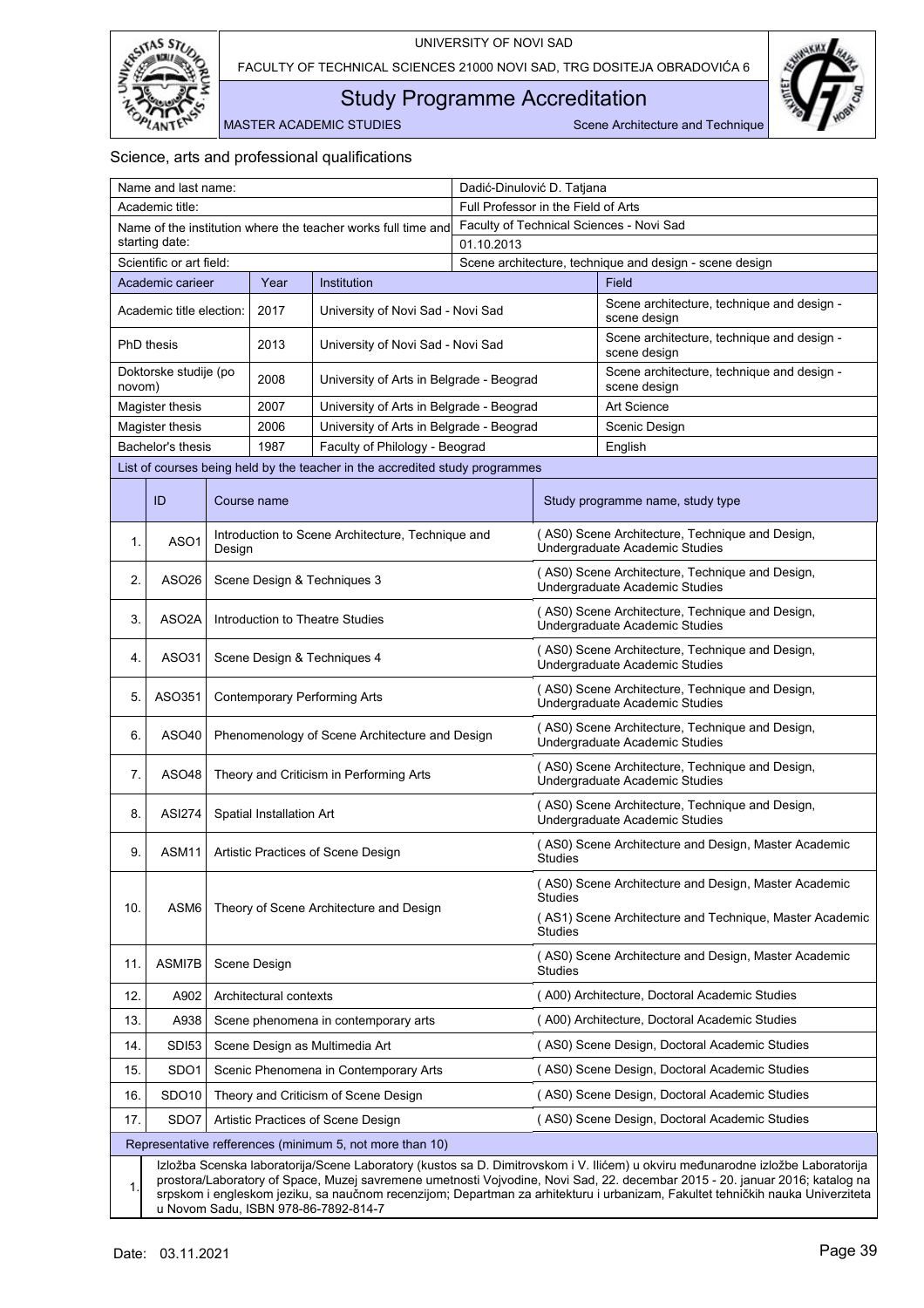|                                                              | SITAS ST                                                                                                                                                                                                                                                                                                                                                                                                                                                                                              |                                                                                                                                                                                                                                                                                                                                                                                                                                         | UNIVERSITY OF NOVI SAD |  |                                  |  |  |  |  |  |
|--------------------------------------------------------------|-------------------------------------------------------------------------------------------------------------------------------------------------------------------------------------------------------------------------------------------------------------------------------------------------------------------------------------------------------------------------------------------------------------------------------------------------------------------------------------------------------|-----------------------------------------------------------------------------------------------------------------------------------------------------------------------------------------------------------------------------------------------------------------------------------------------------------------------------------------------------------------------------------------------------------------------------------------|------------------------|--|----------------------------------|--|--|--|--|--|
|                                                              |                                                                                                                                                                                                                                                                                                                                                                                                                                                                                                       | FACULTY OF TECHNICAL SCIENCES 21000 NOVI SAD, TRG DOSITEJA OBRADOVIĆA 6                                                                                                                                                                                                                                                                                                                                                                 |                        |  |                                  |  |  |  |  |  |
|                                                              |                                                                                                                                                                                                                                                                                                                                                                                                                                                                                                       | <b>Study Programme Accreditation</b>                                                                                                                                                                                                                                                                                                                                                                                                    |                        |  |                                  |  |  |  |  |  |
|                                                              |                                                                                                                                                                                                                                                                                                                                                                                                                                                                                                       | <b>MASTER ACADEMIC STUDIES</b>                                                                                                                                                                                                                                                                                                                                                                                                          |                        |  | Scene Architecture and Technique |  |  |  |  |  |
|                                                              | Representative refferences (minimum 5, not more than 10)                                                                                                                                                                                                                                                                                                                                                                                                                                              |                                                                                                                                                                                                                                                                                                                                                                                                                                         |                        |  |                                  |  |  |  |  |  |
| $\overline{2}$                                               | Umetnički projekat Granica/Border (kustos sa D. Konstantinović), Galerija Centralne zgrade Univerziteta u Novom Sadu, Novi<br>Sad, 30. maj-1. juni 2014; katalog na srpskom i engleskom jeziku, Departman za arhitekturu i urbanizam, Fakultet tehničkih nauka<br>Univerziteta u Novom Sadu, ISBN 978-86-7892-671-6; rad prikazan na izložbi International Conference and Exhibition On<br>Architecture (2nd; 2014; Belgrade): Facing the Future", STRAND; Beograd, 2014, 43, ISBN 978-86-89111-05-7. |                                                                                                                                                                                                                                                                                                                                                                                                                                         |                        |  |                                  |  |  |  |  |  |
| 3.                                                           | Rad Proces/Process, nastup Srbije na Praškom kvadrijenalu scenskog dizajna i scenskog prostora 2015, Prag, Češka Republika,<br>2015. Zlatna medalja za uspostavljanje dijaloga PQ 2015. (sa M. David i učesnicima umetničkog, kustoskog i studentskog tima).<br>Katalog na srpskom i engleskom jeziku Process: Serbia at the Praque Quadrennial of Performance Design and Space 2015, MPU<br>i Scen, Beograd/Novi Sad, 2015, ISBN 978-86-7892-707-2.                                                  |                                                                                                                                                                                                                                                                                                                                                                                                                                         |                        |  |                                  |  |  |  |  |  |
| 4.                                                           |                                                                                                                                                                                                                                                                                                                                                                                                                                                                                                       | Dadić Dinulović T.: Scenski dizajn kao umetnost, Beograd, Klio i Fakultet tehničkih nauka, 2017, ISBN 978-86-7102-551-5                                                                                                                                                                                                                                                                                                                 |                        |  |                                  |  |  |  |  |  |
| 5.                                                           |                                                                                                                                                                                                                                                                                                                                                                                                                                                                                                       | "Radna biografija: scenski prostori Radivoja Dinulovića", autorska izložba međunarodnog značaja sa katalogom i naučnom<br>recenzijom, Salon arhitekture, Muzej primenjene umetnosti, Beograd; galerija "Đura Kojić", FTN, Novi Sad; Kulturni centar "Banski<br>dvor", Banjaluka i Jugoslovenski pozorišni festival, Narodno pozorište, Užice, 2010. (autor sa Mijom David), FTN/Clio, Novi<br>Sad/Beograd, 2010, ISBN 978-86-7892-256-5 |                        |  |                                  |  |  |  |  |  |
| 6                                                            |                                                                                                                                                                                                                                                                                                                                                                                                                                                                                                       | "SD-02: mesto Krstac", umetnički projekat međunarodnog značaja, Bijenale arhitekture u Veneciji, Italija, 2004. (jedan od autora)                                                                                                                                                                                                                                                                                                       |                        |  |                                  |  |  |  |  |  |
| 7.                                                           |                                                                                                                                                                                                                                                                                                                                                                                                                                                                                                       | "Scena", umetnički projekat međunarodnog značaja, Praško kvadrijenale, Prag, Češka Republika, 2007. (jedan od autora)                                                                                                                                                                                                                                                                                                                   |                        |  |                                  |  |  |  |  |  |
| 8.                                                           |                                                                                                                                                                                                                                                                                                                                                                                                                                                                                                       | "Izlog pozorišta: medijska funkcija pozorišnih fasada u Beogradu", Zbornik Fakulteta dramskih umetnosti br. 17, Institut za<br>pozorište, film, radio i televiziju, Beograd, 2011, str. 57-73, UDK 725.822 (497.11) "19/20", ISSN 1450-5681                                                                                                                                                                                             |                        |  |                                  |  |  |  |  |  |
| 9                                                            |                                                                                                                                                                                                                                                                                                                                                                                                                                                                                                       | "Izlog kao pozornica", Zbornik Muzeja primenjene umetnosti, br. 7, MPU, Beograd, 2011, str. 111-118, UDK 316.776:72.012.7/.8;<br>316.334.56:316.752; 72.012.7/.8:792.021, ISSN 0522-8328                                                                                                                                                                                                                                                |                        |  |                                  |  |  |  |  |  |
| 10.                                                          | Dadić Dinulović T.: Arhitektura kao scenski tekst: studija slučaja Sedamsto hiljada stubova, Arhitektura i urbanizam, 2017, No<br>44/2017, pp. 14-20, ISSN 0354-6055, UDK: 725.945(497.6)                                                                                                                                                                                                                                                                                                             |                                                                                                                                                                                                                                                                                                                                                                                                                                         |                        |  |                                  |  |  |  |  |  |
|                                                              |                                                                                                                                                                                                                                                                                                                                                                                                                                                                                                       | Summary data for teacher's scientific or art and professional activity:                                                                                                                                                                                                                                                                                                                                                                 |                        |  |                                  |  |  |  |  |  |
|                                                              | Quotation total:                                                                                                                                                                                                                                                                                                                                                                                                                                                                                      |                                                                                                                                                                                                                                                                                                                                                                                                                                         | 0                      |  |                                  |  |  |  |  |  |
|                                                              | Total of SCI(SSCI) list papers :                                                                                                                                                                                                                                                                                                                                                                                                                                                                      |                                                                                                                                                                                                                                                                                                                                                                                                                                         | 0                      |  |                                  |  |  |  |  |  |
| 3<br>Domestic:<br>10<br>International:<br>Current projects : |                                                                                                                                                                                                                                                                                                                                                                                                                                                                                                       |                                                                                                                                                                                                                                                                                                                                                                                                                                         |                        |  |                                  |  |  |  |  |  |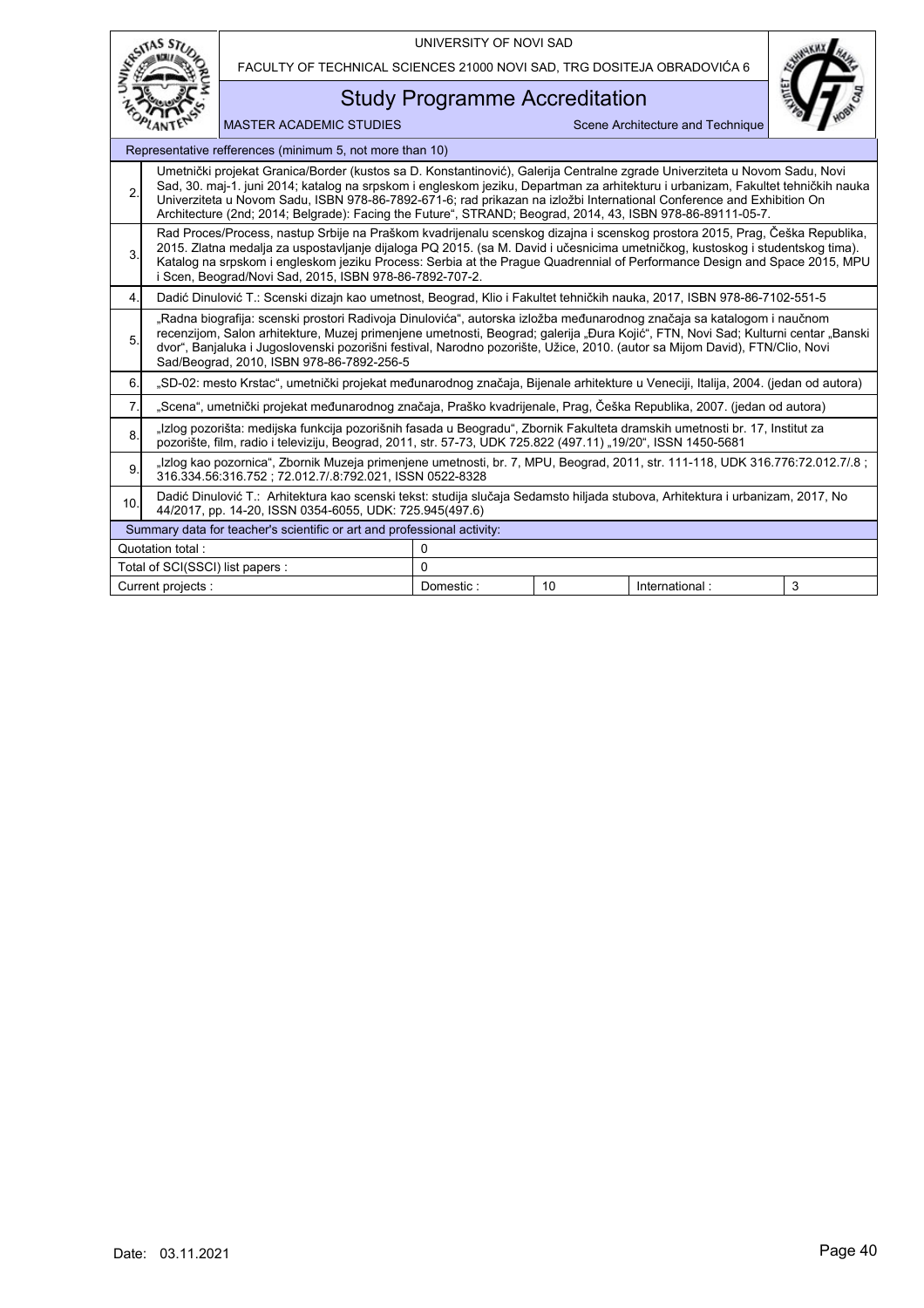

<span id="page-42-0"></span>Study Programme Accreditation

MASTER ACADEMIC STUDIES Scene Architecture and Technique

| Name and last name:                     |                          |          |                          |                                                                              | Dinulović P. Radivoje               |                                                                           |                                                                                                                                                                                                                                                                   |  |  |
|-----------------------------------------|--------------------------|----------|--------------------------|------------------------------------------------------------------------------|-------------------------------------|---------------------------------------------------------------------------|-------------------------------------------------------------------------------------------------------------------------------------------------------------------------------------------------------------------------------------------------------------------|--|--|
|                                         | Academic title:          |          |                          |                                                                              | Full Professor in the Field of Arts |                                                                           |                                                                                                                                                                                                                                                                   |  |  |
|                                         | starting date:           |          |                          | Name of the institution where the teacher works full time and                | 01.10.1999                          |                                                                           | Faculty of Technical Sciences - Novi Sad                                                                                                                                                                                                                          |  |  |
|                                         | Scientific or art field: |          |                          |                                                                              |                                     |                                                                           | Scene architecture, technique and design - scene design                                                                                                                                                                                                           |  |  |
| Institution<br>Academic carieer<br>Year |                          |          |                          |                                                                              |                                     |                                                                           | Field                                                                                                                                                                                                                                                             |  |  |
|                                         | Academic title election: |          | 2013                     | University of Novi Sad - Novi Sad                                            |                                     |                                                                           | Scene architecture, technique and design -<br>scene design                                                                                                                                                                                                        |  |  |
|                                         | <b>PhD</b> thesis        |          | 2004                     | Faculty of Technical Sciences - Novi Sad                                     |                                     |                                                                           | Architectural and urban planning, design and<br>theory                                                                                                                                                                                                            |  |  |
|                                         | Magister thesis          |          | 1994                     | Faculty of Architecture - Beograd                                            |                                     |                                                                           | Architecture                                                                                                                                                                                                                                                      |  |  |
|                                         | Bachelor's thesis        |          | 1982                     | Faculty of Architecture - Beograd                                            |                                     |                                                                           | Architecture                                                                                                                                                                                                                                                      |  |  |
|                                         |                          |          |                          | List of courses being held by the teacher in the accredited study programmes |                                     |                                                                           |                                                                                                                                                                                                                                                                   |  |  |
|                                         | ID                       |          | Course name              |                                                                              |                                     |                                                                           | Study programme name, study type                                                                                                                                                                                                                                  |  |  |
| 1.                                      | A803B                    |          |                          | Introduction to Scene Architecture & Design                                  |                                     |                                                                           | (A00) Architecture, Undergraduate Academic Studies                                                                                                                                                                                                                |  |  |
| 2.                                      | <b>ASI372</b>            |          |                          | Scene Architecture - Design of Performing Space 1                            |                                     |                                                                           | (AS0) Scene Architecture, Technique and Design,<br>Undergraduate Academic Studies                                                                                                                                                                                 |  |  |
| 3.                                      | <b>ASI391</b>            |          |                          | Theory and Criticism in Architecture                                         |                                     |                                                                           | (AS0) Scene Architecture, Technique and Design,<br>Undergraduate Academic Studies                                                                                                                                                                                 |  |  |
| 4.                                      | <b>ASI422</b>            |          |                          | Scene Architecture - Design of Performing Space 2                            |                                     |                                                                           | (AS0) Scene Architecture, Technique and Design,<br>Undergraduate Academic Studies                                                                                                                                                                                 |  |  |
| 5.                                      | ASO24                    |          |                          | Theatre Architecture & Technologies 3                                        |                                     |                                                                           | (AS0) Scene Architecture, Technique and Design,<br>Undergraduate Academic Studies                                                                                                                                                                                 |  |  |
| 6.                                      | ASO29                    |          |                          | Theatre Architecture & Technologies 4                                        |                                     |                                                                           | (AS0) Scene Architecture, Technique and Design,<br>Undergraduate Academic Studies                                                                                                                                                                                 |  |  |
| 7.                                      | ASO <sub>8</sub>         |          |                          | Introduction to Scene Techniques and Technologies                            |                                     |                                                                           | (AS0) Scene Architecture, Technique and Design,<br>Undergraduate Academic Studies                                                                                                                                                                                 |  |  |
| 8.                                      | ASM1                     |          |                          | Scene Architecture and Technology                                            |                                     | <b>Studies</b>                                                            | (AS1) Scene Architecture and Technique, Master Academic                                                                                                                                                                                                           |  |  |
| 9.                                      | ASM <sub>15</sub>        |          | Scene Architecture       |                                                                              |                                     | (AS1) Scene Architecture and Technique, Master Academic<br><b>Studies</b> |                                                                                                                                                                                                                                                                   |  |  |
| 10.                                     | ASM1B                    |          |                          | Dramaturgy of Performing Space                                               |                                     | (AS0) Scene Architecture and Design, Master Academic<br><b>Studies</b>    |                                                                                                                                                                                                                                                                   |  |  |
| 11.                                     | A901                     |          |                          | Principles of research in Architecture                                       |                                     | (A00) Architecture, Doctoral Academic Studies                             |                                                                                                                                                                                                                                                                   |  |  |
| 12.                                     | A910                     |          |                          | Functions of Architectural and Urban Form                                    |                                     |                                                                           | (A00) Architecture, Doctoral Academic Studies                                                                                                                                                                                                                     |  |  |
| 13.                                     | A925                     |          |                          | Space in the Performing Arts                                                 |                                     |                                                                           | (A00) Architecture, Doctoral Academic Studies                                                                                                                                                                                                                     |  |  |
| 14.                                     | SDD7A                    | Chapters |                          | Scenic Function of Architecture & City - Selected                            |                                     |                                                                           | (AS0) Scene Design, Doctoral Academic Studies                                                                                                                                                                                                                     |  |  |
| 15.                                     | SDI51                    |          | Scene Design in Theatre  |                                                                              |                                     |                                                                           | (AS0) Scene Design, Doctoral Academic Studies                                                                                                                                                                                                                     |  |  |
| 16.                                     | SD <sub>O2</sub>         |          | Space in Performing Arts |                                                                              |                                     |                                                                           | (AS0) Scene Design, Doctoral Academic Studies                                                                                                                                                                                                                     |  |  |
|                                         |                          |          |                          | Representative refferences (minimum 5, not more than 10)                     |                                     |                                                                           |                                                                                                                                                                                                                                                                   |  |  |
| 1.                                      | 2019.                    |          |                          |                                                                              |                                     |                                                                           | Rekonstrukcija, adaptacija i dogradnja zgrade Narodnog pozorišta u Subotici, autor projekta (sa R. Radovićem, Z. Savičić i I.<br>Hupkom) arhitektonskog objekta, prikazan na Praškom kvadrijenalu 2011, Prag, Češka Republika, 2011, u realizaciji od 2011. do    |  |  |
| 2.                                      | od 2016. do 2019.        |          |                          |                                                                              |                                     |                                                                           | Rekonstrukcija i remodelacija kompleksa Tvrđave Kastel u Banjaluci, BiH, autor usvojenog urbanističkog projekta i arhitektonskih<br>projekata objekata (sa Z. Savičić i D. Vasiljević Tomić), nakon osvojene prve nagrade ma međunarodnom konkursu, u realizaciji |  |  |
| 3.                                      | Republika, 2015.         |          |                          |                                                                              |                                     |                                                                           | "Prague Quadrennial of Performance Design and Space 2015", međunarodna izložba, član stručnog žirija, Prag, Češka                                                                                                                                                 |  |  |
| 4.                                      |                          |          |                          | M. Tvrdišićem), Prag, Češka Republika, 2011.                                 |                                     |                                                                           | "The Empty Space", Nastup Srbije na Praškom kvadrijenalu 2011, autor rada u sekcjiji arhitekture (sa M. David, D. Kolundžijom i                                                                                                                                   |  |  |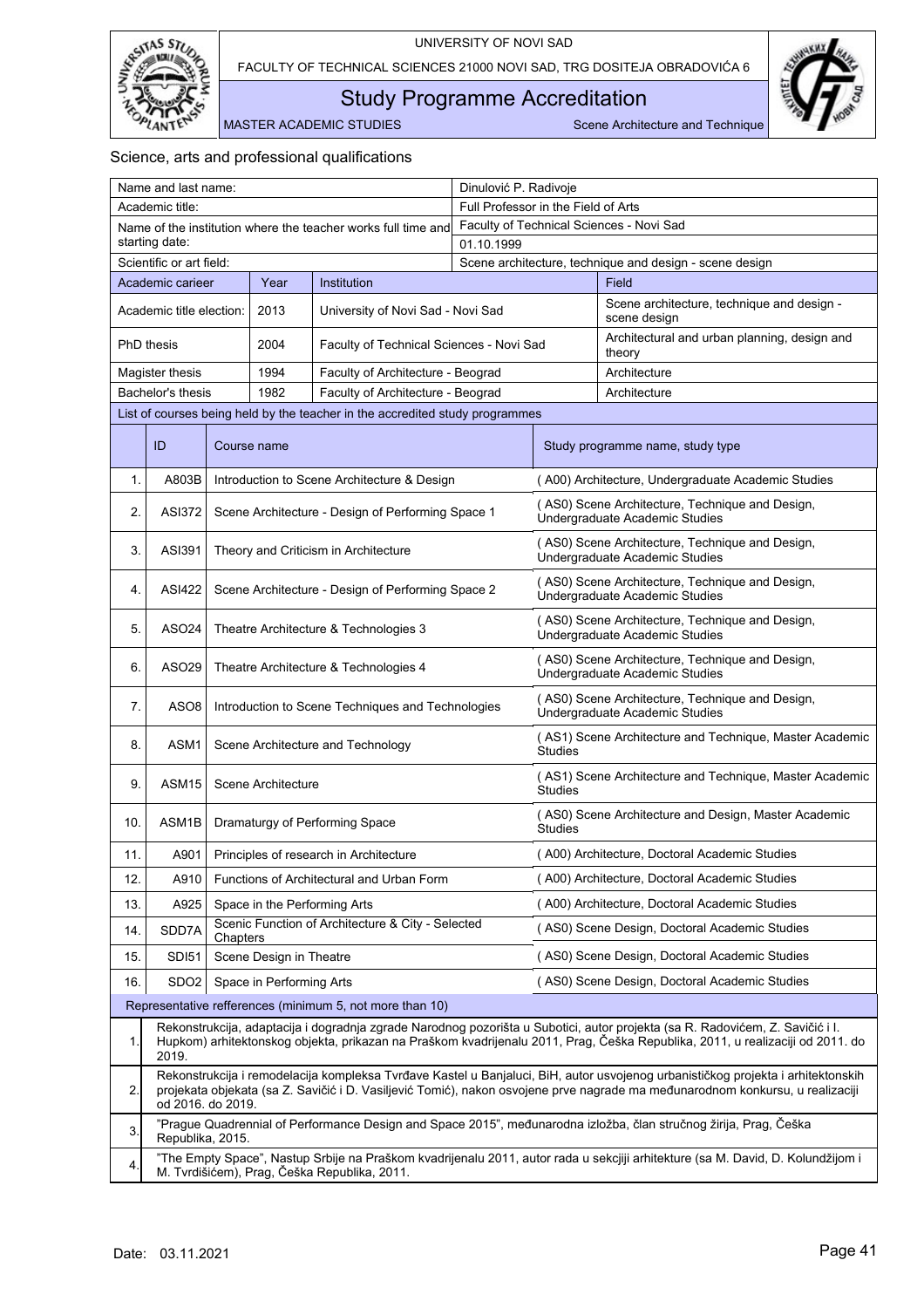|     |                                                                                                                                                                                                                                                                                                      |                                                                                                                                                                                                                                                                                                                                                                     | UNIVERSITY OF NOVI SAD |   |                                  |                |  |  |  |
|-----|------------------------------------------------------------------------------------------------------------------------------------------------------------------------------------------------------------------------------------------------------------------------------------------------------|---------------------------------------------------------------------------------------------------------------------------------------------------------------------------------------------------------------------------------------------------------------------------------------------------------------------------------------------------------------------|------------------------|---|----------------------------------|----------------|--|--|--|
|     |                                                                                                                                                                                                                                                                                                      | FACULTY OF TECHNICAL SCIENCES 21000 NOVI SAD, TRG DOSITEJA OBRADOVIĆA 6                                                                                                                                                                                                                                                                                             |                        |   |                                  |                |  |  |  |
|     |                                                                                                                                                                                                                                                                                                      | <b>Study Programme Accreditation</b>                                                                                                                                                                                                                                                                                                                                |                        |   |                                  |                |  |  |  |
|     |                                                                                                                                                                                                                                                                                                      | <b>MASTER ACADEMIC STUDIES</b>                                                                                                                                                                                                                                                                                                                                      |                        |   | Scene Architecture and Technique |                |  |  |  |
|     |                                                                                                                                                                                                                                                                                                      | Representative refferences (minimum 5, not more than 10)                                                                                                                                                                                                                                                                                                            |                        |   |                                  |                |  |  |  |
| 5.  | "Radna biografija: Scenski prostori Radivoja Dinulovića", retrospektivna izložba (autori izložbe M. David i T. Dadić Dinulović),<br>Muzej primenjene umetnosti, Beograd, 2009; Galerija "Đura Kojić", Novi Sad, 2010; Narodno pozorište, Užice, 2010; Galerija<br>Banski dvor, Banjaluka, BiH, 2010. |                                                                                                                                                                                                                                                                                                                                                                     |                        |   |                                  |                |  |  |  |
| 6   | "Teatar – Politika – Grad", Nastup Srbije na Praškom kvadrijenalu 2007, autor koncepta (sa B. Pavićem i A. Brkićem) i kustos<br>nacionalne postavke (Nagrada "Ranko Radović"), Prag, Češka Republika, 2007.                                                                                          |                                                                                                                                                                                                                                                                                                                                                                     |                        |   |                                  |                |  |  |  |
| 7.  |                                                                                                                                                                                                                                                                                                      | Rekonstrukcija zgrade Pozorišta Atelje 212, Beograd, autor projekta (sa R. Radovićem) i odgovorni projektant arhitektonskog<br>objekta, prikazan na selektiranim međunarodnim izložbama "I luoghi dello spettacolo", Forli, Italija, 1989, Praško kvadrijenale<br>1991, Prag, Češka Republika, i Bijenale arhitekture, Skoplje, 1994, realizovan od 1998. do 1992.  |                        |   |                                  |                |  |  |  |
| 8.  |                                                                                                                                                                                                                                                                                                      | Rekonstrukcija zgrade Pozorišta na Terazijama, Beograd, autor idejnog tehnološkog rešenja (sa G. Zarićem, M. Mijićem, D.<br>Bajićem i M. Vasiljevićem – nagrada Pozorišta na Terazijama za 2004.) i revident glavnog projekta, prikazan na selektiranoj<br>međunarodnoj izložbi Praško kvadrijenale 2007, Prag, Češka Republika, 2007, realizovan od 2000. do 2004. |                        |   |                                  |                |  |  |  |
| 9.  |                                                                                                                                                                                                                                                                                                      | "Arhitektura pozorišta XX veka", autor monografske publikacije iz programa kapitalnih izdanja Skupštine Grada Beograda i<br>Ministarstva za nauku i tehnološki razvoj Republike Srbije, Klio, Beograd, 2009.                                                                                                                                                        |                        |   |                                  |                |  |  |  |
| 10. | "Tipologije pozorišnog prostora", autor poglavlja u tematskom zborniku, Zbornik FDU br.8-9, Institut za pozorište, film, radio i<br>televiziju, FDU, Beograd, 2006, str. 13-47, ISBN 1450-5681, UDK: 792                                                                                             |                                                                                                                                                                                                                                                                                                                                                                     |                        |   |                                  |                |  |  |  |
|     |                                                                                                                                                                                                                                                                                                      | Summary data for teacher's scientific or art and professional activity:                                                                                                                                                                                                                                                                                             |                        |   |                                  |                |  |  |  |
|     | Quotation total:                                                                                                                                                                                                                                                                                     |                                                                                                                                                                                                                                                                                                                                                                     | 18                     |   |                                  |                |  |  |  |
|     | Total of SCI(SSCI) list papers:                                                                                                                                                                                                                                                                      |                                                                                                                                                                                                                                                                                                                                                                     | 5                      |   |                                  |                |  |  |  |
|     | Current projects :                                                                                                                                                                                                                                                                                   |                                                                                                                                                                                                                                                                                                                                                                     | Domestic:              | 5 | International:                   | $\overline{2}$ |  |  |  |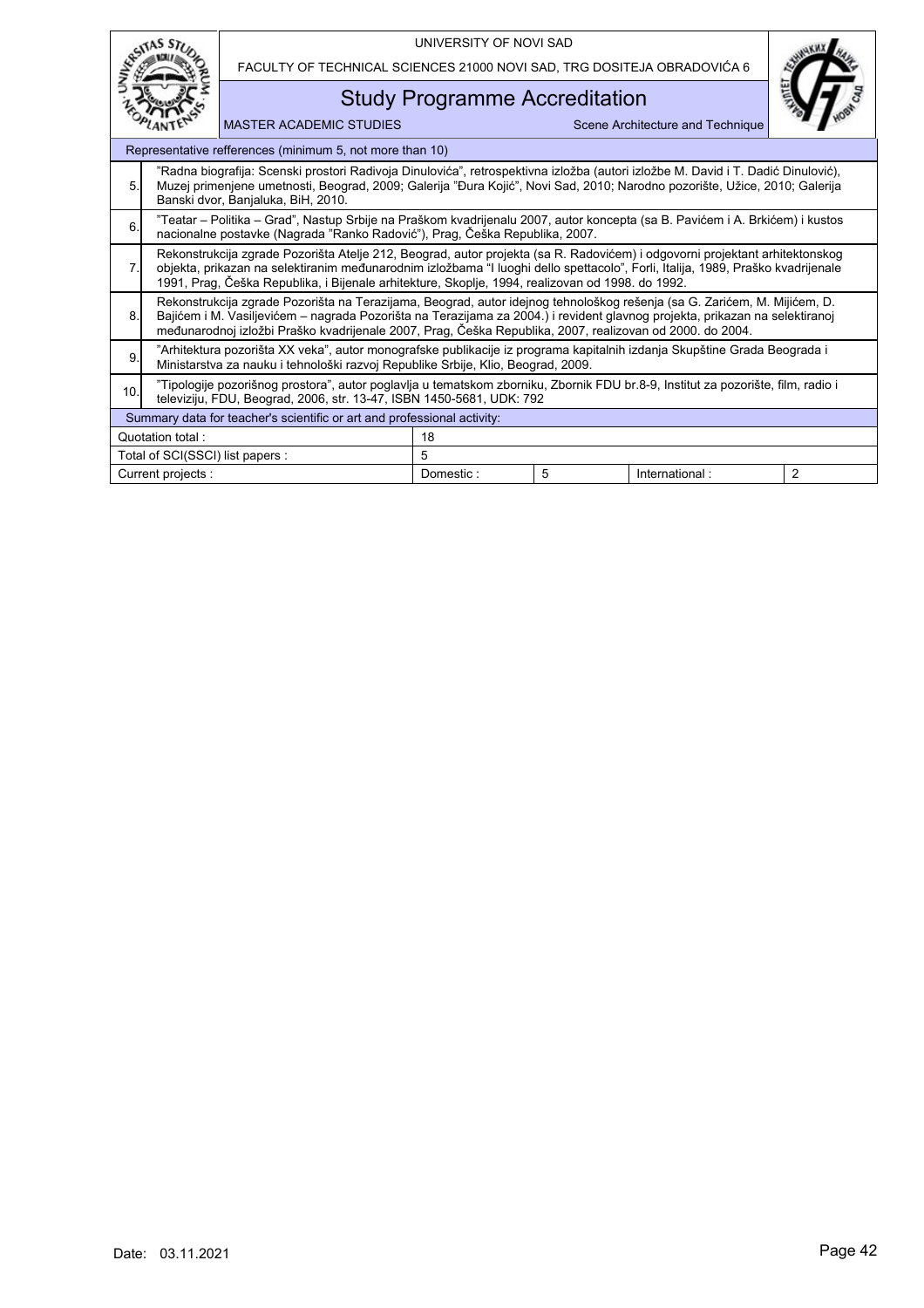

<span id="page-44-0"></span>Study Programme Accreditation

MASTER ACADEMIC STUDIES Scene Architecture and Technique

|                                                                              | Name and last name:              |  |      |                                                               |           | Dinulović R. Andrija                                    |                                                                                   |       |                                                                                   |  |
|------------------------------------------------------------------------------|----------------------------------|--|------|---------------------------------------------------------------|-----------|---------------------------------------------------------|-----------------------------------------------------------------------------------|-------|-----------------------------------------------------------------------------------|--|
|                                                                              | Academic title:                  |  |      |                                                               |           | Assistant Professor in the Field of Arts                |                                                                                   |       |                                                                                   |  |
|                                                                              |                                  |  |      | Name of the institution where the teacher works full time and |           | Faculty of Technical Sciences - Novi Sad                |                                                                                   |       |                                                                                   |  |
|                                                                              | starting date:                   |  |      |                                                               |           | 01.10.2020                                              |                                                                                   |       |                                                                                   |  |
|                                                                              | Scientific or art field:         |  |      |                                                               |           | Scene architecture, technique and design - scene design |                                                                                   |       |                                                                                   |  |
|                                                                              | Academic carieer                 |  | Year | Institution                                                   |           |                                                         |                                                                                   | Field |                                                                                   |  |
|                                                                              | Academic title election:         |  |      |                                                               |           |                                                         |                                                                                   |       |                                                                                   |  |
| List of courses being held by the teacher in the accredited study programmes |                                  |  |      |                                                               |           |                                                         |                                                                                   |       |                                                                                   |  |
| ID<br>Course name                                                            |                                  |  |      |                                                               |           |                                                         | Study programme name, study type                                                  |       |                                                                                   |  |
| $\mathbf{1}$                                                                 | ASO <sub>14</sub>                |  |      | Scene Design & Techniques 1                                   |           |                                                         |                                                                                   |       | (AS0) Scene Architecture, Technique and Design,<br>Undergraduate Academic Studies |  |
| 2.                                                                           | ASO <sub>20</sub>                |  |      | Scene Design & Techniques 2                                   |           |                                                         | (AS0) Scene Architecture, Technique and Design,<br>Undergraduate Academic Studies |       |                                                                                   |  |
| 3.                                                                           | ASO <sub>26</sub>                |  |      | Scene Design & Techniques 3                                   |           |                                                         | (AS0) Scene Architecture, Technique and Design,<br>Undergraduate Academic Studies |       |                                                                                   |  |
| 4.                                                                           | ASO31                            |  |      | Scene Design & Techniques 4                                   |           |                                                         | (AS0) Scene Architecture, Technique and Design,<br>Undergraduate Academic Studies |       |                                                                                   |  |
| 5.                                                                           | ASO45                            |  |      | Production in Scene Architecture and Design                   |           |                                                         | (AS0) Scene Architecture, Technique and Design,<br>Undergraduate Academic Studies |       |                                                                                   |  |
| 6.                                                                           | ASM4                             |  |      | Project Management in Scene Architecture and Design           |           |                                                         | <b>Studies</b>                                                                    |       | (AS0) Scene Architecture and Design, Master Academic                              |  |
|                                                                              |                                  |  |      |                                                               |           |                                                         | (AS1) Scene Architecture and Technique, Master Academic<br><b>Studies</b>         |       |                                                                                   |  |
| 7.                                                                           | ASMI14                           |  |      | <b>Technical Production of Performing Events</b>              |           |                                                         | <b>Studies</b>                                                                    |       | (AS1) Scene Architecture and Technique, Master Academic                           |  |
| 8.                                                                           | A933                             |  |      | Scenic Function of Architecture and City                      |           |                                                         |                                                                                   |       | (A00) Architecture, Doctoral Academic Studies                                     |  |
| Representative refferences (minimum 5, not more than 10)                     |                                  |  |      |                                                               |           |                                                         |                                                                                   |       |                                                                                   |  |
| Summary data for teacher's scientific or art and professional activity:      |                                  |  |      |                                                               |           |                                                         |                                                                                   |       |                                                                                   |  |
| Quotation total:                                                             |                                  |  |      |                                                               |           |                                                         |                                                                                   |       |                                                                                   |  |
|                                                                              | Total of SCI(SSCI) list papers : |  |      |                                                               |           |                                                         |                                                                                   |       |                                                                                   |  |
|                                                                              | Current projects :               |  |      |                                                               | Domestic: |                                                         |                                                                                   |       | International:                                                                    |  |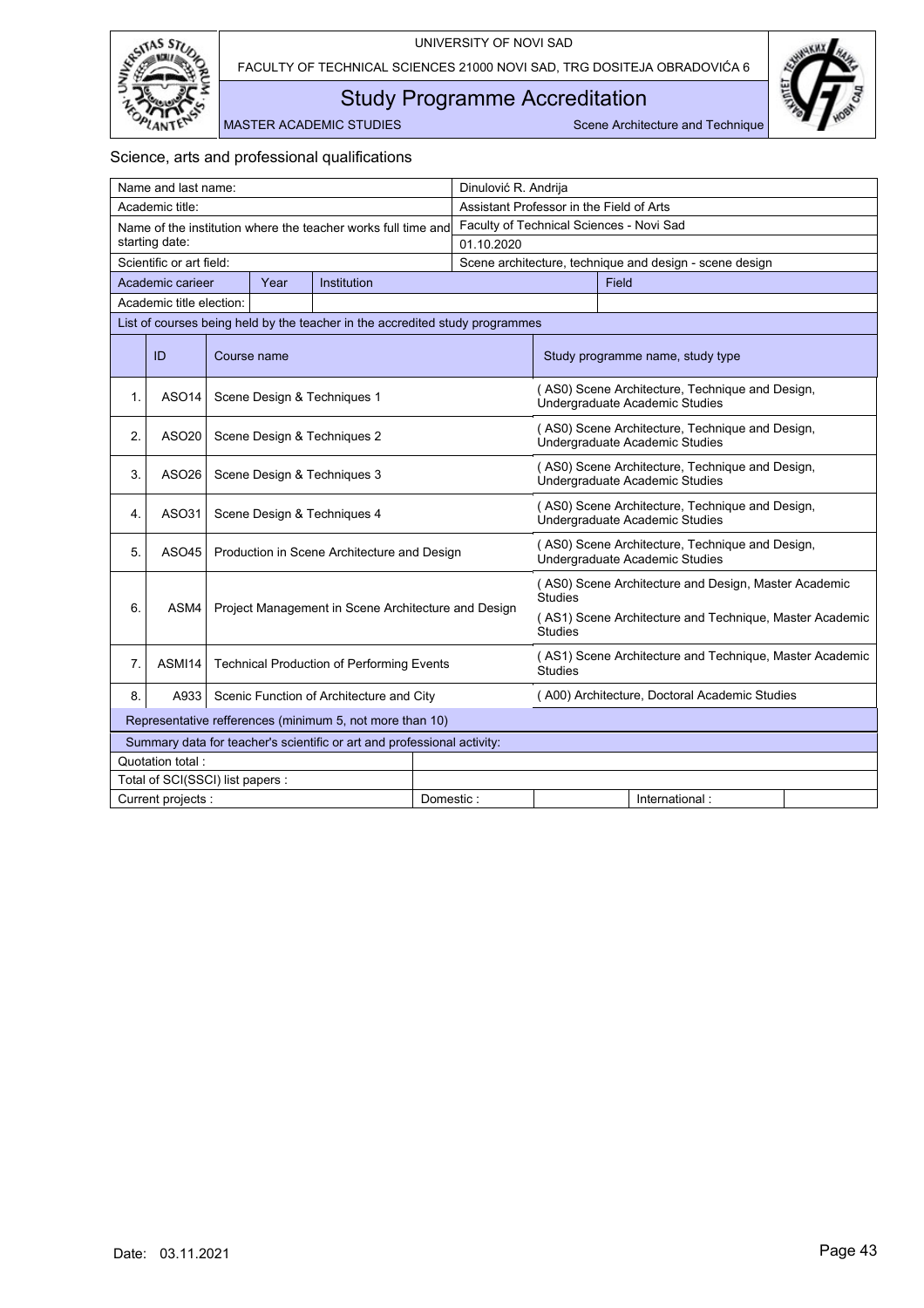



<span id="page-45-0"></span>Study Programme Accreditation

MASTER ACADEMIC STUDIES Scene Architecture and Technique

| Name and last name:                                                          |                                                  |                                                     | Grubić-Nešić S. Leposava |                                    |                                                                                                        |  |  |
|------------------------------------------------------------------------------|--------------------------------------------------|-----------------------------------------------------|--------------------------|------------------------------------|--------------------------------------------------------------------------------------------------------|--|--|
| Academic title:                                                              |                                                  |                                                     | <b>Full Professor</b>    |                                    |                                                                                                        |  |  |
| Name of the institution where the teacher works full time and                |                                                  |                                                     |                          |                                    | Faculty of Technical Sciences - Novi Sad                                                               |  |  |
| starting date:                                                               |                                                  |                                                     | 08.07.2015               |                                    |                                                                                                        |  |  |
| Scientific or art field:                                                     |                                                  |                                                     |                          | Human resources and communications |                                                                                                        |  |  |
| Academic carieer                                                             | Institution<br>Year                              |                                                     |                          | Field                              |                                                                                                        |  |  |
| Academic title election:                                                     | 2015                                             | University of Novi Sad - Novi Sad                   |                          |                                    | Human resources and communications                                                                     |  |  |
| <b>PhD</b> thesis                                                            | 2003<br>Faculty of Technical Sciences - Novi Sad |                                                     |                          |                                    | <b>Engineering Management</b>                                                                          |  |  |
| Magister thesis                                                              | 2002                                             | Faculty of Entrepreneurial Management - Novi<br>Sad |                          |                                    | <b>Engineering Management</b>                                                                          |  |  |
| Bachelor's thesis                                                            | 1981                                             | Faculty of Philosophy - Beograd                     |                          |                                    | <b>Psychological Science</b>                                                                           |  |  |
| List of courses being held by the teacher in the accredited study programmes |                                                  |                                                     |                          |                                    |                                                                                                        |  |  |
| ID<br>Course name                                                            |                                                  |                                                     |                          |                                    | Study programme name, study type                                                                       |  |  |
| ASO25<br>1.                                                                  |                                                  | Psychology in Arts and Culture                      |                          |                                    | (AS0) Scene Architecture, Technique and Design,<br>Undergraduate Academic Studies                      |  |  |
|                                                                              |                                                  |                                                     |                          | Studies                            | (120) Engineering Management, Undergraduate Academic                                                   |  |  |
| 2.<br>IM1025                                                                 |                                                  | Human Resource Management                           |                          |                                    | (ZP0) Disaster Risk Management and Fire Safety,<br>Undergraduate Academic Studies                      |  |  |
| 3.<br>IM1321                                                                 | Management project team                          |                                                     |                          | <b>Studies</b>                     | (120) Engineering Management, Undergraduate Academic                                                   |  |  |
| Work motivation<br>4.<br>IM1906                                              |                                                  |                                                     |                          | Studies                            | (120) Engineering Management, Undergraduate Academic                                                   |  |  |
|                                                                              |                                                  |                                                     |                          |                                    | (SE0) Software Engineering and Information Technologies,<br>Undergraduate Academic Studies             |  |  |
| 5.<br>IM1916                                                                 | Industrial psychology                            |                                                     | Studies                  |                                    | (120) Engineering Management, Undergraduate Academic                                                   |  |  |
| 6.<br>S0I322                                                                 |                                                  | Human Resource Management                           |                          |                                    | (S01) Postal Traffic and Telecommunications,<br>Undergraduate Academic Studies                         |  |  |
| <b>EAI051</b><br>7.<br>Timski rad                                            |                                                  |                                                     |                          |                                    | (EAI) Veštačka inteligencija i mašinsko učenje (uneti naziv<br>na engledskom), Master Academic Studies |  |  |
|                                                                              |                                                  |                                                     |                          | <b>Studies</b>                     | (AS0) Scene Architecture and Design, Master Academic                                                   |  |  |
| ASM4<br>8.                                                                   |                                                  | Project Management in Scene Architecture and Design |                          | Studies                            | (AS1) Scene Architecture and Technique, Master Academic                                                |  |  |
| <b>IMM210</b><br>9.                                                          |                                                  | Leadership and change management                    |                          | Studies                            | (IMM) Engineering Management MBA, Professional Master                                                  |  |  |
| <b>IMM321</b><br>10.                                                         |                                                  | Human Resources Development                         |                          | <b>Studies</b>                     | (IMM) Engineering Management MBA, Professional Master                                                  |  |  |
| <b>IMS210</b><br>11.                                                         |                                                  | Leadership and change management                    |                          | Studies                            | (122) Engineering Management, Specialised Academic                                                     |  |  |
| <b>IMS321</b><br>12.                                                         |                                                  | Human Resources Development                         |                          | Studies                            | (122) Engineering Management, Specialised Academic                                                     |  |  |
| 13.<br><b>MBA309</b>                                                         |                                                  | Human Resource Management in Knowledge Economy      |                          | <b>Studies</b>                     | (IMM) Engineering Management MBA, Professional Master                                                  |  |  |
| 14.<br><b>MBA513</b>                                                         |                                                  | Leadership Development and Teamworking              |                          | Studies                            | (IMM) Engineering Management MBA, Professional Master                                                  |  |  |
| IM2907<br>15.                                                                | Leadership                                       |                                                     |                          |                                    | (I20) Engineering Management, Master Academic Studies                                                  |  |  |
| IM2913<br>16.                                                                | Team Work                                        |                                                     |                          |                                    | (120) Engineering Management, Master Academic Studies                                                  |  |  |
| IMDR77<br>17.                                                                |                                                  | Selected topics from human resources management     |                          |                                    | (120) Industrial Engineering / Engineering Management,<br>Doctoral Academic Studies                    |  |  |
| Representative refferences (minimum 5, not more than 10)                     |                                                  |                                                     |                          |                                    |                                                                                                        |  |  |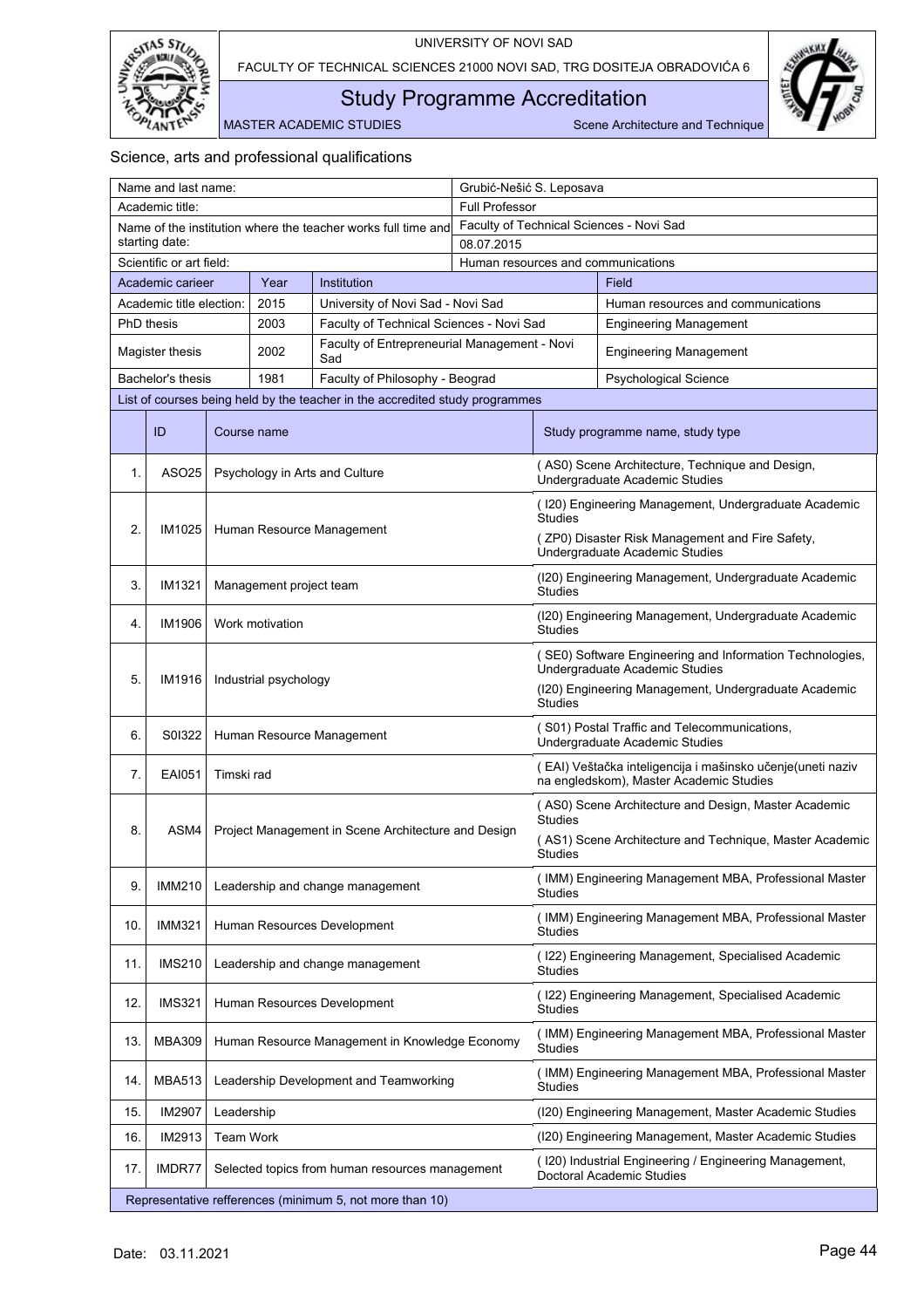

FACULTY OF TECHNICAL SCIENCES 21000 NOVI SAD, TRG DOSITEJA OBRADOVIĆA 6

## Study Programme Accreditation



|                                        | Representative refferences (minimum 5, not more than 10)                                                                                                                                                                                                                                                                                   |           |                |                |          |  |  |  |  |
|----------------------------------------|--------------------------------------------------------------------------------------------------------------------------------------------------------------------------------------------------------------------------------------------------------------------------------------------------------------------------------------------|-----------|----------------|----------------|----------|--|--|--|--|
| $\mathbf{1}$ .                         | Grubić-Nešić L.: Znati biti lider, AB print, Novi Sad, 2008.                                                                                                                                                                                                                                                                               |           |                |                |          |  |  |  |  |
| 2.                                     | Grubić-Nešić L.: Razvoj ljudskih resursa, FTN izdavastvo Novi Sad, 2014.                                                                                                                                                                                                                                                                   |           |                |                |          |  |  |  |  |
| 3.                                     | Zubanov V., Katić (Drezgić) I., Grubić-Nešić L., Berber N.: The Role of Management Teams in Business Success: Evidence from<br>Serbia, Engineering Economics, 2017, Vol. 28, No 1, pp. 68-78, ISSN 1392-2785                                                                                                                               |           |                |                |          |  |  |  |  |
| 4.                                     | Grubić-Nešić L., Matić D., Mitrović S.: The influence of demographic and organizational factors on knowledge sharing among<br>employees in organizations, Tehnicki viesnik - Technical Gazette, 2015, Vol. 22, No 4, pp. 1005-1010, ISSN 1330-3651, UDK:<br>10.17559/TV-20141216213746                                                     |           |                |                |          |  |  |  |  |
| 5.                                     | Milić B., Grubić-Nešić L., Kuzmanović B., Delić M.: The influence of authentic leadership on the learning organization at the<br>organizational level: The mediating role of employees' affective commitment, Journal for East European Management Studies,<br>2017, Vol. 22, No 1, ISSN 0949-6181                                         |           |                |                |          |  |  |  |  |
| 6.                                     | Grubić-Nešić L., Mitrović S., Melovic B., Milisavljević S.: Differences between the state/public and private sectors in organizations<br>in serbia regarding the functionality of managers' decision making, Journal for East European Management Studies, 2016, Vol. 21,<br>No 1, pp. 82-102, ISSN 0949-6181, UDK: DOI 10.1688/JEEMS-2016 |           |                |                |          |  |  |  |  |
| 7.                                     | Cabrilo, S.; Grubic-Nesic, L.(2012). "The role of creativity, innovation and invention in knowledge management", in Buckley, S. and<br>Jakovljevic, M (eds.) Knowledge Management Innovations for Interdisciplinary Education: Organisational Applications, Hershey,<br>USA: IGI Global                                                    |           |                |                |          |  |  |  |  |
| 8.                                     | Pečuilija M., Cosić I., Grubić-Nešić L.: Corruption: Engineers are Victims, Perpetrators or Both? DOI 10.1007/s11948-014-9569-1,<br>Science and Engineering Ethics, 2015, ISSN 1353-3452                                                                                                                                                   |           |                |                |          |  |  |  |  |
| 9.                                     | Konja V., Grubić-Nešić L., Matić D.: The influence of leader-member communication on organizational commitment in a Central<br>European hospital, Acta Polytechnica Hungarica, Journal of Applied Sciences, 2015, Vol. 12, No 3, pp. 109-128, ISSN 1785-8860                                                                               |           |                |                |          |  |  |  |  |
| 10.                                    | Grubić-Nešić L., Duđak Lj.: Ljudski resursi i razvoj industrijskog inženjerstva, Beograd, Ekonomski institut, 2011, ISBN 78-86-<br>7329-086-7.str. 153-166                                                                                                                                                                                 |           |                |                |          |  |  |  |  |
|                                        | Summary data for teacher's scientific or art and professional activity:                                                                                                                                                                                                                                                                    |           |                |                |          |  |  |  |  |
|                                        | Quotation total:                                                                                                                                                                                                                                                                                                                           | 105       |                |                |          |  |  |  |  |
| Total of SCI(SSCI) list papers :<br>23 |                                                                                                                                                                                                                                                                                                                                            |           |                |                |          |  |  |  |  |
|                                        | Current projects :                                                                                                                                                                                                                                                                                                                         | Domestic: | $\overline{c}$ | International: | $\Omega$ |  |  |  |  |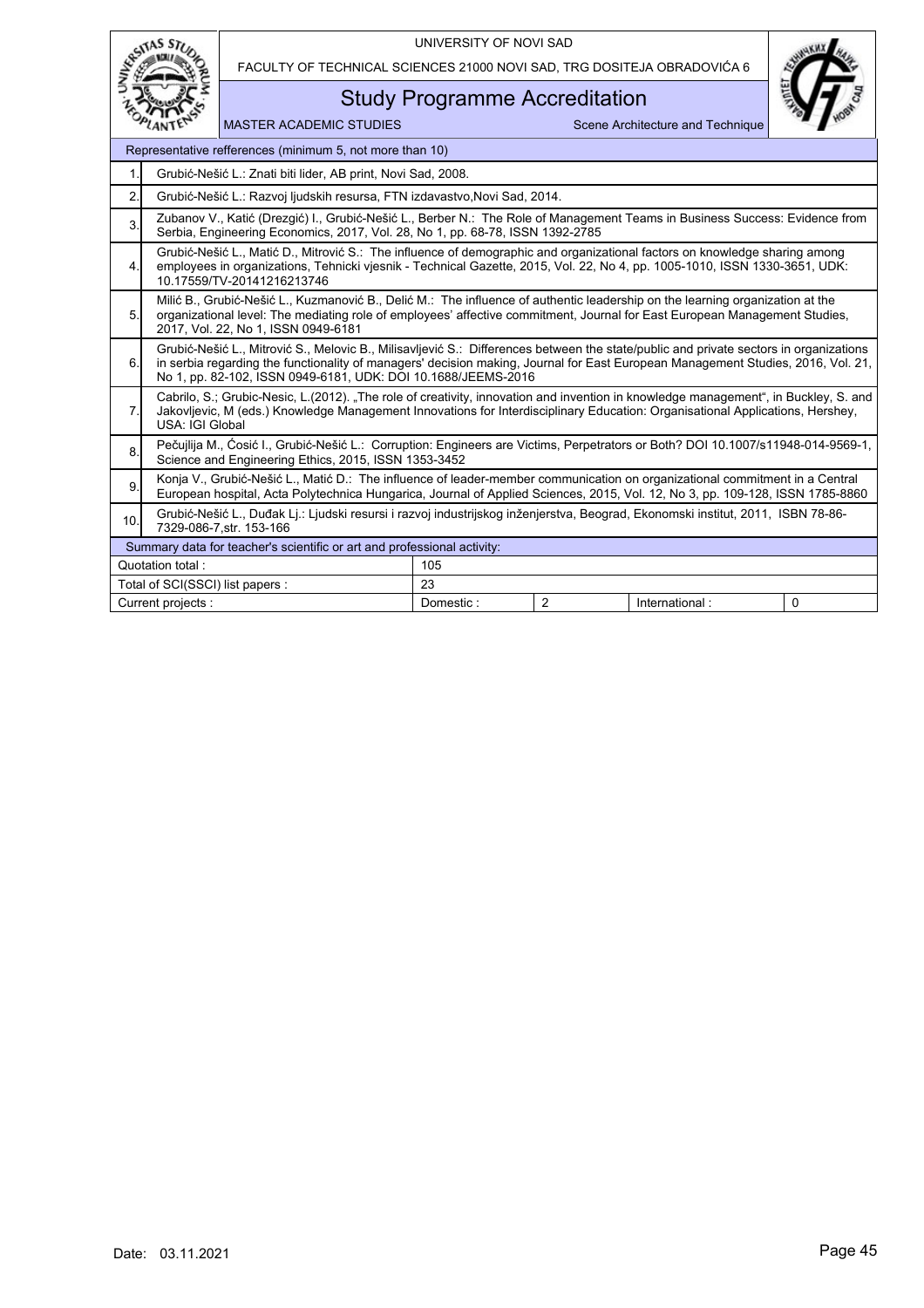



<span id="page-47-0"></span>Study Programme Accreditation

MASTER ACADEMIC STUDIES Scene Architecture and Technique

| Name and last name:      |                          |                                    | Ilić M. Vladimir                                 |                                                                                                                                            |                                          |                                                         |                                                                                                                                                                                                                                                                                                                                                                                                                                                                                                                                                                                                                                             |
|--------------------------|--------------------------|------------------------------------|--------------------------------------------------|--------------------------------------------------------------------------------------------------------------------------------------------|------------------------------------------|---------------------------------------------------------|---------------------------------------------------------------------------------------------------------------------------------------------------------------------------------------------------------------------------------------------------------------------------------------------------------------------------------------------------------------------------------------------------------------------------------------------------------------------------------------------------------------------------------------------------------------------------------------------------------------------------------------------|
|                          | Academic title:          |                                    |                                                  |                                                                                                                                            | Assistant Professor in the Field of Arts |                                                         |                                                                                                                                                                                                                                                                                                                                                                                                                                                                                                                                                                                                                                             |
|                          |                          |                                    |                                                  | Name of the institution where the teacher works full time and                                                                              |                                          |                                                         | Faculty of Technical Sciences - Novi Sad                                                                                                                                                                                                                                                                                                                                                                                                                                                                                                                                                                                                    |
|                          | starting date:           |                                    |                                                  |                                                                                                                                            | 01.11.2012                               |                                                         |                                                                                                                                                                                                                                                                                                                                                                                                                                                                                                                                                                                                                                             |
| Scientific or art field: |                          |                                    |                                                  |                                                                                                                                            |                                          | Applied arts and design in architecture and engineering |                                                                                                                                                                                                                                                                                                                                                                                                                                                                                                                                                                                                                                             |
|                          | Academic carieer         |                                    | Year                                             | Institution                                                                                                                                |                                          |                                                         | Field                                                                                                                                                                                                                                                                                                                                                                                                                                                                                                                                                                                                                                       |
|                          | Academic title election: |                                    | 2019                                             | University of Novi Sad - Novi Sad                                                                                                          |                                          |                                                         | Applied arts and design in architecture and<br>engineering                                                                                                                                                                                                                                                                                                                                                                                                                                                                                                                                                                                  |
|                          | Bachelor's thesis        |                                    | 1996                                             | Faculty of Architecture - Beograd                                                                                                          |                                          |                                                         | Architectural and urban planning, design and<br>theory                                                                                                                                                                                                                                                                                                                                                                                                                                                                                                                                                                                      |
|                          | Master's thesis          |                                    | 1996                                             | Faculty of Architecture - Beograd                                                                                                          |                                          |                                                         | Architectural and urban planning, design and<br>theory                                                                                                                                                                                                                                                                                                                                                                                                                                                                                                                                                                                      |
|                          |                          |                                    |                                                  | List of courses being held by the teacher in the accredited study programmes                                                               |                                          |                                                         |                                                                                                                                                                                                                                                                                                                                                                                                                                                                                                                                                                                                                                             |
|                          | ID                       |                                    | Course name                                      |                                                                                                                                            |                                          |                                                         | Study programme name, study type                                                                                                                                                                                                                                                                                                                                                                                                                                                                                                                                                                                                            |
| 1.                       | ASO15                    |                                    |                                                  | Structural Systems in Scene Architecture                                                                                                   |                                          |                                                         | (AS0) Scene Architecture, Technique and Design,<br>Undergraduate Academic Studies                                                                                                                                                                                                                                                                                                                                                                                                                                                                                                                                                           |
| 2.                       | ASO21                    |                                    | Architecture and Design                          | Constructions, Materials and Technologies in Scene                                                                                         |                                          |                                                         | (AS0) Scene Architecture, Technique and Design,<br>Undergraduate Academic Studies                                                                                                                                                                                                                                                                                                                                                                                                                                                                                                                                                           |
| 3.                       | ASO3A                    |                                    | Introduction to Architecture                     |                                                                                                                                            |                                          |                                                         | (AS0) Scene Architecture, Technique and Design,<br>Undergraduate Academic Studies                                                                                                                                                                                                                                                                                                                                                                                                                                                                                                                                                           |
| 4.                       | ASO7                     |                                    |                                                  | Introduction to Scene Architecture                                                                                                         |                                          |                                                         | (AS0) Scene Architecture, Technique and Design,<br>Undergraduate Academic Studies                                                                                                                                                                                                                                                                                                                                                                                                                                                                                                                                                           |
| 5.                       | ASM11                    | Artistic Practices of Scene Design |                                                  |                                                                                                                                            |                                          | <b>Studies</b>                                          | (AS0) Scene Architecture and Design, Master Academic                                                                                                                                                                                                                                                                                                                                                                                                                                                                                                                                                                                        |
| 6.                       | ASMI14                   |                                    | <b>Technical Production of Performing Events</b> |                                                                                                                                            |                                          |                                                         | (AS1) Scene Architecture and Technique, Master Academic                                                                                                                                                                                                                                                                                                                                                                                                                                                                                                                                                                                     |
| 7.                       | SDO <sub>6</sub>         |                                    |                                                  | Technologies in Scene Design                                                                                                               |                                          |                                                         | (AS0) Scene Design, Doctoral Academic Studies                                                                                                                                                                                                                                                                                                                                                                                                                                                                                                                                                                                               |
|                          |                          |                                    |                                                  | Representative refferences (minimum 5, not more than 10)                                                                                   |                                          |                                                         |                                                                                                                                                                                                                                                                                                                                                                                                                                                                                                                                                                                                                                             |
|                          |                          |                                    |                                                  |                                                                                                                                            |                                          |                                                         | Rad Proces/ Process, nastup Srbije na Praškom kvadrijenalu scenskog dizajna i scenskog prostora 2015, Prag, Češka Republika,                                                                                                                                                                                                                                                                                                                                                                                                                                                                                                                |
| 1.                       |                          |                                    | ISBN 978-80-7008-350-5, 257-263.                 | 2015, MPU i Scen, Beograd/Novi Sad, 2015, ISBN 978-86-7892-707-2, http://www.scen.uns.ac.rs/wp-                                            |                                          |                                                         | 2015. Zlatna medalja za uspostavljanje dijaloga PQ 2015. (sa T. Dadić-Dinulović, M. David, D. Dimitrovskom, D. Mamulom i<br>učesnicima umetničkog, kustoskog i studentskog tima);. http://www.pq.cz/en/program/international-competitive-exhibition/pq-<br>awards; Katalog na srpskom i engleskom jeziku Process: Serbia at the Prague Quadrennial of Performance Design and Space<br>content/uploads/pq_katalog/Process_Catalogue_PQ2015_Serbia.pdf; rad prikazan u katalogu Praškog kvadrijenala na engleskom<br>jeziku Prague Quadrennial of Performance Design and Space 2015, Arts and Theatre Institute, Prag, Češka Republika, 2015, |
| 2.                       |                          |                                    |                                                  |                                                                                                                                            |                                          |                                                         | Ilić V. sa Dorić M.: ISTRAŽIVANJE ARHITEKTURE KROZ NJENO IME- REASEARCHING ARCHITECTURE THROUGH NAME,<br>4. International Symposium for students of doctoral studies in the fields of Civil Engineering, Architecture and Environmental<br>Protection, Niš: Univerzitet u Nišu, Građevinsko-arhitektonski fakultet, 2012, pp. 39-46, ISBN 978-86-88601-06-1                                                                                                                                                                                                                                                                                 |
| 3.                       | 86-89111-05-7            |                                    |                                                  |                                                                                                                                            |                                          |                                                         | Umetnički projekat Granica/Border mentor radionica sa Majkl Remzorom (Michael Ramsaur), Galerija Centralne zgrade<br>Univerziteta u Novom Sadu, Novi Sad, 30. maj-1. juni 2014; katalog na srpskom i engleskom jeziku, Departman za arhitekturu i<br>urbanizam, Fakultet tehničkih nauka Univerziteta u Novom Sadu, ISBN 978-86-7892-671-6; rad prikazan na izložbi International<br>Conference and Exhibition On Architecture (2nd; 2014; Belgrade): "Facing the Future", STRAND; Beograd, 2014, 43, ISBN 978-                                                                                                                             |
| 4.                       |                          |                                    |                                                  | arhitekturu i urbanizam Fakulteta tehničkih nauka Univerziteta u Novom Sadu, 18. februar 2016.<br>http://www.scen.uns.ac.rs/?page_id=14546 |                                          |                                                         | Umetnički rad MOJm3 (sa T. Dadić-Dinulović, D. Dimitrovskom i D. Pilipović), učionica Ognjenka Milićević, Departman za                                                                                                                                                                                                                                                                                                                                                                                                                                                                                                                      |
| 5.                       |                          |                                    |                                                  |                                                                                                                                            |                                          |                                                         | Umetnički rad Sistem (sa T. Dadić-Dinulović i D. Dimitrovskom), učionica Ognjenka Milićević, Departman za arhitekturu i<br>urbanizam Fakulteta tehničkih nauka Univerziteta u Novom Sadu, 30. januar 2015. http://www.scen.uns.ac.rs/?p=8893                                                                                                                                                                                                                                                                                                                                                                                                |
| 6.                       | ISBN 978-7-5034-5385-4.  |                                    |                                                  |                                                                                                                                            |                                          |                                                         | Umetnički rad MrAk (sa T. Dadić-Dinulović, A. Pešterac i grupom studenata), Staklenik Departmana za biologiju i ekologiju<br>Pridirno-matematičkog fakulteta u Novom Sadu, 7. Februar 2014, http://www.scen.uns.ac.rs/?p=4943; rad prikazana na<br>međunarodnoj izložbi Bejing International Biennale, Central Academy of Drama, Peking, NR Kina, 2014; katalog na engleskom i<br>kineskom jeziku 2013-2014 World Stage Design Students' Works, China Culture and History Press, Peking, NR Kina, 2014, 91,                                                                                                                                 |
| 7.                       |                          |                                    | http://teamrestart.org/projekti_05.php           | Silosi Žitomlina, Beograd, 2010; (jedan od autora)                                                                                         |                                          |                                                         | Umetnički rad "Bajkolodži", autorska kolektivna izložba sa M.Dorić i studentskom grupom Restart- "RestART", Mixer design expo,                                                                                                                                                                                                                                                                                                                                                                                                                                                                                                              |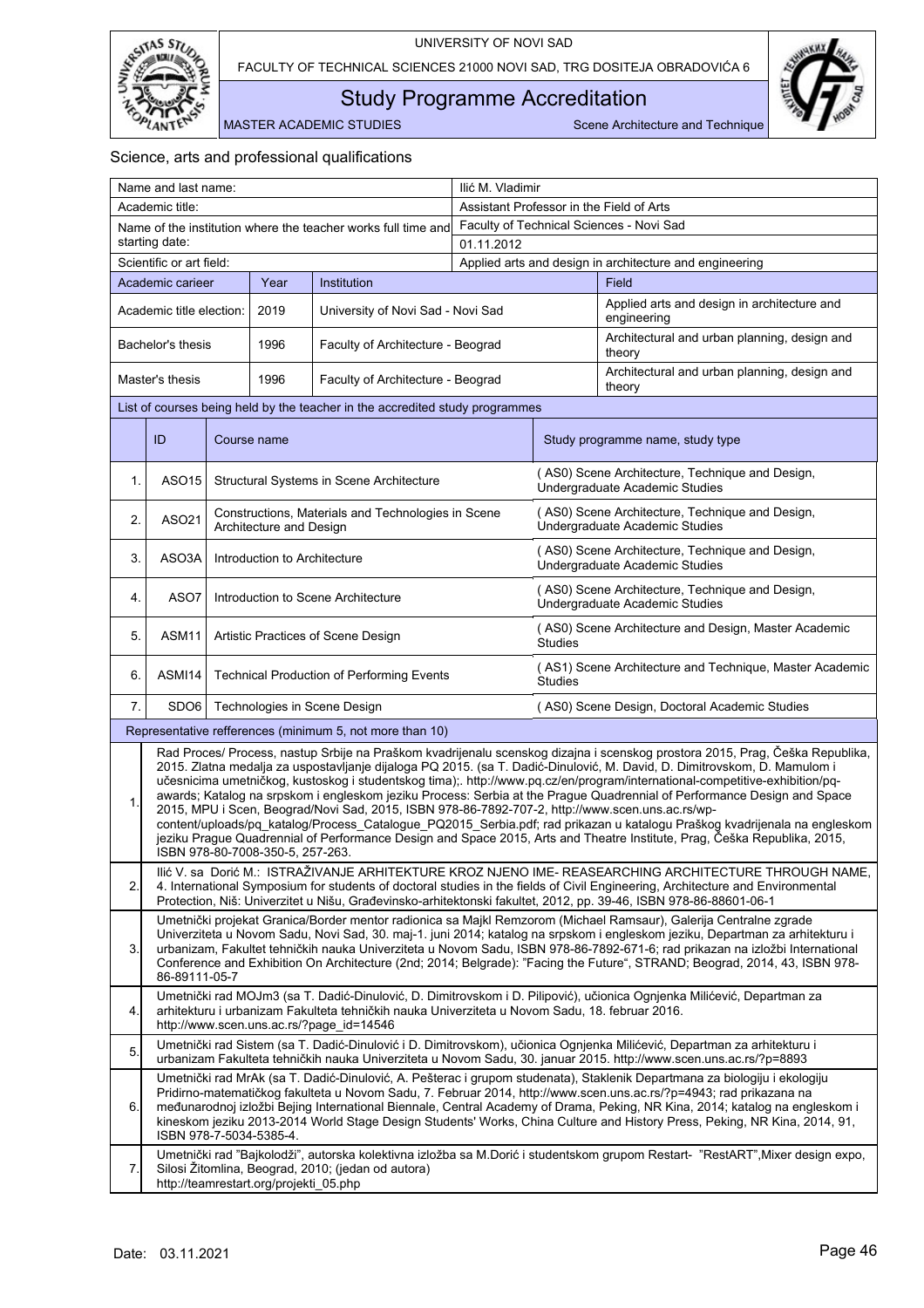|                                                                         |                                                                                                                                                                                                                                                                                                                                                                                                         |                                                                         | UNIVERSITY OF NOVI SAD               |   |                                  |  |
|-------------------------------------------------------------------------|---------------------------------------------------------------------------------------------------------------------------------------------------------------------------------------------------------------------------------------------------------------------------------------------------------------------------------------------------------------------------------------------------------|-------------------------------------------------------------------------|--------------------------------------|---|----------------------------------|--|
|                                                                         |                                                                                                                                                                                                                                                                                                                                                                                                         | FACULTY OF TECHNICAL SCIENCES 21000 NOVI SAD, TRG DOSITEJA OBRADOVIĆA 6 |                                      |   |                                  |  |
|                                                                         |                                                                                                                                                                                                                                                                                                                                                                                                         |                                                                         | <b>Study Programme Accreditation</b> |   |                                  |  |
|                                                                         |                                                                                                                                                                                                                                                                                                                                                                                                         | <b>MASTER ACADEMIC STUDIES</b>                                          |                                      |   | Scene Architecture and Technique |  |
|                                                                         |                                                                                                                                                                                                                                                                                                                                                                                                         | Representative refferences (minimum 5, not more than 10)                |                                      |   |                                  |  |
| 8                                                                       | Umetnički rad "Architectural_rasadnik", autorska kolektivna izložba sa M.Dorić i studentskom grupom Restart- "RestART", Mixer<br>design expo, Silosi Žitomlina, Beograd, 2009; (jedan od autora) http://teamrestart.org/projekti_02.php                                                                                                                                                                 |                                                                         |                                      |   |                                  |  |
| 9                                                                       | Izložba Scenska laboratorija/Scene Laboratory (sa T. Dadić-Dinulović i D. Dimitrovskom u okviru izložbe Laboratorija<br>prostora/Laboratory of Space, Muzej savremene umetnosti Vojvodine, Novi Sad, 22. decembar 2015 – 20. januar 2016; katalog<br>na srpskom i engleskom jeziku, Departman za arhitekturu i urbanizam, Fakultet tehničkih nauka Univerziteta u Novom Sadu, ISBN<br>978-86-7892-814-7 |                                                                         |                                      |   |                                  |  |
| 10.                                                                     | Clan žirija Konkurs za dizajn- Izrada idejnog rešenja zgrade RUV, Radio Televizija Vojvodine, https://www.gradnja.rs/konkurs-za-<br>novu-zgradu-rtv-na-trandzamentu/, http://www.arh.bg.ac.rs/2014/06/17/konkurs-izrada-idejnog-resenje-zgrade-radio-televizija-<br>vojvodine/?pismo=lat Ignjata Pavlasa 3, Novi Sad Srbija, 2014.                                                                      |                                                                         |                                      |   |                                  |  |
| Summary data for teacher's scientific or art and professional activity: |                                                                                                                                                                                                                                                                                                                                                                                                         |                                                                         |                                      |   |                                  |  |
| Quotation total:                                                        |                                                                                                                                                                                                                                                                                                                                                                                                         |                                                                         |                                      |   |                                  |  |
|                                                                         | Total of SCI(SSCI) list papers :                                                                                                                                                                                                                                                                                                                                                                        |                                                                         | 0                                    |   |                                  |  |
|                                                                         | Current projects :                                                                                                                                                                                                                                                                                                                                                                                      |                                                                         | Domestic:                            | 2 | International:                   |  |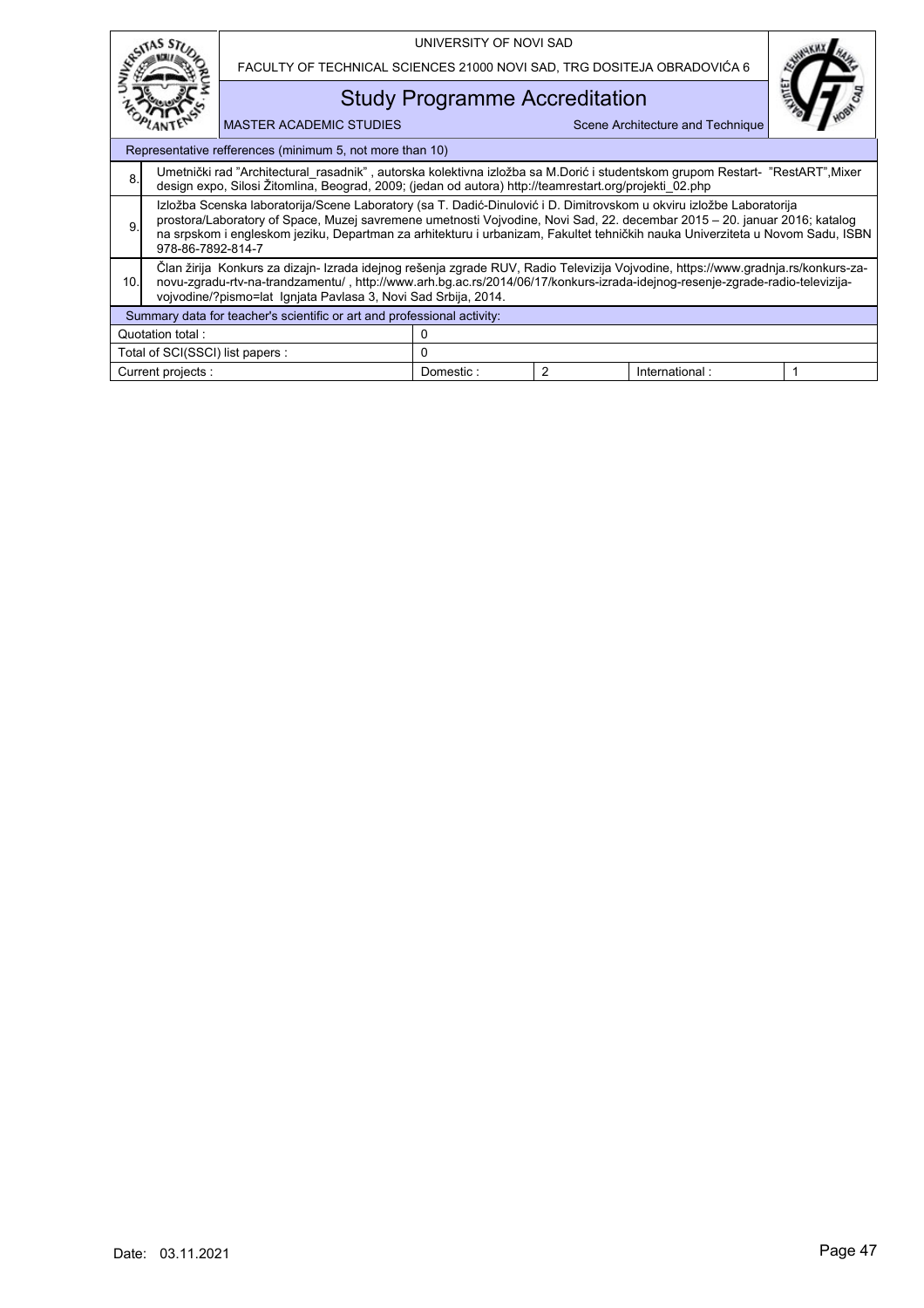

<span id="page-49-0"></span>Study Programme Accreditation

MASTER ACADEMIC STUDIES Scene Architecture and Technique

|                          | Name and last name:                                                                                                                                                                                                                                                                     |                             |                                     |                                                                                                      | Lazić I. Marko                           |                                                                                             |                                                                                                                                                                                                                                                       |  |
|--------------------------|-----------------------------------------------------------------------------------------------------------------------------------------------------------------------------------------------------------------------------------------------------------------------------------------|-----------------------------|-------------------------------------|------------------------------------------------------------------------------------------------------|------------------------------------------|---------------------------------------------------------------------------------------------|-------------------------------------------------------------------------------------------------------------------------------------------------------------------------------------------------------------------------------------------------------|--|
|                          | Academic title:                                                                                                                                                                                                                                                                         |                             |                                     |                                                                                                      |                                          | <b>Assistant Professor</b>                                                                  |                                                                                                                                                                                                                                                       |  |
|                          |                                                                                                                                                                                                                                                                                         |                             |                                     | Name of the institution where the teacher works full time and                                        | Faculty of Technical Sciences - Novi Sad |                                                                                             |                                                                                                                                                                                                                                                       |  |
| starting date:           |                                                                                                                                                                                                                                                                                         |                             | 01.05.2010                          |                                                                                                      |                                          |                                                                                             |                                                                                                                                                                                                                                                       |  |
| Scientific or art field: |                                                                                                                                                                                                                                                                                         |                             |                                     |                                                                                                      |                                          | Geometric space theory and interpretation in architecture and                               |                                                                                                                                                                                                                                                       |  |
|                          | Academic carieer                                                                                                                                                                                                                                                                        |                             | Year                                | Institution                                                                                          |                                          |                                                                                             | Field                                                                                                                                                                                                                                                 |  |
|                          | Academic title election:                                                                                                                                                                                                                                                                |                             | 2017                                | University of Novi Sad - Novi Sad                                                                    |                                          |                                                                                             | Geometric space theory and interpretation in<br>architecture and urbanismUrbanism                                                                                                                                                                     |  |
|                          | PhD thesis                                                                                                                                                                                                                                                                              |                             | 2017                                | Faculty of Technical Sciences - Novi Sad                                                             |                                          |                                                                                             | Geometric space theory and interpretation in<br>architecture and urbanismUrbanism                                                                                                                                                                     |  |
|                          | Bachelor's thesis                                                                                                                                                                                                                                                                       |                             | 2009                                | Faculty of Technical Sciences - Novi Sad                                                             |                                          |                                                                                             | Geometric space theory and interpretation in<br>architecture and urbanismUrbanism                                                                                                                                                                     |  |
|                          |                                                                                                                                                                                                                                                                                         |                             |                                     | List of courses being held by the teacher in the accredited study programmes                         |                                          |                                                                                             |                                                                                                                                                                                                                                                       |  |
|                          | ID                                                                                                                                                                                                                                                                                      |                             | Course name                         |                                                                                                      |                                          |                                                                                             | Study programme name, study type                                                                                                                                                                                                                      |  |
| 1.                       | <b>RG013</b>                                                                                                                                                                                                                                                                            | reality                     |                                     | Introduction to the technology of augumented and virtual                                             |                                          | <b>Studies</b>                                                                              | (F10) Engineering Animation, Undergraduate Academic                                                                                                                                                                                                   |  |
| 2.                       | <b>RG015</b>                                                                                                                                                                                                                                                                            |                             |                                     | Augmented and virtual reality                                                                        |                                          |                                                                                             | (F20) Engineering Animation, Master Academic Studies                                                                                                                                                                                                  |  |
| 3.                       | AD0002                                                                                                                                                                                                                                                                                  |                             | Architectural visualization         |                                                                                                      |                                          |                                                                                             | (AH0) Architecture, Master Academic Studies                                                                                                                                                                                                           |  |
| 4.                       | AD0003                                                                                                                                                                                                                                                                                  |                             |                                     | Digital Fabrication in Architecture                                                                  |                                          |                                                                                             | (AD0) Digital Techniques, Design and Production in<br>Architecture, Master Academic Studies                                                                                                                                                           |  |
|                          |                                                                                                                                                                                                                                                                                         |                             |                                     |                                                                                                      |                                          |                                                                                             | (AH0) Architecture, Master Academic Studies                                                                                                                                                                                                           |  |
| 5.                       | AD0015<br>Interactive visualization                                                                                                                                                                                                                                                     |                             |                                     |                                                                                                      |                                          | (AD0) Digital Techniques, Design and Production in<br>Architecture, Master Academic Studies |                                                                                                                                                                                                                                                       |  |
|                          |                                                                                                                                                                                                                                                                                         |                             |                                     |                                                                                                      |                                          | (AH0) Architecture, Master Academic Studies                                                 |                                                                                                                                                                                                                                                       |  |
| 6.                       | AD0016                                                                                                                                                                                                                                                                                  | Advanced BIM technology     |                                     |                                                                                                      |                                          |                                                                                             | (AH0) Architecture, Master Academic Studies                                                                                                                                                                                                           |  |
| 7.                       | AD0022                                                                                                                                                                                                                                                                                  | <b>Computational Design</b> |                                     |                                                                                                      |                                          |                                                                                             | (AD0) Digital Techniques, Design and Production in<br>Architecture, Master Academic Studies                                                                                                                                                           |  |
|                          |                                                                                                                                                                                                                                                                                         |                             |                                     |                                                                                                      |                                          |                                                                                             | (E10) Power, Electronic and Telecommunication<br>Engineering, Master Academic Studies                                                                                                                                                                 |  |
| 8.                       | ASMI12                                                                                                                                                                                                                                                                                  |                             |                                     | Virtual, Augmented and Hyper Reality                                                                 |                                          | <b>Studies</b>                                                                              | (AS0) Scene Architecture and Design, Master Academic                                                                                                                                                                                                  |  |
|                          |                                                                                                                                                                                                                                                                                         |                             |                                     |                                                                                                      |                                          | <b>Studies</b>                                                                              | (AS1) Scene Architecture and Technique, Master Academic                                                                                                                                                                                               |  |
|                          | ASMI7E                                                                                                                                                                                                                                                                                  |                             | Design of Virtual Space             |                                                                                                      |                                          | (AS0) Scene Architecture and Design, Master Academic<br><b>Studies</b>                      |                                                                                                                                                                                                                                                       |  |
| 9.                       |                                                                                                                                                                                                                                                                                         |                             |                                     |                                                                                                      |                                          | Studies                                                                                     | (AS1) Scene Architecture and Technique, Master Academic                                                                                                                                                                                               |  |
|                          |                                                                                                                                                                                                                                                                                         |                             |                                     | Representative refferences (minimum 5, not more than 10)                                             |                                          |                                                                                             |                                                                                                                                                                                                                                                       |  |
| 1.                       | tehničkih nauka, 2017                                                                                                                                                                                                                                                                   |                             |                                     |                                                                                                      |                                          |                                                                                             | Lazić M.: Model za arhitektonsku analizu objekata zasnovan na BIM tehnologoji i upotrebi virtuelne realnosti, Novi Sad, Fakultet                                                                                                                      |  |
| 2.                       |                                                                                                                                                                                                                                                                                         |                             |                                     | and construction engineering, Automation in Construction, 2016, Vol. 71, pp. 210-225, ISSN 0926-5805 |                                          |                                                                                             | Perišić A., Lazić M., Perišić B.: The Extensible Orchestration Framework approach to collaborative design in architectural, urban                                                                                                                     |  |
| 3.                       |                                                                                                                                                                                                                                                                                         |                             | 2016, Vol. 23, No 5, ISSN 1330-3651 |                                                                                                      |                                          |                                                                                             | Perišić A., Lazić M., Obradović R., Galić I.: Daylight And Urban Morphology: A Model For Analysing The Average Annual<br>Illumination Of Residential Housing, Forthcoming in Oct.2016. (Print: ISSN 1330-3651), Tehnicki viesnik - Technical Gazette, |  |
| 4.                       |                                                                                                                                                                                                                                                                                         |                             |                                     | Vol. 45, No 2, pp. 205-208, ISSN 1451-2092                                                           |                                          |                                                                                             | Šiđanin P., Lazić M., Obradović R.: Immersive Virtual Reality Course at the Digital Production Studies, FME Transactions, 2017,                                                                                                                       |  |
| 5.                       |                                                                                                                                                                                                                                                                                         |                             |                                     | Between Computational Models and Performative Capacities, Novi Sad, 19-20 Maj, 2016                  |                                          |                                                                                             | Lazić M., Šiđanin P., Štulić R., Nedučin D.: Architectural Representations 1 - The Course at the Faculty of Technical Sciences, 4.                                                                                                                    |  |
| 6.                       |                                                                                                                                                                                                                                                                                         |                             |                                     |                                                                                                      |                                          |                                                                                             | Lazić M., Perišić A.: Urbanistička analiza studentskih domova "Veljko Vlahović" i "Slobodan Bajić" u Novom Sadu, PhiDac, Niš:<br>Građevinsko-arhitektonski fakultet, Univerzitet u Nišu, 27-28 Septembar, 2012, pp. 55-62, ISBN 978-86-88601-06-1     |  |
| 7.                       |                                                                                                                                                                                                                                                                                         |                             |                                     |                                                                                                      |                                          |                                                                                             | Lazić M., Perišić A., Šiđanin P.: Theoretical Framework of Computer Cognition for Use in Urban Design Process, South East                                                                                                                             |  |
| 8.                       | European Journal of Architecture and Design, 2015, Vol. 1, No 2015, pp. 1-6, ISSN 1857-9353<br>Lazić M., Perišić A., Beočanin M.: Čestični sistemi u kompjuterskoj animaciji i njihova primena, "Info M", 2012, Vol. 42, No 1, pp.<br>17-22, ISSN 1451-4397, UDK: 004.42:[007.52:519.8] |                             |                                     |                                                                                                      |                                          |                                                                                             |                                                                                                                                                                                                                                                       |  |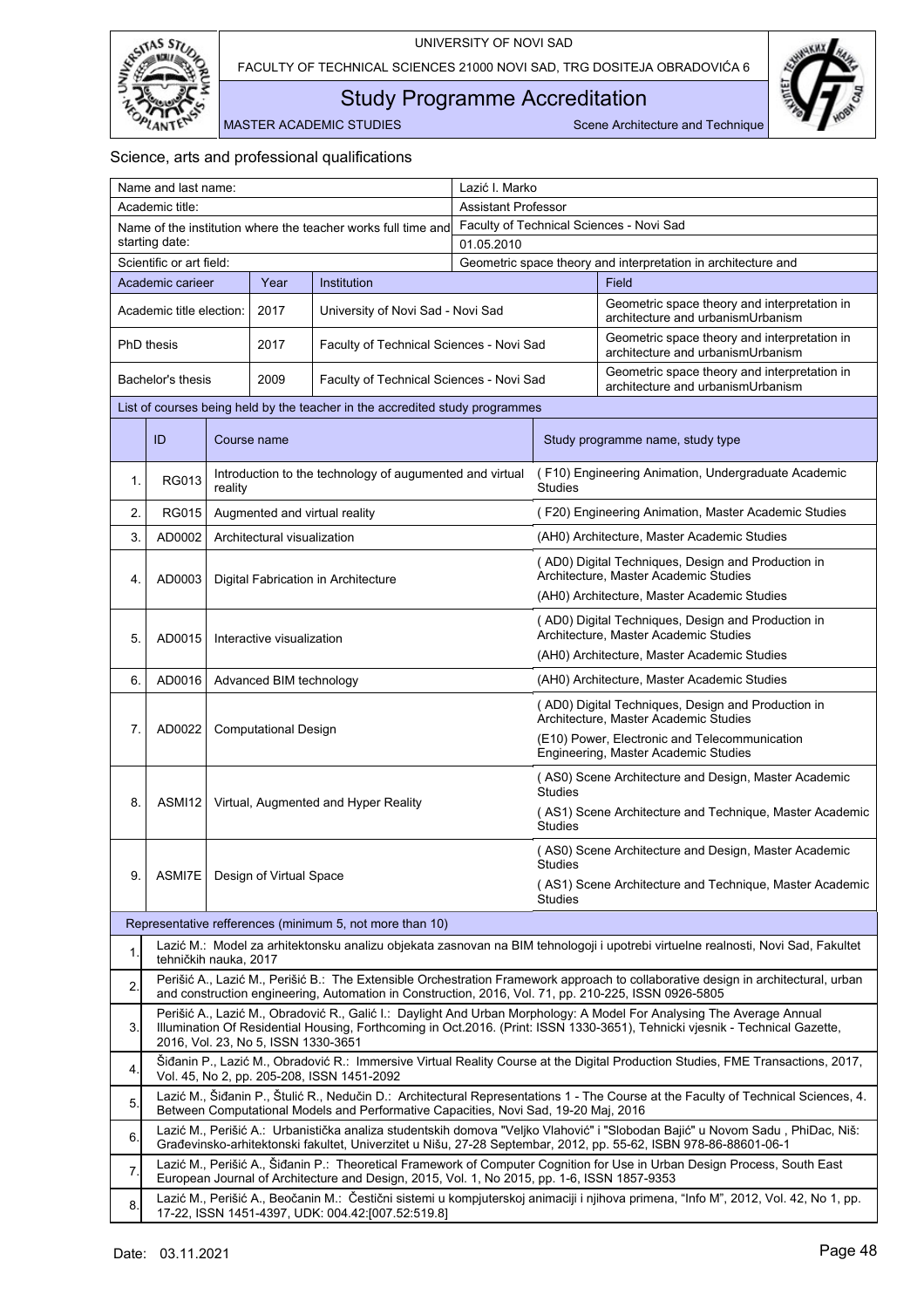|                                                                                                                                                                                                                                                                                                                                     |                       |  | UNIVERSITY OF NOVI SAD               |                                                                         |                                  |   |  |  |
|-------------------------------------------------------------------------------------------------------------------------------------------------------------------------------------------------------------------------------------------------------------------------------------------------------------------------------------|-----------------------|--|--------------------------------------|-------------------------------------------------------------------------|----------------------------------|---|--|--|
|                                                                                                                                                                                                                                                                                                                                     |                       |  |                                      | FACULTY OF TECHNICAL SCIENCES 21000 NOVI SAD, TRG DOSITEJA OBRADOVIĆA 6 |                                  |   |  |  |
|                                                                                                                                                                                                                                                                                                                                     |                       |  | <b>Study Programme Accreditation</b> |                                                                         |                                  |   |  |  |
| <b>MASTER ACADEMIC STUDIES</b>                                                                                                                                                                                                                                                                                                      |                       |  |                                      |                                                                         | Scene Architecture and Technique |   |  |  |
| Representative refferences (minimum 5, not more than 10)                                                                                                                                                                                                                                                                            |                       |  |                                      |                                                                         |                                  |   |  |  |
| Perišić A., Lazić M., Šiđanin P.: Golden ratio proportions of the facades on buildnings in Zmaj Jovina and Dunavska street in Novi<br>9.<br>Sad, 3. moNGeometrija, Novi Sad, 21-24 Jun, 2012, pp. 445-458, ISBN 978-86-7892-405-7                                                                                                   |                       |  |                                      |                                                                         |                                  |   |  |  |
| Perišić A., Lazić M., Perišić B.: The Foundation for Cooperative Services in Engineering Buildings - The Common Ontology for<br>Architectural and Urban Data Repository Modeling, 10. Jubilee IEEE International Symposium on Applied Computational<br>10.<br>Intelligence and Informatics, Timisoara, 21-23 Maj, 2015, pp. 423-427 |                       |  |                                      |                                                                         |                                  |   |  |  |
| Summary data for teacher's scientific or art and professional activity:                                                                                                                                                                                                                                                             |                       |  |                                      |                                                                         |                                  |   |  |  |
|                                                                                                                                                                                                                                                                                                                                     | 9<br>Quotation total: |  |                                      |                                                                         |                                  |   |  |  |
| $\overline{2}$<br>Total of SCI(SSCI) list papers :                                                                                                                                                                                                                                                                                  |                       |  |                                      |                                                                         |                                  |   |  |  |
| Current projects :                                                                                                                                                                                                                                                                                                                  |                       |  | Domestic:                            | 0                                                                       | International:                   | 0 |  |  |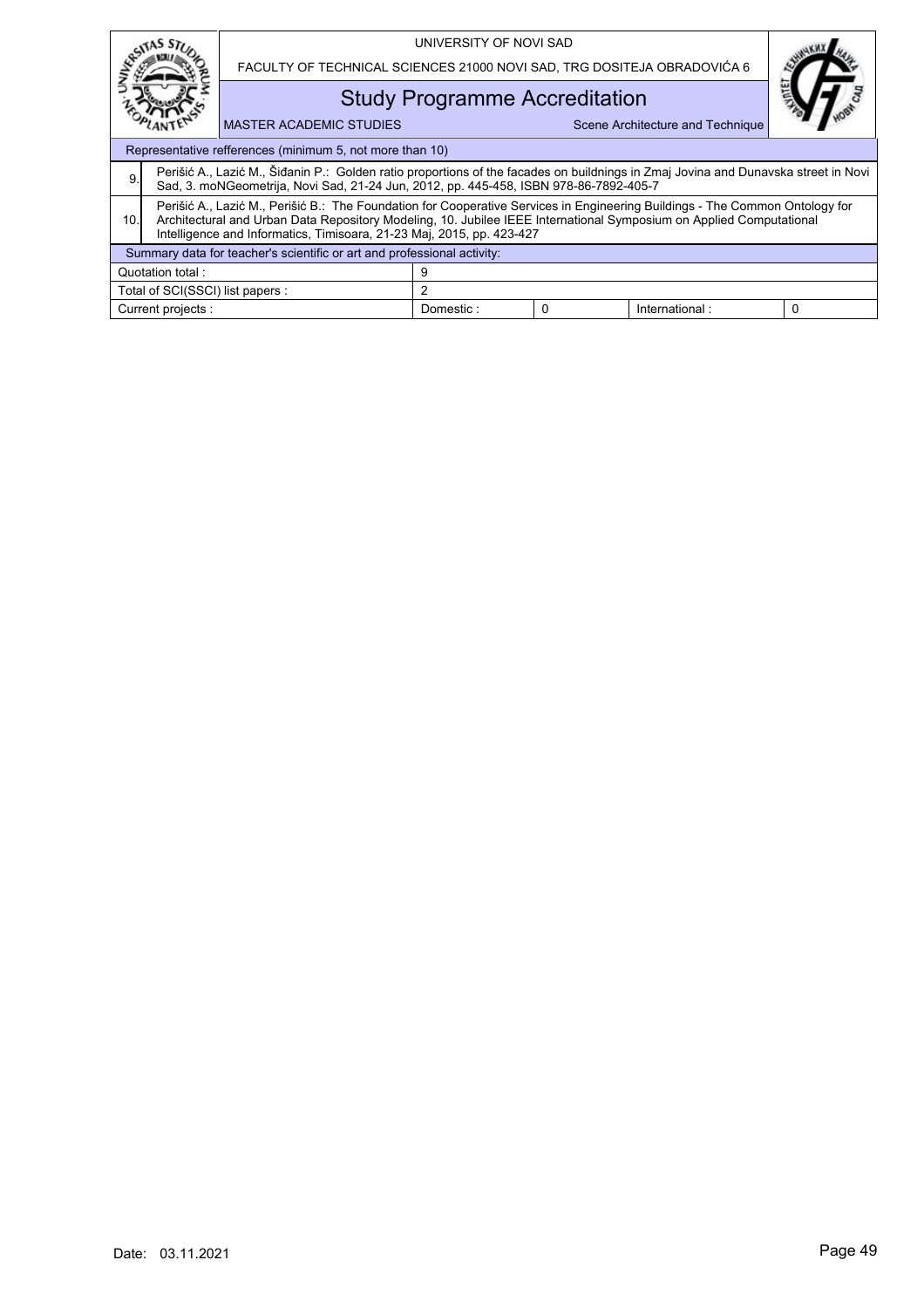

<span id="page-51-0"></span>Study Programme Accreditation

MASTER ACADEMIC STUDIES Scene Architecture and Technique

| Name and last name:                                                             |                          |                                                |                                  |                                                                                 | Milićević I. Slađana                     |                                                                                   |                                                                                                                                                                                                                                                                                                                                                                           |  |  |
|---------------------------------------------------------------------------------|--------------------------|------------------------------------------------|----------------------------------|---------------------------------------------------------------------------------|------------------------------------------|-----------------------------------------------------------------------------------|---------------------------------------------------------------------------------------------------------------------------------------------------------------------------------------------------------------------------------------------------------------------------------------------------------------------------------------------------------------------------|--|--|
|                                                                                 | Academic title:          |                                                |                                  |                                                                                 | <b>Assistant Professor</b>               |                                                                                   |                                                                                                                                                                                                                                                                                                                                                                           |  |  |
| Name of the institution where the teacher works full time and<br>starting date: |                          |                                                |                                  |                                                                                 | Faculty of Technical Sciences - Novi Sad |                                                                                   |                                                                                                                                                                                                                                                                                                                                                                           |  |  |
| Scientific or art field:                                                        |                          |                                                | 01.09.2012                       |                                                                                 |                                          |                                                                                   |                                                                                                                                                                                                                                                                                                                                                                           |  |  |
|                                                                                 | Academic carieer         |                                                | Year                             | Institution                                                                     |                                          |                                                                                   | Theory of architecture, arts and design<br>Field                                                                                                                                                                                                                                                                                                                          |  |  |
|                                                                                 | Academic title election: |                                                | 2018                             | University of Novi Sad - Novi Sad                                               |                                          |                                                                                   | Theory of architecture, arts and design                                                                                                                                                                                                                                                                                                                                   |  |  |
|                                                                                 | PhD thesis               |                                                | 2018                             | Faculty of Technical Sciences - Novi Sad                                        |                                          |                                                                                   | Theory of architecture, arts and design                                                                                                                                                                                                                                                                                                                                   |  |  |
|                                                                                 |                          |                                                |                                  |                                                                                 |                                          |                                                                                   | Architectural and urban planning, design and                                                                                                                                                                                                                                                                                                                              |  |  |
|                                                                                 | Master's thesis          |                                                | 2008                             | Faculty of Technical Sciences - Novi Sad                                        |                                          |                                                                                   | theory                                                                                                                                                                                                                                                                                                                                                                    |  |  |
|                                                                                 | Bachelor's thesis        |                                                | 2008                             | Faculty of Technical Sciences - Novi Sad                                        |                                          |                                                                                   | Architectural and urban planning, design and<br>theory                                                                                                                                                                                                                                                                                                                    |  |  |
|                                                                                 |                          |                                                |                                  | List of courses being held by the teacher in the accredited study programmes    |                                          |                                                                                   |                                                                                                                                                                                                                                                                                                                                                                           |  |  |
|                                                                                 | ID                       |                                                | Course name                      |                                                                                 |                                          |                                                                                   | Study programme name, study type                                                                                                                                                                                                                                                                                                                                          |  |  |
| 1.                                                                              | ASO <sub>1</sub>         | Design                                         |                                  | Introduction to Scene Architecture, Technique and                               |                                          |                                                                                   | (AS0) Scene Architecture, Technique and Design,<br>Undergraduate Academic Studies                                                                                                                                                                                                                                                                                         |  |  |
| 2.                                                                              | ASO30                    |                                                |                                  | Theories of Space in Art and Culture                                            |                                          |                                                                                   | (AS0) Scene Architecture, Technique and Design,<br>Undergraduate Academic Studies                                                                                                                                                                                                                                                                                         |  |  |
| 3.                                                                              | ASO <sub>34</sub>        |                                                | <b>Contemporary Architecture</b> |                                                                                 |                                          |                                                                                   | (AS0) Scene Architecture, Technique and Design,<br>Undergraduate Academic Studies                                                                                                                                                                                                                                                                                         |  |  |
| 4.                                                                              | ASO40                    | Phenomenology of Scene Architecture and Design |                                  |                                                                                 |                                          |                                                                                   | (AS0) Scene Architecture, Technique and Design,<br>Undergraduate Academic Studies                                                                                                                                                                                                                                                                                         |  |  |
| 5.                                                                              | ASO46                    | Architecture, Art and Culture of Modern Age 1  |                                  |                                                                                 |                                          |                                                                                   | (AS0) Scene Architecture, Technique and Design,<br>Undergraduate Academic Studies                                                                                                                                                                                                                                                                                         |  |  |
| 6.                                                                              | ASO47                    | Architecture, Art and Culture of Modern Age 2  |                                  |                                                                                 |                                          |                                                                                   | (AS0) Scene Architecture, Technique and Design,<br>Undergraduate Academic Studies                                                                                                                                                                                                                                                                                         |  |  |
| 7.                                                                              | ASO48                    |                                                |                                  | Theory and Criticism in Performing Arts                                         |                                          |                                                                                   | (AS0) Scene Architecture, Technique and Design,<br>Undergraduate Academic Studies                                                                                                                                                                                                                                                                                         |  |  |
| 8.                                                                              | ASO50                    |                                                | Art in Context 1                 |                                                                                 |                                          | (AS0) Scene Architecture, Technique and Design,<br>Undergraduate Academic Studies |                                                                                                                                                                                                                                                                                                                                                                           |  |  |
| 9.                                                                              | ASO51                    |                                                | Art in Context 2                 |                                                                                 |                                          |                                                                                   | (AS0) Scene Architecture, Technique and Design,<br>Undergraduate Academic Studies                                                                                                                                                                                                                                                                                         |  |  |
| 10.                                                                             | ASO <sub>52</sub>        |                                                | Art in Context 3                 |                                                                                 |                                          |                                                                                   | (AS0) Scene Architecture, Technique and Design,<br>Undergraduate Academic Studies                                                                                                                                                                                                                                                                                         |  |  |
| 11.                                                                             | ASI391                   |                                                |                                  | Theory and Criticism in Architecture                                            |                                          |                                                                                   | (AS0) Scene Architecture, Technique and Design<br>Undergraduate Academic Studies                                                                                                                                                                                                                                                                                          |  |  |
|                                                                                 |                          |                                                |                                  |                                                                                 |                                          | <b>Studies</b>                                                                    | (AS0) Scene Architecture and Design, Master Academic                                                                                                                                                                                                                                                                                                                      |  |  |
| 12.                                                                             | ASM <sub>6</sub>         | Theory of Scene Architecture and Design        |                                  |                                                                                 |                                          | Studies                                                                           | (AS1) Scene Architecture and Technique, Master Academic                                                                                                                                                                                                                                                                                                                   |  |  |
| 13.                                                                             | A938                     |                                                |                                  | Scene phenomena in contemporary arts                                            |                                          |                                                                                   | (A00) Architecture, Doctoral Academic Studies                                                                                                                                                                                                                                                                                                                             |  |  |
| 14.                                                                             | SDO <sub>1</sub>         |                                                |                                  | Scenic Phenomena in Contemporary Arts                                           |                                          |                                                                                   | (AS0) Scene Design, Doctoral Academic Studies                                                                                                                                                                                                                                                                                                                             |  |  |
| 15.                                                                             | SDO <sub>10</sub>        |                                                |                                  | Theory and Criticism of Scene Design                                            |                                          |                                                                                   | (AS0) Scene Design, Doctoral Academic Studies                                                                                                                                                                                                                                                                                                                             |  |  |
| 16.                                                                             | SID5SD                   |                                                |                                  | Scene Design in Contemporary Art Context                                        |                                          |                                                                                   | (AS0) Scene Design, Doctoral Academic Studies                                                                                                                                                                                                                                                                                                                             |  |  |
|                                                                                 |                          |                                                |                                  | Representative refferences (minimum 5, not more than 10)                        |                                          |                                                                                   |                                                                                                                                                                                                                                                                                                                                                                           |  |  |
|                                                                                 |                          |                                                |                                  |                                                                                 |                                          |                                                                                   | Milićević S. (2018). DISOCIJATIVNI PROSTOR MODERNOSTI: Diskurs praznine u arhitekturi i vizuelnim umetnostima XX i                                                                                                                                                                                                                                                        |  |  |
| 1.                                                                              |                          |                                                |                                  | početka XXI veka, Novi Sad, Univerzitet u Novom Sadu, Fakultet tehničkih nauka. |                                          |                                                                                   |                                                                                                                                                                                                                                                                                                                                                                           |  |  |
| 2.                                                                              |                          |                                                |                                  |                                                                                 |                                          |                                                                                   | Bošković, R., Zeković, M., Milićević, S., (2015). Editors, Radical Space In Between Disciplines, Conference Book of Proceedings,<br>Intenational Interdisciplinary Scientific Conference Radical Space In Between Disciplines, Department of Architecture and<br>Urbanism, Faculty of Technical Sciences, 21-23 September, Novi Sad, Serbia, 2015, ISBN 978-86-7892-733-1 |  |  |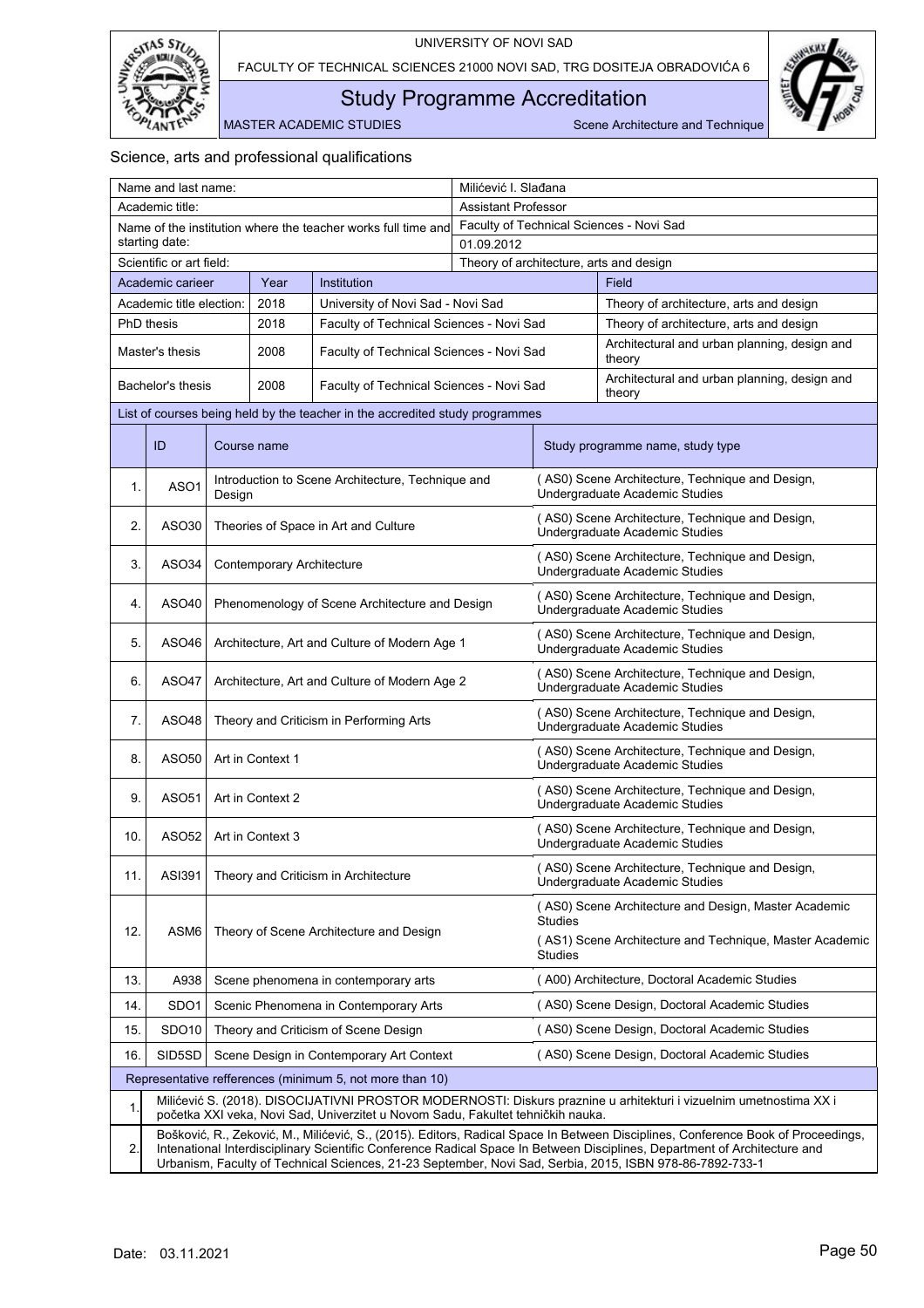|                       |                                                                                                                                                                                                                                                                                                                                                                                                                                                                     |                                                                                                                                                                                                                                                                                                                                                                                                                                                             | UNIVERSITY OF NOVI SAD               |                |                                  |              |  |  |
|-----------------------|---------------------------------------------------------------------------------------------------------------------------------------------------------------------------------------------------------------------------------------------------------------------------------------------------------------------------------------------------------------------------------------------------------------------------------------------------------------------|-------------------------------------------------------------------------------------------------------------------------------------------------------------------------------------------------------------------------------------------------------------------------------------------------------------------------------------------------------------------------------------------------------------------------------------------------------------|--------------------------------------|----------------|----------------------------------|--------------|--|--|
| RSITAS STU            |                                                                                                                                                                                                                                                                                                                                                                                                                                                                     | FACULTY OF TECHNICAL SCIENCES 21000 NOVI SAD, TRG DOSITEJA OBRADOVIĆA 6                                                                                                                                                                                                                                                                                                                                                                                     |                                      |                |                                  |              |  |  |
|                       |                                                                                                                                                                                                                                                                                                                                                                                                                                                                     |                                                                                                                                                                                                                                                                                                                                                                                                                                                             | <b>Study Programme Accreditation</b> |                |                                  |              |  |  |
|                       |                                                                                                                                                                                                                                                                                                                                                                                                                                                                     | <b>MASTER ACADEMIC STUDIES</b>                                                                                                                                                                                                                                                                                                                                                                                                                              |                                      |                | Scene Architecture and Technique |              |  |  |
|                       |                                                                                                                                                                                                                                                                                                                                                                                                                                                                     | Representative refferences (minimum 5, not more than 10)                                                                                                                                                                                                                                                                                                                                                                                                    |                                      |                |                                  |              |  |  |
| 3                     |                                                                                                                                                                                                                                                                                                                                                                                                                                                                     | Milićević, S. (2015). Empty Space in Between Physics and Metaphysics, In: Bošković, R., Zeković, M., Milićević, S., editors,<br>Radical Space In Between Disciplines, Conference Book of Proceedings, Intenational Interdisciplinary Scientific Conference<br>Radical Space In Between Disciplines, Department of Architecture and Urbanism, Faculty of Technical Sciences, 21-23<br>September, Novi Sad, Serbia, 2015, pp. 301-310, ISBN 978-86-7892-733-1 |                                      |                |                                  |              |  |  |
| $\overline{4}$ .      | Marinčić, D., Marinčić, A., Marković, R., Vujinović, S., Laćarac, D., Atanacković, S., Madžgalj, A., Milićević, S., Stojković, M.,<br>Maleš, M. (2009). Učešće na međunarodnom konkursu za izradu idejnog urbanističko-arhitektonskog rešenja Trga Republike sa<br>Ribljom pijacom. Rad prikazan na izložbi konkursnih radova i u pratećoj publikaciji izložbe na srpskom jeziku, 16 - 22. maja 2009.<br>Konkursni rad je otkupljen.                                |                                                                                                                                                                                                                                                                                                                                                                                                                                                             |                                      |                |                                  |              |  |  |
| 5.                    | Kosina, A., Simić, N., Obrenić, U., Milićević, S. (2011). Učešće na međunarodnom konkursu za idejno rešenje zgrade Centra za<br>promociju nauke, raspisivač konkursa Centar za promociju nauke i Društvo arhitekata Srbije, konkursni rad prikazan na izložbi<br>konkursnih radova održanoj na Savskom šetalištu na Kalemegdanu u Beogradu i u pratećem dvojezičnom katalogu izložbe, 2011.<br>ISBN 978-86-88767-00-2.                                              |                                                                                                                                                                                                                                                                                                                                                                                                                                                             |                                      |                |                                  |              |  |  |
| 6.                    |                                                                                                                                                                                                                                                                                                                                                                                                                                                                     | Umetnički projekat Granica/Border, Galerija Centralne zgrade Univerziteta u Novom Sadu, Novi Sad, 30. maj-1. juni 2014; katalog<br>na srpskom i engleskom jeziku, Departman za arhitekturu i urbanizam, Fakultet tehničkih nauka Univerziteta u Novom Sadu, ISBN<br>978-86-7892-671-6. (rukovodilac radionice za rad "(Ne)računajte na nas!", sa S. Maljković)                                                                                              |                                      |                |                                  |              |  |  |
| 7.                    |                                                                                                                                                                                                                                                                                                                                                                                                                                                                     | Milićević, S. (2018). Scene Design: First as a Methodology then as a New Professional Field", 4th International Conference on<br>Higher Education Advances (HEAd'18), Universitat Politecnica de Valencia, Valencia, DOI:<br>http://dx.doi.org/10.4995/HEAd18.2018.8144                                                                                                                                                                                     |                                      |                |                                  |              |  |  |
| 8.                    | Milićević, S., Dadić Dinulović, T. (2014). The Empty Space in Theatre and Psychoanalysis, In: Arts, Performing Arts, Architecture<br>and Design, Conference Book of Proceedings, Intenational Multidisciplinary Scientific Conferences on Social Sciences and Arts<br>SGEM 2014, STEF92 Technology Ltd., 1-10 September, Albena, Bulgaria, 2014, pp. 449-456, ISBN 978-619-7105-30-08                                                                               |                                                                                                                                                                                                                                                                                                                                                                                                                                                             |                                      |                |                                  |              |  |  |
| 9.                    | Milićević, S. (2012). Subversive Potential of Scene Design, In: Dinulović, R., Krklješ, M., editors, Scene Design – Between<br>Profession, Art and Ideology, Conference Book of Proceedings, 1st Intenational Scientific Conference in the cycle "What is Scene<br>Design?", Department for Architecture and Urbanism, Faculty of Technical Sciences, 15-16 December, Novi Sad, Serbia, 2012,<br>pp. 124-131, ISBN 978-86-7892-463-7                                |                                                                                                                                                                                                                                                                                                                                                                                                                                                             |                                      |                |                                  |              |  |  |
| 10.                   | Maljković, S., Milićević, S., Dimitrovska, D., Zorzić Petrović, M., Apostolović, D., Bulut, N., Momirov, M., Stefanović, S., Stanišić, J.,<br>Spasojević, J., Terzić, Đ. (2012). Unutra, grupna izložba studenata 1. godine Specijalističkih studija arhitekture i urbanizma<br>prikazana na INFANT festivalu u SKC Fabrika u Novom Sadu i u pratećem dvojezičnom katalogu Festivala, jul 2012. Na izložbi<br>prikazan autorski umetnički rad pod nazivom Extimite. |                                                                                                                                                                                                                                                                                                                                                                                                                                                             |                                      |                |                                  |              |  |  |
|                       |                                                                                                                                                                                                                                                                                                                                                                                                                                                                     | Summary data for teacher's scientific or art and professional activity:                                                                                                                                                                                                                                                                                                                                                                                     |                                      |                |                                  |              |  |  |
| Quotation total:<br>0 |                                                                                                                                                                                                                                                                                                                                                                                                                                                                     |                                                                                                                                                                                                                                                                                                                                                                                                                                                             |                                      |                |                                  |              |  |  |
|                       | Total of SCI(SSCI) list papers :                                                                                                                                                                                                                                                                                                                                                                                                                                    |                                                                                                                                                                                                                                                                                                                                                                                                                                                             | $\Omega$                             |                |                                  |              |  |  |
|                       | Current projects :                                                                                                                                                                                                                                                                                                                                                                                                                                                  |                                                                                                                                                                                                                                                                                                                                                                                                                                                             | Domestic:                            | $\overline{2}$ | International:                   | $\mathbf{1}$ |  |  |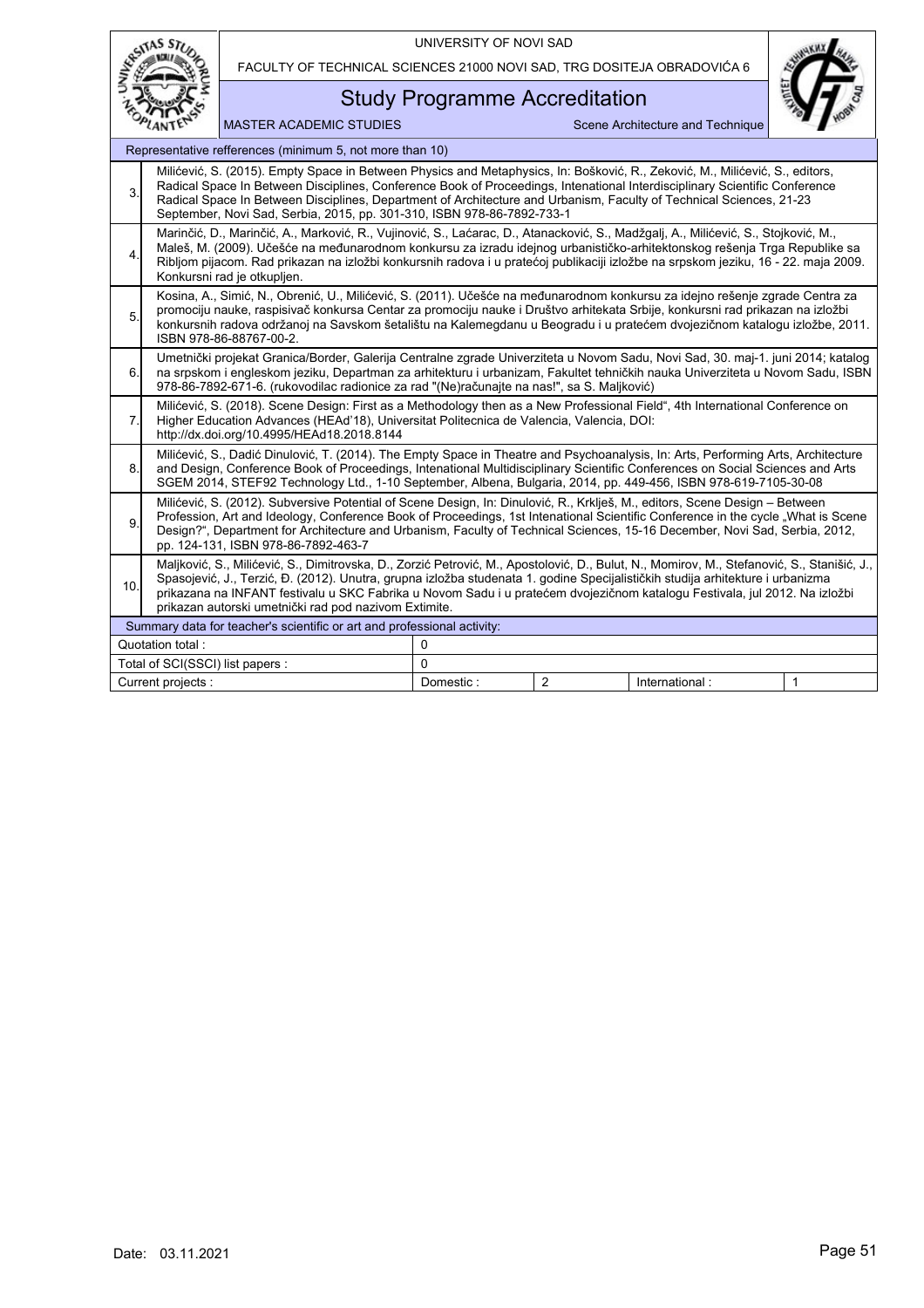



<span id="page-53-0"></span>Study Programme Accreditation

MASTER ACADEMIC STUDIES Scene Architecture and Technique

| Name and last name:                                           |                          |                                                      |                                 |                                                                                                  | Pešterac Č. Aleksandra                   |                |                                                                                                                                                                                                                                     |
|---------------------------------------------------------------|--------------------------|------------------------------------------------------|---------------------------------|--------------------------------------------------------------------------------------------------|------------------------------------------|----------------|-------------------------------------------------------------------------------------------------------------------------------------------------------------------------------------------------------------------------------------|
| Academic title:                                               |                          |                                                      | <b>Assistant Professor</b>      |                                                                                                  |                                          |                |                                                                                                                                                                                                                                     |
| Name of the institution where the teacher works full time and |                          |                                                      |                                 |                                                                                                  | Faculty of Technical Sciences - Novi Sad |                |                                                                                                                                                                                                                                     |
| starting date:                                                |                          |                                                      | 01.01.2011                      |                                                                                                  |                                          |                |                                                                                                                                                                                                                                     |
|                                                               | Scientific or art field: |                                                      |                                 |                                                                                                  |                                          |                | Scene architecture, technique and design - scene architecture and                                                                                                                                                                   |
|                                                               | Academic carieer         |                                                      | Year                            | Institution                                                                                      |                                          |                | <b>Field</b>                                                                                                                                                                                                                        |
|                                                               | Academic title election: |                                                      | 2018                            |                                                                                                  |                                          |                | Scene architecture, technique and design -<br>scene architecture and technique                                                                                                                                                      |
|                                                               | PhD thesis               |                                                      | 2017                            | Faculty of Technical Sciences - Novi Sad                                                         |                                          |                | Architecture                                                                                                                                                                                                                        |
|                                                               | Master's thesis          |                                                      | 2010                            | Faculty of Technical Sciences - Novi Sad                                                         |                                          |                | Architecture                                                                                                                                                                                                                        |
|                                                               | Bachelor's thesis        |                                                      | 2010                            | Faculty of Technical Sciences - Novi Sad                                                         |                                          |                | Architecture                                                                                                                                                                                                                        |
|                                                               |                          |                                                      |                                 | List of courses being held by the teacher in the accredited study programmes                     |                                          |                |                                                                                                                                                                                                                                     |
|                                                               | ID                       |                                                      | Course name                     |                                                                                                  |                                          |                | Study programme name, study type                                                                                                                                                                                                    |
| 1.                                                            | ASO <sub>12</sub>        |                                                      |                                 | Theatre Architecture & Technologies 1                                                            |                                          |                | (AS0) Scene Architecture, Technique and Design,<br>Undergraduate Academic Studies                                                                                                                                                   |
| 2.                                                            | ASO15                    |                                                      |                                 | Structural Systems in Scene Architecture                                                         |                                          |                | (AS0) Scene Architecture, Technique and Design,<br>Undergraduate Academic Studies                                                                                                                                                   |
| 3.                                                            | ASO18                    |                                                      |                                 | Theatre Architecture & Technologies 2                                                            |                                          |                | (AS0) Scene Architecture, Technique and Design,<br>Undergraduate Academic Studies                                                                                                                                                   |
| 4.                                                            | ASO <sub>24</sub>        | Theatre Architecture & Technologies 3                |                                 |                                                                                                  |                                          |                | (AS0) Scene Architecture, Technique and Design,<br>Undergraduate Academic Studies                                                                                                                                                   |
| 5.                                                            | ASO <sub>29</sub>        | Theatre Architecture & Technologies 4                |                                 |                                                                                                  |                                          |                | (AS0) Scene Architecture, Technique and Design,<br>Undergraduate Academic Studies                                                                                                                                                   |
| 6.                                                            | ASO <sub>8</sub>         | Introduction to Scene Techniques and Technologies    |                                 |                                                                                                  |                                          |                | (AS0) Scene Architecture, Technique and Design,<br>Undergraduate Academic Studies                                                                                                                                                   |
| 7.                                                            | ASI371                   | Scene Architecture - Design of Architectural Space 1 |                                 |                                                                                                  |                                          |                | (AS0) Scene Architecture, Technique and Design,<br>Undergraduate Academic Studies                                                                                                                                                   |
| 8.                                                            | ASI421                   |                                                      |                                 | Scene Architecture - Design of Architectural Space 2                                             |                                          |                | (AS0) Scene Architecture, Technique and Design,<br>Undergraduate Academic Studies                                                                                                                                                   |
| 9.                                                            | ASM1                     |                                                      |                                 | Scene Architecture and Technology                                                                |                                          | <b>Studies</b> | (AS1) Scene Architecture and Technique, Master Academic                                                                                                                                                                             |
| 10.                                                           | ASM11                    |                                                      |                                 | Artistic Practices of Scene Design                                                               |                                          | <b>Studies</b> | (AS0) Scene Architecture and Design, Master Academic                                                                                                                                                                                |
| 11.                                                           | ASM <sub>15</sub>        |                                                      | Scene Architecture              |                                                                                                  |                                          | <b>Studies</b> | (AS1) Scene Architecture and Technique, Master Academic                                                                                                                                                                             |
| 12.                                                           | ASMI13                   |                                                      |                                 | Architecture of Performing Events                                                                |                                          | <b>Studies</b> | (AS1) Scene Architecture and Technique, Master Academic                                                                                                                                                                             |
| 13.                                                           | A933                     |                                                      |                                 | Scenic Function of Architecture and City                                                         |                                          |                | (A00) Architecture, Doctoral Academic Studies                                                                                                                                                                                       |
| 14.                                                           | A934                     |                                                      |                                 | Out-of-Theatre Performance Design                                                                |                                          |                | (A00) Architecture, Doctoral Academic Studies                                                                                                                                                                                       |
| 15.                                                           | SDD7A                    | Chapters                                             |                                 | Scenic Function of Architecture & City - Selected                                                |                                          |                | (AS0) Scene Design, Doctoral Academic Studies                                                                                                                                                                                       |
| 16.                                                           | SDI62                    |                                                      | <b>Selected Chapters</b>        | New Spaces and New Technologies of Spectacle -                                                   |                                          |                | (AS0) Scene Design, Doctoral Academic Studies                                                                                                                                                                                       |
| 17.                                                           | SDO <sub>6</sub>         |                                                      |                                 | Technologies in Scene Design                                                                     |                                          |                | (AS0) Scene Design, Doctoral Academic Studies                                                                                                                                                                                       |
|                                                               |                          |                                                      |                                 | Representative refferences (minimum 5, not more than 10)                                         |                                          |                |                                                                                                                                                                                                                                     |
| 1.                                                            |                          |                                                      | 213-222, ISBN 978-86-7924-144-3 |                                                                                                  |                                          |                | Pešterac A., Dimitrovska D., Stojšić M.: The Aesthetics of Desolate Space, 1. REVISIONS OF MODERN AESTHETICS:<br>INTERNATIONAL SCIENTIFIC CONFERENCE, Beograd: Univerzitet u Beogradu, Arhitektonski fakultet, 26-28 Jun, 2015, str |
| 2.                                                            |                          |                                                      |                                 | Faculty of Architecture Design: Stanislav, 3-4 April, 2014, str. 565-569, ISBN 978-86-7924-114-6 |                                          |                | Pešterac A., Dimitrovska D.: Function of a desolate space, 1. PLACES AND TECHNOLOGIES, Beograd: University of Belgrade –                                                                                                            |
| 3.                                                            |                          |                                                      |                                 | 2014, pp. 765-772, ISBN 978-86-89111-06-4                                                        |                                          |                | Pešterac A.: Dystopia in Architecture, 2. ON ARCHITECTURE - FACING THE FUTURE, Beograd: STRAND, 1-15 Decembar,                                                                                                                      |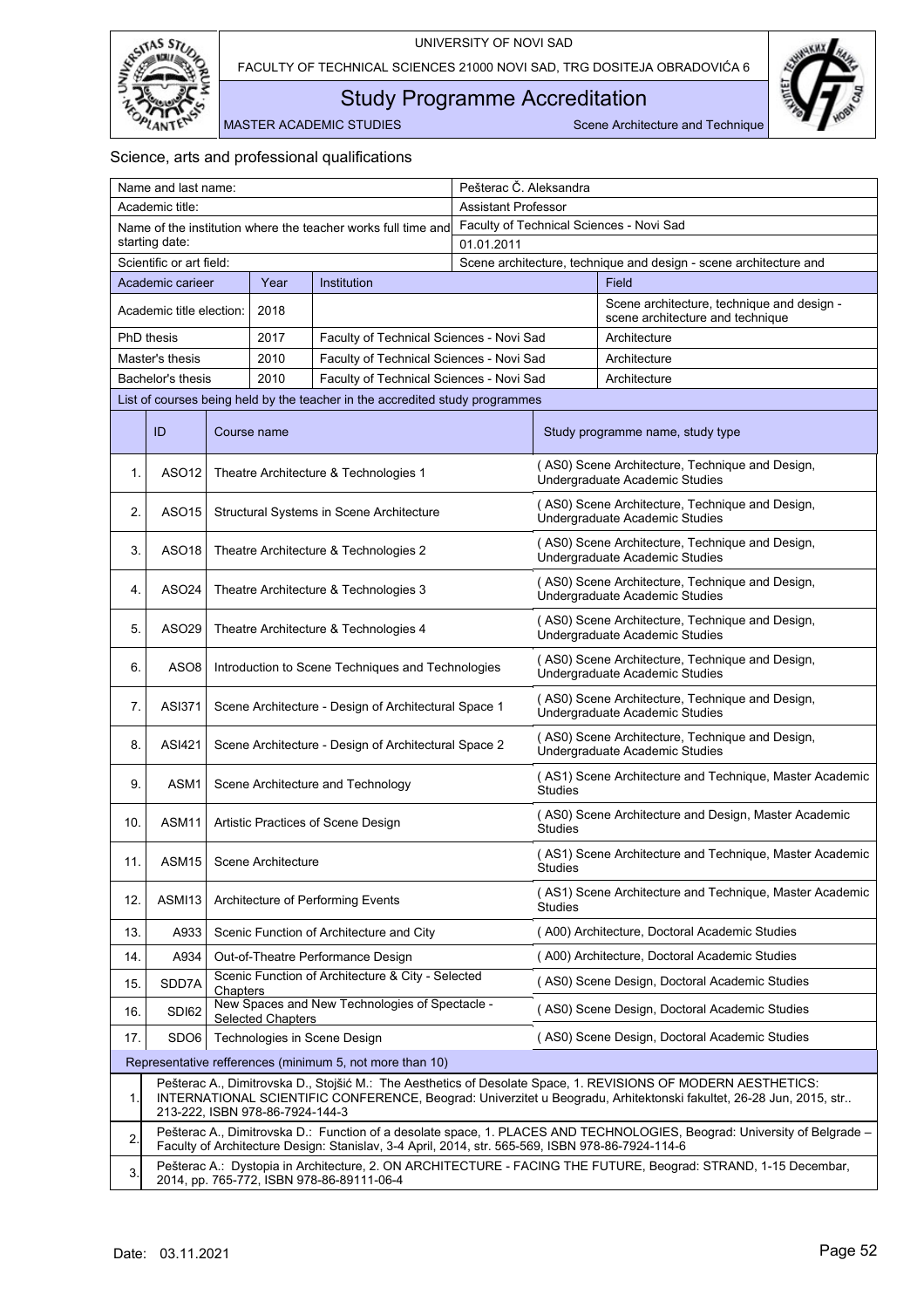|                                                             |                                                                                                                                                                                                                                                                                                                                                                                                                                         |                                                                                                                                                                                                                                                                                                                                                                             | UNIVERSITY OF NOVI SAD |  |                                  |  |
|-------------------------------------------------------------|-----------------------------------------------------------------------------------------------------------------------------------------------------------------------------------------------------------------------------------------------------------------------------------------------------------------------------------------------------------------------------------------------------------------------------------------|-----------------------------------------------------------------------------------------------------------------------------------------------------------------------------------------------------------------------------------------------------------------------------------------------------------------------------------------------------------------------------|------------------------|--|----------------------------------|--|
|                                                             |                                                                                                                                                                                                                                                                                                                                                                                                                                         | FACULTY OF TECHNICAL SCIENCES 21000 NOVI SAD, TRG DOSITEJA OBRADOVIĆA 6                                                                                                                                                                                                                                                                                                     |                        |  |                                  |  |
|                                                             |                                                                                                                                                                                                                                                                                                                                                                                                                                         | <b>Study Programme Accreditation</b>                                                                                                                                                                                                                                                                                                                                        |                        |  |                                  |  |
|                                                             |                                                                                                                                                                                                                                                                                                                                                                                                                                         | <b>MASTER ACADEMIC STUDIES</b>                                                                                                                                                                                                                                                                                                                                              |                        |  | Scene Architecture and Technique |  |
|                                                             |                                                                                                                                                                                                                                                                                                                                                                                                                                         | Representative refferences (minimum 5, not more than 10)                                                                                                                                                                                                                                                                                                                    |                        |  |                                  |  |
| $\overline{4}$ .                                            |                                                                                                                                                                                                                                                                                                                                                                                                                                         | Mičkei K., Pešterac A., Pilipović D.: Life in 'New' cities as a form of special dwelling, 4. International Symposium for Students of<br>doctoral studies in the fields of Civil Engineering Architecture and Environmental Protection, Niš: University of Nis, Faculty of Civil<br>Engineering and Architecture, 27-28 Septembar, 2012, pp. 151-158, ISBN 978-86-88601-05-4 |                        |  |                                  |  |
| 5.                                                          | Pešterac A., Mičkei K., Pilipović D.: Transforming the language of architecture of Community Cultural Centre buildings in the<br>Republic of Serbia, 4. International Symposium for Students of doctoral studies in the fields of Civil Engineering Architecture and<br>Environmental Protection, Niš: University of Nis, Faculty of Civil Engineering and Architecture, 27-28 Septembar, 2012, pp. 213-<br>219. ISBN 978-86-88601-05-4 |                                                                                                                                                                                                                                                                                                                                                                             |                        |  |                                  |  |
| 6                                                           |                                                                                                                                                                                                                                                                                                                                                                                                                                         | Pešterac A., Brkić A., Pilipović D.: Cultural Houses and Cultural Centers: Terminology, Ideology and Cultural Policy, 1.<br>Architecture and Ideology, Beograd: Arhitektonski fakultet, 28-29 Septembar, 2012, pp. 765-772, ISBN 978-86-7924-082-8                                                                                                                          |                        |  |                                  |  |
| 7.                                                          | 453-8                                                                                                                                                                                                                                                                                                                                                                                                                                   | Pešterac A., Dimitrovska D.: Potentials of Programme and Production of Polivalent Edificies in the Republic of Serbia: Pančevo<br>and Zrenjanin Cultural Centres Case Study, 6. iNDiS, Novi Sad: FTN, 28-30 Novembar, 2012, pp. 888-893, ISBN 978-86-7892-                                                                                                                  |                        |  |                                  |  |
| 8.                                                          |                                                                                                                                                                                                                                                                                                                                                                                                                                         | Pešterac A.: Breaking the Image of Urban Space, 1. SCENE DESIGN - BETWEEN PROFESSION, ART AND IDEOLOGY, Novi<br>Sad: FTN, 15-16 Decembar, 2012, pp. 140-148, ISBN 978-86-7892-463-7                                                                                                                                                                                         |                        |  |                                  |  |
| 9.                                                          | Pešterac A.: Levels of Space Influence, 5. Strand conference, Beograd: Strand - Sustainable Urban Society Association, 7-9<br>Decembar, 2011, pp. 30-30, ISBN 978-86-89111-15-6                                                                                                                                                                                                                                                         |                                                                                                                                                                                                                                                                                                                                                                             |                        |  |                                  |  |
| 10.                                                         | Pešterac A., Momirov M., Pilipović D.: Media In Architecture As Subversive Tool, 3. In: Bogdanović, R., editor, Book of Abstracts,<br>3rd International Conference in the cycle "Going Digital: Inovations in the Contemporary Life", Strand - Sustainable Urban Society<br>Association, 2-17 December, Belgrade, Serbia, 2015, str. 26, ISBN 978-86-891111-07-01                                                                       |                                                                                                                                                                                                                                                                                                                                                                             |                        |  |                                  |  |
|                                                             | Summary data for teacher's scientific or art and professional activity:                                                                                                                                                                                                                                                                                                                                                                 |                                                                                                                                                                                                                                                                                                                                                                             |                        |  |                                  |  |
| Quotation total:<br>0                                       |                                                                                                                                                                                                                                                                                                                                                                                                                                         |                                                                                                                                                                                                                                                                                                                                                                             |                        |  |                                  |  |
|                                                             | $\Omega$<br>Total of SCI(SSCI) list papers :                                                                                                                                                                                                                                                                                                                                                                                            |                                                                                                                                                                                                                                                                                                                                                                             |                        |  |                                  |  |
| Domestic:<br>International:<br>3<br>Current projects :<br>4 |                                                                                                                                                                                                                                                                                                                                                                                                                                         |                                                                                                                                                                                                                                                                                                                                                                             |                        |  |                                  |  |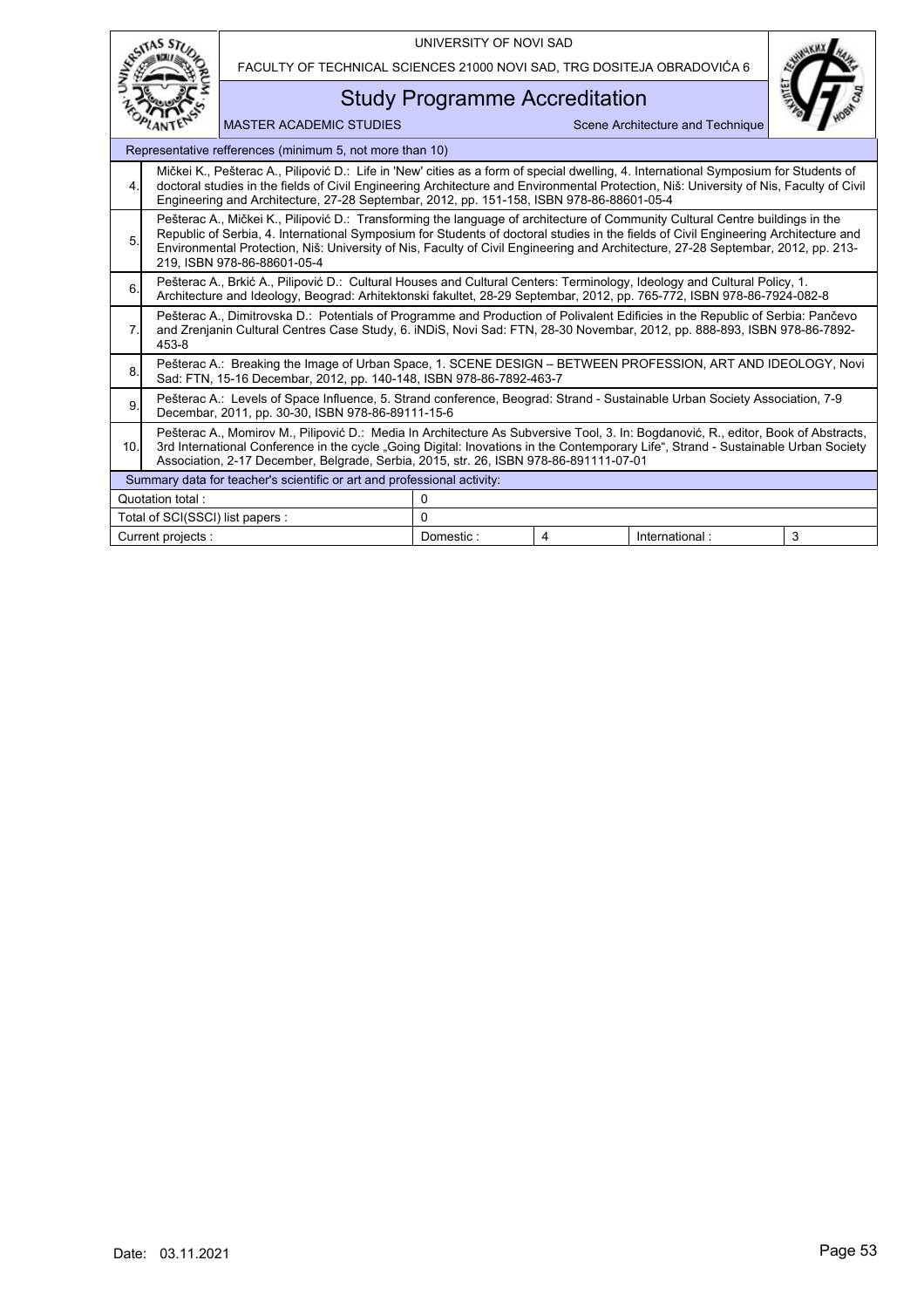



<span id="page-55-0"></span>Study Programme Accreditation

MASTER ACADEMIC STUDIES Scene Architecture and Technique

| Name and last name:                                           |                                                                                                                                                                                                                                                                                                                                    |                                  |                                          |                                                                                            | Reljić D. Dejan            |                                                                                                              |                                                                                                                                                                                                                                                         |  |
|---------------------------------------------------------------|------------------------------------------------------------------------------------------------------------------------------------------------------------------------------------------------------------------------------------------------------------------------------------------------------------------------------------|----------------------------------|------------------------------------------|--------------------------------------------------------------------------------------------|----------------------------|--------------------------------------------------------------------------------------------------------------|---------------------------------------------------------------------------------------------------------------------------------------------------------------------------------------------------------------------------------------------------------|--|
|                                                               | Academic title:                                                                                                                                                                                                                                                                                                                    |                                  |                                          |                                                                                            | <b>Assistant Professor</b> |                                                                                                              |                                                                                                                                                                                                                                                         |  |
| Name of the institution where the teacher works full time and |                                                                                                                                                                                                                                                                                                                                    |                                  | Faculty of Technical Sciences - Novi Sad |                                                                                            |                            |                                                                                                              |                                                                                                                                                                                                                                                         |  |
| starting date:                                                |                                                                                                                                                                                                                                                                                                                                    |                                  | 01.05.2002                               |                                                                                            |                            |                                                                                                              |                                                                                                                                                                                                                                                         |  |
|                                                               | Scientific or art field:                                                                                                                                                                                                                                                                                                           |                                  |                                          |                                                                                            |                            |                                                                                                              | Power electronics, machines, plants and renewable sources of electricity                                                                                                                                                                                |  |
|                                                               | Academic carieer                                                                                                                                                                                                                                                                                                                   |                                  | Year                                     | Institution                                                                                |                            |                                                                                                              | Field                                                                                                                                                                                                                                                   |  |
|                                                               | Academic title election:                                                                                                                                                                                                                                                                                                           |                                  | 2018                                     | University of Novi Sad - Novi Sad                                                          |                            |                                                                                                              | Power electronics, machines, plants and<br>renewable sources of electricity                                                                                                                                                                             |  |
| novom)                                                        | Doktorske studije (po                                                                                                                                                                                                                                                                                                              |                                  | 2017                                     | Faculty of Technical Sciences - Novi Sad                                                   |                            |                                                                                                              | Power Electronics, Machines and Facilities                                                                                                                                                                                                              |  |
|                                                               | Magister thesis                                                                                                                                                                                                                                                                                                                    |                                  | 2006                                     | Faculty of Technical Sciences - Novi Sad                                                   |                            |                                                                                                              | Power Electronics, Machines and Facilities                                                                                                                                                                                                              |  |
|                                                               | Bachelor's thesis                                                                                                                                                                                                                                                                                                                  |                                  | 2002                                     | Faculty of Technical Sciences - Novi Sad                                                   |                            |                                                                                                              | Power Electronics, Machines and Facilities                                                                                                                                                                                                              |  |
|                                                               |                                                                                                                                                                                                                                                                                                                                    |                                  |                                          | List of courses being held by the teacher in the accredited study programmes               |                            |                                                                                                              |                                                                                                                                                                                                                                                         |  |
|                                                               | ID                                                                                                                                                                                                                                                                                                                                 |                                  | Course name                              |                                                                                            |                            |                                                                                                              | Study programme name, study type                                                                                                                                                                                                                        |  |
| 1.                                                            | EE418                                                                                                                                                                                                                                                                                                                              |                                  | <b>Electrical drives</b>                 |                                                                                            |                            |                                                                                                              | (E10) Power, Electronic and Telecommunication<br>Engineering, Undergraduate Academic Studies                                                                                                                                                            |  |
| 2.                                                            | EOS203                                                                                                                                                                                                                                                                                                                             |                                  |                                          | Industrial Electrical Power Distribution                                                   |                            | <b>Studies</b>                                                                                               | (E10) Electrical Engineering, Undergraduate Professional                                                                                                                                                                                                |  |
| 3.                                                            | <b>EOS207</b>                                                                                                                                                                                                                                                                                                                      |                                  | <b>Electrical Drives</b>                 |                                                                                            |                            | <b>Studies</b>                                                                                               | (E10) Electrical Engineering, Undergraduate Professional                                                                                                                                                                                                |  |
| 4.                                                            | <b>EOS305</b>                                                                                                                                                                                                                                                                                                                      |                                  |                                          | Small hydroelectric power stations                                                         |                            | Studies                                                                                                      | (E10) Electrical Engineering, Undergraduate Professional                                                                                                                                                                                                |  |
| 5.                                                            | H351                                                                                                                                                                                                                                                                                                                               |                                  |                                          |                                                                                            |                            | (H00) Mechatronics, Undergraduate Academic Studies<br>(MR0) Measurement-Information Technologies and Control |                                                                                                                                                                                                                                                         |  |
|                                                               |                                                                                                                                                                                                                                                                                                                                    | <b>Electrical machines</b>       |                                          |                                                                                            |                            | Engineering, Undergraduate Academic Studies                                                                  |                                                                                                                                                                                                                                                         |  |
| 6.                                                            | <b>EMS114</b>                                                                                                                                                                                                                                                                                                                      | Switching and Protection Devices |                                          |                                                                                            |                            |                                                                                                              | (E10) Electrical Engineering, Professional Master Studies                                                                                                                                                                                               |  |
| 7.                                                            | <b>EMS211</b>                                                                                                                                                                                                                                                                                                                      |                                  |                                          | Electrical safety in industrial facilities                                                 |                            | (E10) Electrical Engineering, Professional Master Studies                                                    |                                                                                                                                                                                                                                                         |  |
| 8.                                                            | <b>EMS214</b>                                                                                                                                                                                                                                                                                                                      |                                  |                                          | Special electrical installations                                                           |                            | (E10) Electrical Engineering, Professional Master Studies                                                    |                                                                                                                                                                                                                                                         |  |
| 9.                                                            | ASMI5E                                                                                                                                                                                                                                                                                                                             |                                  |                                          | Stage Lighting and Sound Systems                                                           |                            | (AS1) Scene Architecture and Technique, Master Academic<br><b>Studies</b>                                    |                                                                                                                                                                                                                                                         |  |
| 10.                                                           | <b>DE317</b>                                                                                                                                                                                                                                                                                                                       |                                  |                                          | Selected chapters in control of electrical power sources                                   |                            |                                                                                                              | E10) Power, Electronic and Telecommunication<br>Engineering, Doctoral Academic Studies                                                                                                                                                                  |  |
|                                                               |                                                                                                                                                                                                                                                                                                                                    |                                  |                                          | Representative refferences (minimum 5, not more than 10)                                   |                            |                                                                                                              |                                                                                                                                                                                                                                                         |  |
| 1.                                                            |                                                                                                                                                                                                                                                                                                                                    |                                  |                                          | Transactions on Energy Conversion, 2017, Vol. 32, No 4, pp. 1356-1366, ISSN 0885-8969      |                            |                                                                                                              | Jerkan D., Reljić D., Marčetić D.: Broken Rotor Bar Fault Detection of IM Based on the Counter-Current Braking Method, IEEE                                                                                                                             |  |
| 2.                                                            |                                                                                                                                                                                                                                                                                                                                    |                                  |                                          | Scattering Parameters, Electronics (Basel), 2021, Vol. 10, No. 8, pp. 1-16, ISSN 2079-9292 |                            |                                                                                                              | Despotović Ž., Reljić D., Vasić V., Oros Dj.: Power Transfer Analysis of an Asymmetric Wireless Transmission System Using the                                                                                                                           |  |
| 3.                                                            |                                                                                                                                                                                                                                                                                                                                    |                                  |                                          | Electrical and Computer Engineering, 2016, Vol. 16, No 4, pp. 63-70, ISSN 1582-7445        |                            |                                                                                                              | Reljić D., Jerkan D., Marčetić D., Oros Đ.: Broken Bar Fault Detection in IM Operating Under No-Load Condition, Advances in                                                                                                                             |  |
| 4.                                                            |                                                                                                                                                                                                                                                                                                                                    |                                  |                                          |                                                                                            |                            |                                                                                                              | Reljić D., Tomić J., Kanović Ž.: Application of the Goertzel's Algorithm in the Airgap Mixed Eccentricity Fault Detection, Serbian<br>Journal of Electrical Engineering, 2015, Vol. 12, No 1, pp. 17-32, ISSN 1451-4869, UDK: 621.313.333: 621.317.36   |  |
| 5.                                                            | Reljić D., Jerkan D., Kanović Ž.: Broken Rotor Bar Fault Detection Using Advanced IM Model and Artificial Intelligence Approach,<br>18th IEEE International Conference on Smart Technologies - EUROCON, Novi Sad: IEEE, 1-4 July, 2019, pp. 1-6, ISBN 978-<br>153869301-8                                                          |                                  |                                          |                                                                                            |                            |                                                                                                              |                                                                                                                                                                                                                                                         |  |
| 6.                                                            |                                                                                                                                                                                                                                                                                                                                    |                                  |                                          | Electronics Engineers Inc., 1-4 July, 2019, pp. 1-5, ISBN 978-153869301-8                  |                            |                                                                                                              | Isakov I., Vasić V., Jerkan D., Reljić D., Todorović I.: Multi-phase Induction Machine Speed Estimation Method Using Rotor Slot<br>Harmonics, 18th IEEE International Conference on Smart Technologies - EUROCON, Novi Sad: Institute of Electrical and |  |
| 7.                                                            | Todorović I., Grabić S., Ivanović Z., Reljić D., Popović V.: Flexible Hybrid Synchronous-Stationary Reference Frame GCC<br>Control, 8th PSU-UNS International Conference on Engineering and Technology - ICET, Novi Sad: University of Novi Sad, Faculty<br>of Technical Sciences, 8-10 Jun, 2017, pp. 1-4, ISBN 978-86-7892-933-5 |                                  |                                          |                                                                                            |                            |                                                                                                              |                                                                                                                                                                                                                                                         |  |
| 8.                                                            | 99955-46-22-9                                                                                                                                                                                                                                                                                                                      |                                  |                                          |                                                                                            |                            |                                                                                                              | Reljić D., Jerkan D.: Experimental Identification of the Mechanical Parameters of an Induction Motor Drive, X International<br>Symposium INDEL, Banja Luka: Faculty of Electrical Engineering, Banja Luka, 6-8 Novembar, 2014, pp. 106-114, ISBN 978-   |  |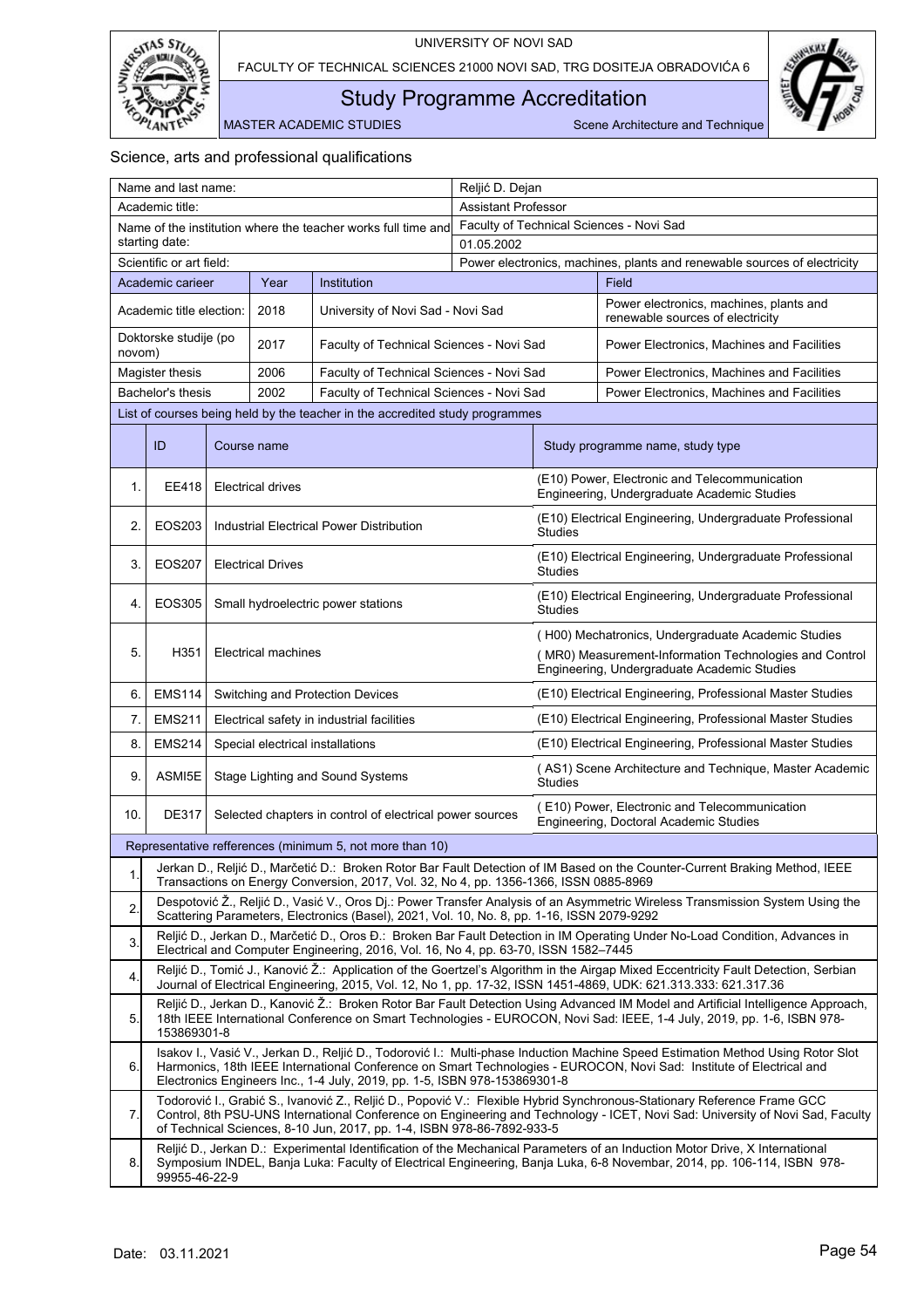|                                                                         |                                                                                                                                                                                                                                                                                                                                    |                                                                                                                                                                                                                                                                                                                | UNIVERSITY OF NOVI SAD               |  |                                  |          |  |  |  |
|-------------------------------------------------------------------------|------------------------------------------------------------------------------------------------------------------------------------------------------------------------------------------------------------------------------------------------------------------------------------------------------------------------------------|----------------------------------------------------------------------------------------------------------------------------------------------------------------------------------------------------------------------------------------------------------------------------------------------------------------|--------------------------------------|--|----------------------------------|----------|--|--|--|
|                                                                         |                                                                                                                                                                                                                                                                                                                                    | FACULTY OF TECHNICAL SCIENCES 21000 NOVI SAD, TRG DOSITEJA OBRADOVIĆA 6                                                                                                                                                                                                                                        |                                      |  |                                  |          |  |  |  |
|                                                                         |                                                                                                                                                                                                                                                                                                                                    |                                                                                                                                                                                                                                                                                                                | <b>Study Programme Accreditation</b> |  |                                  |          |  |  |  |
| <b>MASTER ACADEMIC STUDIES</b>                                          |                                                                                                                                                                                                                                                                                                                                    |                                                                                                                                                                                                                                                                                                                |                                      |  | Scene Architecture and Technique |          |  |  |  |
|                                                                         | Representative refferences (minimum 5, not more than 10)                                                                                                                                                                                                                                                                           |                                                                                                                                                                                                                                                                                                                |                                      |  |                                  |          |  |  |  |
| 9.                                                                      |                                                                                                                                                                                                                                                                                                                                    | Matić D., Kanović Ž., Reljić D., Kulić F., Oros Đ., Vasić V.: Broken Bar Detection Using Current Analysis - A Case Study, 9th IEEE<br>International Symposium on Diagnostics for Electrical Machines, Power Electronics and Drives, Valencia: IEEE, 27-30 Avgust,<br>2013, pp. 645-649, ISBN 978-1-4799-0025-1 |                                      |  |                                  |          |  |  |  |
| 10.                                                                     | D.D. Reljić, V.V. Vasić, Dj.V. Oros: "Power factor correction and harmonics mitigation based on phase shifting approach", 15th<br>International Power Electronics and Motion Control Conference, EPE-PEMC 2012 ECCE Europe, Novi Sad, Serbia, pp. DS3b.12-<br>1 - 12-8, ISBN: 978-1-4673-1971-3, IEEE catalog number CFP 1234A-USB |                                                                                                                                                                                                                                                                                                                |                                      |  |                                  |          |  |  |  |
| Summary data for teacher's scientific or art and professional activity: |                                                                                                                                                                                                                                                                                                                                    |                                                                                                                                                                                                                                                                                                                |                                      |  |                                  |          |  |  |  |
|                                                                         | Quotation total :<br>13                                                                                                                                                                                                                                                                                                            |                                                                                                                                                                                                                                                                                                                |                                      |  |                                  |          |  |  |  |
| $\overline{2}$<br>Total of SCI(SSCI) list papers :                      |                                                                                                                                                                                                                                                                                                                                    |                                                                                                                                                                                                                                                                                                                |                                      |  |                                  |          |  |  |  |
| Current projects :                                                      |                                                                                                                                                                                                                                                                                                                                    |                                                                                                                                                                                                                                                                                                                | Domestic:                            |  | International:                   | $\Omega$ |  |  |  |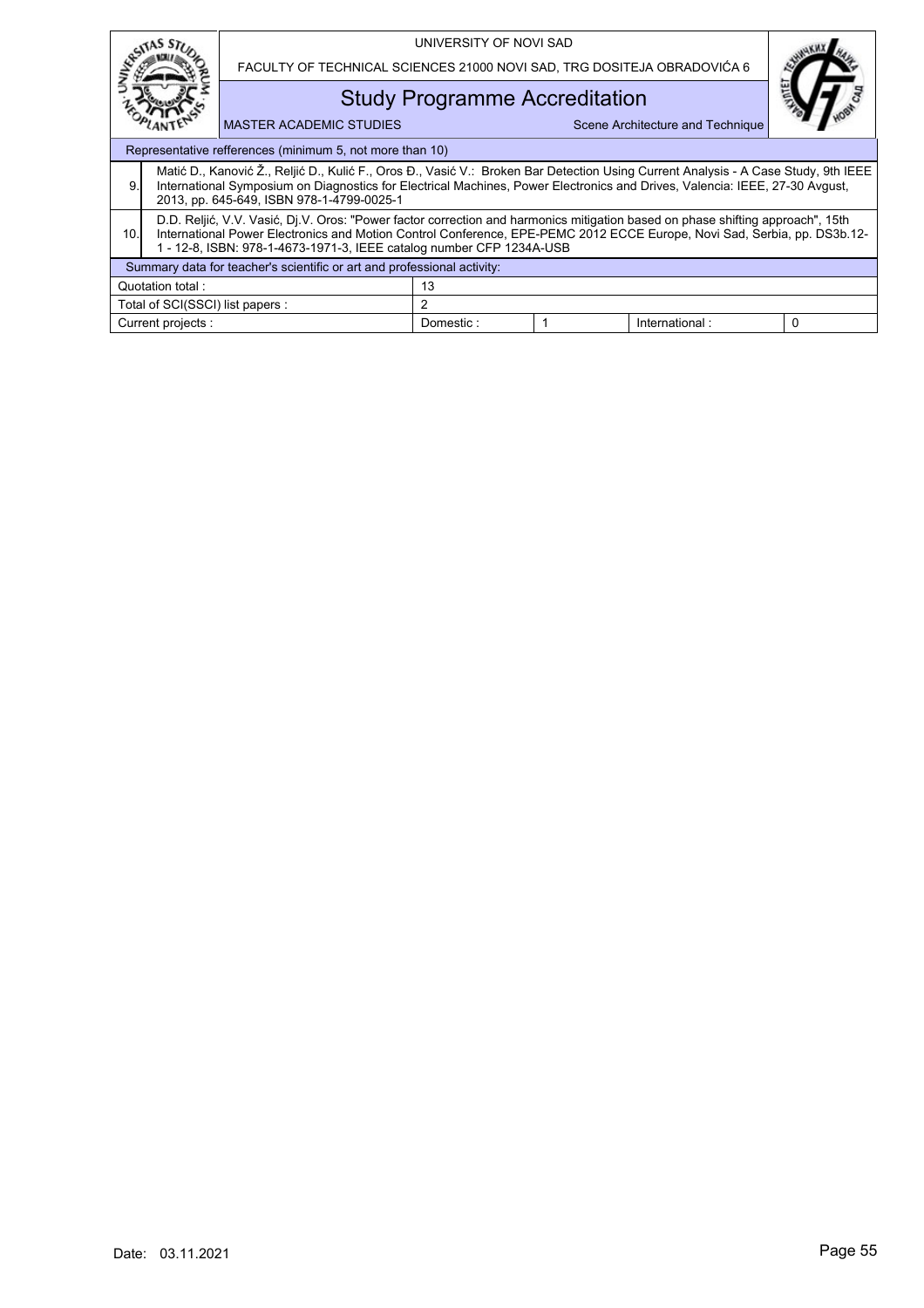

Study Programme Accreditation

MASTER ACADEMIC STUDIES SCENE Architecture and Technique

Standard 10. Organizational and Material Resources

<span id="page-57-0"></span>Appropriate human, spatial, technical-technological, library and other resources are provided for the implementation of the study program, which are appropriate to the character of the study program and the anticipated number of students. Teaching in the study program Scene Architecture and Technique is performed in specialized classrooms, whose equipment is adapted to the requirements of education of students of scene architecture and technique, as well as in all other spaces for general teaching at the Faculty of Technical Sciences (amphitheatres, classrooms, specialized laboratories, computer centre, etc.).

Teaching in the study program of Master Academic Studies of Scene Architecture and Technique is organized in two specialized spaces, intended exclusively for study programs in the field of scene architecture, technique and design.

1. Classroom AH8 "Ognjenka Milićević";

2. Scene laboratory "Borislav Gvojić";

Classroom AH8 "Ognjenka Milićević" is located on the fourth floor of the teaching block of the Faculty of Technical Sciences and is intended for the implementation of the master studies, as well as classes in the second year of undergraduate studies Scene architecture, technique and design. In this space, during the working week, all-day work is possible, within the class schedule, as well as for the independent work of students. On Friday afternoons, Saturdays and Sundays, the classroom is intended for the realization of doctoral art studies in Scene Design. The classroom is equipped with folding drawing / writing desks, which can be arranged in different ways, thus providing a comfortable space for 24 students to work, including writing, technical drawing, model making and working on laptops. When the folding tables are removed, it is possible to form different seating arrangements in the classroom, depending on the nature of the work during lectures. Also, when the chairs are removed, an opportunity is created for free work in the space, within the daily classes, as well as for special formats. The classroom is equipped with a stage lighting system consisting of two blocks of four-channel dimmer units, one of which is fixed and the other mobile, as well as eight lighting fixtures (reflectors) of different characteristics, which are standardly connected to the fixed installation, but are mobile, and they can be connected directly to the electrical network via a set of special cables with rubber insulation - in the classroom AH4a, in the Art Laboratory, in the Scene Laboratory, or any other space, in accordance to the needs of teaching. The classroom is also equipped with a sound system manufactured by JBL, which consists of two active high-power speakers with a corresponding control unit (mixer). Also, the classroom is equipped with a computer, a fixed video projector and standard classroom equipment.

Scene laboratory "Borislav Gvojić" is located on the ground floor of the Faculty building, in the entrance part from the direction of Vladimir Perić Valter Street and is intended for teaching in the third and fourth year of undergraduate studies, practical classes in master's study programs as well as open public programs. The scene laboratory is equipped with modern stage lighting systems of all types and kinds, stage and general sound systems, as well as projection systems of professional quality (a detailed list of equipment is shown in Table 10.2, within Standard 10). Equipment from the scene laboratory is not allowed to be taken out of the room. Also, the scene laboratory is equipped with folding telescopic stands (auditorium) with a capacity of 30 seats, as well as additional 60 mobile seats, desks and chairs of variable disposition, as well as an exhibition space (Scene Laboratory window) oriented towards the entrance hall and equipped with a gallery system for exhibits. The space is intended for all-day use of students, within the class schedule, as well as for collective, group and individual work of students, according to a special regime of use, and under supervision. In the scene laboratory, it is possible to organize various forms of spatial organization, in accordance with the specific needs of specific educational formats, as well as extracurricular activities - from a completely empty space with telescopic stands, to one-sided, two-sided or three-sided auditorium with a maximum capacity of 90 seats. In addition to the basic volume, the scene laboratory has a raised platform for directing light, sound and video, as well as an auxiliary room in which stage equipment, tools and accessories are stored. The work of the scene laboratory in all modes is taken care of by the head of the laboratory, the laboratory assistant, as well as the technical team of student volunteers. In the scene laboratory, it is possible to organize professional practice, as well as educational formats intended for different types of users. The program and work of the scene laboratory are presented on the website of the Centre for Scene Design, Architecture and Technology (http://www.scen.uns.ac.rs/?p=31276).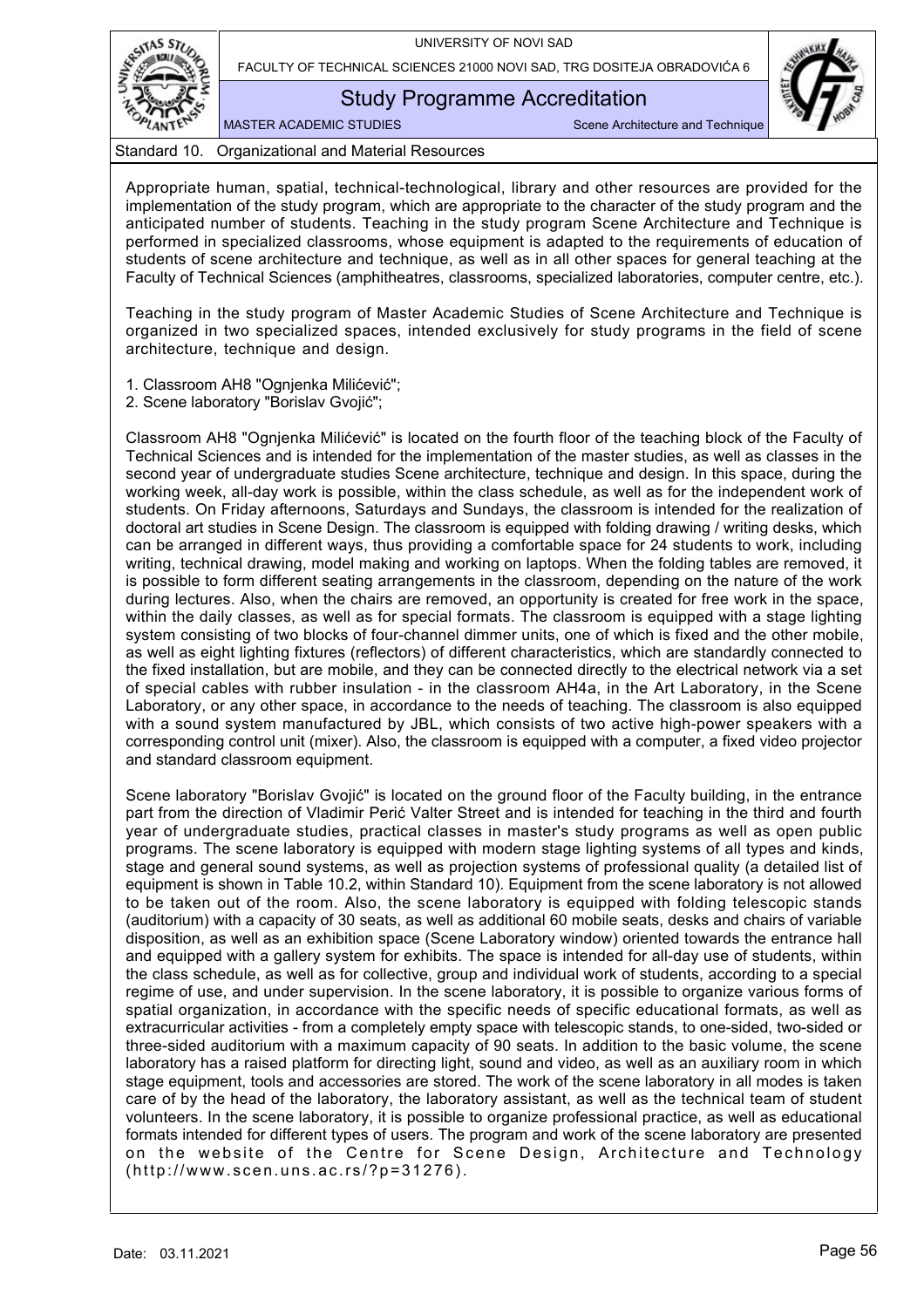

FACULTY OF TECHNICAL SCIENCES 21000 NOVI SAD, TRG DOSITEJA OBRADOVIĆA 6

## Study Programme Accreditation

MASTER ACADEMIC STUDIES SCENE Architecture and Technique

Apart from the mentioned classrooms and laboratories, classes are also held in the laboratories of the Chair of Theories and Interpretation of Architectural Space, as follows:

- 1. Laboratory for theories and interpretations of space in architecture and urbanism;
- 2. Laboratory for interactive architectural visualization;
- 3. Laboratory for digital fabrication in architecture.

These laboratories, which are equipped with the most modern systems, devices and equipment, among other things, are intended for the realization of the subjects Parametric Modelling in Scene Architecture, Design of Virtual Space and Virtual, Extended and Hyperreality.

General classes are held in amphitheatres, classrooms and other specialized laboratories.

Each student is provided with 3.68 m2 of space on average, i.e. 2.34 m2 per student for general teaching and 5.85 m2 of space for art teaching.

All subjects of the study program are covered by appropriate textbook literature, teaching aids and aids that are available on time and in sufficient numbers for the normal course of the teaching process. Appropriate information support is also provided. The faculty has a library and a reading room and provides a place for each student in the amphitheatre, classroom and laboratory.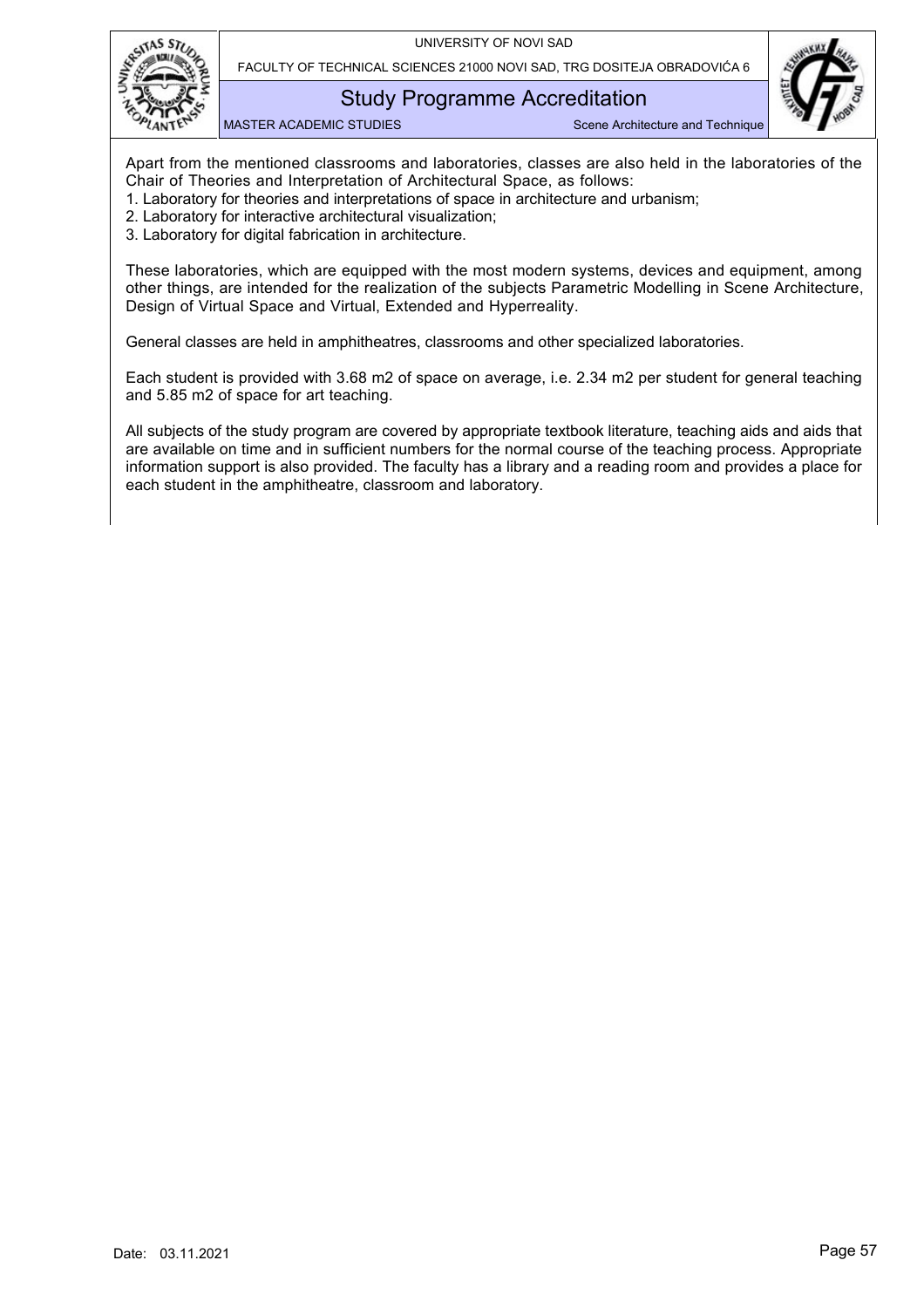



Study Programme Accreditation

MASTER ACADEMIC STUDIES Scene Architecture and Technique

Standard 11. Quality Control

<span id="page-59-0"></span>Quality control of the study programme is carried out regularly and systematically through self-evaluation and external quality control. The faculty is known for its decades-long practice of student surveys

Quality control of the study programme is carried out:

- by surveying the students at the end of classes from the given subject;

- by surveying graduated students in the process of awarding the diplomas on the quality of the study programme and logistic support for the studies. In addition, the level of comfort for studying (cleanliness and neatness of classrooms, etc.) is also assessed;

- by surveying teaching and non-teaching staff on the quality of the study programme and logistic support for the studies. This survey assesses the work of the Dean, student services, libraries, and other services of the faculty. In addition, the level of comfort for studying (cleanliness and neatness of classrooms, etc.) is also assessed.

To monitor the quality of the study programme there is a commission composed of all the heads of departments involved in the realization of the study programme and one student from each study group.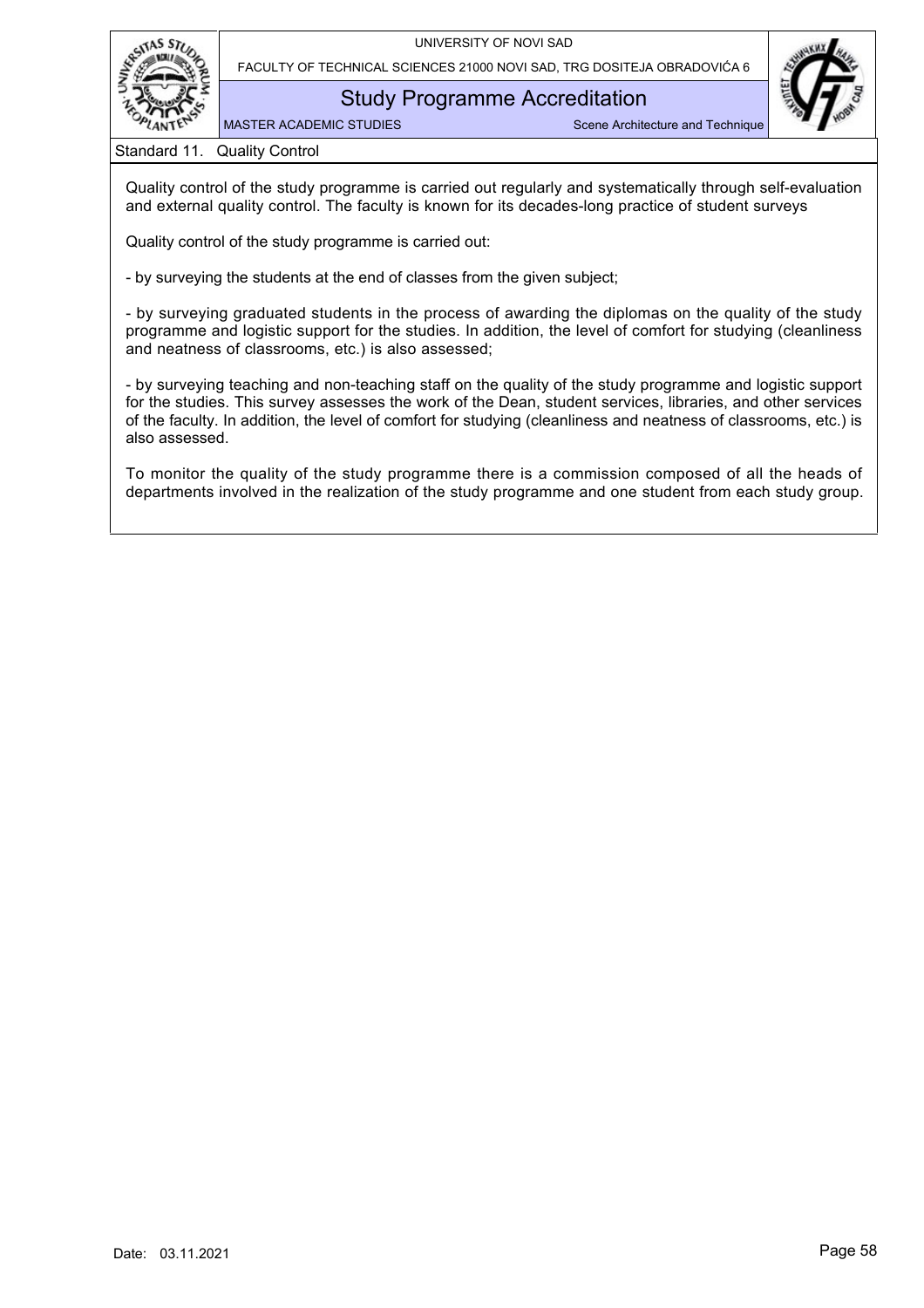

FACULTY OF TECHNICAL SCIENCES 21000 NOVI SAD, TRG DOSITEJA OBRADOVIĆA 6

## Study Programme Accreditation

MASTER ACADEMIC STUDIES SCENE Architecture and Technique

Standard 12. Studies in a world language

<span id="page-60-0"></span>The faculty possesses human and material resources that enable Scene Architecture and Technique Master Academic Studies Programme's teaching content to be delivered in accordance with English language standards. For teaching in English, the faculty has provided more than 100 library units in English. In addition, the faculty possesses teaching materials appropriate for English-language teaching. Students' services at the faculty are capable of providing services in English. The Faculty ensures that all public and administrative documents are issued on bi-lingual forms, in Serbian language in Cyrillic script and in English. Students enrolling in Scene Architecture and Technique Master Academic Studies Programme must have satisfactory language competencies in English. A student who enrols at Scene Architecture and Technique Master Academic Studies Programme in English has to sign a statement at the time of enrolment, confirming that he or she has an adequate knowledge of English language. This allegation is not proven or checked separately, but the consequences of the inaccuracy of this statement are borne by the student himself.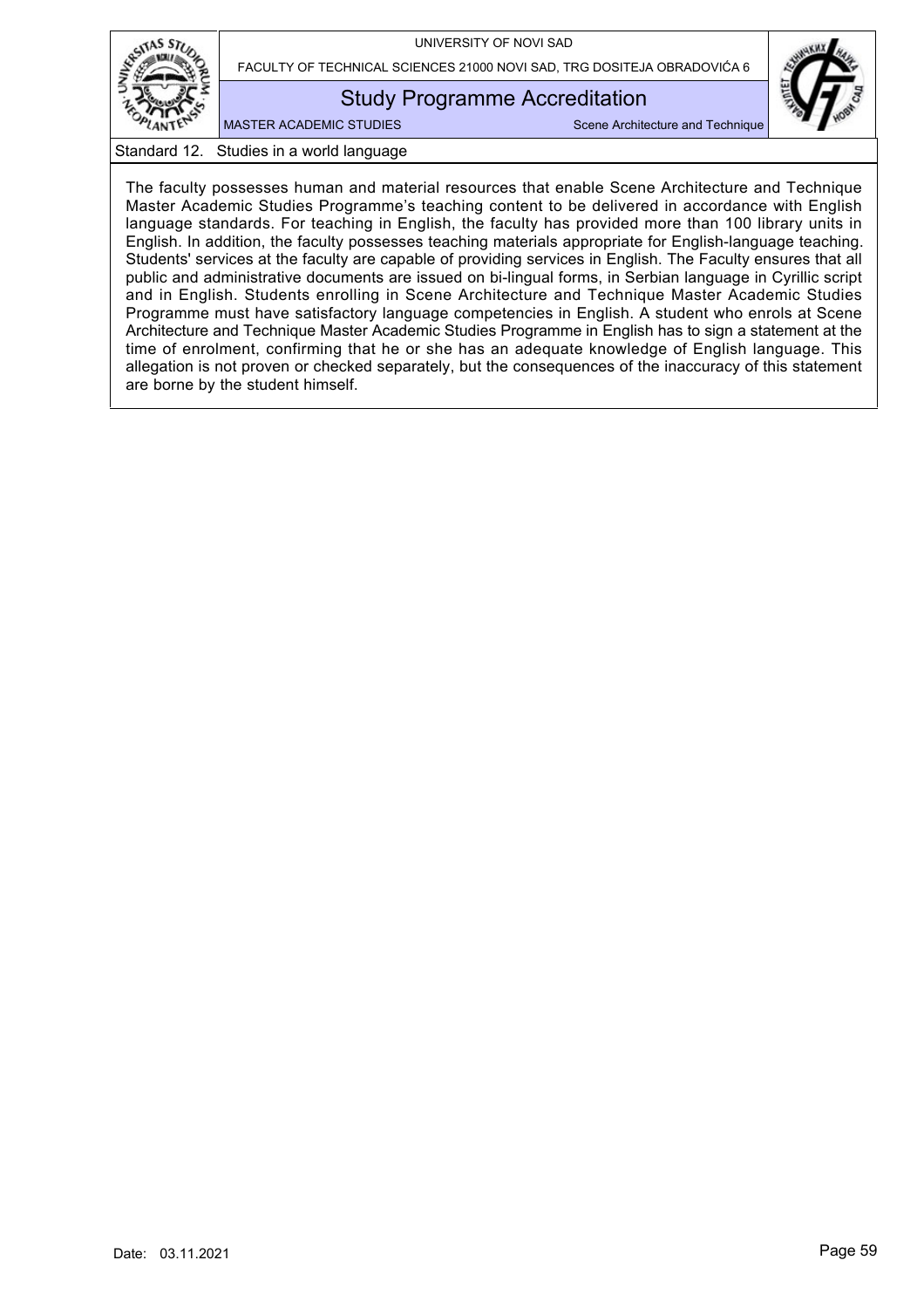| UNIVERSITY OF NOVI SAD |  |  |  |
|------------------------|--|--|--|
|------------------------|--|--|--|



<span id="page-61-0"></span>-

FACULTY OF TECHNICAL SCIENCES 21000 NOVI SAD, TRG DOSITEJA OBRADOVIĆA 6

## Study Programme Accreditation

MASTER ACADEMIC STUDIES Scene Architecture and Technique

Standard 13. Joint study program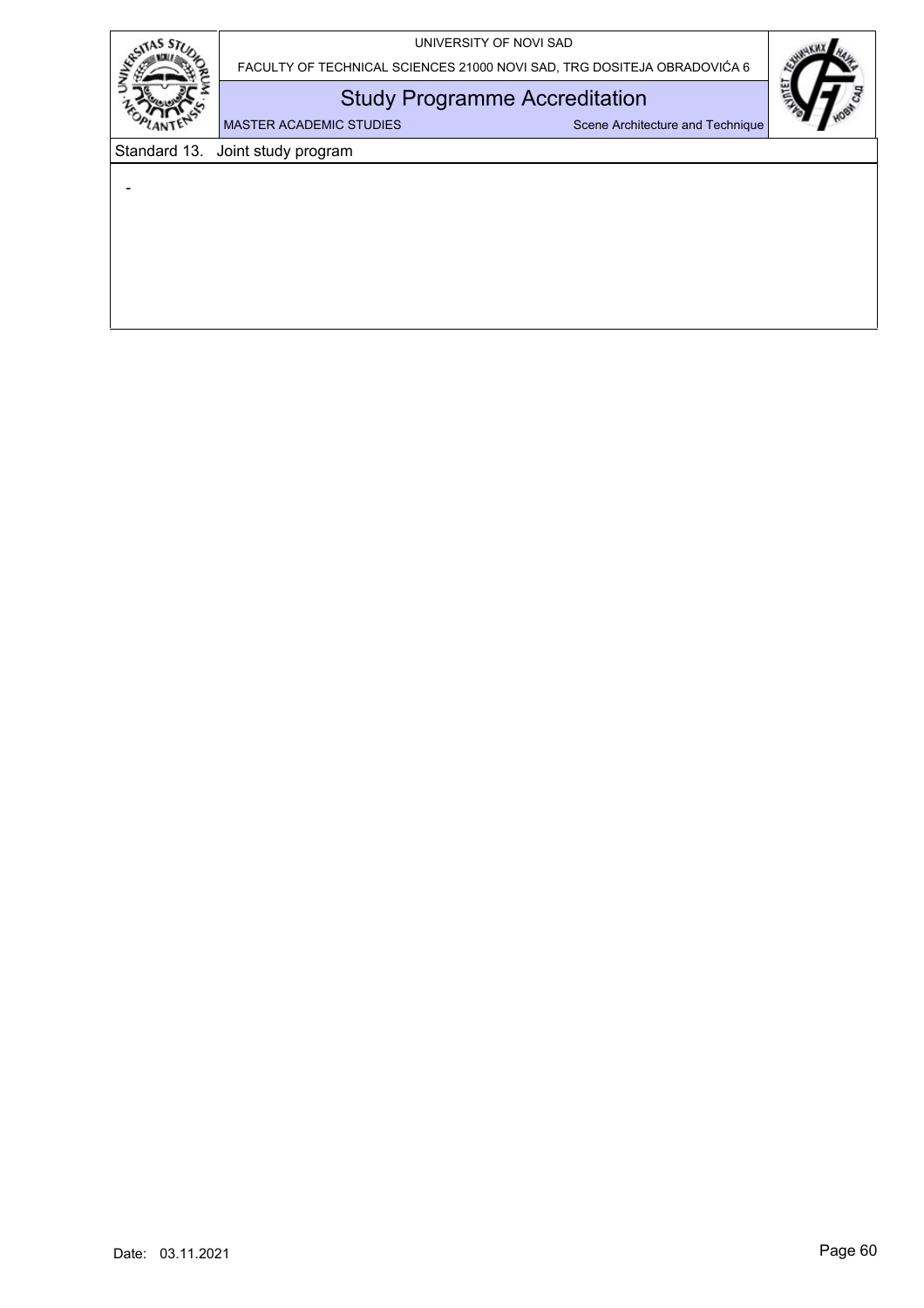

FACULTY OF TECHNICAL SCIENCES 21000 NOVI SAD, TRG DOSITEJA OBRADOVIĆA 6

## Study Programme Accreditation

MASTER ACADEMIC STUDIES Scene Architecture and Technique

Standard 14. IMT studies

<span id="page-62-0"></span>Scene Architecture and Technique Master Academic Studies Programme is an interdisciplinary programme that is realized within the framework of Technical-Technological field and the artistic field of Art; i.e., within the professional domains belonging to this fields, of which two dominant domains are: Scene Architecture, Technique and Design - Scene Architecture and Technique (IMT domain of Architecture in Technical-Technological field and Applied Arts and Design in the field of Art); and Architecture (in the field of technical-technological sciences).

Interdisciplinarity is directly reflected in the structure of the study programme, which includes courses belonging to various interdisciplinary areas (Architecture, Scene Technique and Technology). Besides that, interdisciplinary quality of studies is reflected in the selection of teaching staff involved in the realization of the study programme - apart from lecturers from the Department of Architecture and Urban Planning and other departments of the Faculty of Technical Sciences, lecturers from other faculties are also included in the teaching process. This is a prerequisite for a high degree of interdisciplinarity, intensive and dynamic flow of knowledge, information and experiences, which is achieved within the scope of the study programme.

Interdisciplinarity is also directly reflected in the curriculum Scene Architecture and Technique Master Academic Studies Programme, which is designed to provide theoretical and practical knowledge in various areas from the field of Scene Architecture and Scene Technique and Technology, with an emphasis on conceptualization, articulation and design of performing spaces, as well as design of spaces and structures for performing events. The programme includes acquisition of appropriate skills required for stage lighting and sound design projects, 3D modelling, design of virtual space, project management in scene architecture, along with theoretical knowledge from relevant fields of Scene Architecture and Scene Design.

The main lines of study within Scene Architecture and Technique Master Academic Studies curriculum are design of spaces and structures for performing events, design of performing space, design of performing events spaces, technical production of performing events, design of performing space in virtual environments. In the thesis, all these fields are equally represented. After the completion of the study programme, students acquire the following academic title: Master of Science (MSc) in Scene Architecture and Technique, which is on the List of professional, academic and scientific titles.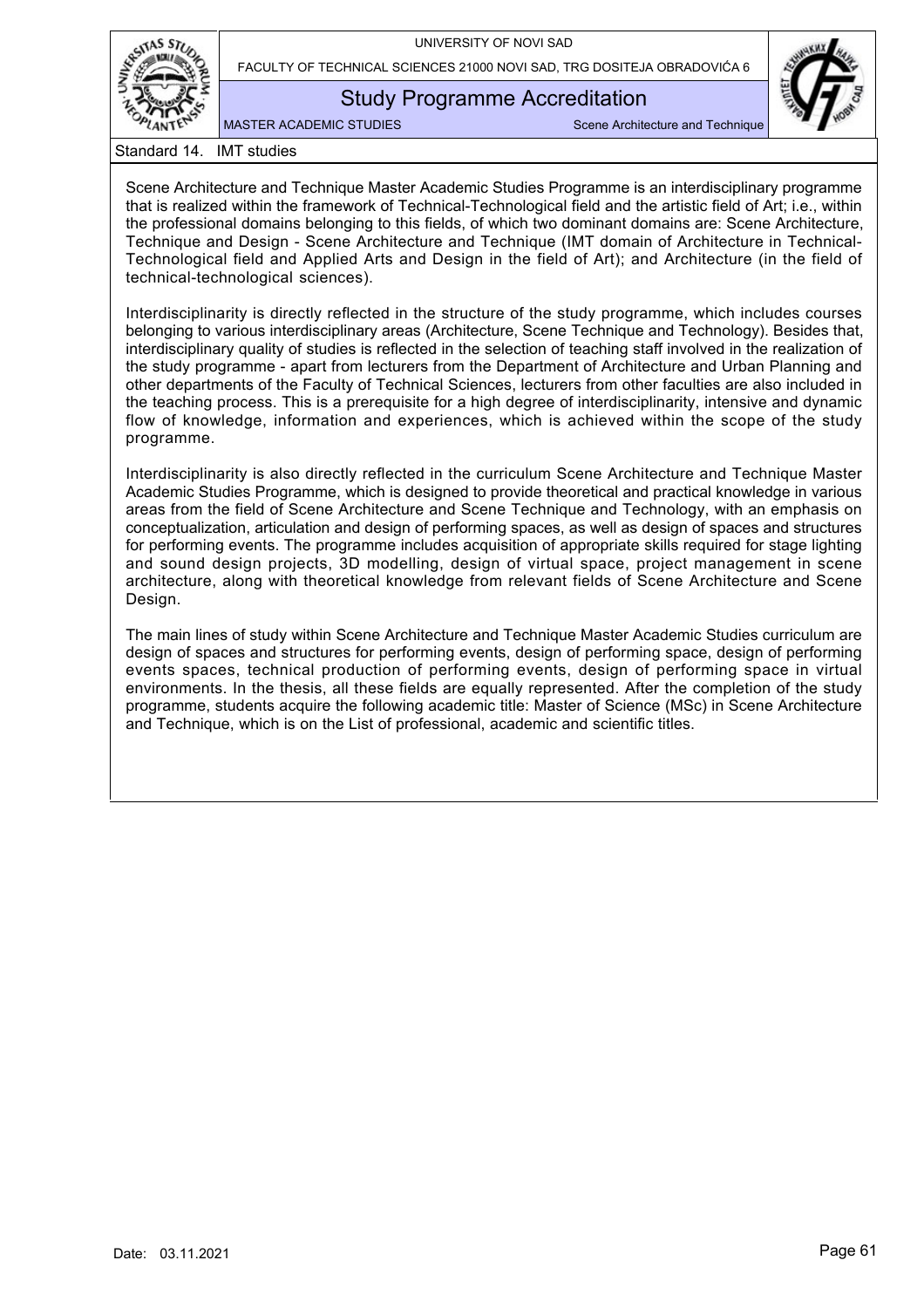

Study Programme Accreditation

MASTER ACADEMIC STUDIES Scene Architecture and Technique

Standard 15. Remote studies

<span id="page-63-0"></span>There are no distance learning study programmes.